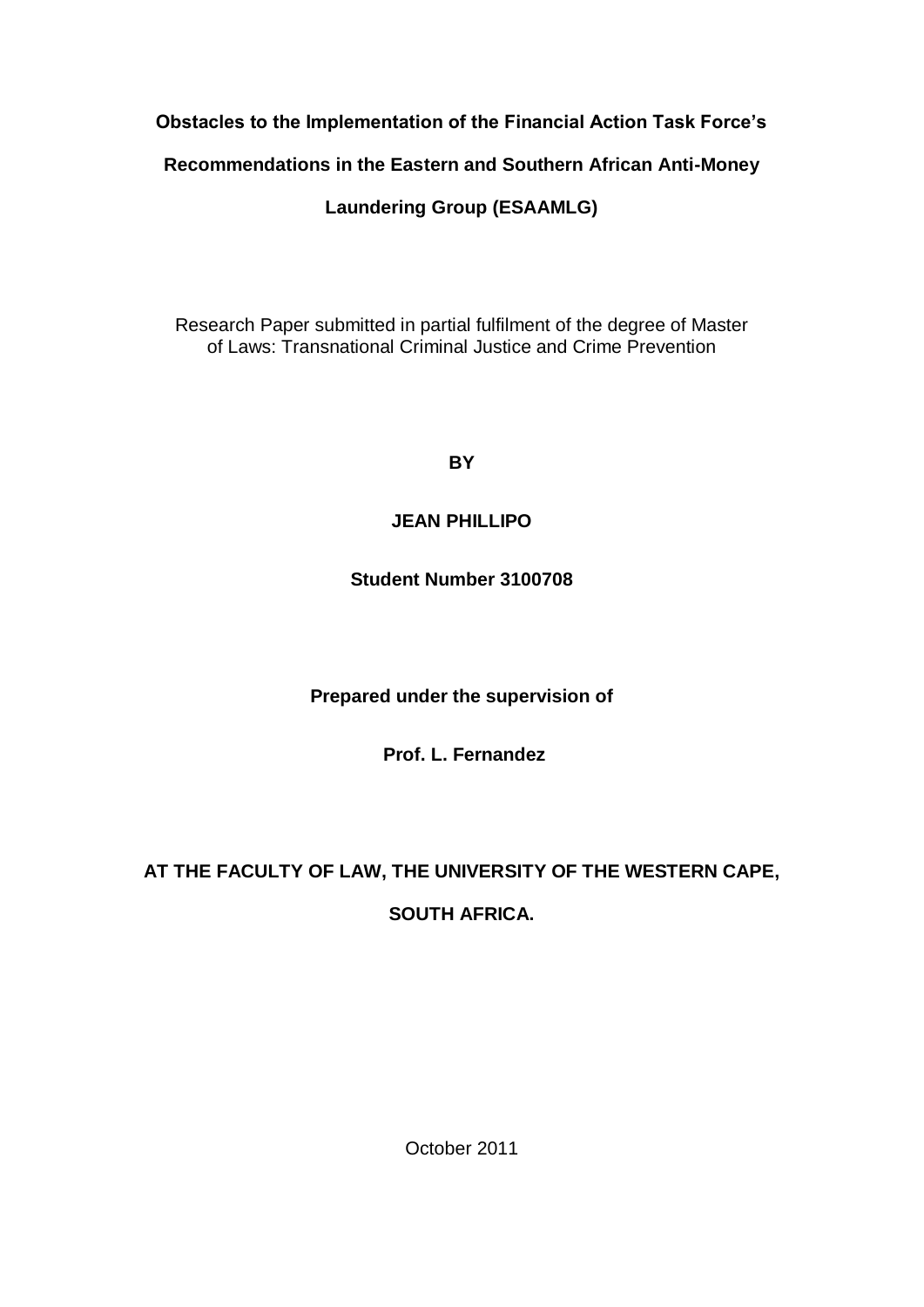## <span id="page-1-0"></span>**Table of contents**

| THE DEFINITION AND LEGAL FRAMEWORK OF MONEY LAUNDERING  8 |  |
|-----------------------------------------------------------|--|
|                                                           |  |
|                                                           |  |
|                                                           |  |
|                                                           |  |
|                                                           |  |
|                                                           |  |
|                                                           |  |
|                                                           |  |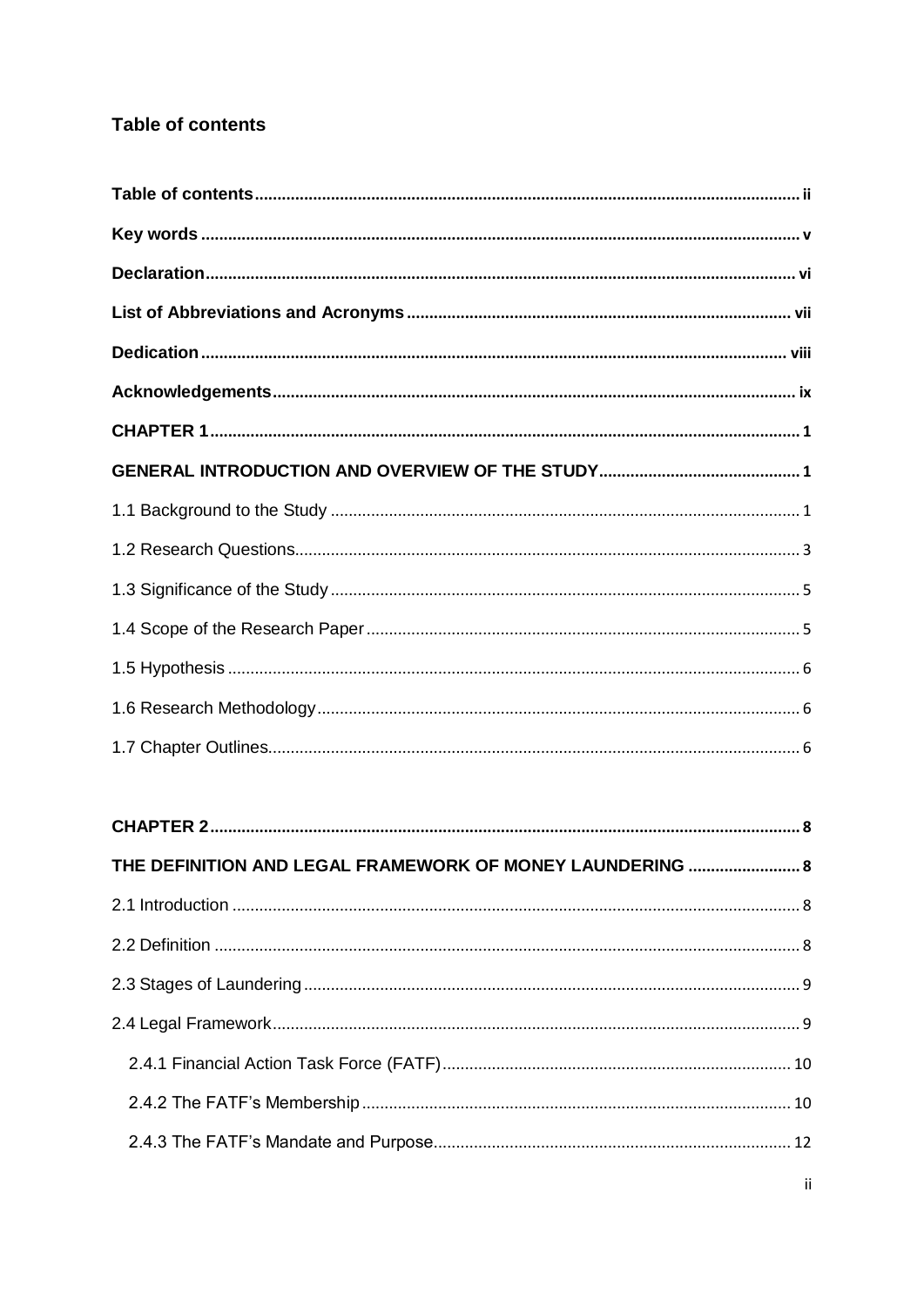| 2.5 The FATF Recommendations and International Legal Instruments.  18 |  |
|-----------------------------------------------------------------------|--|
|                                                                       |  |
|                                                                       |  |
|                                                                       |  |

|  | iii |  |
|--|-----|--|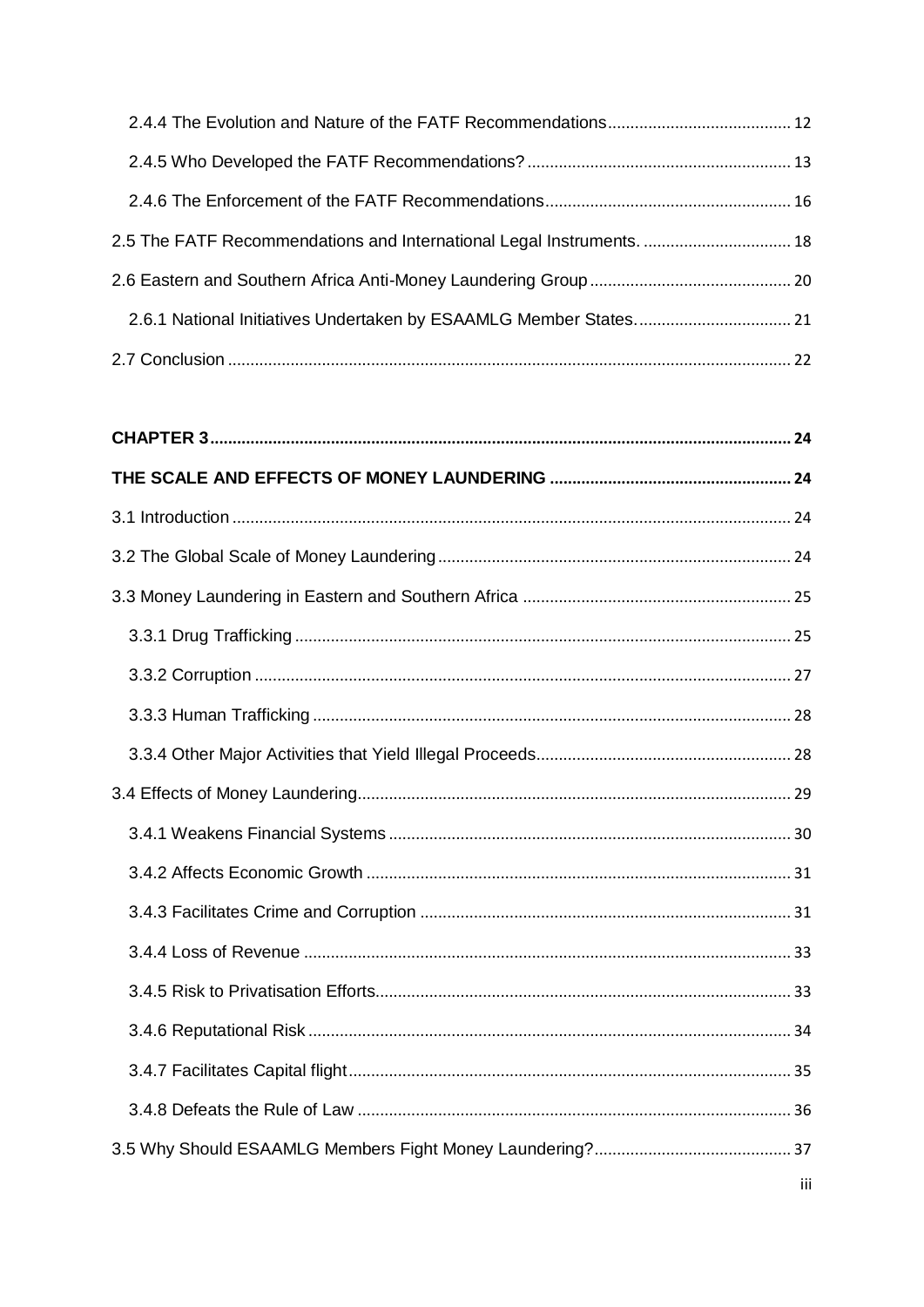| OBSTACLES FACED BY ESAAMLG MEMBERS IN THE IMPLEMENTATION OF THE<br>FATF FORTY RECOMMENDATIONS AND THEIR POSSIBLE CAUSES 41 |  |
|----------------------------------------------------------------------------------------------------------------------------|--|
|                                                                                                                            |  |
|                                                                                                                            |  |
| 4.3 Acute Shortage of Material, Technical and Skilled Human Resources 45                                                   |  |
| 4.4 Dominant Informal Sectors, Cash-Based Economies and Porous Borders 47                                                  |  |
|                                                                                                                            |  |
|                                                                                                                            |  |
|                                                                                                                            |  |
| 4.6.2 Unreasonable Delays to Amend AML/CFT and Related Legislation  54                                                     |  |
|                                                                                                                            |  |
| 4.8 Political Interference and its Impact on the Independence of AML Authorities and                                       |  |
|                                                                                                                            |  |

| THE FATF'S SOLUTIONS TO THE OBSTACLES, CONCLUSION AND                                 |  |
|---------------------------------------------------------------------------------------|--|
|                                                                                       |  |
| 5.2 What is Being Done to Address the Obstacles in Low Capacity Countries (LCCs)?  64 |  |
|                                                                                       |  |
|                                                                                       |  |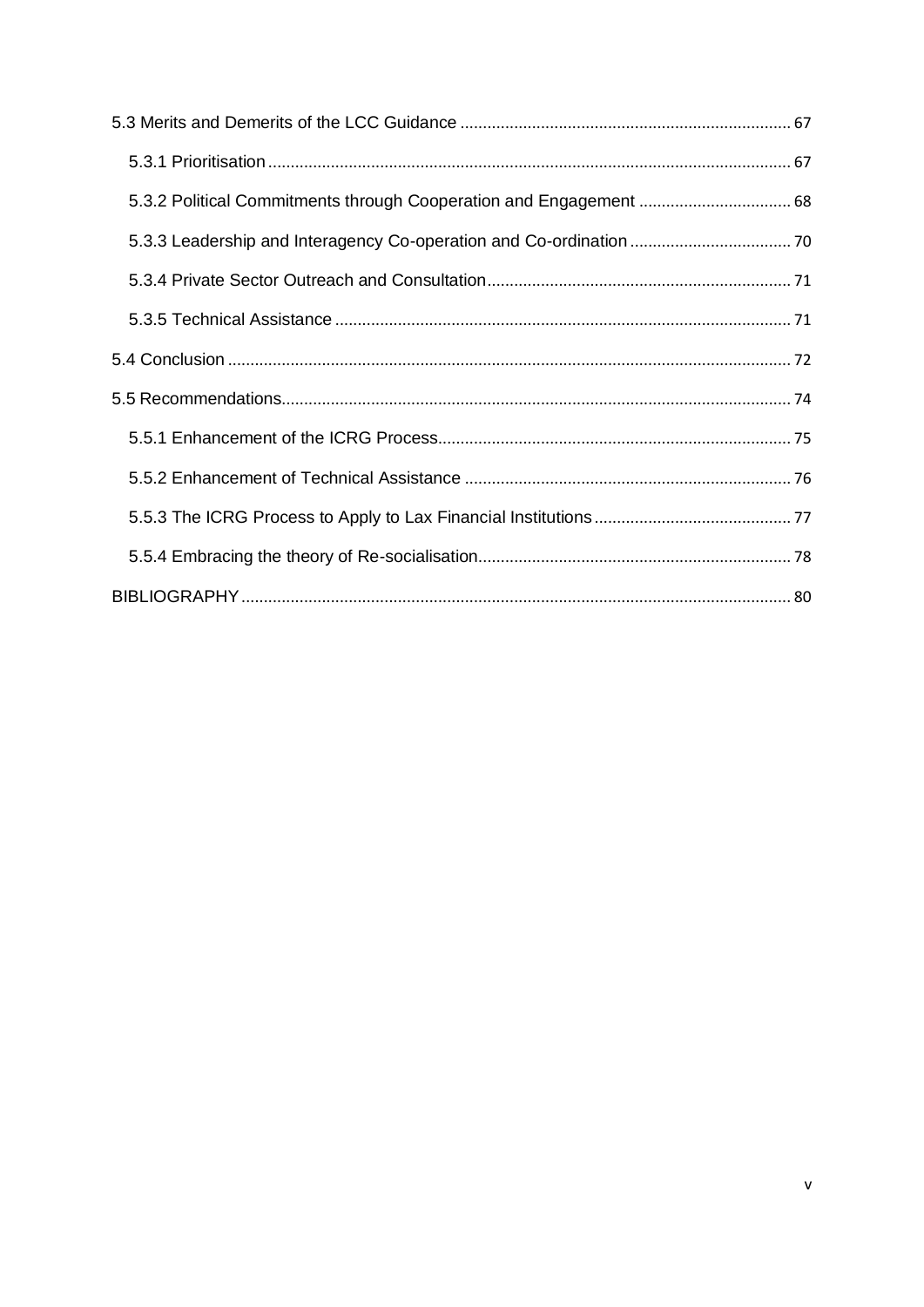## <span id="page-5-0"></span>**Key words**

Money laundering

Eastern and Southern African Anti-Money Laundering Group (ESAAMLG)

ESAAMLG Member countries

Financial Action Task Force

FATF 40 + 9 Recommendations

Implementation of FATF Recommendations

Key challenges

Political will

**Obstacles** 

Low capacity countries

Re-socialisation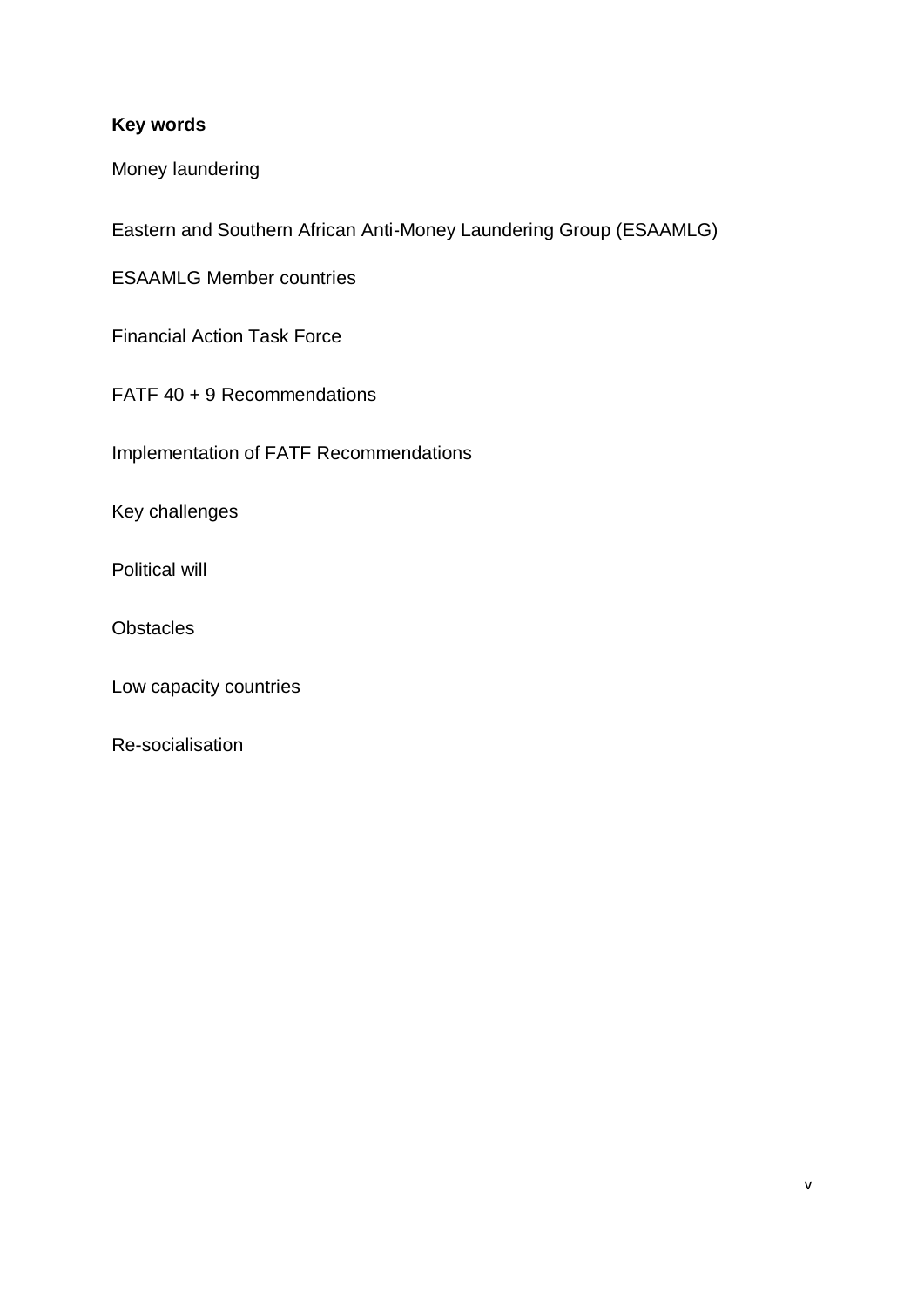## <span id="page-6-0"></span>**Declaration**

I JEAN PHILLIPO hereby declare that this research paper is my own work, that it has never been submitted before any degree or examination in any other university, and that all the sources I have used or quoted have been indicated and acknowledged as complete references.

Student Name: Jean Phillipo

Signature:

Date: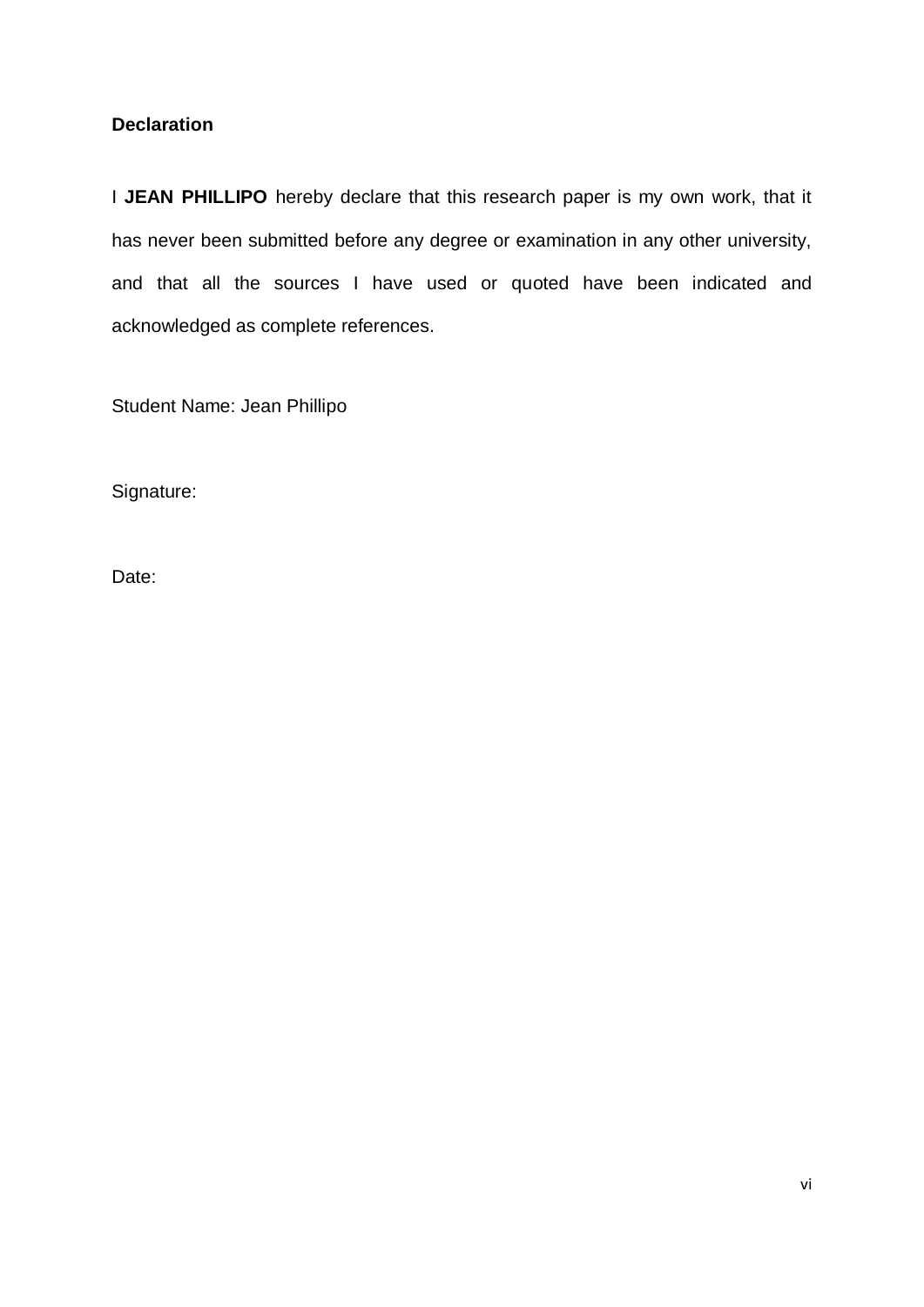# <span id="page-7-0"></span>**List of Abbreviations and Acronyms**

| <b>AML</b>      | : Anti-Money Laundering                                      |
|-----------------|--------------------------------------------------------------|
| <b>APG</b>      | : Asia Pacific Group                                         |
| CDD             | : Customer Due Diligence                                     |
| <b>CFATF</b>    | : Caribbean Financial Action Task Force                      |
| <b>CFT</b>      | : Combating of Terrorist Financing                           |
| <b>DNFBPs</b>   | : Designated Non-Financial Businesses and Professions        |
| <b>ESAAMLG</b>  | : Eastern Southern African Anti-Money Laundering Group       |
| <b>FATF</b>     | : Financial Action Task Force                                |
| <b>FIU</b>      | : Financial Intelligence Unit                                |
| <b>FSRBs</b>    | : FATF Styled Regional Bodies                                |
| <b>GAFISUD</b>  | : Financial Action Task Force on Money Laundering in South   |
|                 | America                                                      |
| <b>GIABA</b>    | : Intergovernmental Action Group against Money Laundering in |
|                 | <b>West Africa</b>                                           |
| <b>ICRG</b>     | : International Cooperation Review Group                     |
| <b>IMF</b>      | : International Monetary Fund                                |
| <b>LCCs</b>     | : Low Capacity Countries                                     |
| <b>MDGs</b>     | : Millennium Development Goals                               |
| <b>MENAFATF</b> | : Middle East and North Africa Financial Action Task Force   |
| <b>MERs</b>     | : Mutual Evaluation Reports                                  |
| <b>MOU</b>      | : Memorandum of Association                                  |
| <b>OECD</b>     | : Organisation for Economic Cooperation and Development      |
| <b>STR</b>      | : Suspicious transaction report                              |
| TI              | : Transparency International                                 |
| UN              | : United Nations                                             |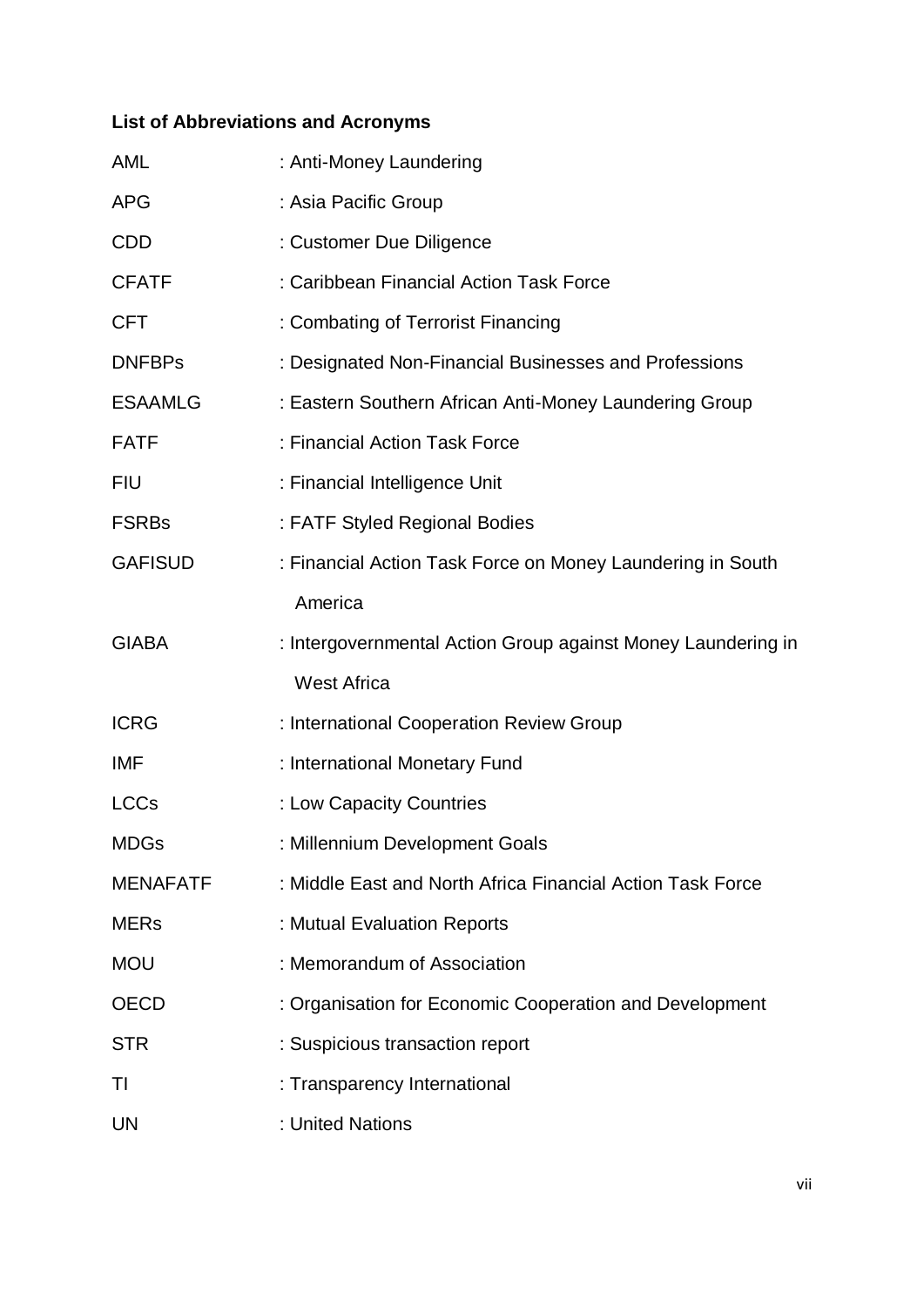## <span id="page-8-0"></span>**Dedication**

This paper is dedicated to God Almighty, for being the Wind beneath my wings, my All in all, the 'Glorious Impossible'....

It is also dedicated to my family, for being the reason I keep daring to go on and on

and on… surely, *Eu Prossigo*!!!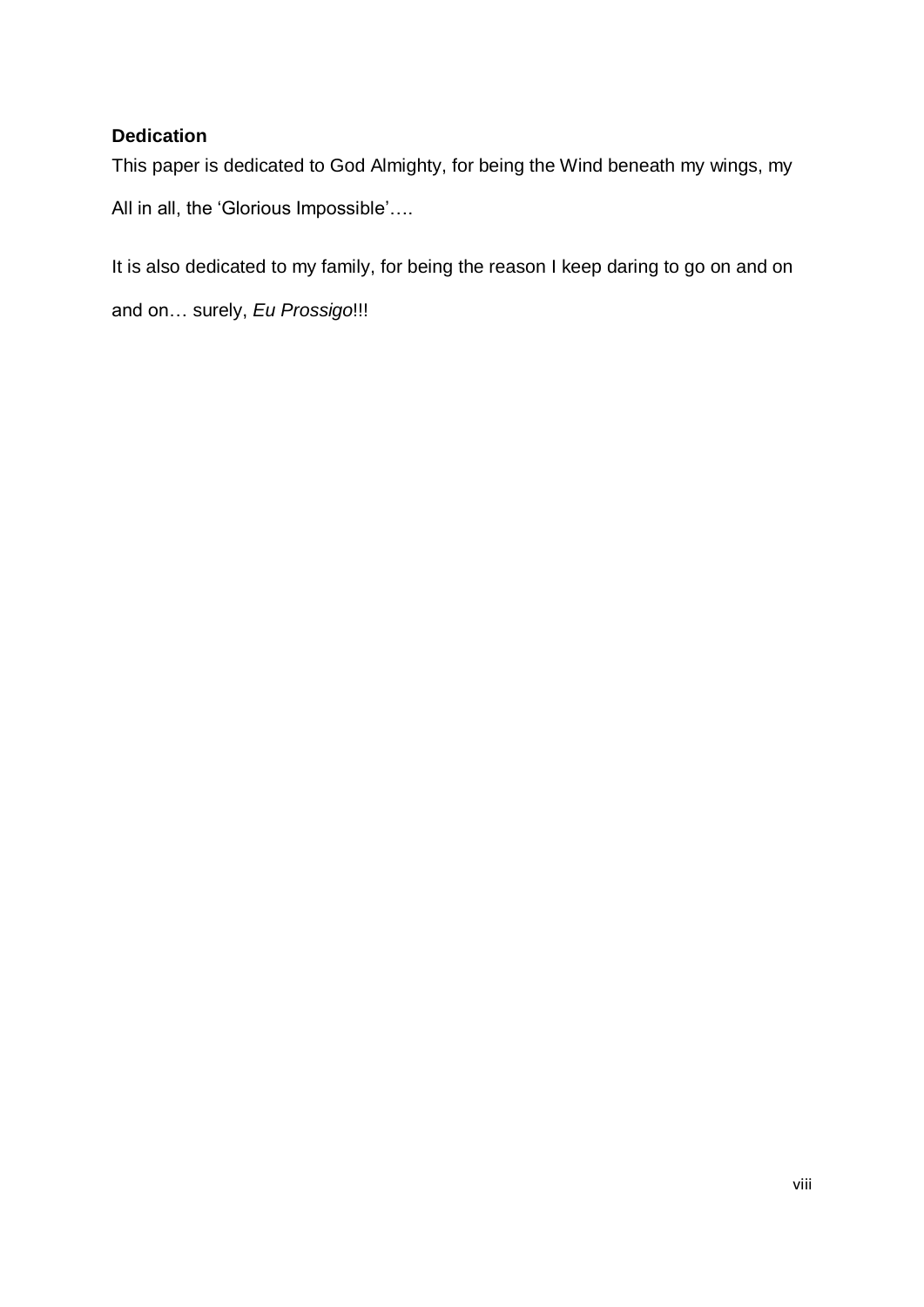#### <span id="page-9-0"></span>**Acknowledgements**

My heartfelt gratitude should go to my supervisor, Prof. L Fernandez for guiding me through every step of developing this paper. Your patience with my weaknesses is highly appreciated.

Special thanks to DAAD for the generous financial support that has made my stay and LLM studies in Cape Town smooth and comfortable.

I also acknowledge the assistance of Prof. G Werle, Dr. Moritz Vormbaum and Dr. Raymond Koen, whose help (including the constructive criticism on my performance in assignments) has significantly made me a better person.

I cannot do without mentioning Windell Nortje and Sosteness Materu for being great mentors throughout the year. Your selflessness has been incredible! Thank You!!!!!!!!!

Many thanks to my classmates (the cool cats of 2011). It was great realising this dream with you all.

Ngcime, Gavelet, Kenasi, Gracious, Brenda, Kunsee and Selam, you have been a wonderful "support system" and a family away from home. I will always remember wimpy, Kit-Kat, Galaxy moments, Hill Song, Injera and all the laughter. You are great!

To Stella Rose, Esther, Prisca, Lynda and Gala, you remained close enough, though miles away…

ix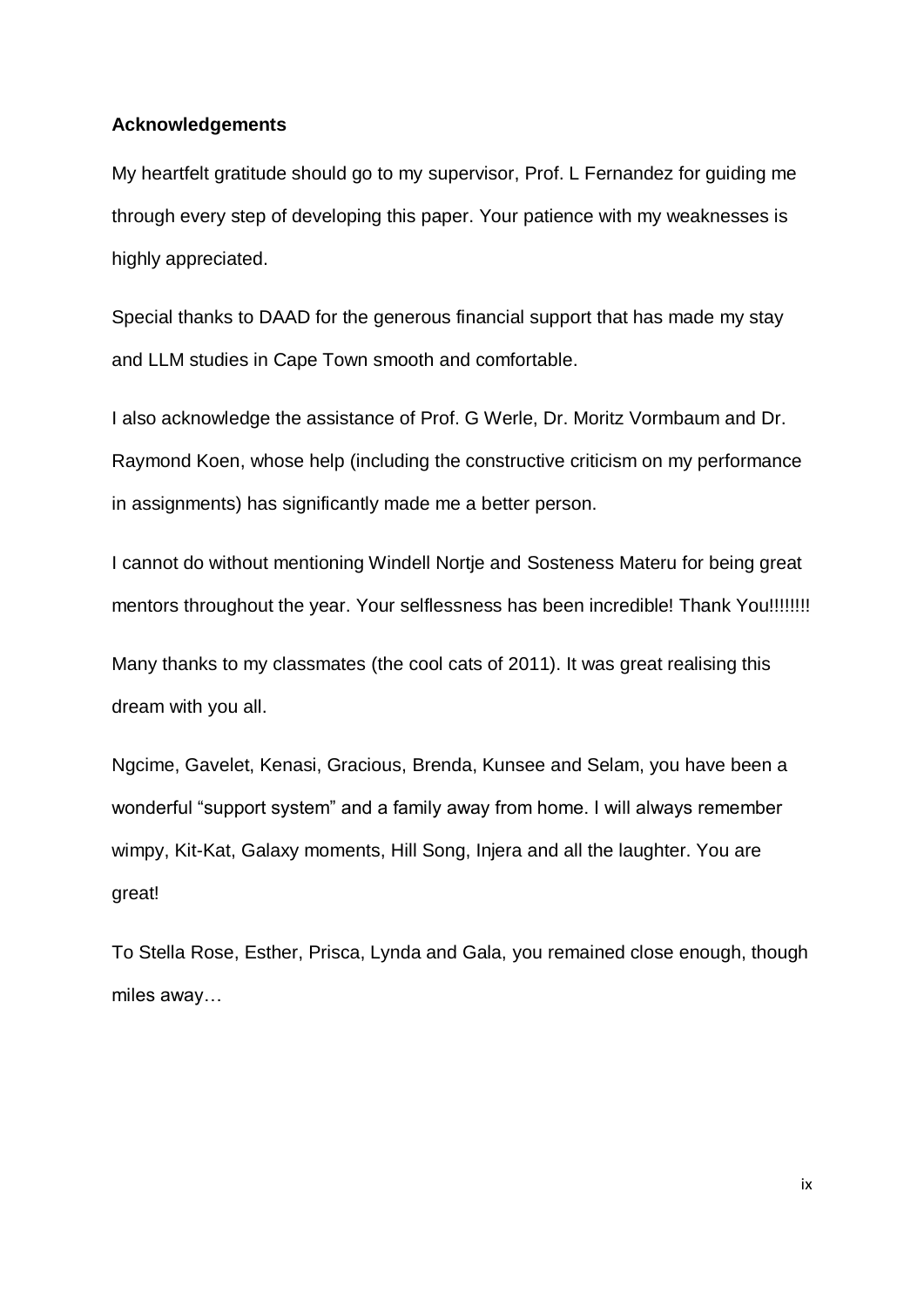## <span id="page-10-0"></span>**CHAPTER 1**

### <span id="page-10-1"></span>**GENERAL INTRODUCTION AND OVERVIEW OF THE STUDY**

#### <span id="page-10-2"></span>**1.1 Background to the Study**

Money laundering is a global problem that has adverse effects on both the developed and developing countries. If unchecked, it accelerates crime and criminal activities, affects the economy, undermines the integrity of financial markets, undermines the legitimate private sector, causes loss of revenue, poses security threats to privatisation efforts and brings about reputational risks as well as social  $costs.<sup>1</sup>$ 

Given the transnational and cross-border nature of money laundering, the fight against it is global. This is why in 1989 the G7<sup>2</sup> countries decided to set up the  $FATF<sup>3</sup>$  as a global standard-setting body for Anti-Money Laundering (AML) and combating of terrorist financing (CFT). 4 The FATF has since developed standards for countries across the globe to adopt so as to facilitate this global fight.<sup>5</sup> The standards are in the form of recommendations, and so far there are Forty Recommendations on money laundering (hereafter referred so as the Recommendations), Eight Special

 $\overline{\phantom{a}}$  $1$  Moodley (2008: 16).

<sup>&</sup>lt;sup>2</sup> Unger B et al (2006: 2). The G7 is a group of seven leading industrialized countries: the United States, the United Kingdom, France, Italy, Canada, Germany and Japan. Russia has recently joined and the group is now called the G8.

 $3$  Allan (2006: III-7).

<sup>4</sup> FATF Public Statement, 25 June 2010, Para 1.

<sup>5</sup> Johnson (2008: 47).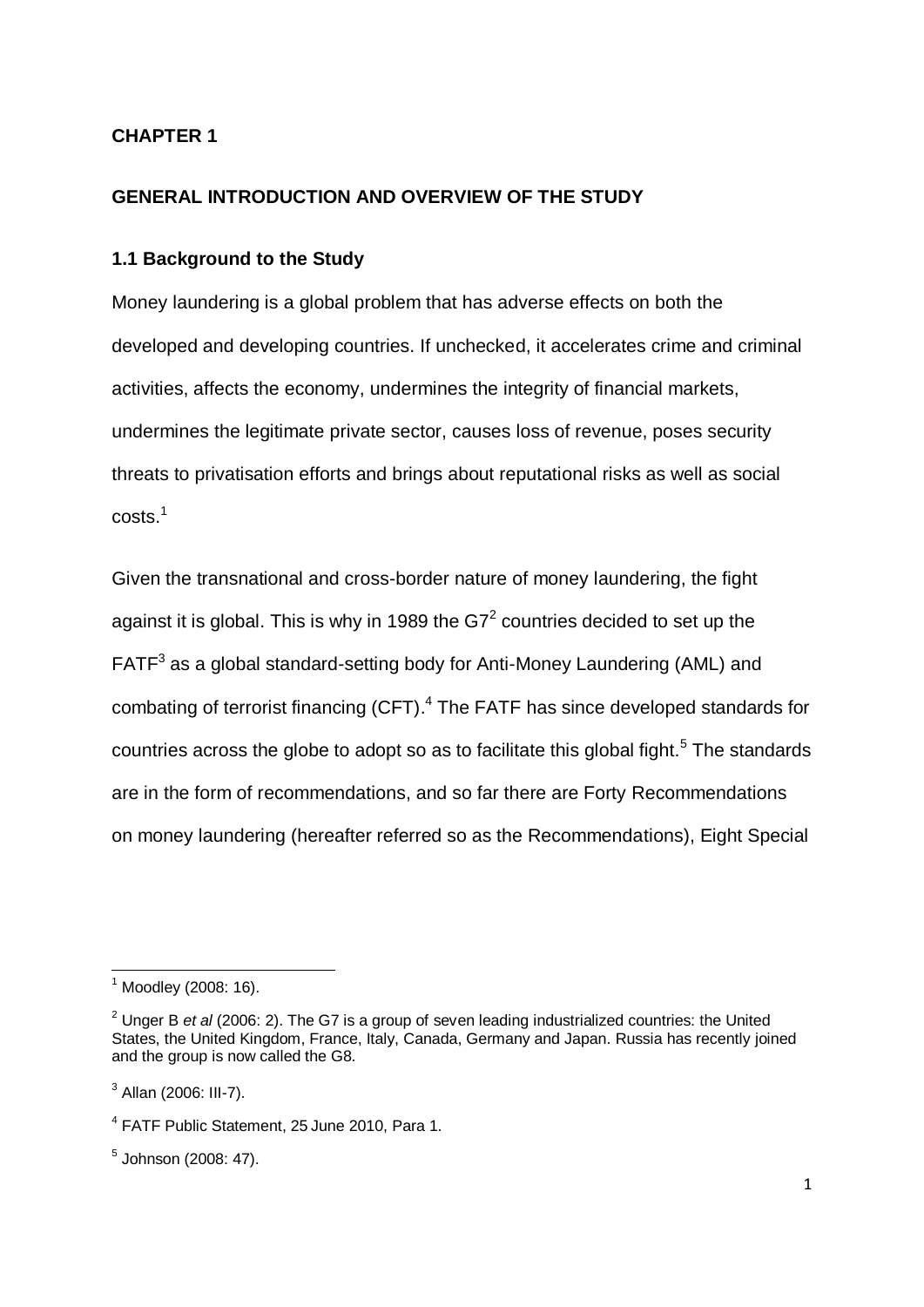Recommendations on CFT, and a Ninth Special Recommendation on cashcouriers. 6

In order to enhance its work and the adoption of its Recommendations, the FATF has also facilitated the establishment of FATF- styled regional bodies (hereinafter referred to as FSRBs) across the world. One such group is ESAAMLG, which was established in 1999.<sup>7</sup> Its mandate is to coordinate and guide its member countries in the implementation of the Recommendations and guidelines. Currently, it has 15 member countries.<sup>8</sup>

Over the first ten years of its existence, among other things, ESAAMLG has through its members, achieved the following in its mandate: all members except Uganda have enacted AML legislation<sup>9</sup> and some have set up structures that are essential for the implementation of the Recommendations.

Despite the above-mentioned achievements, the overall implementation of the Recommendations has been generally slow and low. Most of the member countries have not yet enforced their enacted AML legislation as evidenced by low rate of money laundering prosecutions in the region.<sup>10</sup> Some have not yet established financial intelligence Units (FIUs) nor ratified or domesticated important AML related international legal instruments, let alone train personnel adequately.<sup>11</sup> The

<sup>-&</sup>lt;br><sup>6</sup> FATF's Mission Statement.

 $7$  ESAAMLG 10 Year Report (2009: 4).

<sup>&</sup>lt;sup>8</sup> The members are Botswana, Kenya, Lesotho, Malawi, Mauritius, Mozambique, Namibia, Republic of South Africa, Seychelles, Swaziland, Tanzania, Uganda, Union of Comoros, Zambia and Zimbabwe.

<sup>&</sup>lt;sup>9</sup> Each member has AML legislation except Uganda, See ESAAMLG 10 Year Report (2009: 88).

 $10$  Goredema and Madzima (2009: 8)

 $11$  ESAAMLG 10 Year Report (2009:17).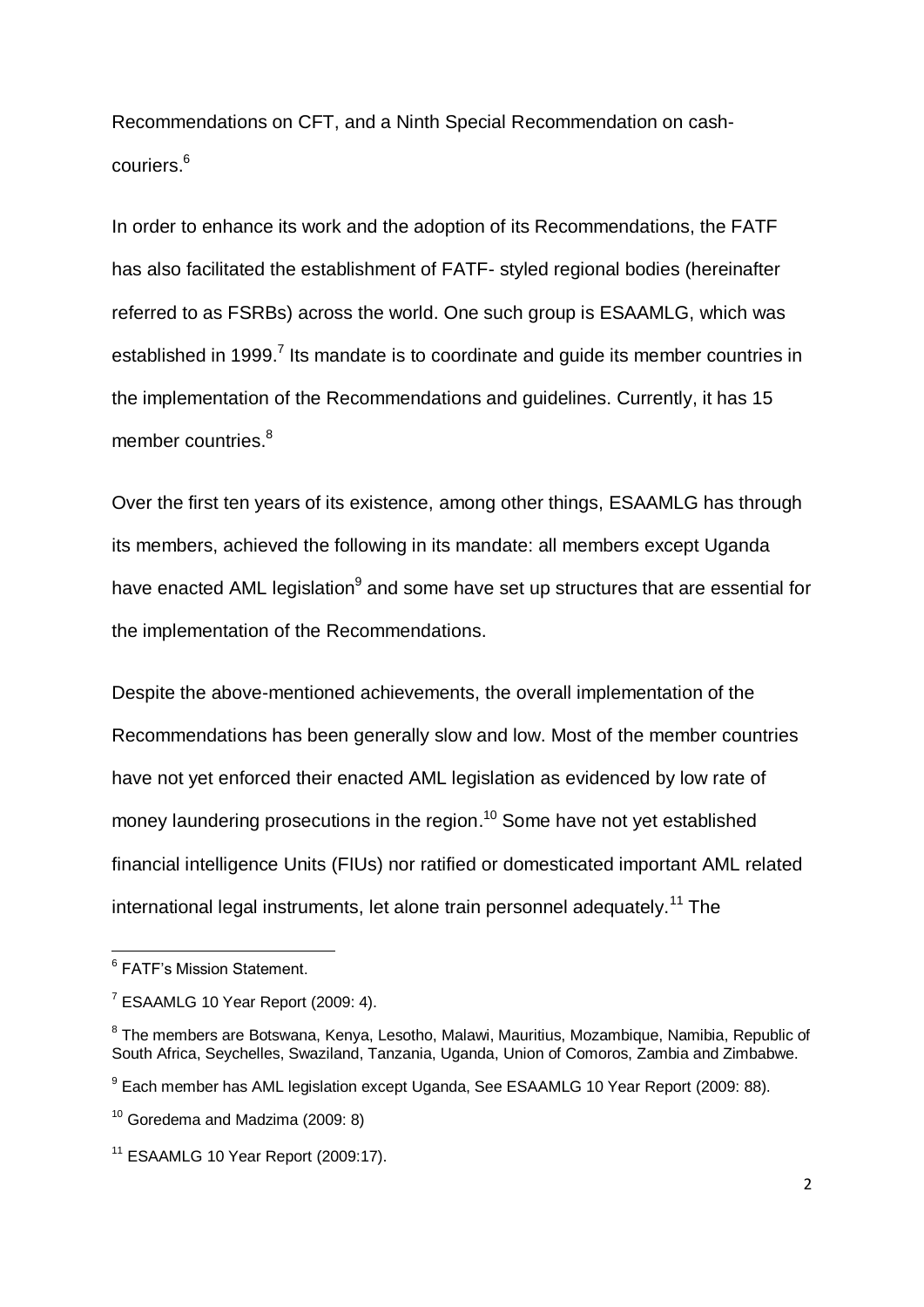international instruments comprise the 2000 United Nations Convention against Transnational Organised Crime (Palermo Convention)<sup>12</sup> and the1988 United Nations Convention against Illicit Traffic in Narcotic Drugs and Psychotropic Substances (Vienna Convention)<sup>13</sup>. There are also inordinate delays in the passing of AML legislation as well as the amendment of other domestic legislation, which is necessary in order to harmonise such laws with the AML standards. This gives rise to unevenness, disconnectedness and time variability in the implementation of the Recommendations among the member countries.

#### <span id="page-12-0"></span>**1.2 Research Questions**

The main question this paper seeks to answer is this: Are there obstacles to the implementation of the Recommendations in Eastern and Southern Africa?

As noted above, there is low level of implementation of the Recommendations within the ESAAMLG region.<sup>14</sup> On the surface, it appears that the member countries take the "adopt but not enforce or implement" strategy.<sup>15</sup> This means that countries adopt certain policies as a way of succumbing to international pressure but without proper analysis and acceptance of the costs or embracing the benefits that come with such adoption.<sup>16</sup> Thus the adoption is merely a face-saving exercise aimed at avoiding embarrassment on the international arena or to access benefits such as economic

<sup>1</sup>  $12$  Adopted by the UN General Assembly in its resolution 55/25 of 15 November 2000 in Palermo. Entered into force on 29 September 2003.

<sup>&</sup>lt;sup>13</sup> Adopted on 20 December 1988 in Vienna. Entered into force on 11 November 1990.

 $14$  ESAAMLG 10 Year Report (2009:17).

 $15$  Tang and Lishan (2010: 218).

<sup>16</sup> Sharman *(*2008: 651).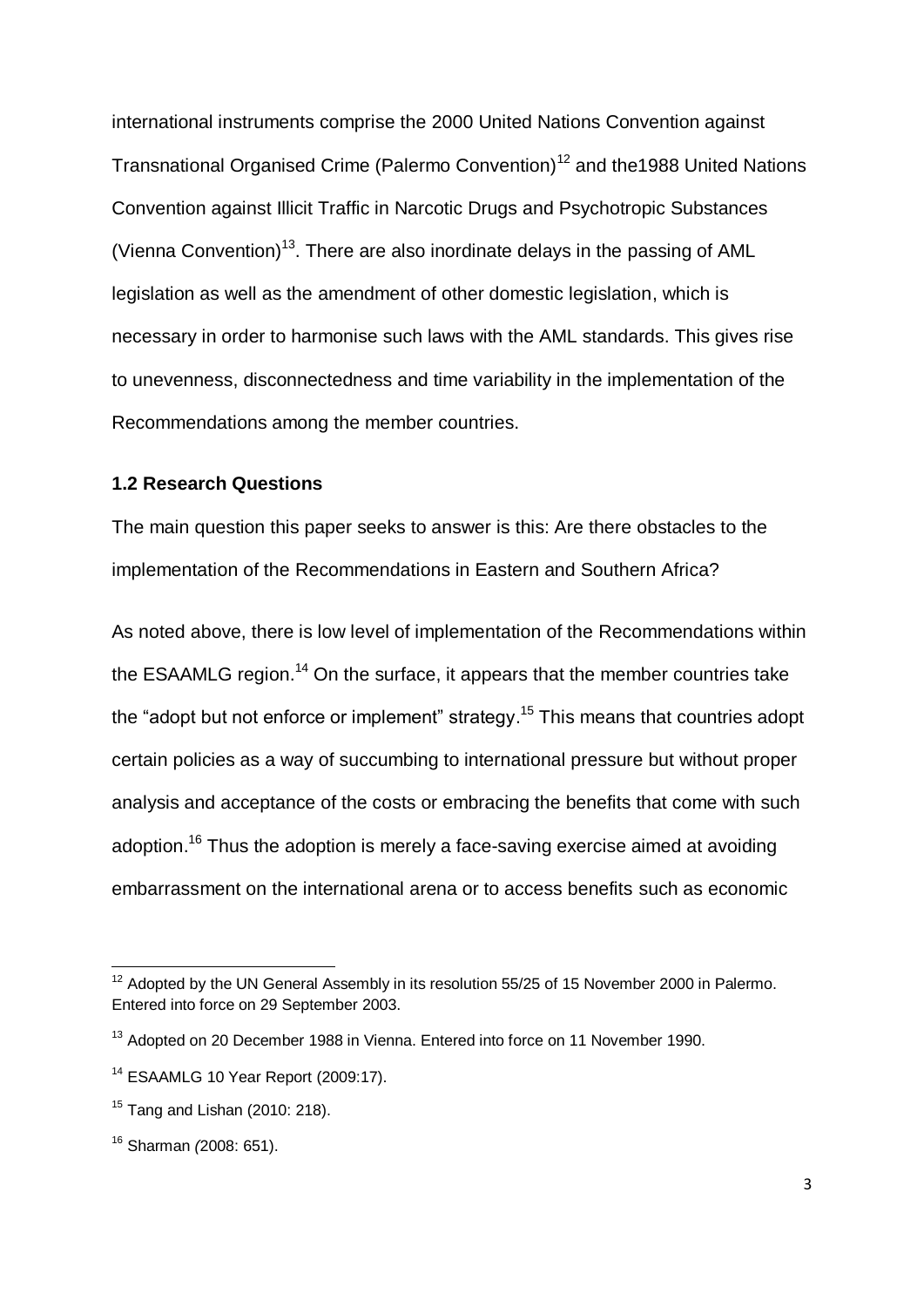aid from developed countries.<sup>17</sup> This could be one explanation for the insufficient implementation of the Recommendations by ESAAMLG member countries.

This paper therefore seeks to explore the key obstacles impeding the implementation of the Recommendations among ESAAMLG members. In so doing, the paper shall explore the reasons why the members joined ESAAMLG and committed themselves to adopting the Recommendations in the first place. This exploration will in a way help to reveal the root to the obstacles that are currently affecting the level of implementation.

The pertinent questions this paper seeks to answer are as follows:

--What prompted the joining of ESAAMLG and the pledges of commitment at the adoption of the Recommendations in the first place?

-What are the common key obstacles impeding the implementation of the Recommendations among ESAAMLG members?

-Are the member countries ready to bear the cost of implementing the Recommendations at the expense of their other respective national priorities?

-Does the FATF have effective mechanisms for enforcing the implementation of its Recommendations so as to ensure that ESAAMLG member countries do not get away with the "adopt but do not enforce or implement strategy"?

In addressing these questions, this paper will discuss the tension that exists on the one hand, between the benefits of implementing the Recommendations, on the other

**.** 

 $17$  Tang and Lishan (2010: 218).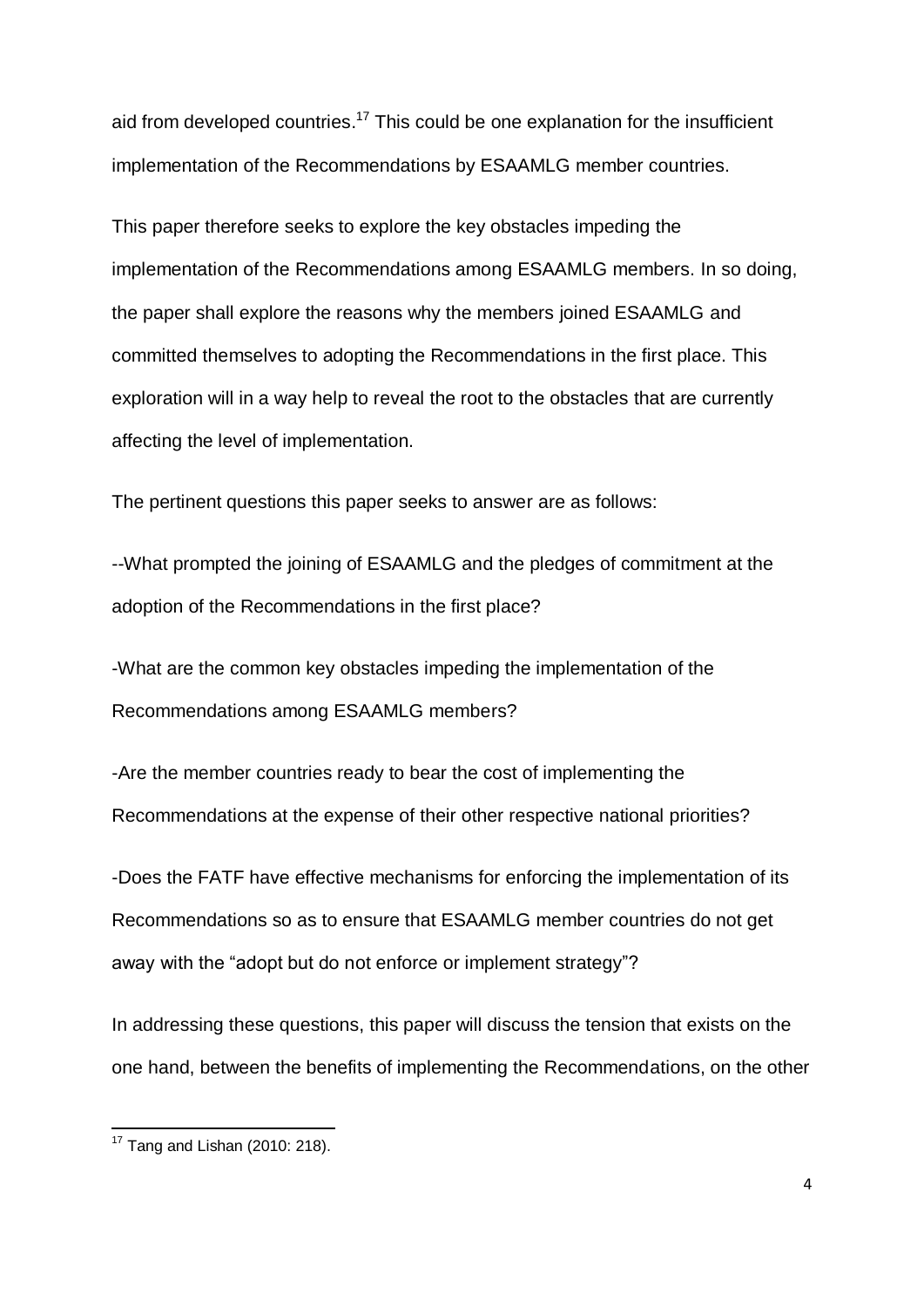hand, the costs that come with it and which must be disbursed at the expense of other pressing issues affecting the developing ESAAMLG member countries.

#### <span id="page-14-0"></span>**1.3 Significance of the Study**

Given the dangers that money laundering can cause to states and to the world economy, it is imperative that the fight against this vice should be global and harmonised. ESAAMLG, through its members, would contribute significantly towards this fight if all member countries prioritise and are able to implement the Recommendations. This research paper will accordingly help to contribute to the understanding of the key obstacles that impede implementation and thereby assist the member countries, ESAAMLG, the FATF and all other players on how best these obstacles may be addressed in the developing regions.

The findings of this study will contribute towards how similar FATF-styled regional bodies in the developing world may best tackle the implementation of the Recommendations since the obstacles are bound to be significantly similar for all developing countries. Unless these obstacles are addressed, the global combating of money laundering will never be effective since developing regions such as ESAAMLG will remain the weakest link and safe havens for launderers.

#### <span id="page-14-1"></span>**1.4 Scope of the Research Paper**

This research is limited to ESAAMLG and its member countries. The obstacles under discussion are common to all member countries, so reference will be made to all or most of the member countries when giving examples. It should be noted that the mandate of both the FATF and ESAAMLG covers both money laundering and

5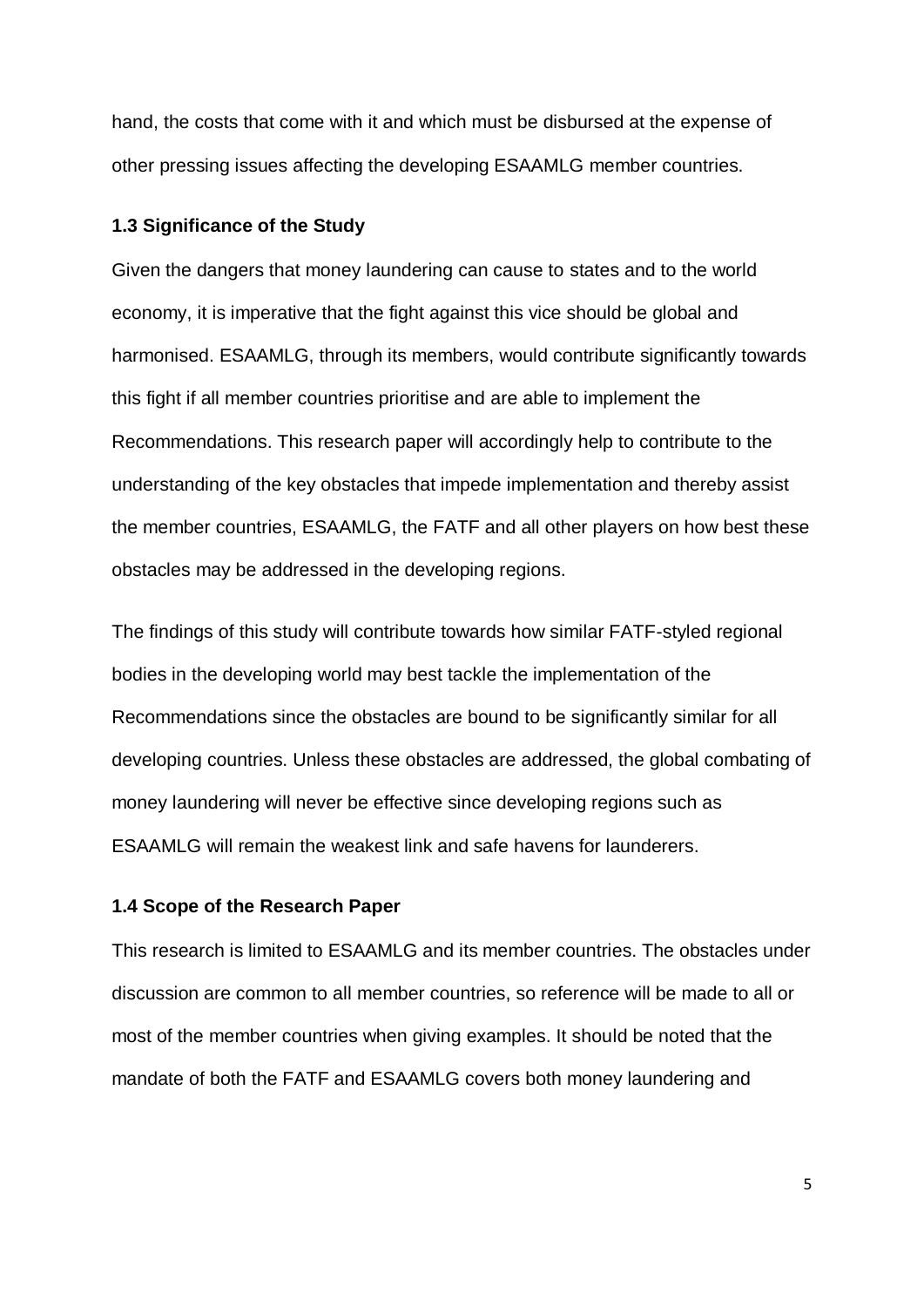terrorist financing. However, for purposes of this research, the focus will be on money laundering alone.

## <span id="page-15-0"></span>**1.5 Hypothesis**

This study is based on the assumption that developing countries hastily adopt AML policies as a way of succumbing to international pressure before they are fully prepared to implement such policies. They adopt them before taking into account costs of implementation, their underdeveloped financial markets and political situations. This proves to be a problem especially when the implementation of such policies competes with other domestic priorities or meets reluctance from key stakeholders and political decision makers.

## <span id="page-15-1"></span>**1.6 Research Methodology**

This study will adopt the desktop research methodology. It will involve the reading and analysis of primary sources such as international Conventions, treaties, memoranda of understanding, official reports and national laws. The secondary resources will range from books, journal articles, conference papers and electronic resources.

## <span id="page-15-2"></span>**1.7 Chapter Outlines**

This paper comprises five chapters. The remaining chapters are as follows:

Chapter 2:

This chapter discusses the definition of money laundering as well as the AML legal framework at international, regional and national levels.

Chapter 3: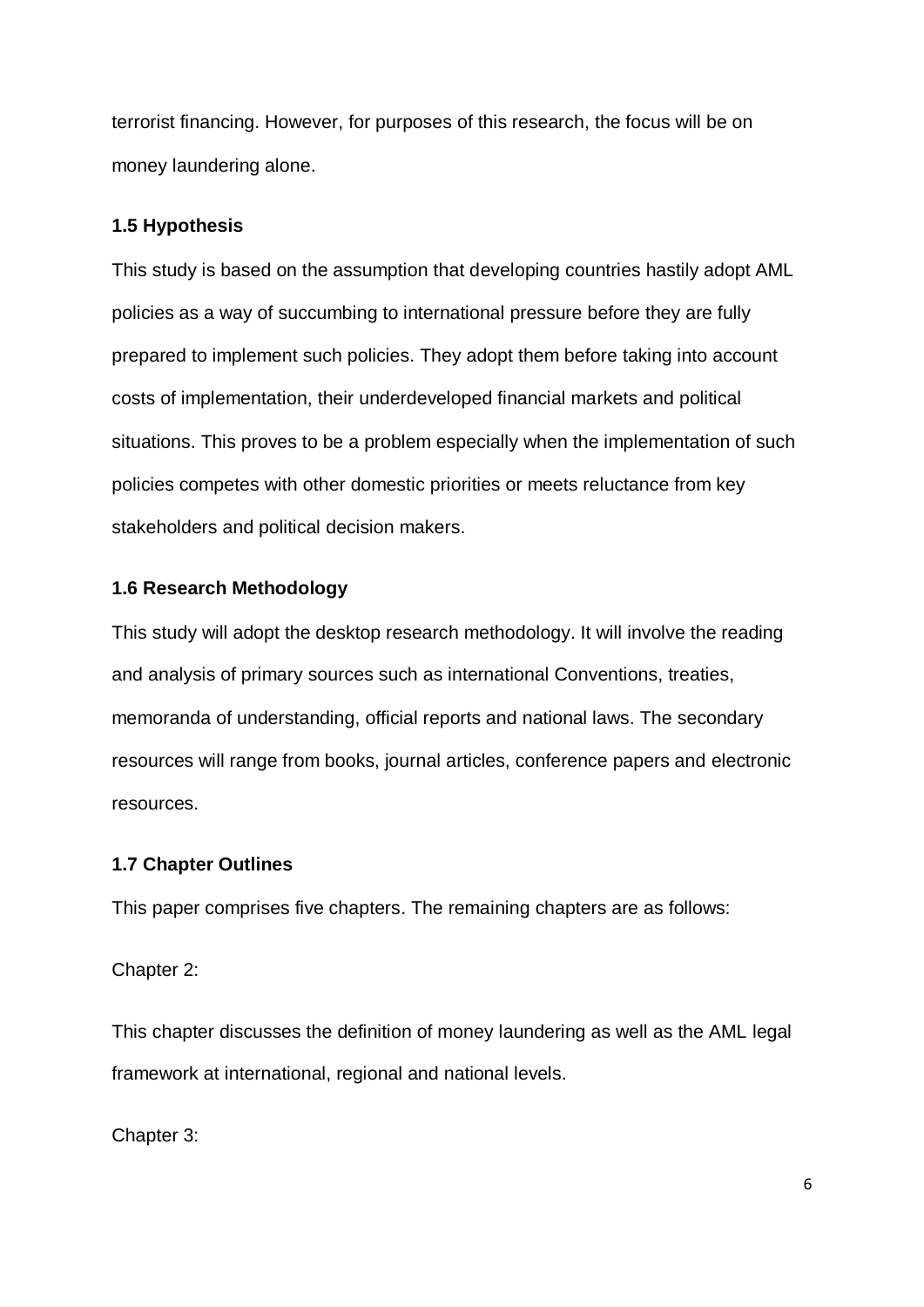This chapter will deal with the scale, effects and relevance of money laundering within and to ESAAMLG member countries. It will first give the scale of money laundering at the global level.

Chapter 4:

This chapter will explore the obstacles faced by the ESAAMLG member countries in the implementation of the Recommendations. It will also discuss the possible roots of such obstacles.

Chapter 5:

This final chapter comprises the current FATF's solutions to the obstacles, a general conclusion of the paper and then recommendations by the author.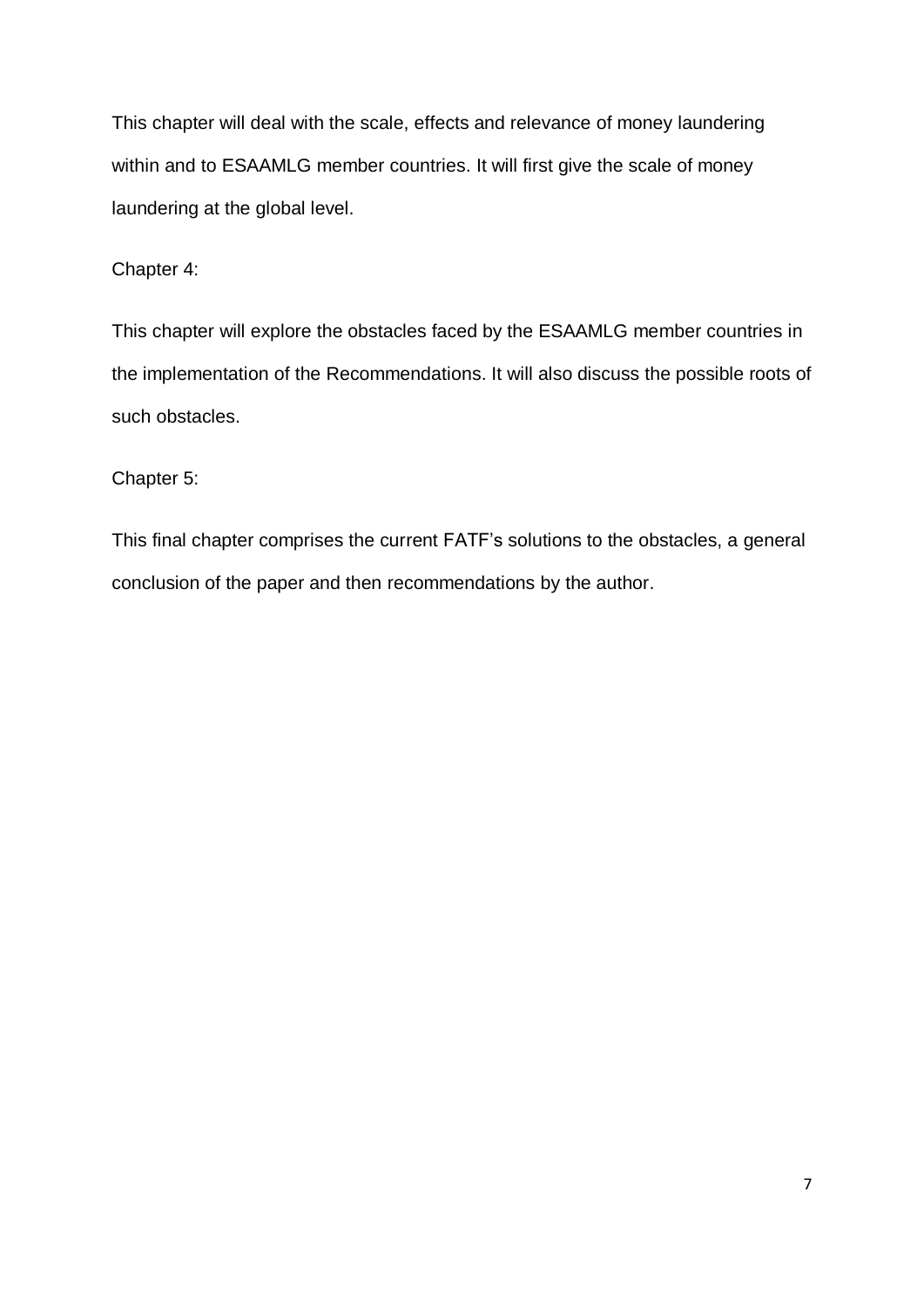#### <span id="page-17-0"></span>**CHAPTER 2**

#### <span id="page-17-1"></span>**THE DEFINITION AND LEGAL FRAMEWORK OF MONEY LAUNDERING**

#### <span id="page-17-2"></span>**2.1Introduction**

Money Laundering has diverse definitions and is regulated globally. This chapter will discuss its definition as well as its legal framework, both at global level and at the Eastern and Southern African regional level.

#### <span id="page-17-3"></span>**2.2Definition**

Money laundering has been defined differently in different writings. It is the process of manipulating legally or illegally acquired wealth in a way that obscures its existence, origin or ownership for the purpose of avoiding law enforcement.<sup>18</sup> It is also described as a deliberate, complicated and sophisticated process by which proceeds of crime are disguised or made to appear as if they were earned by legitimate means. Simser defines it as a technique designed to make illicit acquisitive gains appear legitimate, usually by disguising the property's illegal provenance.<sup>19</sup>

What comes out clearly from these definitions is that the proceeds of a crime or illegal activity are made to appear as if they are from a legal and 'clean' source or activity. Furthermore, the definitions do not limit the concept to laundering of money by using terms like wealth, proceeds of crime and illicit acquisitive gains. So even though the concept is termed money laundering, it is not limited to money alone. On this point it has been argued that using the term 'money' on 'money laundering' as a

 $\overline{\phantom{a}}$ 

<sup>18</sup> Mugarura (2011: 60).

<sup>19</sup> Simser (2006: 294).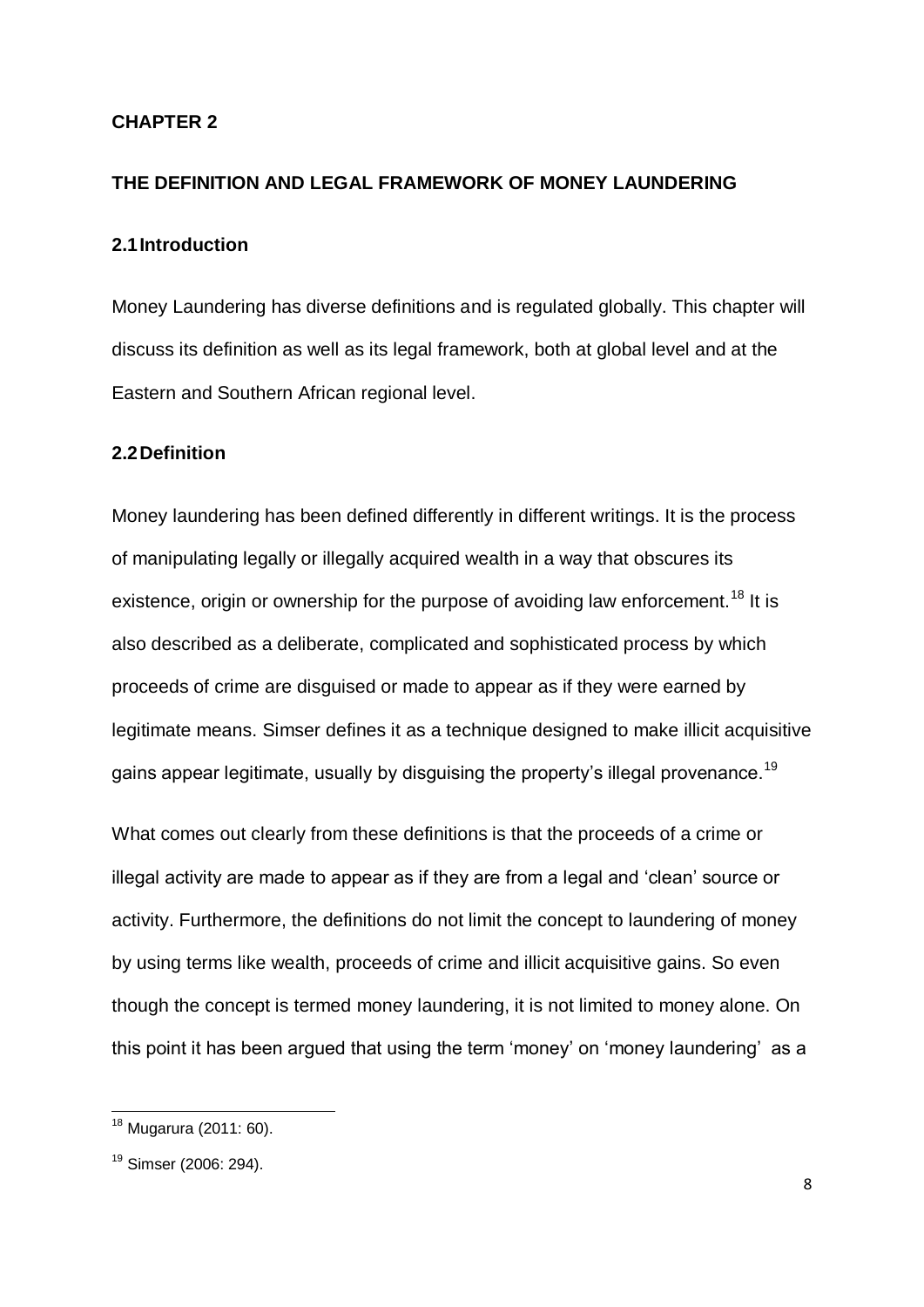descriptive tag for the object of laundering is quite misleading, as money is only one of a variety of susceptible assets.<sup>20</sup> Perhaps the question that comes to mind at this stage is how does one launder money or proceeds of crime? Well, there are three different stages of money laundering and these will be discussed below.

### <span id="page-18-0"></span>**2.3Stages of Laundering**

Proceeds of crime are laundered in three different phases. These are placement, layering and integration.

Placement involves the physical movement of currency or other funds derived from illegal activities to a place or into a form that is less suspicious to law enforcement authorities and more convenient to the criminal.<sup>21</sup> The second stage is layering, which involves the separation of proceeds from their illegal source by using multiple, complex financial transactions e.g. wire transfers and monetary instruments.<sup>22</sup>

Finally, there is integration, which involves the conversion of illegal proceeds into apparently legitimate business earnings through normal financial or commercial operations.<sup>23</sup> All these stages are pursued by criminals in order to distance the proceeds and themselves from the criminal activity, thereby concealing their illicit source and nature.

## <span id="page-18-1"></span>**2.4Legal Framework**

Money laundering is regulated at the global, regional as well as national levels.

**.** 

<sup>&</sup>lt;sup>20</sup> Goredema (2003: 1).

 $21$  Reuter and Truman (2004: 25).

<sup>&</sup>lt;sup>22</sup> Okgbule (2007: 450).

 $23$  Reuter and Truman (2004: 25).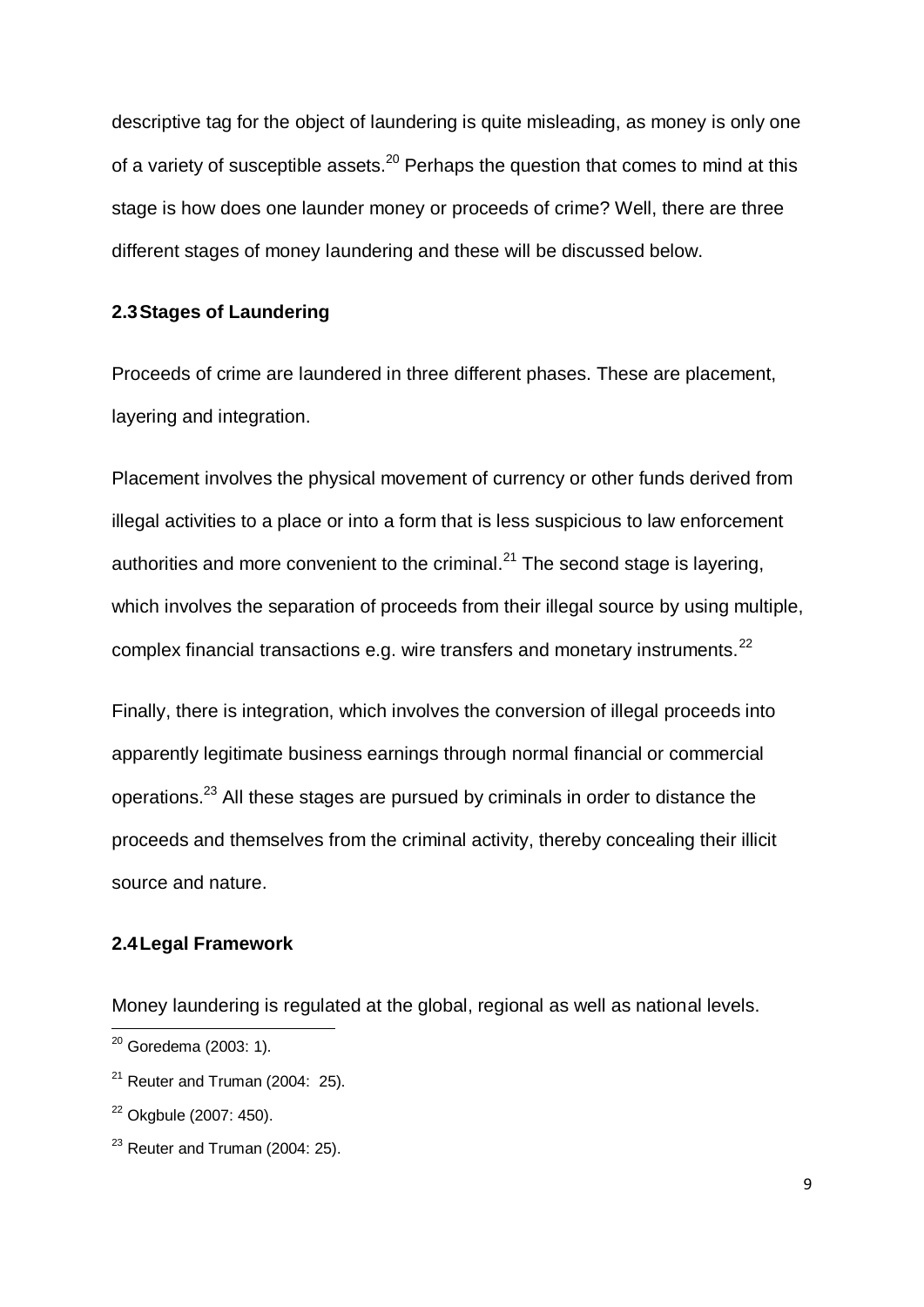## <span id="page-19-0"></span>**2.4.1 Financial Action Task Force (FATF)**

The FATF $^{24}$  is a global standard-setting body for AML. $^{25}$  It is an international organisation formed in July 1981 by the G7 countries. <sup>26</sup> It is also described as an international task force with a specific purpose to establish international standards, to develop and promote policies for the combating of money laundering and terrorist financing.<sup>27</sup> Its work is coordinated by a secretariat which is based at the Organisation for Economic Cooperation and Development (OECD) offices in Paris, France.<sup>28</sup>

## <span id="page-19-1"></span>**2.4.2 The FATF's Membership**

The FATF has 36 members, comprising 34 jurisdictions<sup>29</sup> and two regional organisations<sup>30</sup> representing most major financial centres in all parts of the globe<sup>31</sup>. Its membership is open to countries that are fully committed at the political level to the implementation of the Recommendations, and are strategically important, among other factors.<sup>32</sup>

 $30$  World Bank, (2009: 24). The organisations are the European Commission and the Gulf Cooperation Council on Hong Kong.

<sup>31</sup> See FATF members and observers.

**<sup>.</sup>** <sup>24</sup> Allan (2006: III-7).

<sup>&</sup>lt;sup>25</sup> FATF Public Statement (25 June 2010: para1).

<sup>26</sup> Madinger (2006: 100).

 $27$  World Bank (2009: 24).

<sup>28</sup> Stephens *et al* (2005: 248).

<sup>29</sup> Argentina, Australia, Austria, Belgium, Brazil, Canada, China, Denmark, Finland, France, Japan, Germany, Greece, Iceland, India, Ireland, Italy, Japan, Kingdom of the Netherlands, Luxembourg, Mexico, New Zealand, Norway, Portugal, Republic of Korea, Russian Federation, Singapore, South Africa, Spain, Sweden, Switzerland, Turkey, United Kingdom and United States.

 $32$  World Bank (2009: 52). The other two remaining factors are that a country should (a) be a member of the nearest and applicable FSRB, or (b) work closely with the FATF or undertake to lead in the establishment of an FSRB where none exists; should have criminalised the laundering of proceeds of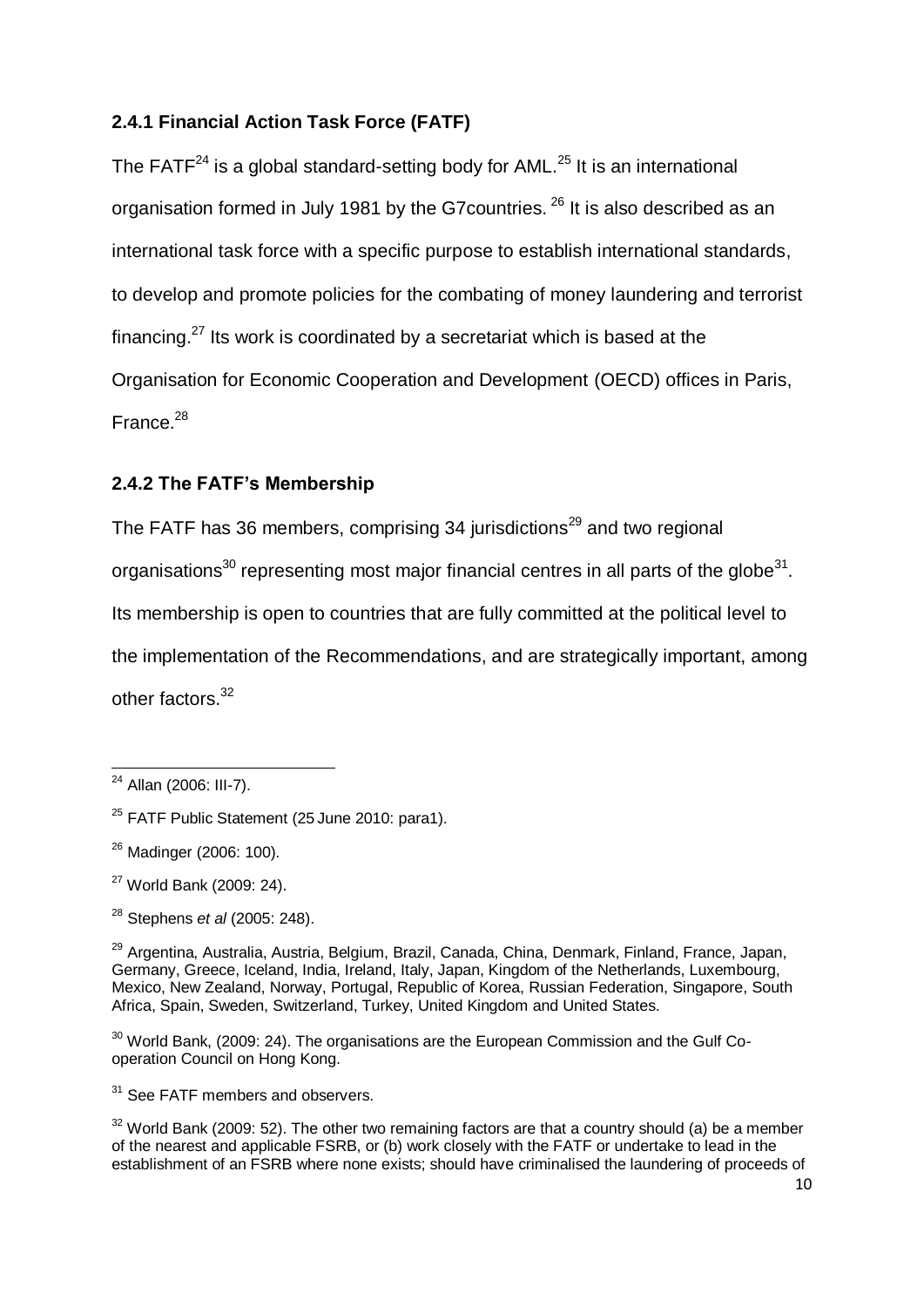The FATF also has associate members, comprising the existing FATF-Styled Regional Bodies (FSRBSs) across the globe. FSRBs are task forces with regional jurisdiction that are modelled on the FATF in their mandate, functions and methods of operation.<sup>33</sup> An example is the ESAAMLG, which is the main focus of this paper. The rest are the Asia Pacific Group on Money Laundering (APG), Caribbean Financial Action Task Force (CFATF), Council of Europe MONEYVAL Committee and the Financial Action Task Force on Money Laundering in South America (GASIFUD), Intergovernmental Action Group against Money Laundering in West Africa (GIABA) and Middle East and North Africa Financial Action Task Force (MENAFATF).<sup>34</sup>

Furthermore, the FATF has observer members. These are international organisations and bodies with wider mandates that have adopted initiatives in fighting money laundering and terrorist financing. They include the United Nations (UN), the World Bank, the International Monetary Fund (IMF), the Egmont Group<sup>35</sup> and the Basel Committee on Banking Supervision.<sup>36</sup> These organisations also provide technical assistance on AML capacity building, among others, hence will be referred to as technical assistance providers in this paper.

<sup>34</sup> See FATF members and observers.

**<sup>.</sup>** crime and other serious offences and finally should have already made it mandatory for financial institutions to identify their customers and to report unusual or suspicious transactions.

<sup>33</sup> World Bank (2009: 28).

<sup>&</sup>lt;sup>35</sup> World Bank (2009: 28). The EGMONT group is an international network of FIUs.

<sup>36</sup> World Bank (2009: 28).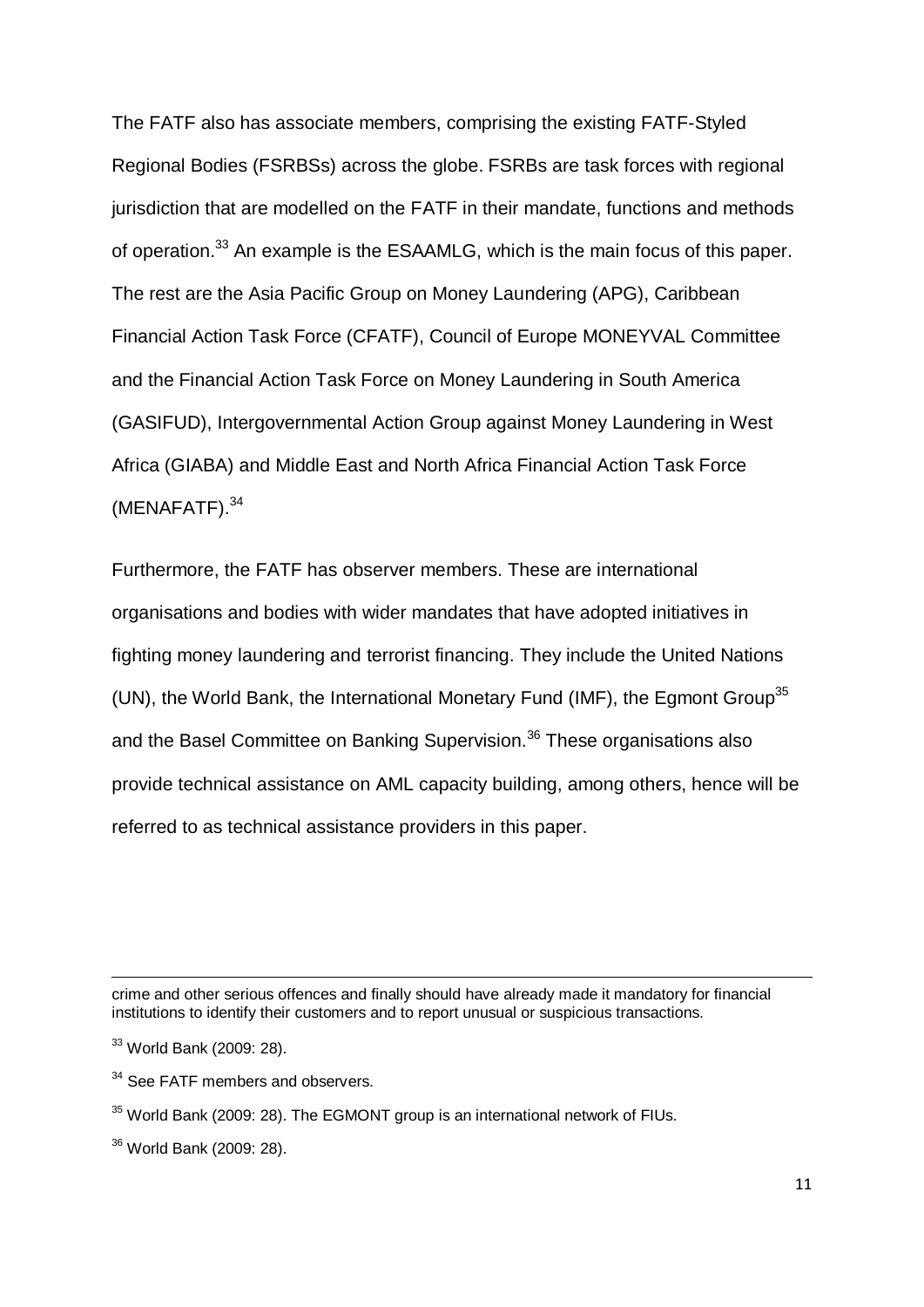#### <span id="page-21-0"></span>**2.4.3 The FATF's Mandate and Purpose**

As pointed out earlier, the FATF's purpose is to develop and promote national and international strategies for AML and  $CFT.^{37}$  As a policy making body, it also attempts to generate the necessary political will to bring about national AML and CFT legislative and regulatory reforms.<sup>38</sup> Furthermore, the FAFT's other core functions include ensuring the implementation of its Recommendations by countries, studying the techniques and typologies<sup>39</sup> on money laundering and terrorist financing, and conducting outreach activities that aim to spread its standards globally.<sup>40</sup>

#### <span id="page-21-1"></span>**2.4.4 The Evolution and Nature of the FATF Recommendations**

The FATF is characterised by the Recommendations it issues, which form the basis of most of the national AML laws.<sup>41</sup> In 1990, the FATF first issued the so-called Forty Recommendations on money laundering, which set out a basic, universally applicable framework of measures covering the criminal justice system, the financial sector, certain designated non-financial businesses and professions (DNFBPs), and mechanisms of international cooperation.<sup>42</sup> The first set of Recommendations issued in 1990 only focused on the laundering of proceeds of drug trafficking but their ambit was expanded in 1996 to cover laundering of proceeds of any serious crime.<sup>43</sup> The

-

<sup>&</sup>lt;sup>37</sup> Hopton (2009: 8).

<sup>38</sup> Hopton (2009: 8).

 $39$  Typologies refer to the study and classification of trends and methods used for laundering money and the financing of terrorism. See FATF Methods and Trends.

<sup>40</sup> World Bank (2009: 24).

 $41$ Hopton (2009: 17).

 $42$  IMF Fact sheet 'The IMF and the fight against Money Laundering and the financing of terrorism' (2011: 2).

<sup>&</sup>lt;sup>43</sup> FATF Annual Report (2010: 5).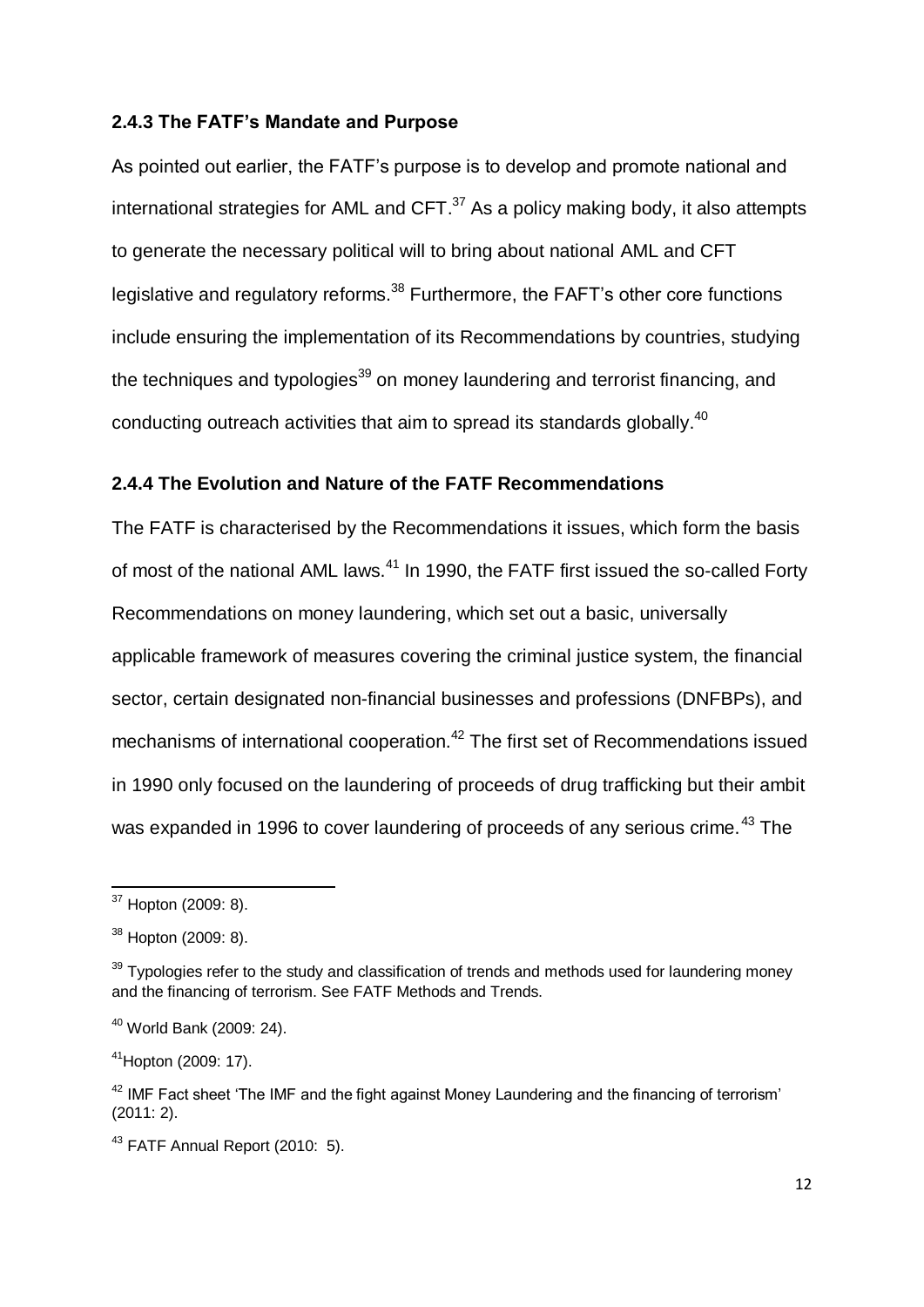FATF also issued Eight Special Recommendations on financing of terrorism following the September 11 Twin tower bombings in the USA in 2001, and then in 2004, a Ninth Special Recommendation on cash couriers, which applies to both money laundering and financing of terrorism.<sup>44</sup>

These Recommendations give effect to the FATF's standard-setting mandate and are essentially soft law.<sup>45</sup> This means that they are best practice guidelines for countries to base their AML initiatives on, but countries are not bound by them.

#### <span id="page-22-0"></span>**2.4.5 Who Developed the FATF Recommendations?**

Answering this question will help in the understanding of the involvement of developing countries such as ESAAMLG members, in the development of the Recommendations. As stated earlier, the FATF was founded by the G7 countries and they exclusively drafted the first Forty Recommendations in 1990. However, they invited eight countries to join the  $FATF<sup>46</sup>$  so as to expand its expertise and to get their views on the AML cause, which the G7 had embarked on.<sup>47</sup>

In addition, all OECD and financial centre countries were invited to the FATF's second meeting in July 1990 $48$  so as to give them a chance to indicate what would

<sup>&</sup>lt;u>.</u>  $44$  FATF Annual Report (2010: 5).

<sup>45</sup> Blazejewski (2008: 10).

<sup>46</sup> Gilmore (1992*:* 1138). The eight countries were Sweden, Netherlands, Belgium, Luxembourg, Switzerland, Austria, Spain and Australia.

<sup>47</sup> FATF Annual Report (1991: 4)*.*

<sup>48</sup> FATF Annual Report (1991: 4)*.* Denmark, Finland, Greece, Ireland, New Zealand, Norway, Turkey, Hong-Kong, Singapore and the Gulf Co-operation Council (comprising Saudi Arabia, Bahrain, United Arab Emirates, Oman, Qatar and Kuwait.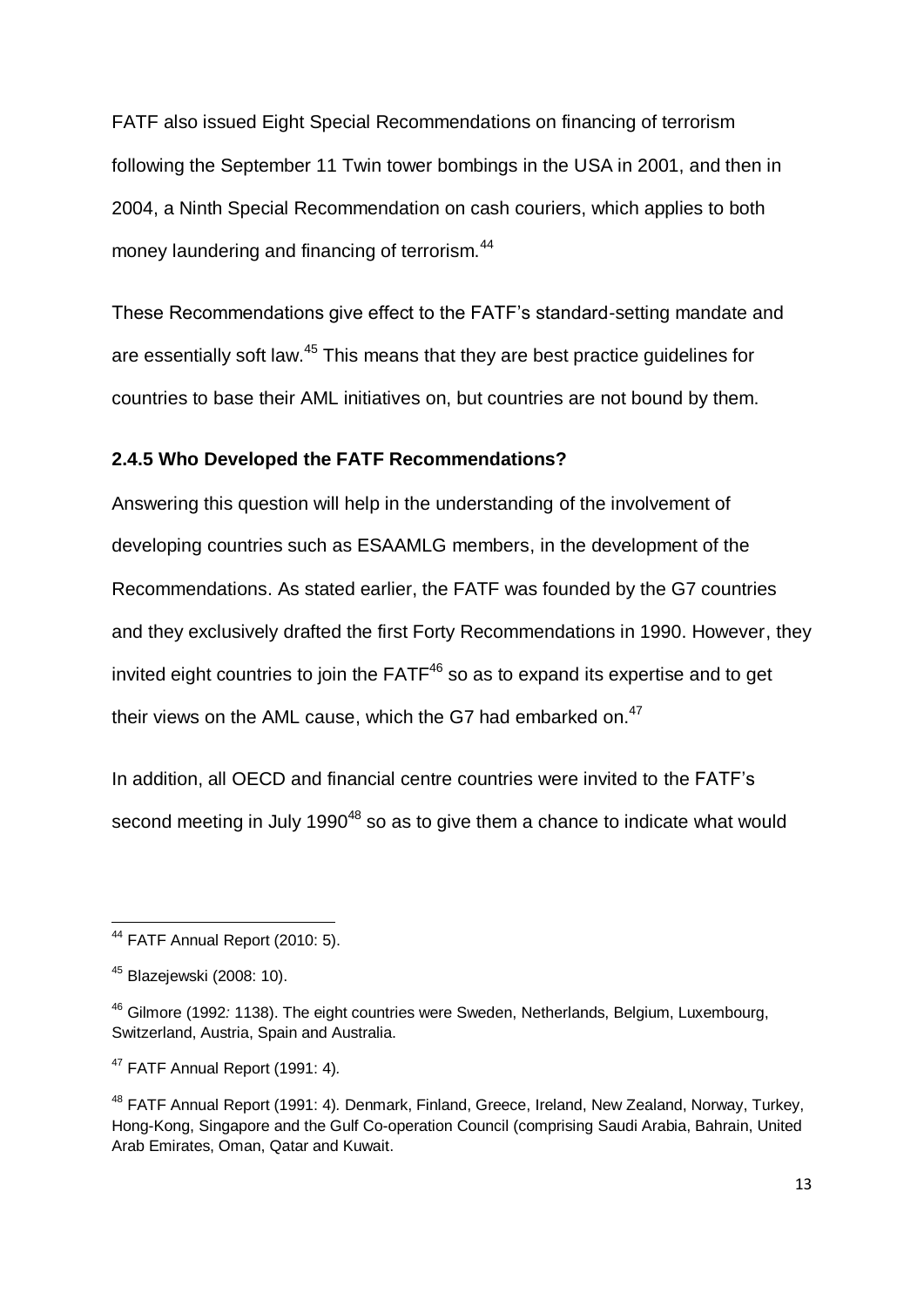be at stake for them if they endorsed the Recommendations.<sup>49</sup> However, all the other countries were merely invited to participate in the AML cause and to implement the FATF Recommendations as they found them.<sup>50</sup>

The question at this point would be how did the Recommendations trickle down to Africa then to ESAAMLG? Well, this was achieved through the FATF's regional mobilisation program it carried through regional meetings in Asia Pacific, Central and Eastern Europe, Caribbean Islands and Central American States, Africa and Latin America.<sup>51</sup> The purpose of the meetings was merely to assess the position of the countries in these regions on AML and to obtain their endorsement of the Recommendations.<sup>52</sup> It is clear therefore that these countries, including ESAAMLG members, did not contribute to the drafting of the Recommendations but were only asked to endorse them.

The adoption and endorsement of the Recommendations trickled to Eastern and Southern Africa in October 1996 following a conference organised by the Commonwealth Secretariat and the FATF, attended by 13 of the current ESAAMLG member countries.<sup>53</sup> This meeting was part of the FATF's outreach program, an extension of the regional mobilisation program with the aim of spreading the AML message and encouraging non-members to adopt the Recommendations. At the end

 $\overline{\phantom{a}}$ 

<sup>&</sup>lt;sup>49</sup> G7 Houston Economic Declaration of July 11, 1990.

<sup>&</sup>lt;sup>50</sup> G7 Houston Economic Declaration of July 11, 1990.

 $51$  FATF Annual Report (1991: 13).

<sup>52</sup> FATF Annual Report (1991: 13).

<sup>53</sup> FATF Annual Report (1997: 25). Countries in attendance were Botswana, Kenya, Lesotho, Malawi, Mauritius, Mozambique, Namibia, South Africa, Swaziland, Tanzania, Uganda, Zambia and Zimbabwe.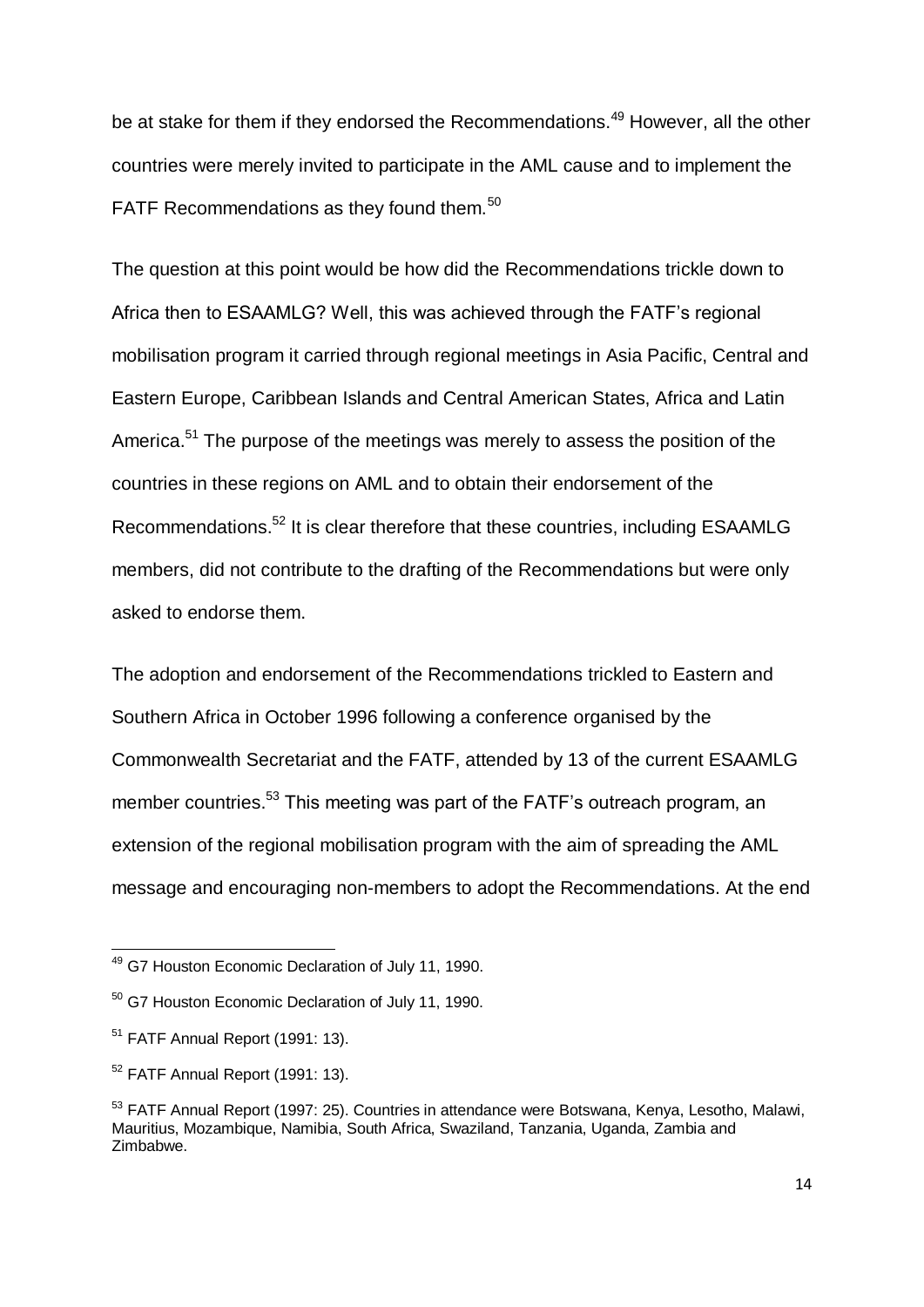of the Conference, the participants agreed among other things, on the urgent need to enact AML laws, set up national AML committees and also a proposal to set up a regional mechanism which would establish a Southern and Eastern African Financial Action Task Force (now ESAAMLG).<sup>54</sup> These agreements were made upon realising that all of the participating countries had not yet criminalised money laundering, yet there were a number of criminal activities whose illicit proceeds were being laundered in different ways in the region.<sup>55</sup>

Despite saying that the participants of the Cape Town Conference agreed to enact AML legislation, it is evident that some were not yet convinced of the relevance of an AML regime. Case in point is a Malawian Economics and Planning Minister who expressed at an international summit in 2006, that despite arguing that Malawi did not have a money laundering risk, he was told that whatever the case, Malawi had to adopt the AML policy.<sup>56</sup> He was then told failure to adopt the AML policy would make it hard for Malawi to transact with the outside world and thus discourage foreign investment.<sup>57</sup> 'Then the minister concluded "we were told as told": the country adopted the standard AML package.'<sup>58</sup>

<sup>-</sup><sup>54</sup> FATF Annual Report (1997: 25).

<sup>&</sup>lt;sup>55</sup> FATF Annual Report (1997: 38-39). The criminal activities included fraud, corruption, narcotics trafficking and arms smuggling.

<sup>&</sup>lt;sup>56</sup> Sharman (2008: 651). When the minister asked whether the AML recommendations could be adapted to suit local conditions, he was told no because in so doing Malawi would not meet international standards.

 $57$  Sharman (2008: 651).

<sup>58</sup> Sharman (2008: 651).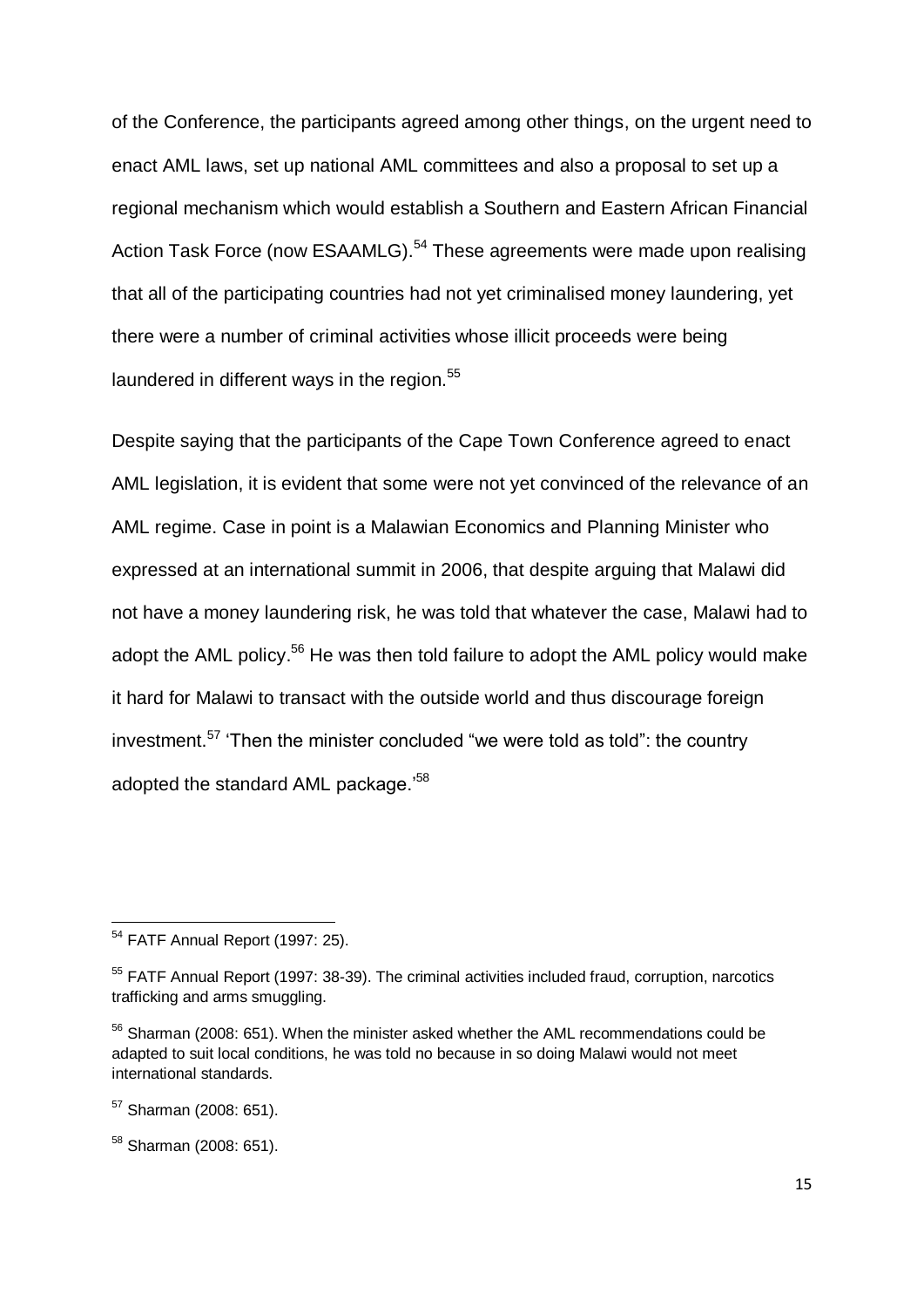#### <span id="page-25-0"></span>**2.4.6 The Enforcement of the FATF Recommendations**

The FATF monitors the implementation of its Recommendations through mutual evaluations and annual self assessments. During mutual evaluations, a team of assessors from other countries periodically assesses the AML system of a particular jurisdiction and rate the level of its compliance with the Recommendations.<sup>59</sup> In a self assessment, a country makes an assessment of its own AML system.<sup>60</sup>

Enforcement of compliance through mutual evaluations puts countries under peer pressure $61$  in the sense that the assessors produce mutual evaluation reports (MERs) which are made public through the FATF or FSRB websites. Such publication works negatively for developing countries (such as ESAAMLG countries) when they are rated non-compliant and are labelled as crime havens, as this may lead into discouraging foreign direct investment or limiting foreign governmental aid.<sup>62</sup>

Furthermore, the FATF has another enforcement mechanism whereby it identifies jurisdictions with strategic AML/CFT deficiencies that pose a threat to the international financial system.<sup>63</sup> The FATF helps such jurisdictions in developing action plans on how best to address their deficiencies and all this is done through its International Co-operation Review Group (ICRG).<sup>64</sup> The identified jurisdictions are

**.** 

<sup>59</sup> Mathias *et al* (2005: 250). The countries are either rated compliant where they satisfy the requirements of each Recommendation, largely compliant if they satisfy most requirements, partially compliant and non-compliant if they partially or do not meet the requirements at all.

 $60$  Blazejewski (2008: 16).

 $61$  Blazejewski (2008: 17).

 $62$  Allan (2006: IV-2).

<sup>&</sup>lt;sup>63</sup> FATF Improving Global AML/CFT Compliance: On-Going Process (2010: 1)

<sup>&</sup>lt;sup>64</sup> FATF Improving Global AML/CFT Compliance: On-Going Process (2010: 1).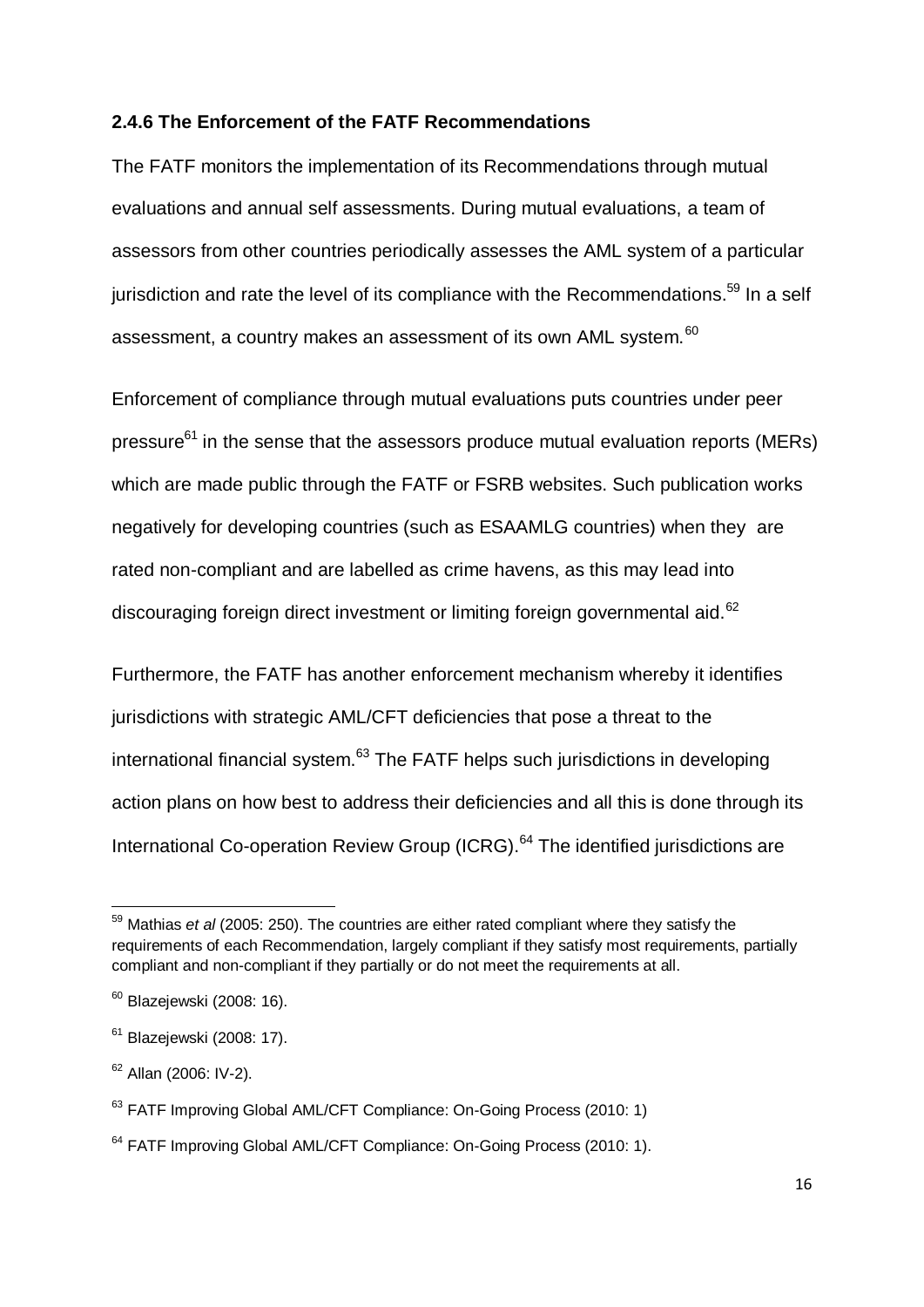thus labelled as high risk and non-complying jurisdictions, through Public Statements Published on the FATF website.<sup>65</sup> As a result of the publicity, the identified jurisdictions make political commitments to implement the Recommendations.<sup>66</sup>

In cases where the identified jurisdictions fail to address their deficiencies meaningfully, the FATF calls upon all countries to take counter-measures when dealing with such jurisdictions, so as to protect the international financial system from the risks arising from the deficiencies. $67$  The counter-measures include all countries advising their financial institutions to give special attention to business relationships and transactions with an identified country, including its companies and financial institutions.<sup>68</sup>

For jurisdictions that do not make considerable progress in addressing their

deficiencies, the FATF also calls upon all countries to take precautionary measures

when dealing with them, in view of the risks they pose to the international financial

system.<sup>69</sup> Within ESAAMLG, this measure has been taken against Kenya.<sup>70</sup> Namibia,

Tanzania and Zimbabwe too have been recently identified as countries with strategic

 $\overline{\phantom{a}}$ 

 $65$  FATF: More about International Co-operation Review Group (ICRG). The two documents are the ‗Public Statement' for jurisdictions that fail or make little progress to address their deficiencies and 'Improving Global AML/CFT Compliance: Ongoing process' for those identified with strategic deficiencies and have made a commitment to address them.

<sup>&</sup>lt;sup>66</sup> FATF Improving Global AML/CFT Compliance: On-Going Process (2010: 1).

 $67$  FATF Public Statement (June 2011). Iran and the Democratic Republic of North Korea have been mentioned in the most recent June 2011 Public Statement as countries against which all countries should take counter-measures.

<sup>&</sup>lt;sup>68</sup> FATF Public Statement (2011).

<sup>&</sup>lt;sup>69</sup> FATF Public Statement (2011).

 $70$  FATF Improving Global AML/CFT Compliance: On-Going Process (2010: 1). Kenya was included on the 2010 list but it still appears on the 2011 list because despite enacting an AML legislation (the Proceeds of Crime and Anti-Money Laundering Act No. 9 of 2009), Kenya has not yet put in place a fully operational FIU.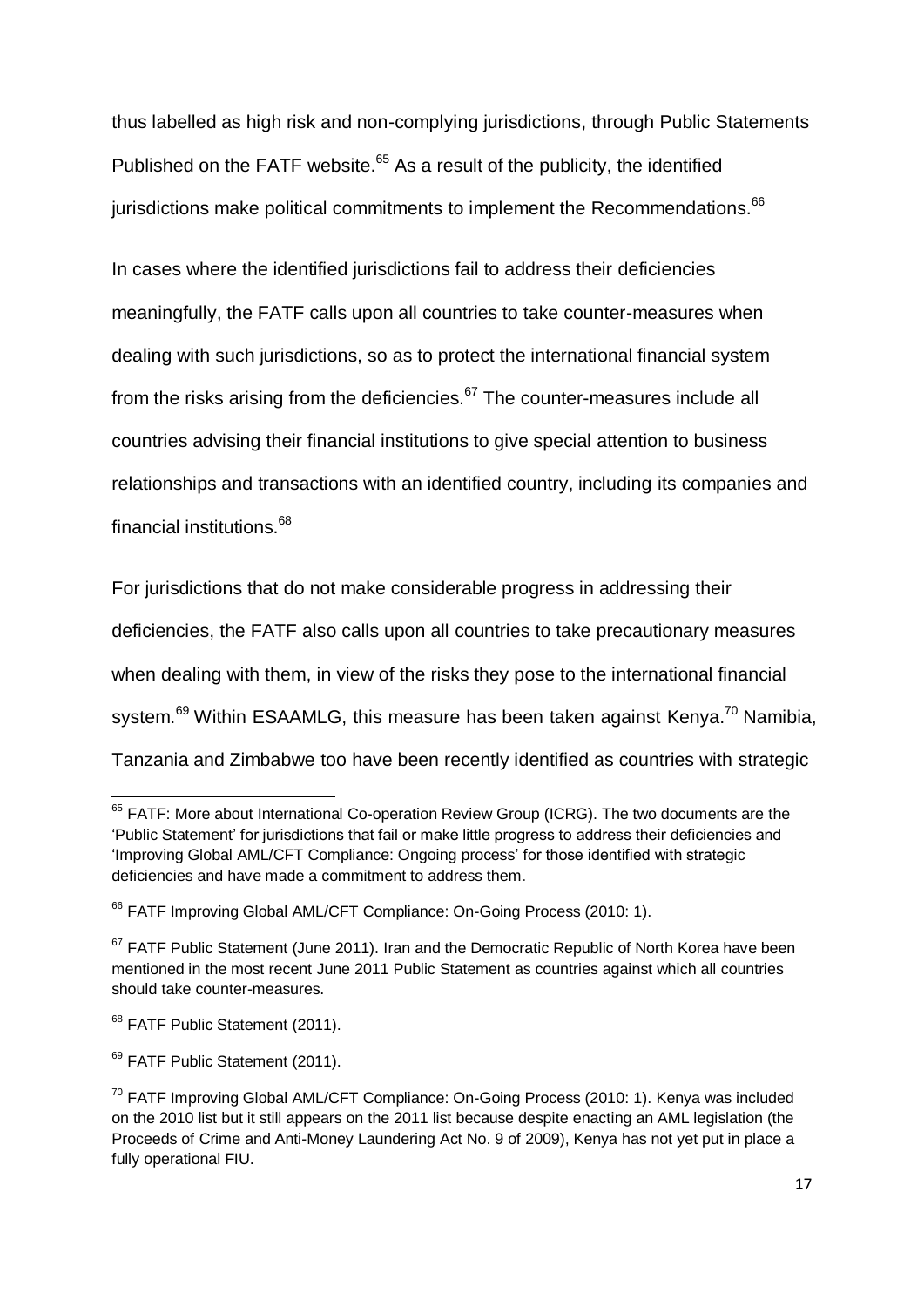deficiencies, hence they have made commitments to work on the deficiencies, according to the actions plans they have drawn with the FATF.<sup>71</sup>

## <span id="page-27-0"></span>**2.5 The FATF Recommendations and International Legal Instruments.**

The FATF standards build upon a number of UN Conventions. These include the Vienna Convention and the Palermo Convention. An illustration on this point is the first part of the FATF's Recommendation 1, which encourages countries to criminalise money laundering on the basis of these two Conventions.<sup>72</sup> These Conventions collectively promote international cooperation in preventing and containing drug trafficking, domestic and cross border organised crime, corruption and the financing of terrorism.<sup>73</sup>

The Vienna Convention, in particular, has provided what has become a globally accepted definition of the offence of money laundering.<sup>74</sup> In a nutshell, the Convention criminalises the conversion or transfer of property, knowing that such property is derived from any offence or offences established under the convention, or from an act of participation in such offence or offences, for the purpose of concealing or disguising the illicit origin of the property or of assisting any person who is involved in the commission of such an offence or offences to evade the legal consequences of his actions<sup>75</sup>.

**<sup>.</sup>** <sup>71</sup> FATF Improving Global AML/CFT Compliance: On-Going Process (June 2011: 1). Among other deficiencies, Zimbabwe and Tanzania have to criminalise money laundering and terrorist financing adequately; and ensure fully functional and effective FIUs. Namibia has to adequately criminalise terrorist financing and ensure the autonomy of its FIU.

<sup>72</sup> FATF Recommendations (2004).

 $73$  ESAAMLG 10 Year Report (2009: 14).

<sup>74</sup> World Bank (2009: 29-30).

<sup>75</sup> Article 3(1) *(b)(i)* of the Vienna Convention.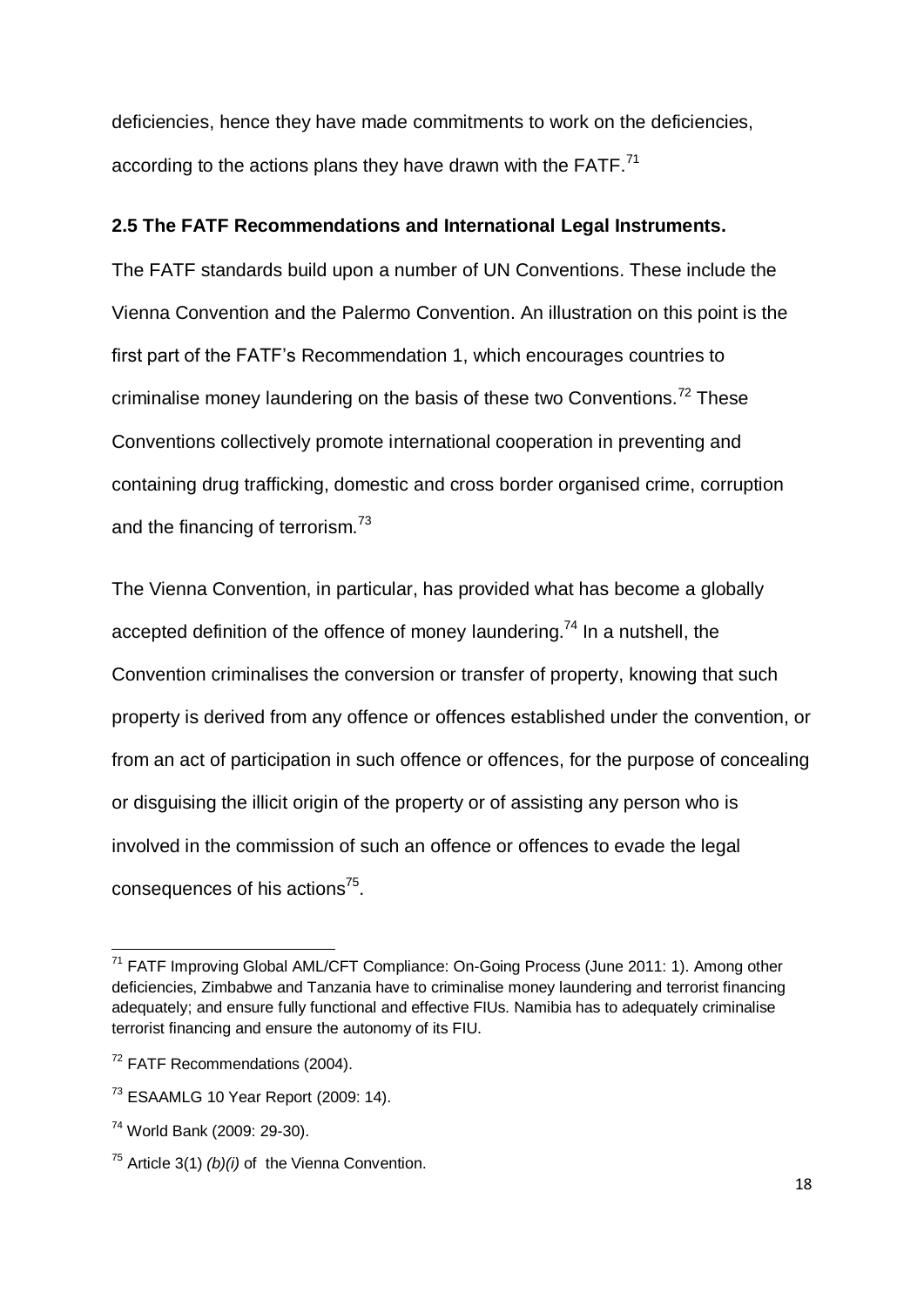Furthermore, it also criminalises the concealment or disguise of the true nature, source, location, disposition, movement, rights with respect to, or ownership of property, knowing that such property is derived from an offence or offences established under the Convention or from an act of participation in such an offence or offences.<sup>76</sup> What has been criminalised by this Convention forms the *gist* of the different definitions of money laundering given earlier in this chapter. Finally, the Convention also contains detailed provisions on international cooperation under its Article 2.<sup>77</sup> Following this Article, international cooperation is consequently provided for under the FATF's Recommendations 36 to 40.<sup>78</sup>

As for the Palermo Convention, it is the first binding international instrument that deals with organised crime in a comprehensive manner.<sup>79</sup> Its Article 1 states that its purpose is to promote cooperation to prevent and combat transnational organised crime more effectively. It has also contributed significantly to the codification of AML standards of prevention and control.<sup>80</sup> Example in point is Article 7 which, among others, encourages countries to institute a comprehensive domestic regulatory and supervisory regime for banks and non-bank institutions in order to deter and detect

**.** 

<sup>76</sup> Article 3(1*) (b)(ii)* of the Vienna Convention.

 $77$  According to Article 2 of the Vienna Convention, the purpose of this Convention is to promote cooperation among the States Parties so that they may address more effectively the various aspects of illicit traffic in narcotic drugs and psychotropic substances that have an international dimension.

<sup>&</sup>lt;sup>78</sup> FATF Recommendations (2004).

<sup>79</sup> World Bank (2009: 30).

<sup>80</sup> World Bank (2009: 30).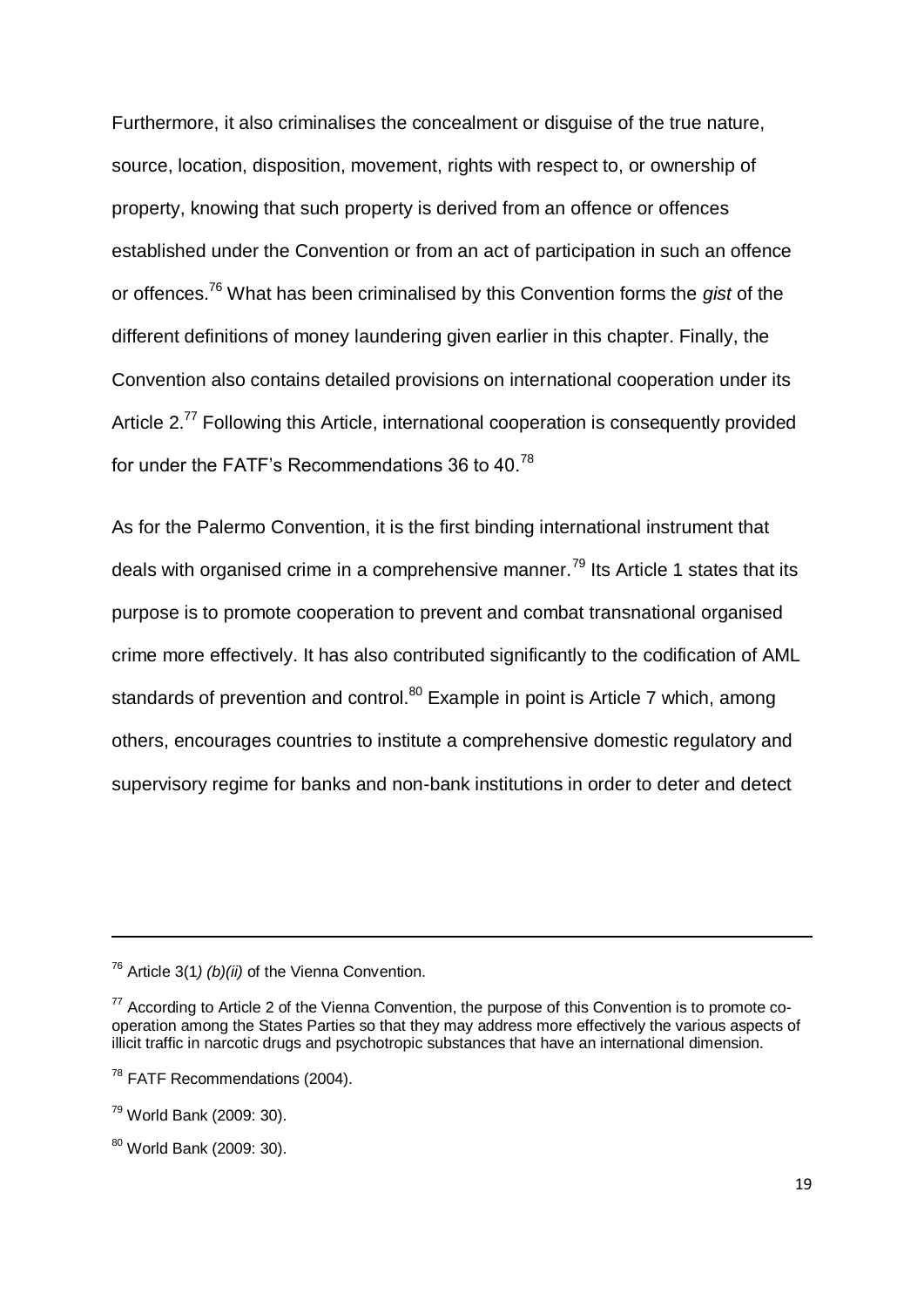all forms of money laundering.<sup>81</sup> These measures are reflected under the FATF's Recommendations 4 to 25 on preventive measures.<sup>82</sup>

Another Convention worth mentioning is the International Convention for the Suppression of the Financing of Terrorism (1999), <sup>83</sup> which relates to the Recommendations pertaining to CFT, the Special Eight Recommendations. However, this aspect will not be dealt with in detail, as this paper focuses only on AML Recommendations.

### <span id="page-29-0"></span>**2.6 Eastern and Southern Africa Anti-Money Laundering Group**

As pointed out, ESAAMLG is an East and Southern African regional body styled on the FATF. Following the agreement to set up such a body at the Cape Town Conference discussed earlier, ESAAMLG was launched on 27 August 1999 at a meeting of Eastern and Southern African Ministers of Finance in Arusha, Tanzania.<sup>84</sup> The meeting was attended by nine member countries $85$  but the membership has now increased to 15 member countries. $86$  The meeting was a culmination of consultations that had taken place since 1995 on the need to develop a regional mechanism to cooperate in the implementation of AML programmes.<sup>87</sup>

 <sup>81</sup> Article 7(1)*(a)* of the Palermo Convention.

<sup>82</sup> FATF Recommendations (2004).

<sup>&</sup>lt;sup>83</sup> Adopted in New York on 9 December 1999, came into force on 10 April, 2002.

<sup>&</sup>lt;sup>84</sup> ESAAMLG 10 Year Report (2009: 4). ESAAMLG's work is coordinated by a Secretariat based in Dar es Salaam, Tanzania.

<sup>&</sup>lt;sup>85</sup> ESAAMLG 10 Year Report (2009: 7). The nine member countries were Botswana, Kenya, Mauritius, Mozambique, South Africa, Tanzania, Uganda, Zambia and Zimbabwe.

<sup>&</sup>lt;sup>86</sup> Botswana, Kenya, Lesotho, Malawi, Mauritius, Mozambique, Namibia, South Africa, Seychelles, Swaziland, Tanzania, Uganda, Union of Comoros, Zambia and Zimbabwe.

<sup>87</sup> ESAAMLG 10 Year Report (2009: 7).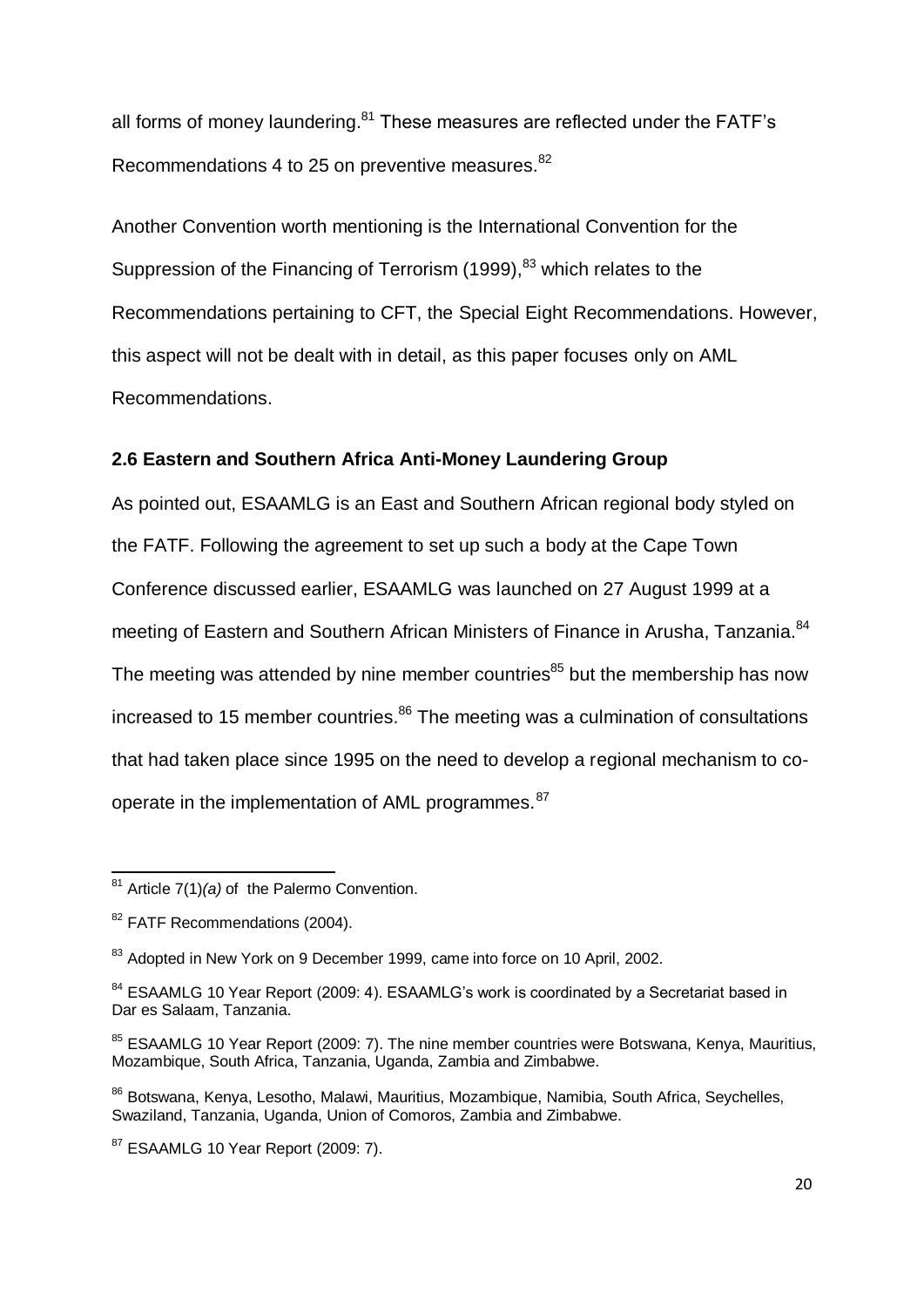It was agreed at the meeting that, given the threat of cross-border crime and money laundering in the region, there was a need to cooperate with other States in combating money laundering by implementing AML international instruments.<sup>88</sup> The meeting therefore adopted a Memorandum of Understanding (MOU)<sup>89</sup> as an instrument that would enable the members to forge the process of cooperation for implementing the Recommendations.<sup>90</sup> By signing the ESAAMLG MOU at this meeting, member countries endorsed the Recommendations and affirmed their commitment to implement them in order to combat money laundering at a national level.<sup>91</sup> The MOU therefore stands as a symbol of commitment by ESAAMLG members, and serves as a frame of reference for the operations of ESAAMG.

#### <span id="page-30-0"></span>**2.6.1 National Initiatives Undertaken by ESAAMLG Member States.**

Apart from the international and regional AML initiatives discussed earlier, ESAAMLG member countries are encouraged to domestically implement the objectives stated in the ESAAMLG MOU. These objectives include an undertaking to adopt and implement the Recommendations; apply AML measures to all serious crimes; and to implement any other measures contained in multilateral agreements and initiatives to which they subscribe, for the prevention and control of the laundering of the proceeds of crime.<sup>92</sup>

 $\overline{\phantom{a}}$ 

<sup>&</sup>lt;sup>88</sup> ESAAMLG 10 Year Report (2009: 8).

<sup>89</sup> ESAAMLG MOU (2008).

<sup>90</sup> ESAAMLG 10 Year Report (2009: 8).

 $91$  ESAAMLG 10 Year Report (2009: 5).

<sup>&</sup>lt;sup>92</sup> ESAAMLG MOU (2008: 3).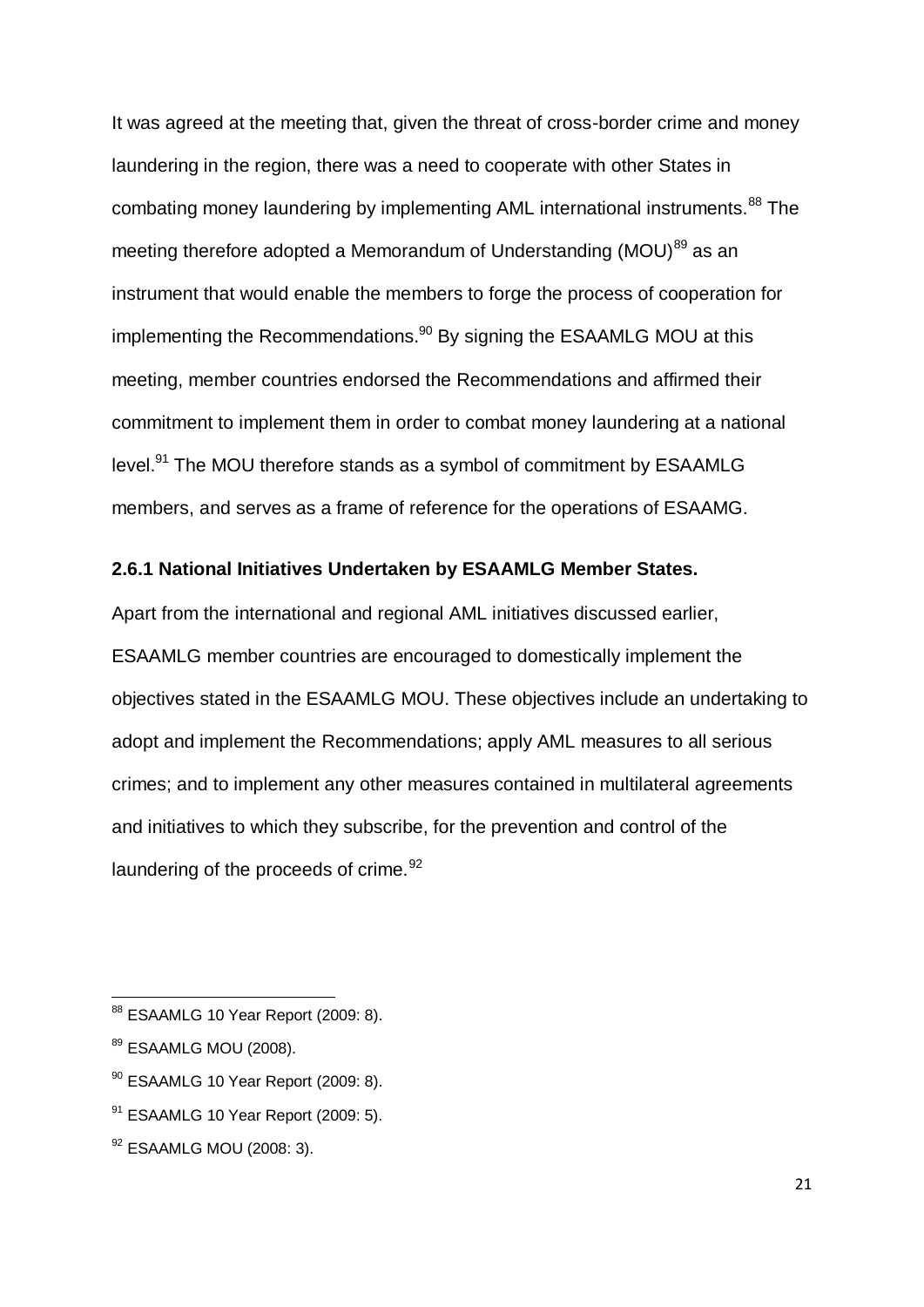The work of the member countries at national level is coordinated by national multidisciplinary committees drawn from three sectors, namely Finance, Justice and Law enforcement.<sup>93</sup> At present, each member country has its own national committee.

Most of the member countries have also enacted AML laws.<sup>94</sup> Six member countries have functioning FIUs,<sup>95</sup> which are central points for national AML programs because they are agencies that provide for the exchange of information between financial institutions and law enforcement at both national and international level.<sup>96</sup> They act as a link between the private and public sector in the fight against money Laundering, by analysing suspicious transaction reports (STRs) they get from financial institutions, and eventually disseminating their analysis to law enforcement authorities for further action, in cases where money laundering activities are suspected.<sup>97</sup>

The nature of both National Committees and FIUs show the importance of coordination and cooperation among different players from different sectors in the AML discourse, even at national level.

## <span id="page-31-0"></span>**2.7 Conclusion**

 $\overline{\phantom{a}}$ 

Given the cross-border and complex nature of money laundering, there are initiatives both at the international, regional as well as national levels to prevent and fight it. The FATF (created by the G7 countries) is an umbrella body responsible for setting

<sup>&</sup>lt;sup>93</sup> ESAAMLG 10 Year Report (2009: 8).

<sup>&</sup>lt;sup>94</sup> ESAAMLG 10 Year Report (2009: 24).

<sup>95</sup> ESAAMLG 10 Year Report (2009: 8). Members with functioning FIUs are South Africa, Malawi, Namibia, Seychelles, Mauritius and Zimbabwe.

<sup>&</sup>lt;sup>96</sup> Allan (2006: III-19).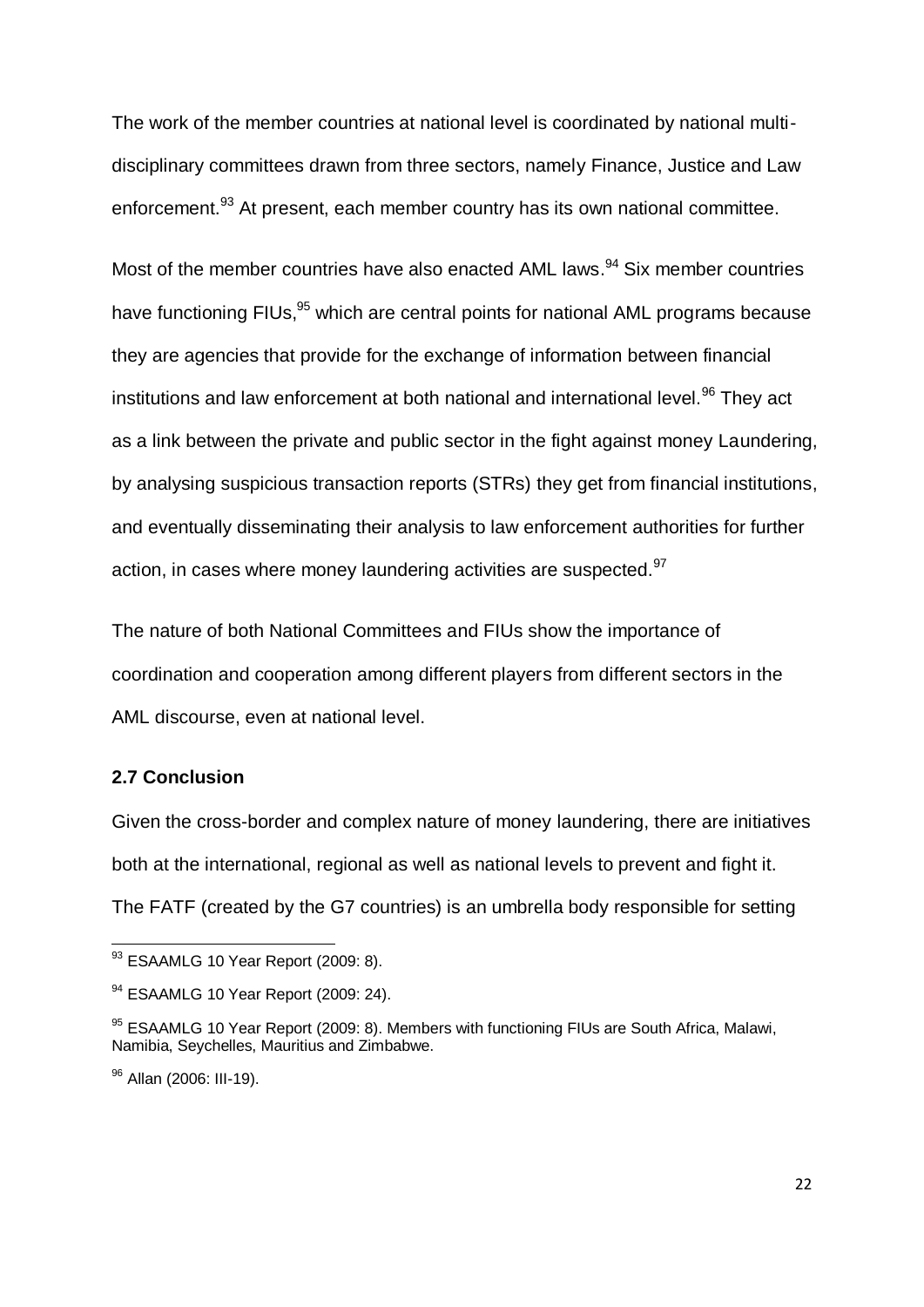AML standards, while ESAAMLG, among other FSRBs, is a regional body, diffusing the FATF initiatives in the Eastern and Southern African region. The FATF's standards are in form of Recommendations, which were exclusively drafted and developed by developed countries. Developing countries such as ESAAMLG members were only invited to endorse and implement them later on through the FATF's regional mobilisation and outreach programs. Some countries like Malawi adopted the AML standards even before being convinced of their relevance to their local contexts.

The FATF works in collaboration with various international bodies such as the World Bank, IMF and the UN. Some of the Recommendations were inspired by and rest on international legal instruments such as the Vienna and Palermo Conventions. The FATF monitors enforcement of its Recommendations through mutual evaluations, self assessment exercises and the ICRG process. These monitoring mechanisms put pressure on countries to adopt and implement the Recommendations.

Finally, ESAAMLG countries have themselves launched their own respective initiatives aimed at implementing the FATF standards under the guidance of the ESSAMLG Secretariat. Examples are the establishing of National Committees, the enactment of AML legislation as well as the setting up of FIUs.

23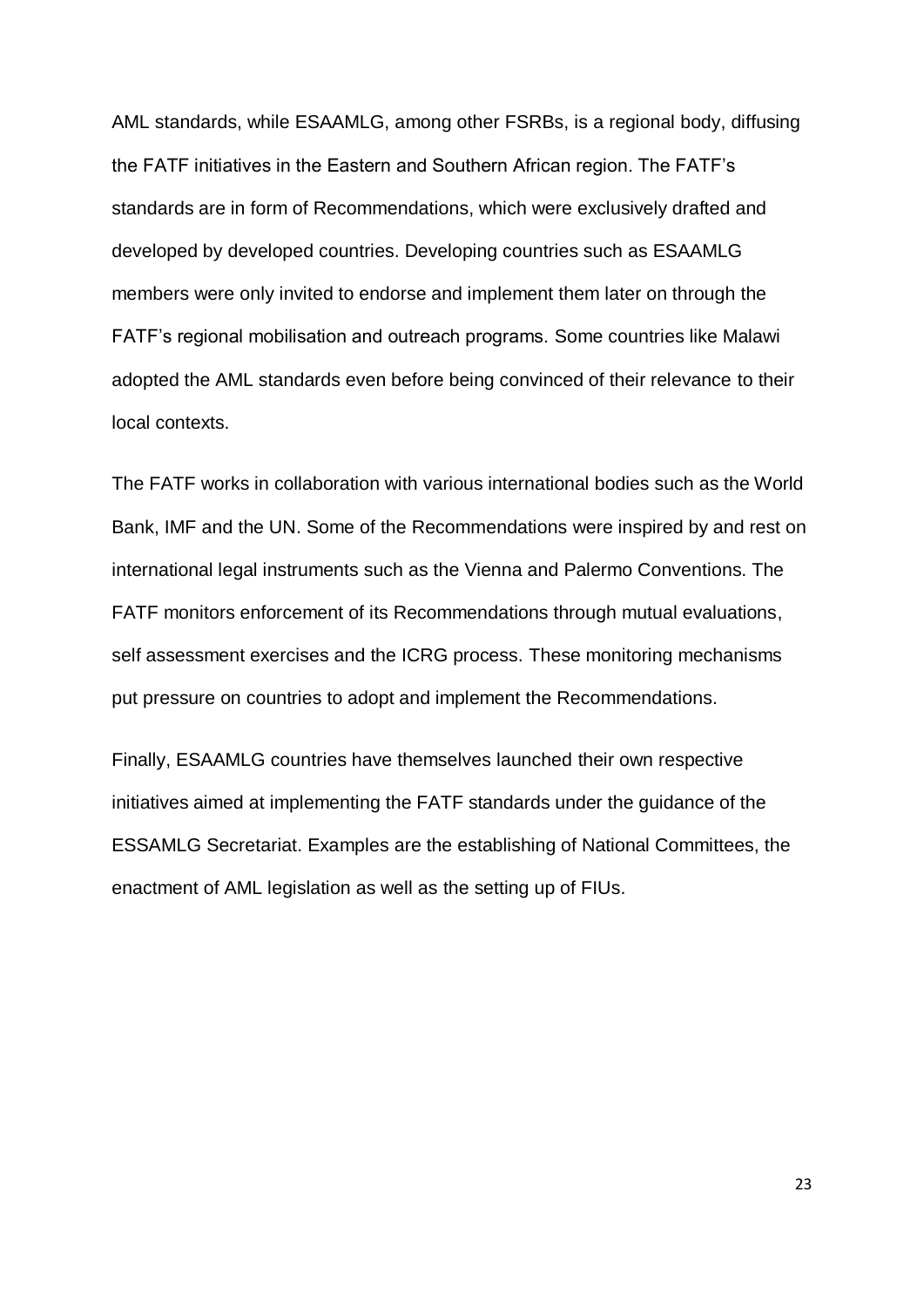## <span id="page-33-0"></span>**CHAPTER 3**

## <span id="page-33-1"></span>**THE SCALE AND EFFECTS OF MONEY LAUNDERING**

#### <span id="page-33-2"></span>**3.1 Introduction**

This chapter discusses how money laundering manifests itself at both the global and ESAAMLG level. It focuses on how money laundering affects on the development of the ESAAMLG member countries and shows the relevance of the FATF Recommendations in this respect.

### <span id="page-33-3"></span>**3.2 The Global Scale of Money Laundering**

In 1996, the IMF estimated that the money laundered annually is between 2 and 5 percent of the world's gross domestic product.<sup>98</sup> This translates into an amount between \$590 billion and \$1.5 trillion. The FATF estimates that the \$590 billion is roughly equivalent to the value of the total output of an economy the size of Spain's. But it is impossible to produce a reliable estimate of the amount of money laundered, and therefore the FATF does not publish any figures in this regard.<sup>99</sup>

Walker, the first analyst who attempted to quantify how much money is laundered, suggested in his 1999 study that \$2,85 trillion is laundered globally per year.<sup>100</sup> This was almost twice the estimated \$1.7 trillion federal budget of the USA in 1999.<sup>101</sup>

 $\overline{\phantom{a}}$ 

<sup>&</sup>lt;sup>98</sup> Simser (2006: 294).

<sup>99</sup> FATF Money Laundering FAQ.

<sup>100</sup> Unger *et al*. (2006: 5).

 $101$  A citizen's guide to the federal budget of the United States Government fiscal year (1999: iii).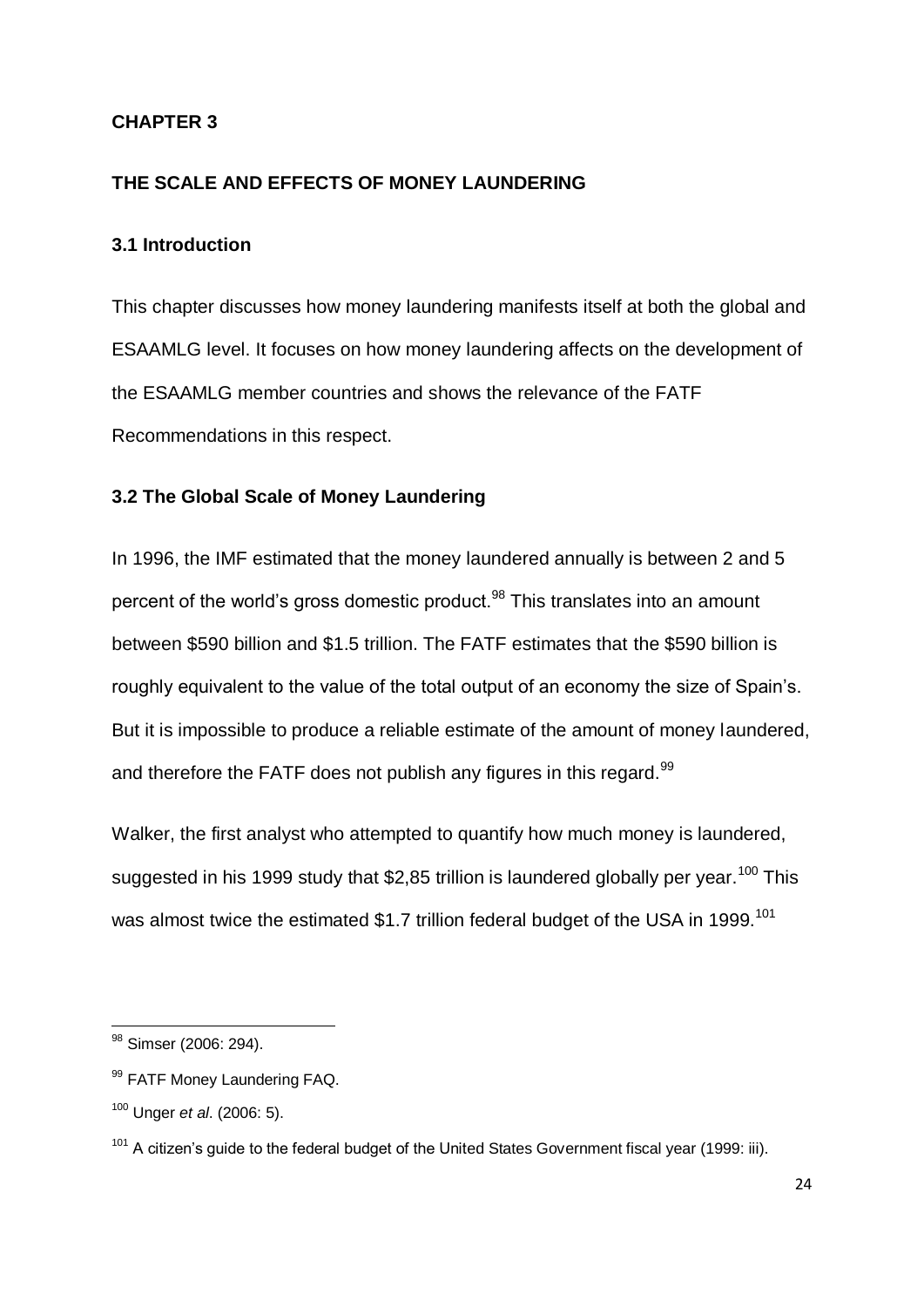These estimates show how much money criminals would cream away as proceeds of crime if there are no measures to take away such profit from them.

#### <span id="page-34-0"></span>**3.3 Money Laundering in Eastern and Southern Africa**

This study makes no pretences at precisely quantifying how much money is laundered in the Eastern and South African region, for no data exists on the nature, varieties and extent of money laundering in the region.<sup>102</sup> However, Walker estimated that the total amount laundered internally and brought into the ESAAMLG region during 1999 was equal to just over US\$18,07 billion.<sup>103</sup> Nevertheless, in order to get a broader picture of the problem in the region, it is imperative to look at the predicate offences for money laundering that are prevalent in the region. This will indicate which crimes constitute the basis of money laundering in the region, as most of them are profitable to the criminals, and it is this profit that AML initiatives target. Using such indications is acceptable, given that the clandestine nature of money laundering makes it difficult to obtain statistics on its scale and frequency.<sup>104</sup>

#### <span id="page-34-1"></span>**3.3.1 Drug Trafficking**

Drug trafficking is associated with money laundering everywhere in the region.<sup>105</sup> It generates huge proceeds that go undetected, due mainly to the generally low levels of AML/CFT implementation in the region.<sup>106</sup> This makes the region a low-risk-high

 $\overline{\phantom{a}}$ 

 $102$  Goredema (2003: 1).

 $103$  Goredema (2003: 206).

<sup>104</sup> Goredema (2003: 3).

 $105$  Goredema (2003: 3). For instance Dagga from Malawi is exported to foreign jurisdictions mainly Zimbabwe, Namibia and Republic of South Africa for sale. Furthermore, the drug market in Republic of South Africa is the largest in the region such that in 2007 the seized drugs had a value equivalent to \$270 million.

<sup>106</sup> ESAAMLG 10 Year Report (2009: 24).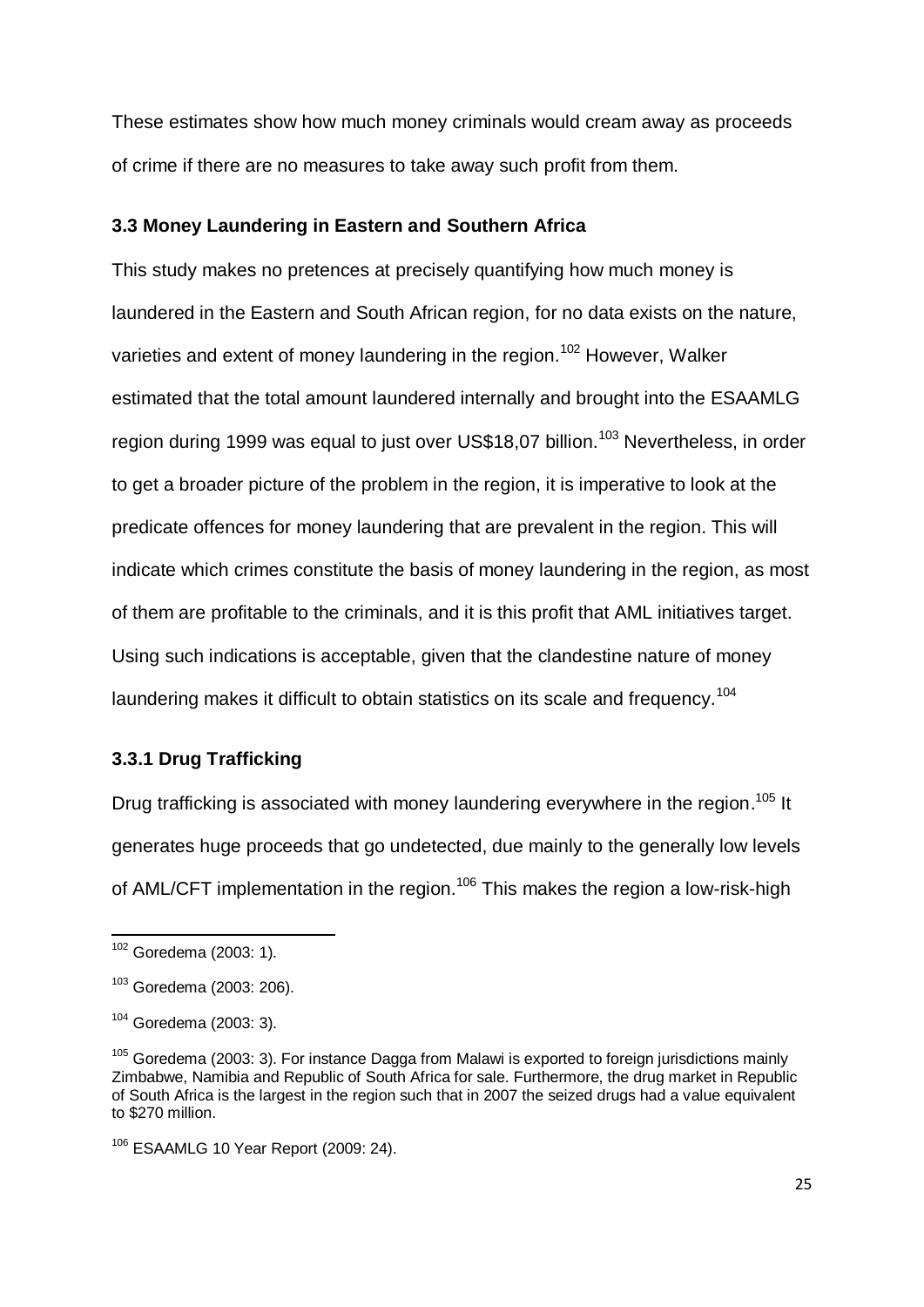premium destination for generating proceeds of crime and laundering them with relative ease.<sup>107</sup> The most recent United Nations Office on Drugs and Crime (UNODC) world drug report has revealed that East Africa is reportedly the main intermediary target for drug trafficking activities, while the Southern African region registers the largest amounts of African heroin seizures.<sup>108</sup>

The first example in Southern Africa is Malawi where the biggest crime challenge is the production and trade in Indian hemp, and reports indicate that the production is increasing steadily and the trade is worth millions of US dollars.<sup>109</sup> In the Seychelles, drug trafficking is also considered a major source of illicit money, such that over the recent past, several Seychellois nationals have been arrested in Kenya, India, Mauritius and Tanzania on charges of drug trafficking.<sup>110</sup>

Namibia is a route for hard drugs that come from South America and Asia into Southern Africa, and some of the hard drugs destined for Europe from these regions come through South Africa for re-routing to the European region and sometimes to Canada.<sup>111</sup> Some of the drugs are routed to South Africa through Luanda and Dar es Salaam.<sup>112</sup> Zambia also faces drug trafficking as one of the major predicate offences that give rise to money laundering.<sup>113</sup> Zimbabwe is associated with trade of illicit

**.** 

 $107$  ESAAMLG 10 Year Report (2009: 24). See also Goredema (2004: 3) who says drug trafficking is identified most readily with money laundering in all parts of Southern Africa.

<sup>&</sup>lt;sup>108</sup> UNODC World drug Report (2011: 42).

<sup>109</sup> MER for Malawi (2008: 13).

 $110$  MER for Seychelles (2007: 24).

 $111$  MER for Namibia (2007: 10).

 $112$  MER for the Namibia (2007: 10).

 $113$  MER for Zambia (2008): 22).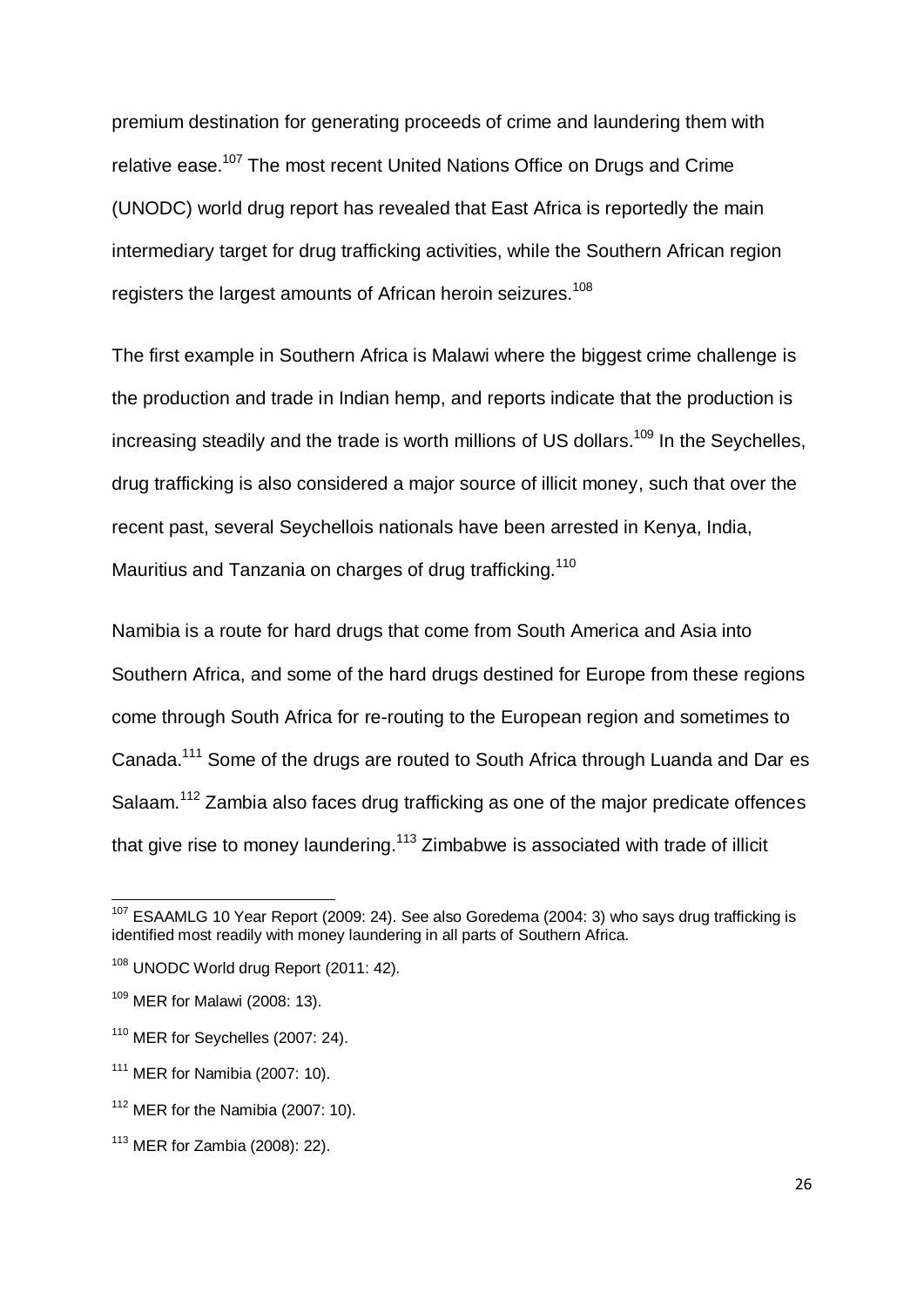drugs in which the country is used as a transit point for cannabis and South Asian heroin, mandrax and methamphetamines destined for the South African and European markets.<sup>114</sup> In Eastern Africa, drug trafficking is a major problem in Uganda.<sup>115</sup>

#### **3.3.2 Corruption**

Corruption is regarded as a serious offence, which contributes to money laundering in all member countries.<sup>116</sup> The link between corruption and money laundering has been expressed in the preamble of the United Nations Convention against Corruption.<sup>117</sup> Generally, corruption in Africa is known to be rife.<sup>118</sup> Within ESAAMLG, the Transparency International's (TI) 2010 Corruption Perception Index shows that on a scale of zero and ten, six out of the 15 ESAAMLG member countries scored less than three out of ten, where ten indicates a very clean jurisdiction in terms of corruption and zero represents a highly corrupt jurisdiction.<sup>119</sup> Only Botswana and Mauritius scored above five, i.e. 5.8 and 5.4, respectively. The other countries fall between 3.8 and 4.8. These scores indicate the magnitude of corruption in the region.

By way of illustration, in Tanzania as of  $30<sup>th</sup>$  September 2008, 4768 corruption cases were reported out of which 360 were prosecuted and 30 convictions secured.<sup>120</sup> In

 $114$  MER for Zimbabwe (2007: 6). Zimbabwe is mainly used by drug traffickers as a transhipment country.

 $115$  MER for Uganda (2007: 7).

<sup>&</sup>lt;sup>116</sup> Goredema and Madzima (2009: 7).

<sup>&</sup>lt;sup>117</sup> UN General Assembly resolution 58/4. Entered into force on 14 December 2005. All ESAAMLG members are parties to this Convention.

 $118$  Goredema and Madzima (2009: 7).

<sup>&</sup>lt;sup>119</sup> TI Corruption Perceptions Index (2010: 3).

 $120$  MER for Tanzania (2009: 25).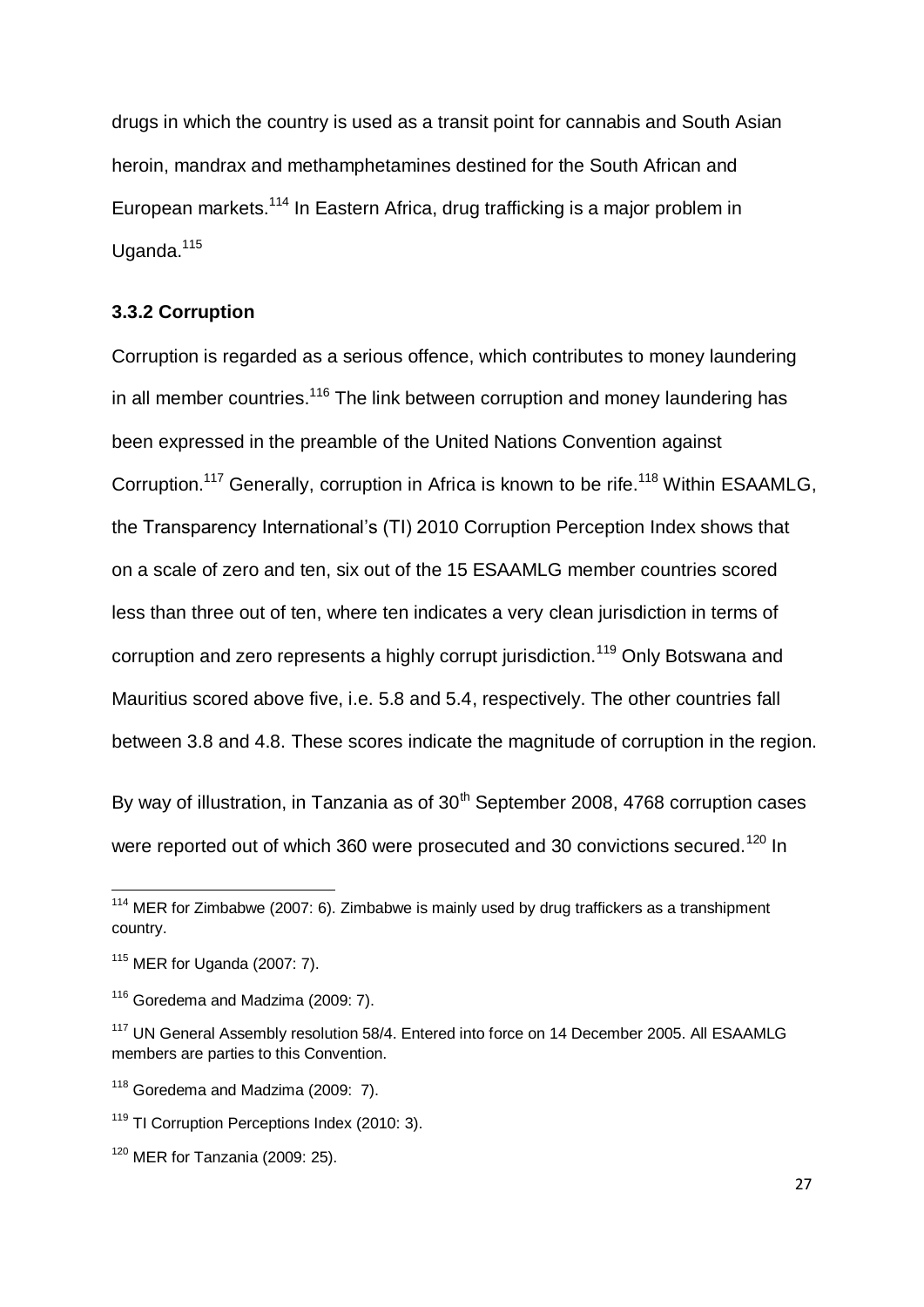Zambia, too, corruption is considered one of the serious predicate offences giving rise to money laundering.<sup>121</sup> The same applies to Zimbabwe, in particular corrupt practices in the fuel industry involving both private and public institutions.<sup>122</sup>

#### **3.3.3 Human Trafficking**

Human trafficking into and out of the South-Eastern African region is regarded as the third most problematic form of syndicate crime in Southern Africa, after drug trafficking and motor vehicle theft.<sup>123</sup> A survey conducted by the International Organisation for Migration (IOM) shows that Botswana, Lesotho, Malawi, Mozambique, Tanzania, Zambia, Zimbabwe, South Africa and Swaziland are all affected by human trafficking either as source, transit or as destination countries.<sup>124</sup> All these countries, except South Africa but including Kenya, Rwanda and Uganda are also affected by trafficking of under-age children who are used for sex tourism in South Africa.<sup>125</sup>

# **3.3.4 Other Major Activities that Yield Illegal Proceeds**

Other criminal activities prevalent in the region are the following: fraud; under invoicing of exports; theft and smuggling of motor vehicles within and into the region through East Africa and the Eastern seaboard of Southern Africa; currency externalisation, which may use fraudulent documentation and shell companies;

 $\overline{\phantom{a}}$  $121$  MER for Zambia (2008: 22).

 $122$  MER for Zimbabwe (2007: 6).

 $123$  Goredema (2004: 5).

 $124$  Goredema (2004: 5). See also UNODC Global Report on Trafficking in Persons (2009:115-127) which indicates that Mauritius investigated about 100 cases of trafficking between 2003 and 2008. Uganda registered 441 victims of trafficking in persons and related offences in Kampala, its capital city, alone, between 2004 and 2007. South Africa recorded 115 victims of trafficking in persons between 2004 and 2006.

 $125$  Allais (2006: 7). See also Loubser (2009: 46).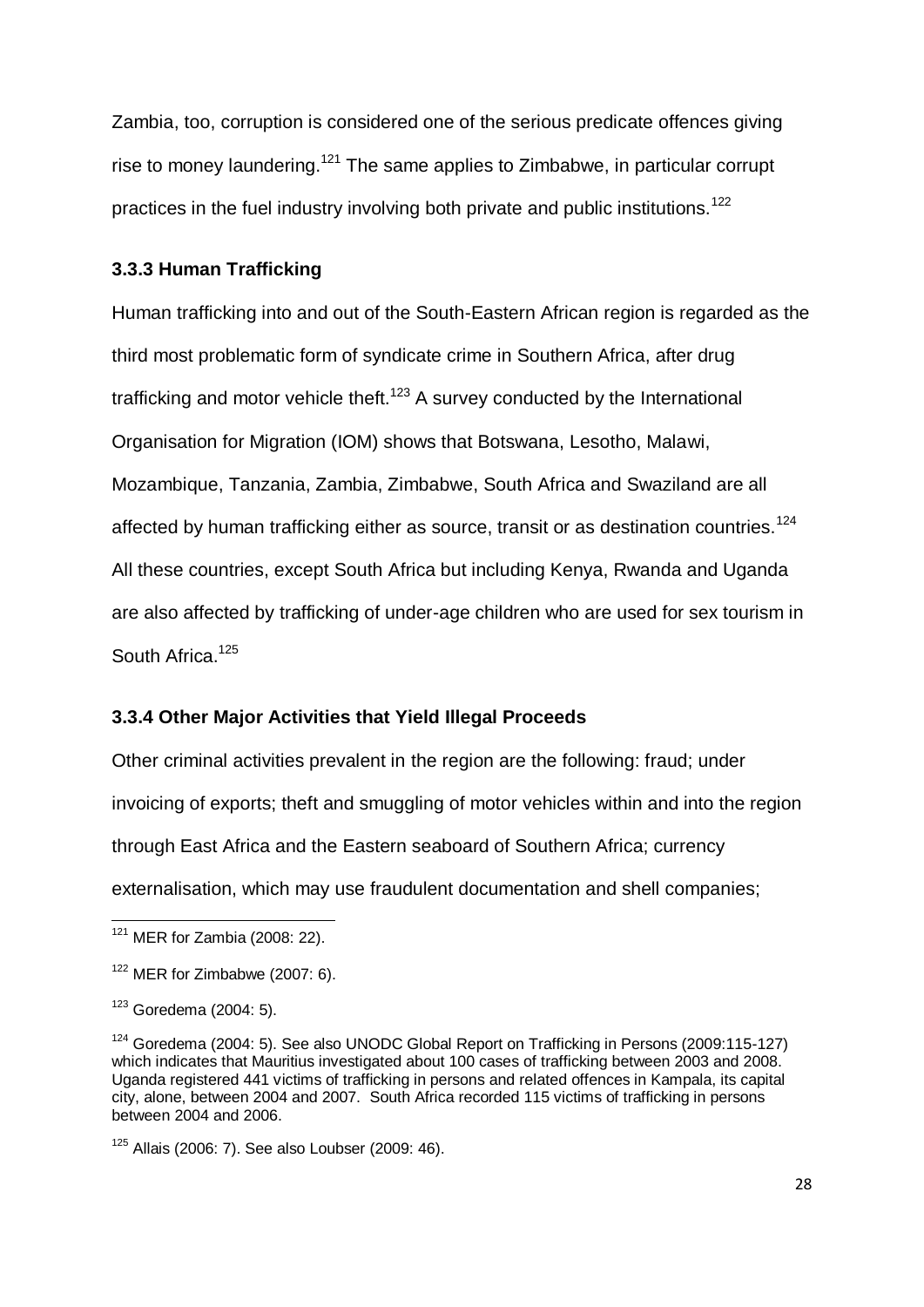cross- border smuggling of cash; the abuse of currency exchanges; illicit dealings in precious resources; as well as cash in transit robberies.<sup>126</sup> Weak AML systems make these crimes thrive undetected, leaving criminals to enjoy the proceeds derived from them.

In Malawi for instance, the most cases, apart from drug trafficking, involve armed robbery of vehicles and fraud.<sup>127</sup> In Uganda, income generating crimes such as duty fraud and smuggling have increased sharply in recent years, and the proceeds are laundered through the acquisition of land, buildings, houses, cars, shops and other forms of businesses.<sup>128</sup> In the Seychelles, parallel market operations, theft and fraud are considered as the major source of illegal proceeds.<sup>129</sup> For South Africa, major profit-generating crimes include fraud, theft, corruption, racketeering, precious metals smuggling, abalone poaching, the "419" Nigerian-type economic/investment frauds and pyramid schemes, with increasing numbers of sophisticated and largescale economic crimes and crimes through criminal syndicates.<sup>130</sup>

### **3.4 Effects of Money Laundering**

Money laundering can undermine the integrity and stability of financial institutions and systems, discourage foreign investment, and distort international capital flows.<sup>131</sup> It may have negative consequences for a country's financial stability and

 $\overline{\phantom{a}}$ 

<sup>129</sup> MER for Seychelles (2008: 24).

 $126$  Goredema (2004: 5).

 $127$  MER for Malawi (2008: 13).

 $128$  MER for Uganda (2007: 7).

<sup>130</sup> ESAAMLG 10 Year Report (2009: 82-83).

<sup>&</sup>lt;sup>131</sup> IMF Factsheet (2011: 1).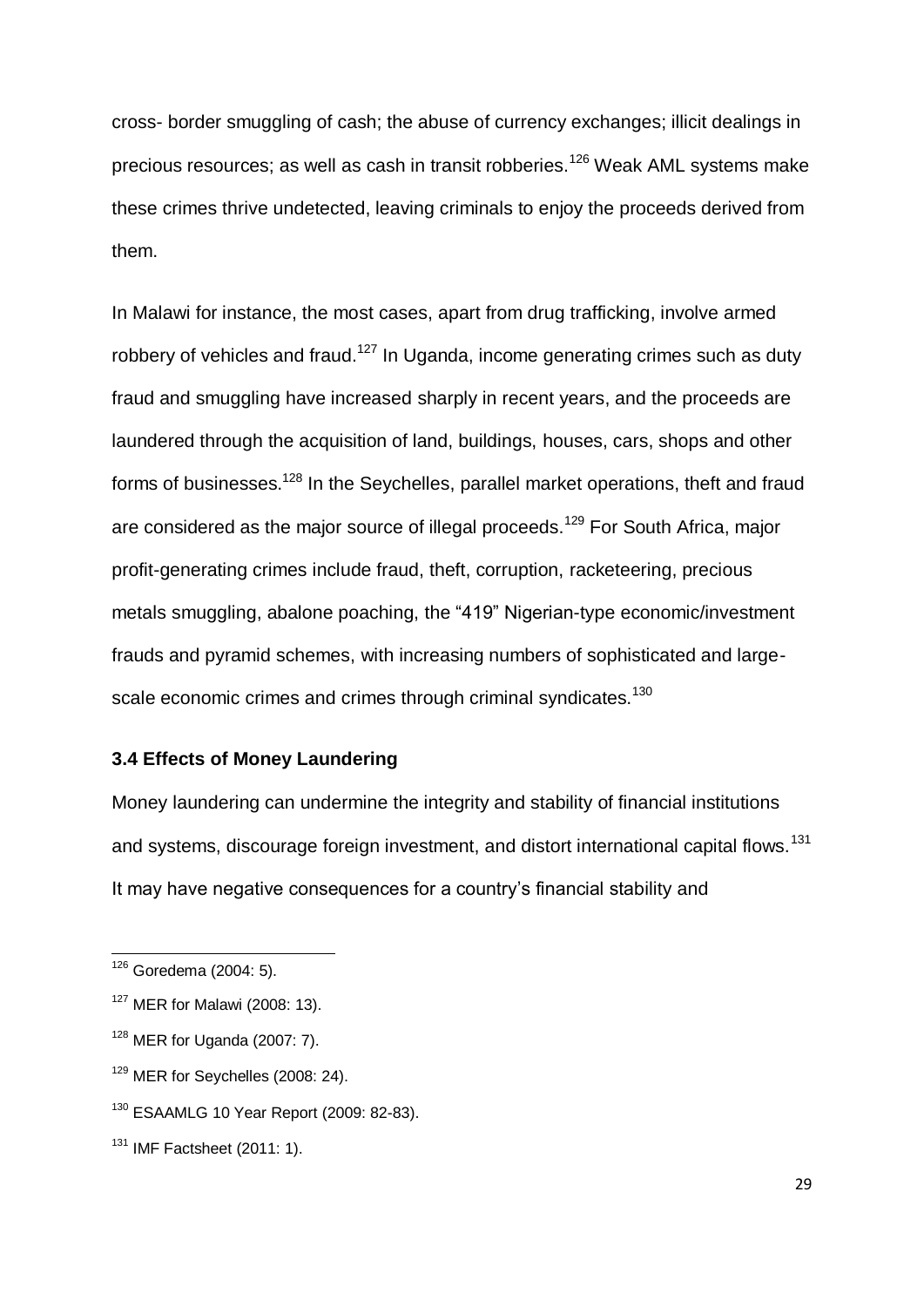macroeconomic performance, resulting in draining of resources from more productive economic activities and even having spill-over destabilizing effects on the economies of other countries. This applies to both the developed and developing worlds, but the effects are more adverse in developing countries as will be illustrated in the discussion below.

#### **3.4.1 Weakens Financial Systems**

Money laundering weakens the financial systems which are the main players for global financial transactions.<sup>132</sup> This is so because the integrity of the banking and financial services marketplace depends heavily on the perception that it functions within a framework of high legal, professional and ethical standards.<sup>133</sup> Now if a bank is too complacent and lets criminals launder money through it, it is perceived as being in cahoots with criminals and their activities. This negatively affects the way it is perceived by other financial intermediaries, regulators and even ordinary clients. $134$ In this way, money laundering can undermine the health of the financial system through the erosion of credibility, which is a fundamental concept in the modern financial economy.<sup>135</sup> This raises another critical concern as regards economic development of jurisdictions with such complacent financial institutions, as will be discussed below.

<sup>&</sup>lt;sup>132</sup> Vaithilingam and Nair (2007: 353).

<sup>&</sup>lt;sup>133</sup> FAFT Money Laundering FAQ.

<sup>&</sup>lt;sup>134</sup> FATF Money Laundering FAQ.

<sup>135</sup> Araujo (2008: 67).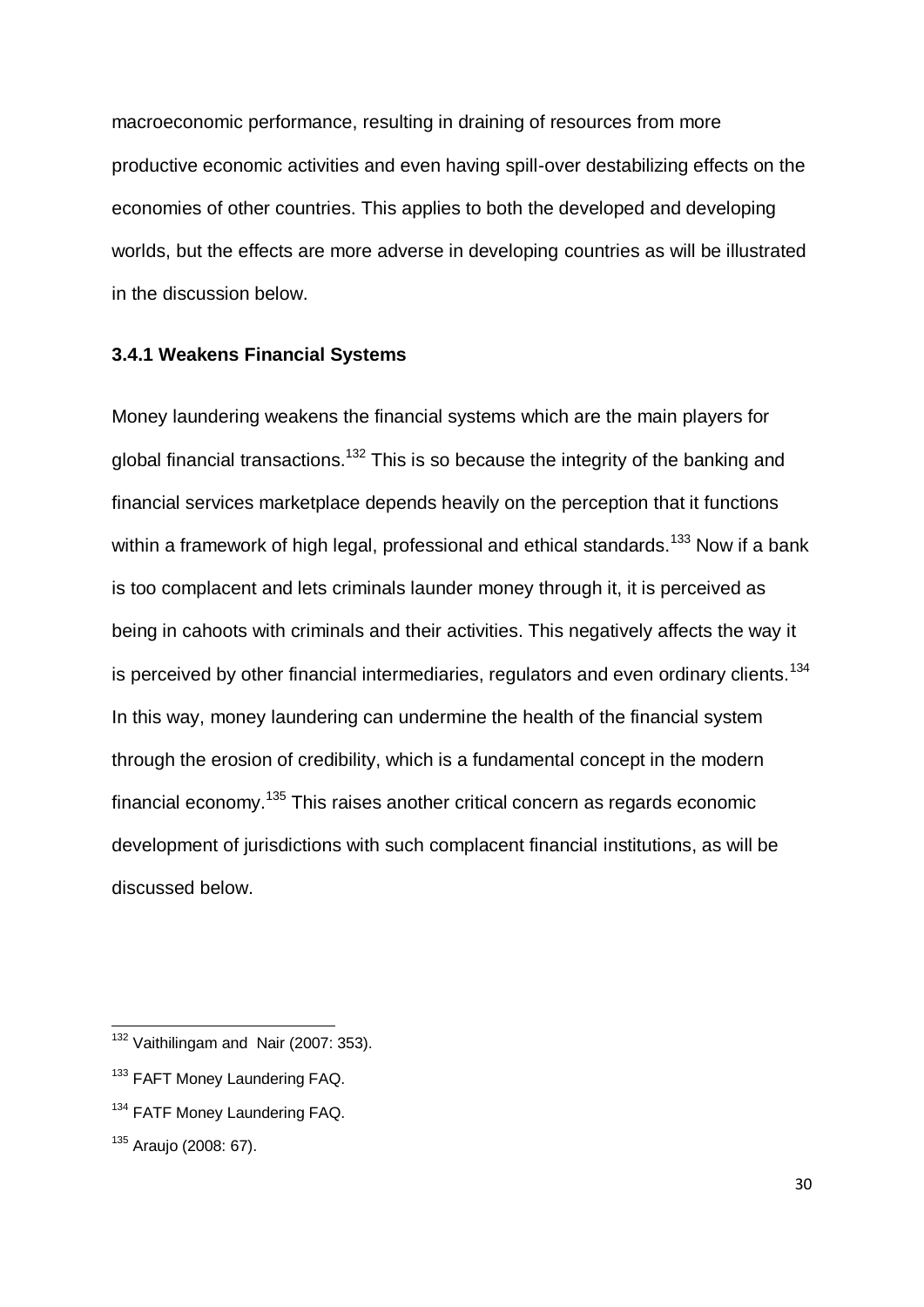#### **3.4.2 Affects Economic Growth**

A broad range of recent economic analyses point to the conclusion that in developing countries, strong financial institutions such as banks, non-bank financial institutions (NBFIs) and equity markets is critical to economic growth.<sup>136</sup>

Particularly in developing countries, investor confidence is diminished by money laundering activity, and this plays a special role in the linkage between financial institutions and economic growth.<sup>137</sup> If these institutions are negatively affected by money laundering, it means countries will hardly benefit from the investment opportunities which sound banking systems attract. The weakening effects of money laundering on financial institutions are thus detrimental to developing countries like ESAAMLG members, which are at crucial stages of socio-economic development.

#### **3.4.3 Facilitates Crime and Corruption**

Money laundering also facilitates crime and corruption within developing economies, which is incompatible with sustainable economic growth.<sup>138</sup> Corruption and all other economic crimes affect economic growth in the sense that money laundering reduces the criminals' cost of crime, thereby increasing the level of crime. Most importantly, targeting the money laundering aspect of criminal activity and depriving criminals of their ill-gotten gains means hitting them where they feel the pain most, which is their pockets. Without a usable profit, the criminal activity will not continue.<sup>139</sup> Furthermore, where AML measures are ineffective, criminals have a

<sup>&</sup>lt;sup>136</sup> Bartlett (2002: 10).

<sup>&</sup>lt;sup>137</sup> Bartlett (2002: 10).

<sup>138</sup> Bartlett (2002: 19).

<sup>&</sup>lt;sup>139</sup> FATF Money Laundering FAQ.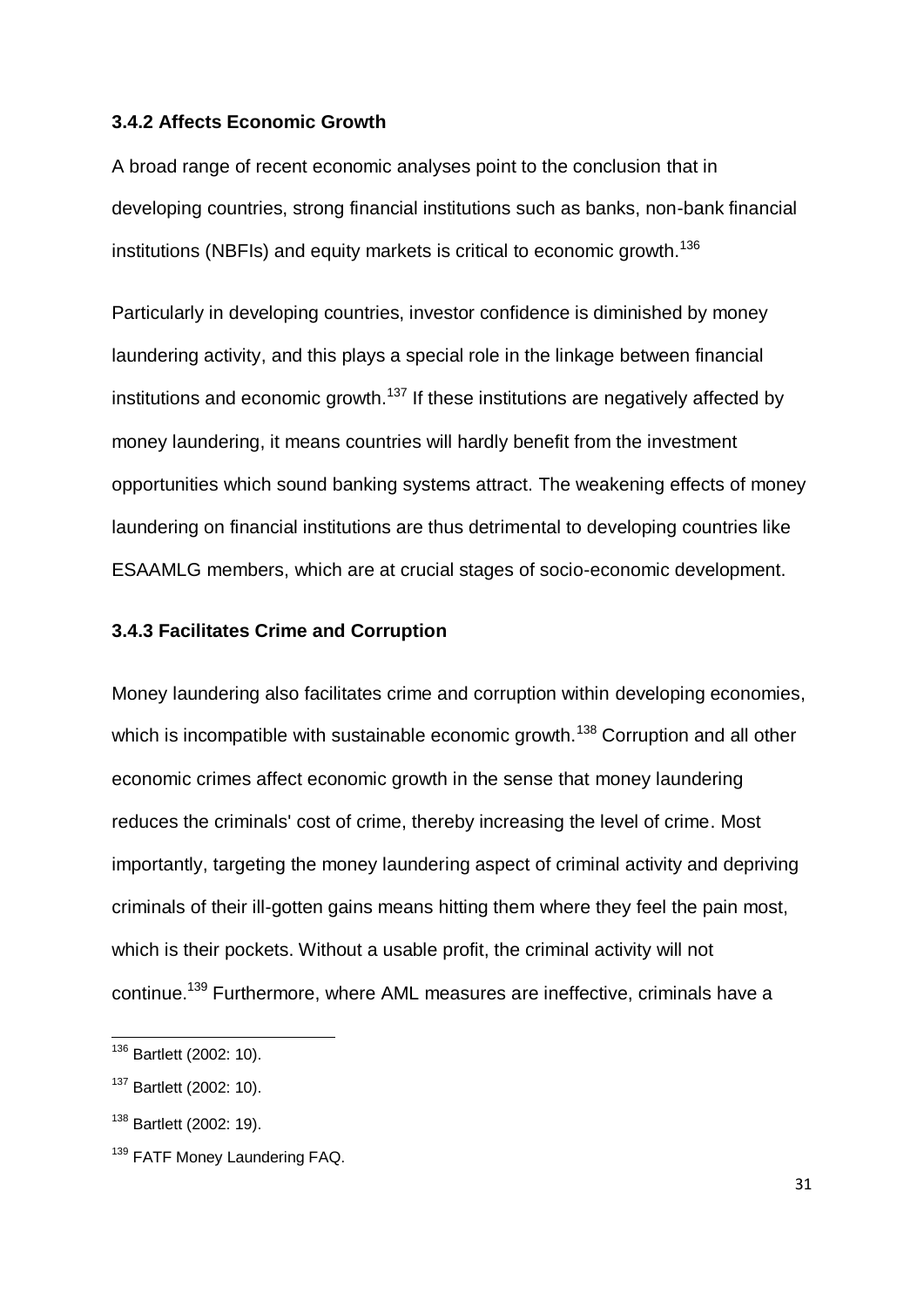field-day. They are therefore especially attracted to jurisdictions with weak or ineffective controls where they can move their funds in and out with impunity.<sup>140</sup> The effects of such crimes cannot be janored.<sup>141</sup>

Corruption has damaging economic effects facilitated by money laundering and these effects are particularly acute in the public sector in many developing countries because of the larger role the government often plays in providing goods and services.<sup>142</sup> The societal costs of corruption are that it weakens confidence in public institutions, damages the private investment climate, and ruins delivery mechanisms for such poverty alleviation programs as public health and education.<sup>143</sup>

If corruption goes undetected and unchecked, it can among others, impede the adoption and implementation of effective AML measures by interfering with the capacity of institutions or officials who are entrusted with such adoption and implementation.<sup>144</sup> It can therefore be inferred that in an inherently corrupt system, laws, systems and procedures adopted to fight money laundering and its underlying offences cannot function effectively.<sup>145</sup> Given the interconnectedness between money laundering and corruption and their combined effects upon developing countries, ESAAMLG needs to step up its prophylactic actions to avoid member states lapsing into lax jurisdictions with porous systems.

<sup>140</sup> IMF Factsheet (2011: 1).

<sup>141</sup> Bartlett (2002: 19).

<sup>142</sup> Bartlett (2002: 23).

<sup>143</sup> Brun *et al* (2011: 18).

<sup>&</sup>lt;sup>144</sup> Goredema and Madzima (2009: 7).

<sup>145</sup> Mugarura (2010: 274)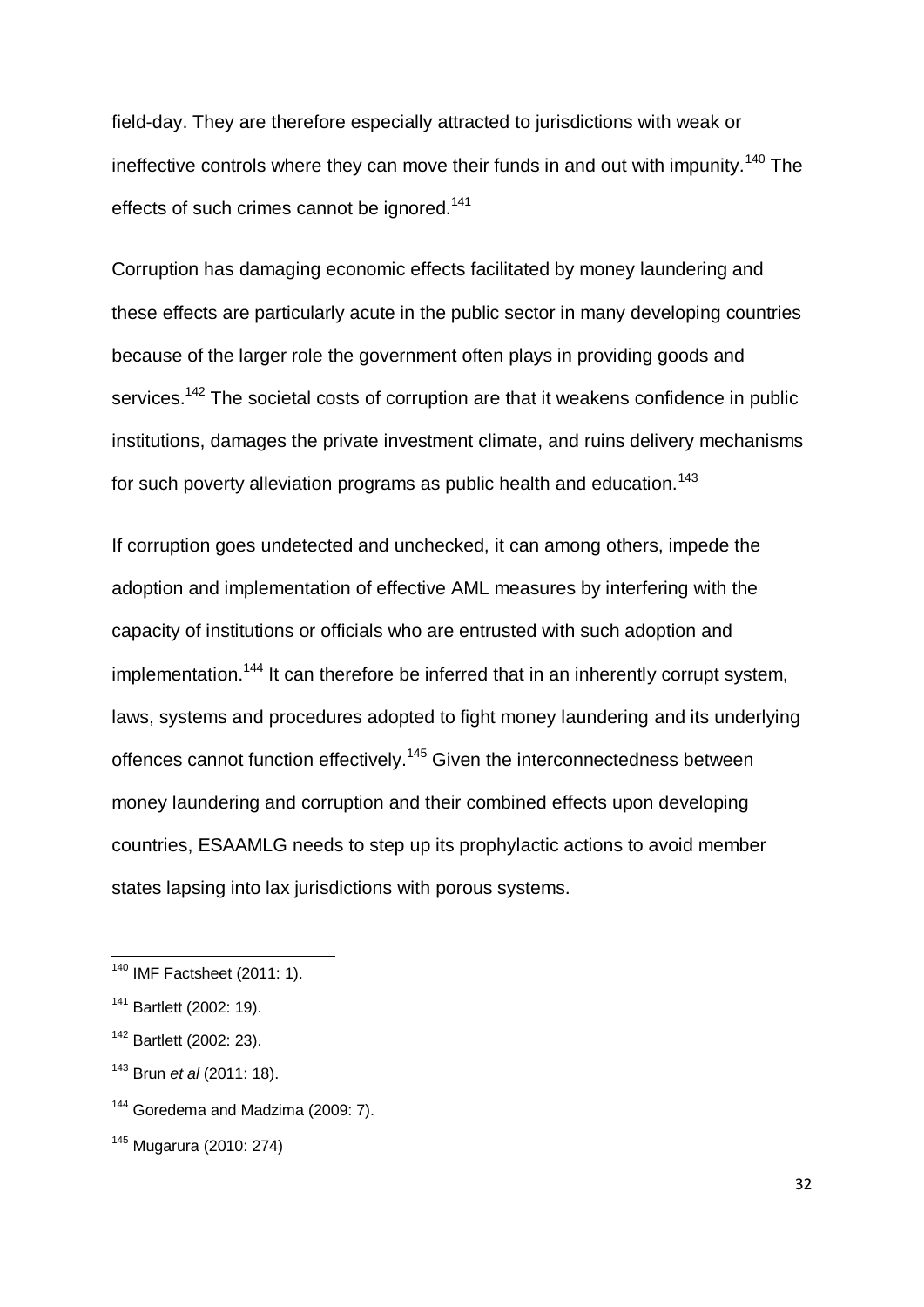#### **3.4.4 Loss of Revenue**

Money laundering also reduces the tax base of a country, thereby causing a decline in tax revenues collected by governments.<sup>146</sup> As a result governments have to levy higher taxes in order to provide necessary services to their citizens.<sup>147</sup> This happens because money launderers disguise their proceeds in various ways and as such they are not openly available or accounted for. Consequently, revenue authorities hardly have access to such funds for tax purposes. Lack of revenue is detrimental to developing countries as they rely on them to provide the much-needed infrastructure and amenities for the public, such as schools, hospitals, roads, houses, and a host of other basic facilities that are indispensable for socio-economic development.

# **3.4.5 Risk to Privatisation Efforts**

Money launderers threaten the efforts of many countries to reform their economies through privatisation.<sup>148</sup> They can pose as a risk to privatisation efforts by purchasing institutions previously owned by government, not for business purposes but for use as fronts for their criminal activities.<sup>149</sup> The risk is higher in developing countries which are keen to attract direct foreign investment, yet risk dealing with money launderers who are likely to have the financial power to out-bid legitimate investors.<sup>150</sup>

<sup>146</sup> Fundanga (2003: 7).

<sup>&</sup>lt;sup>147</sup> Moodley (2008: 19).

<sup>148</sup> Allan (2006: II-7).

<sup>149</sup> Moodley (2008:19).

 $150$  Fundanga (2003: 7).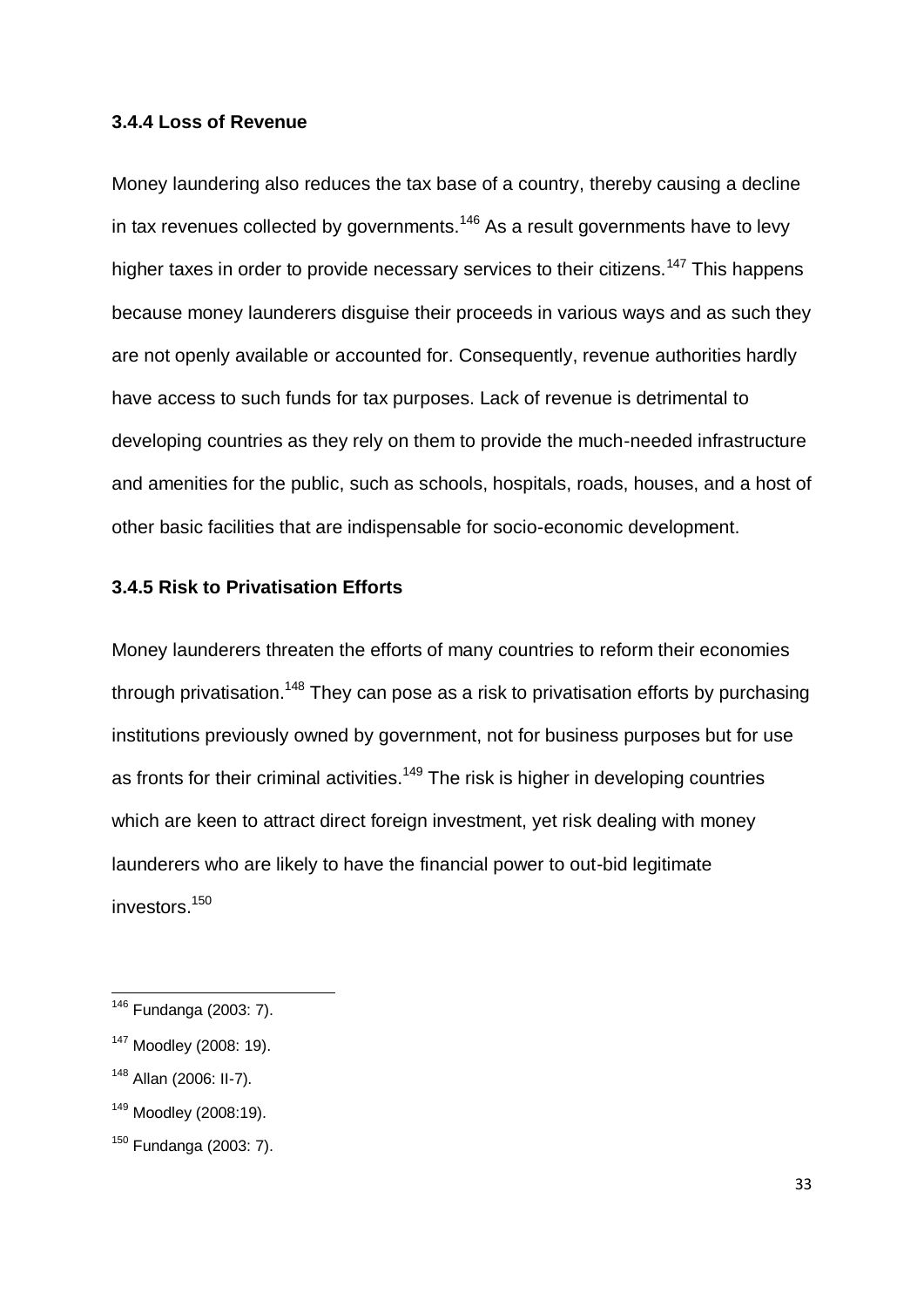When illicit proceeds are invested in this manner, criminals increase their potential for more criminal activities as well as depriving the country of what should be a legitimate, market-based, tax-paying enterprise.<sup>151</sup> This proves detrimental especially for developing countries since such institutions are no longer run for the common good of a country and its citizens or its economy, but for laundering proceeds of crime. The whole purpose of privatisation is therefore defeated and its benefits to a developing country trampled on.

#### **3.4.6 Reputational Risk**

Investments are good for developing countries. However, it may be hard for a country to attract legitimate investments if there is a perception that the country has a poor track record of dealing with money laundering or is seen to be a centre for money laundering.<sup>152</sup> This is because legitimate investors do not want to be associated with any country that has a negative reputation for fear of negatively affecting their reputation as well. Sound financial systems are essential for private entrepreneurs to emerge, for business to flourish, and for local people and investors from abroad to find the confidence to invest, and create wealth, income, and jobs.<sup>153</sup>

Investment is hence hard to attract where investors' confidence is eroded by the negative reputation of a country's financial systems occasioned by money laundering. The IMF has also cautioned against these risks, pointing to the concomitant adverse consequences.<sup>154</sup>

**.** 

34

<sup>&</sup>lt;sup>151</sup> Allan (2006: II-7).

<sup>152</sup> Moodley (2008: 19).

<sup>&</sup>lt;sup>153</sup> Bartlett (2002: 11).

<sup>&</sup>lt;sup>154</sup> IMF Background Paper (2001: 8-9).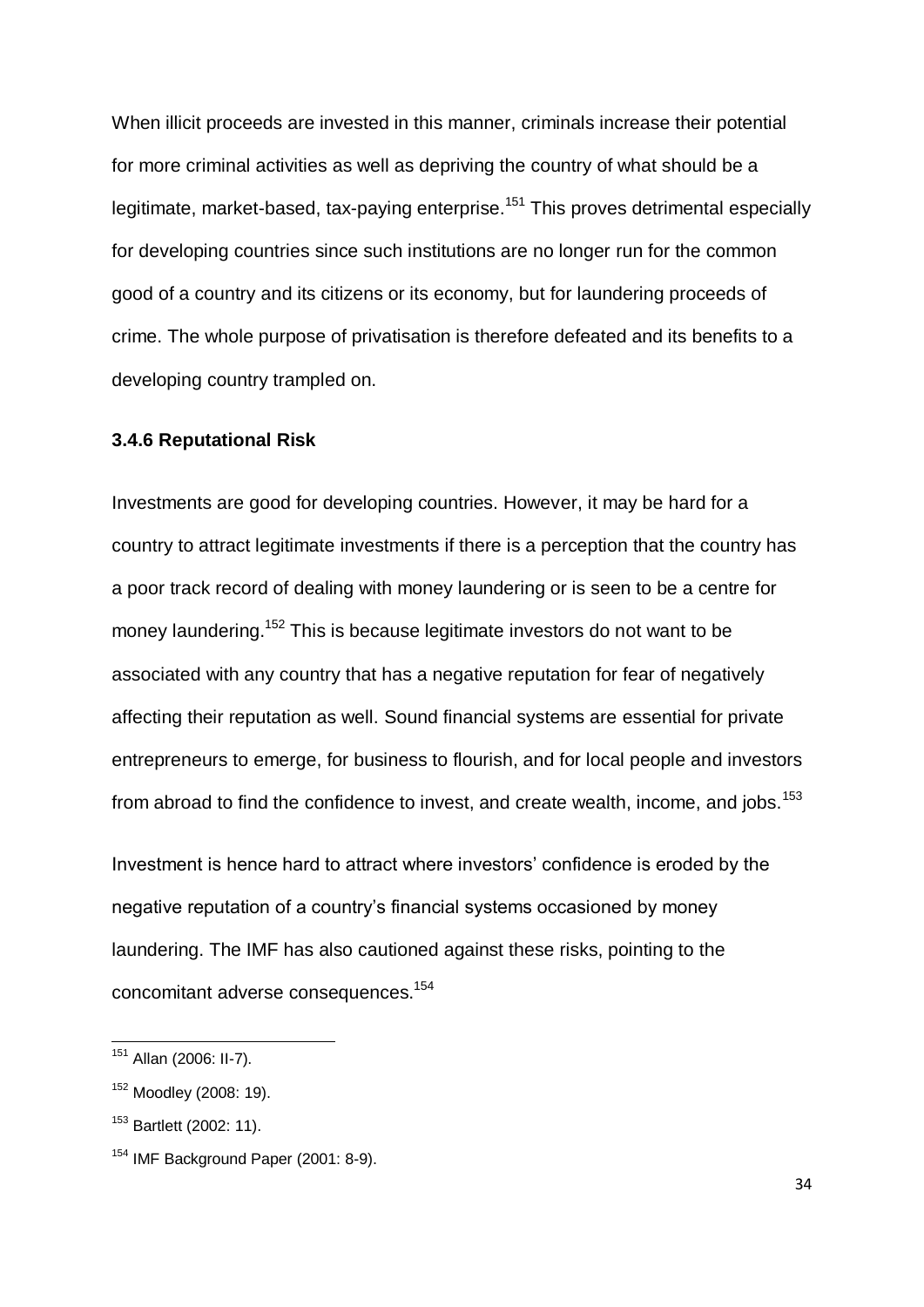For instance the Seychelles, in order to attract foreign investors, passed a law in 1995<sup>155</sup> that was perceived to be attractive to criminals and money launderers because it assured investors immunity from prosecution for any criminal activities to all whose investment was not less than 10,000,000 US dollars.<sup>156</sup> Consequently, the FATF explicitly condemned the Seychelles and this law and according to its Recommendation 21, the FATF urged its members to apply special scrutiny to all transactions involving the Seychelles.<sup>157</sup> Eventually the law was withdrawn and the Seychellois blacklist was withdrawn by the FATF, but despite the withdrawal, the reputational effect on the Seychelles lingered.<sup>158</sup>

#### **3.4.7 Facilitates Capital flight**

Money laundering can be seen as a key element in illicit capital flight from

throughout the developing world. Each of the major episodes of rapid, large –scale

illicit capital flight from developing (and transition) countries has been facilitated with

identifiable centres of money laundering activity.<sup>159</sup> In this regard, money launderers

move their money in and out of jurisdictions, sometimes rapidly, to obscure the audit

trail. The rapid movement of large amounts of money in and out of a country can

<sup>&</sup>lt;sup>155</sup>Seychelles Economic Development Act of 1995 (No. 20 of 1995).

<sup>&</sup>lt;sup>156</sup> Sections 5&7 of the Sevchelles Economic Development Act of 1995 (No. 20 of 1995).

<sup>157</sup> Sharman (2006: 16).

 $158$  Sharman (2006: 16). For example, several years afterwards, the British Broadcasting Corporation attempted to pay the Seychellois power company for electricity used in the BBC's relay station in the country through HSBC bank. The transaction failed, but HSBC was at first unable to explain why. After some investigation it turned out that a junior employee in the bank had read about the controversial Act in the newspapers years before and had decided to impose a ban on all transactions with the Seychelles. Although this ban was revoked, this example illustrates the 'half-life' of blacklists, and the longer term effects of the reputational damage they can cause. In a 2004 report, the IMF explained the relatively slow growth of the offshore sector in the Seychelles by lingering negative associations with the Economic Development Act. See IMF Seychelles (2004: 11).

<sup>159</sup> Bartlett (2002: 25).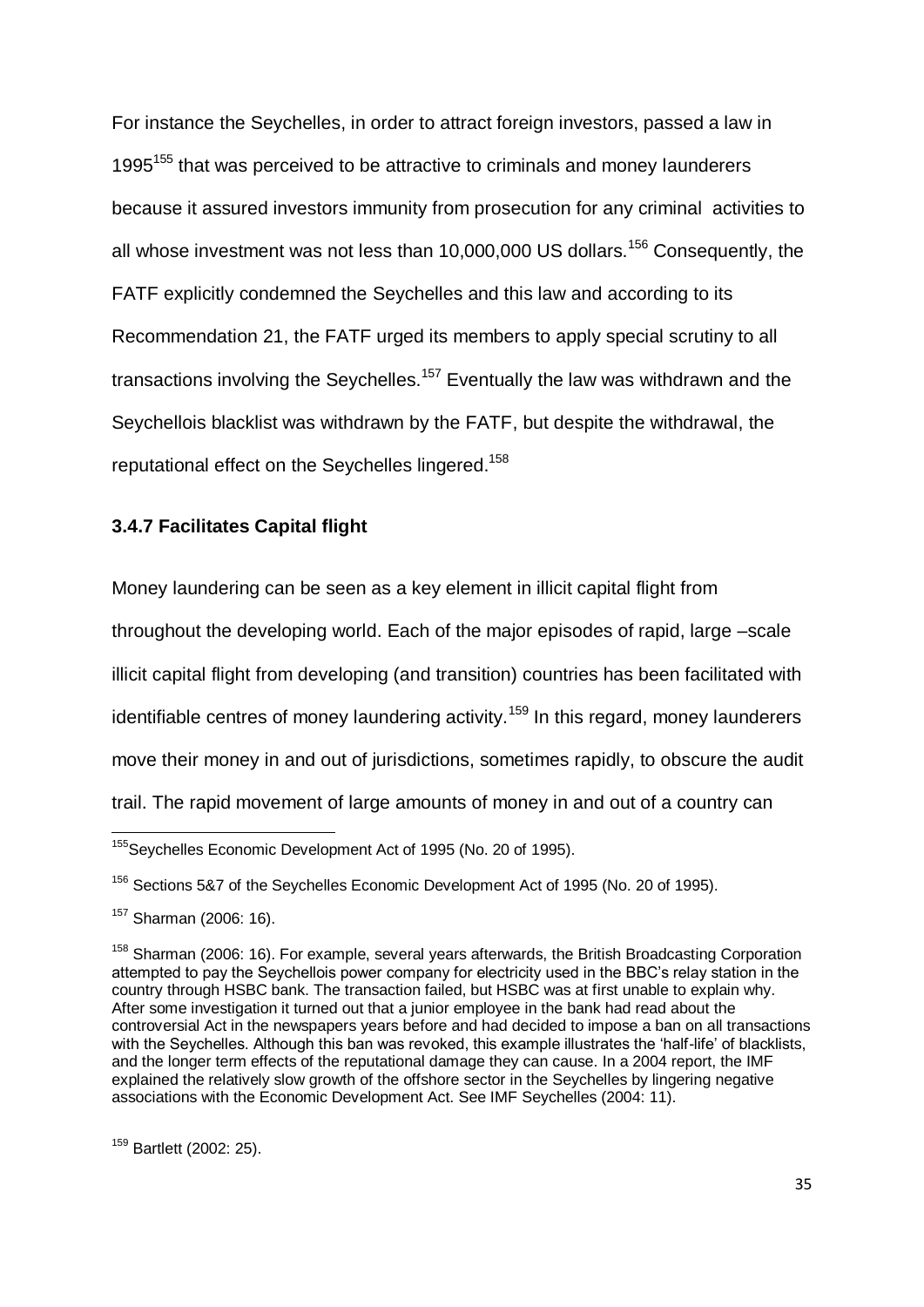destabilize small developing economies<sup>160</sup> such as the economies of most of the ESAAMLG members.

#### **3.4.8 Defeats the Rule of Law**

The Rule of law presumes that there is a transparent system of clear and certain rules that is applied consistently to all subjects. Most importantly, establishing a legal system based on the Rule of Law is considered a precondition for economic development because markets need reliable institutions to be able to function.

However, money laundering threatens the Rule of Law directly.<sup>161</sup> This is so because it provides organised crime with its cash flow, investment capital and the incentive to commit more proceeds-generating crime, both nationally and internationally.<sup>162</sup> Where criminals have enormous economic power and capacity to commit such crimes with impunity because their proceeds go undetected, it has already been argued above that crime increases. In this way, money laundering allows criminals to defeat law enforcement and to escape the consequences of their acts.<sup>163</sup> Pervasive money laundering therefore undermines the rule of law in the society.<sup>164</sup>

<sup>&</sup>lt;sup>160</sup> World Bank (2009: 19).

<sup>&</sup>lt;sup>161</sup> Opening Address by Vasil Kirov, MONEYVAL Chairman, at Joint FATF/MONEYVAL Experts Meeting on Typologies.

<sup>&</sup>lt;sup>162</sup> Opening Address by Vasil Kirov, MONEYVAL Chairman, at Joint FATF/MONEYVAL Experts Meeting on Typologies.

<sup>163</sup> World Bank (2009: 20).

<sup>164</sup> World Bank (2009: 20.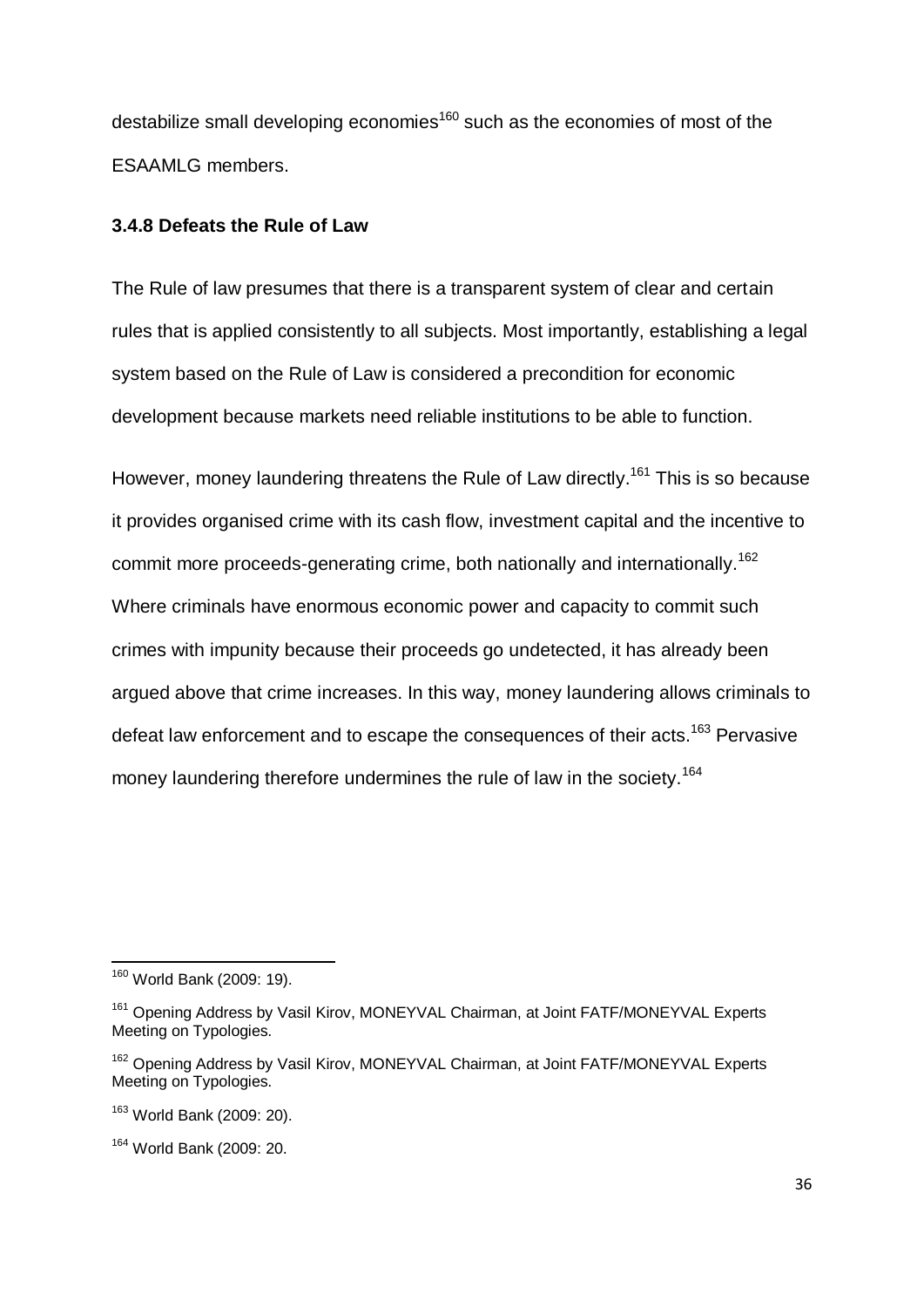### **3.5 Why Should ESAAMLG Members Fight Money Laundering?**

Having looked at the effects of money laundering on developing countries, the relevance of the fight against money laundering within ESAAMLG cannot be ignored for the following reasons.

### **3.5.1 Fights Crime and Corruption**

Crime and corruption are both counter-productive and destabilising for developing countries. A strong AML institutional framework that includes a broad scope of predicate offences for money laundering helps to fight crime and corruption in general.<sup>165</sup> ESAAMLG member countries are faced with a number of predicate offences for money laundering, most of which have different negative effects on the countries in different ways as already discussed. As stated earlier, corruption is regarded as a serious offence, which contributes to money laundering in all member countries.<sup>166</sup>

Generally, a well-functioning AML system makes it difficult for corrupt officials to expatriate their ill-gotten funds and it also allows such funds to be repatriated in cases where they have been deposited abroad.<sup>167</sup> This is because AML measures create channels of information that help to trace the fleeing funds and also enable cooperation among law enforcement officers in different countries.<sup>168</sup>

<sup>&</sup>lt;sup>165</sup> Allan (2006: II-7).

<sup>&</sup>lt;sup>166</sup> Goredema and Madzima (2009: 7).

<sup>167</sup> World Bank (2009: 22).

<sup>168</sup> World Bank (2009: 22).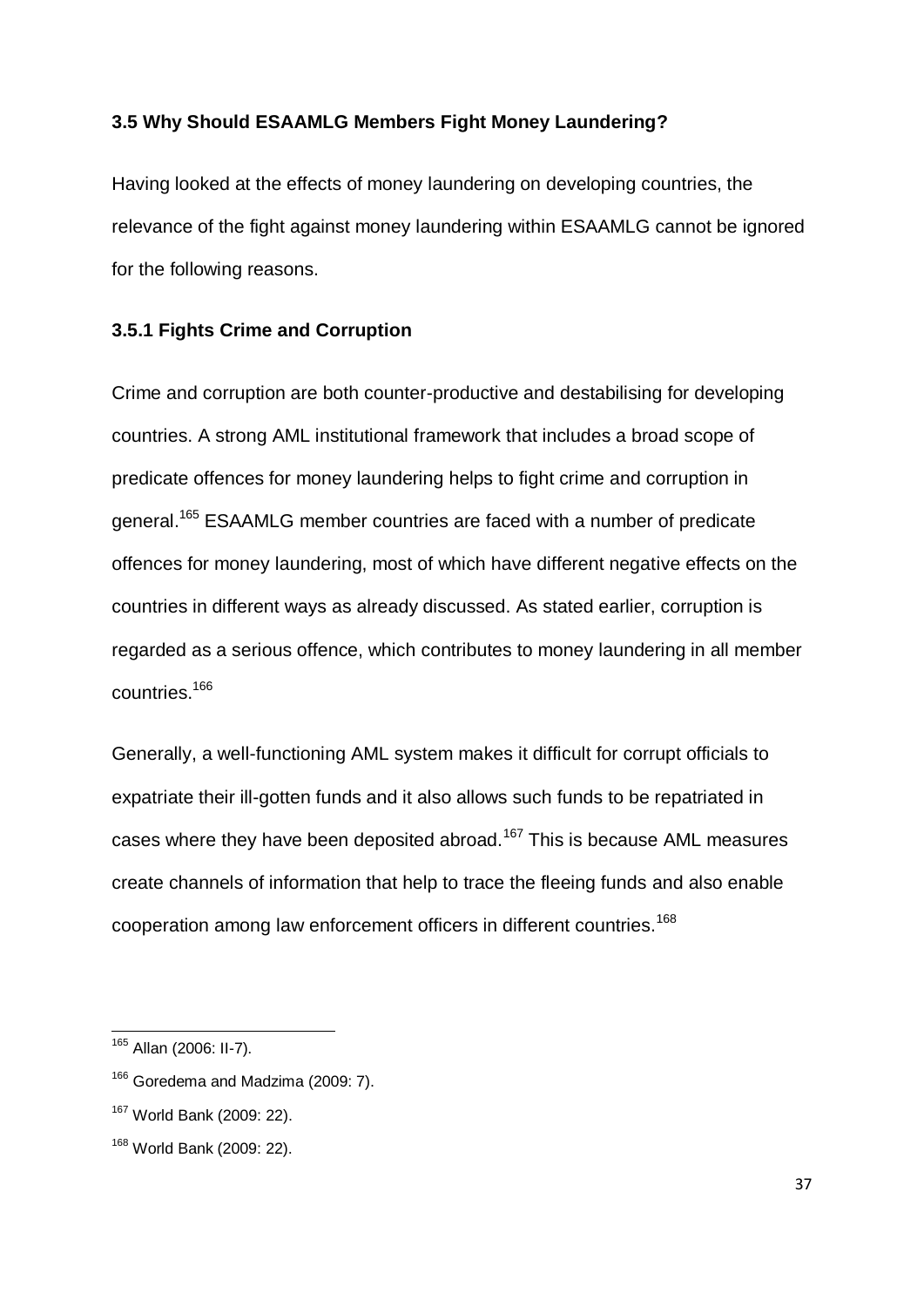Apart from corruption, ESSAMLG member countries face many other crimes like fraud, armed robbery, drug trafficking and human trafficking. In this regard, an effective AML regime is a deterrent to criminal activities in and of itself since such a regime makes it more difficult for criminals to benefit from their acts.<sup>169</sup>

#### **3.5.2 Attracts Productive Investment and Taxable Revenue**

As discussed above, criminals can take over economic activities for purposes of concealing the profit they gain from criminal activities. Strong AML regimes provide a disincentive for the criminal involvement in the economy.<sup>170</sup> This permits investments to be put to productive purposes that respond to consumer needs and help the productivity of the overall economy.<sup>171</sup> Such investment can be by both local and foreign players, which is good for growing economies.

By virtue of the lack of criminality in this kind of investment, governments are most likely to levy tax because the profits are available for tax purposes, unlike criminals' funds that are mostly concealed and out of reach of revenue authorities. Revenue is vital for many state operations, so the importance of such clean investment cannot be overemphasized.

#### **3.5.3 Enhances Stability of Financial Institutions**

Given the damaging effects of money laundering on financial institutions and the importance of such institutions in the economic development of developing countries, the fight against money laundering is very vital. One of the effects outlined earlier

 $\overline{\phantom{a}}$ <sup>169</sup> Allan (2006: II-7).

<sup>170</sup> Allan (2006: II-9).

<sup>171</sup> Allan (2006: II-9).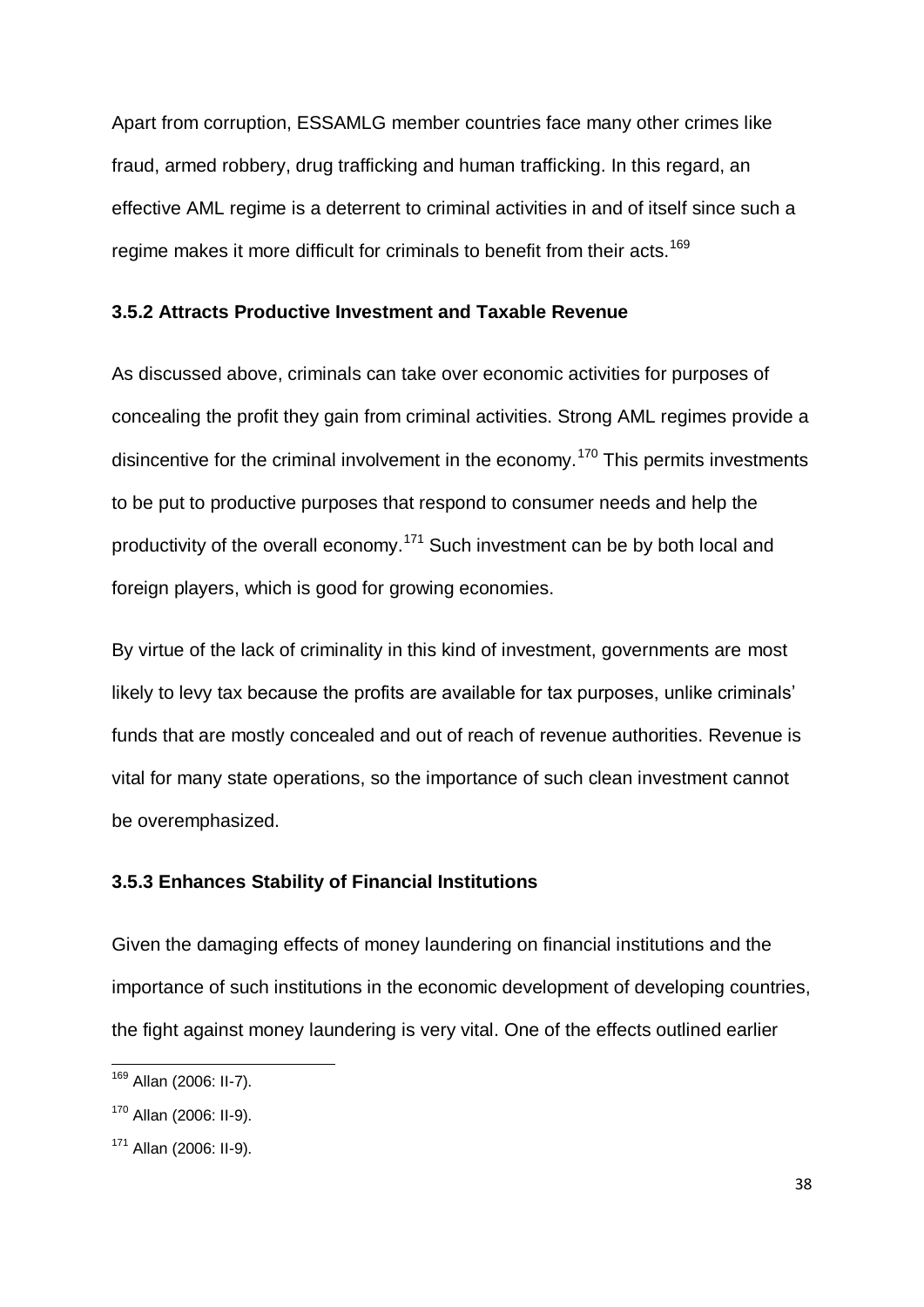was that money laundering can affect the public's confidence in a bank that is apparently complicit to criminal activities. However, public confidence in financial institutions, and hence their stability, is enhanced by sound banking practices that reduce financial risks to their operations.<sup>172</sup> These risks include the potential that either individuals or financial institutions will experience loss as a result of fraud from direct criminal activity, lax internal controls or violations of laws and regulations.<sup>173</sup> It is this public that constitutes the client base hence sound AML systems benefit both the institutions and the public at large.

Furthermore, an effective AML regime reduces the potential that the institutions could experience losses from fraud.<sup>174</sup> Where the risk of fraud is minimized, the continued operations of these institutions are undoubted and therefore a country benefits from their services, tax as well as attraction of more investments.

### **3.6 Conclusion**

The global scale of money laundering is frightening as it suggests how much criminals are benefitting from criminal activities. Though there is no precise quantification of money laundering in the eastern and southern parts of Africa, its magnitude is evident from the prevalence of income generating crimes in the regions.

A highlight of the effects of money laundering on developing countries justifies why ESAAMLG countries, being developing countries, should intensify the fight against

<sup>&</sup>lt;sup>172</sup> Allan (2006: II-8).

<sup>173</sup> Allan *(*2006: II-8).

<sup>174</sup> Allan (2006: II-8).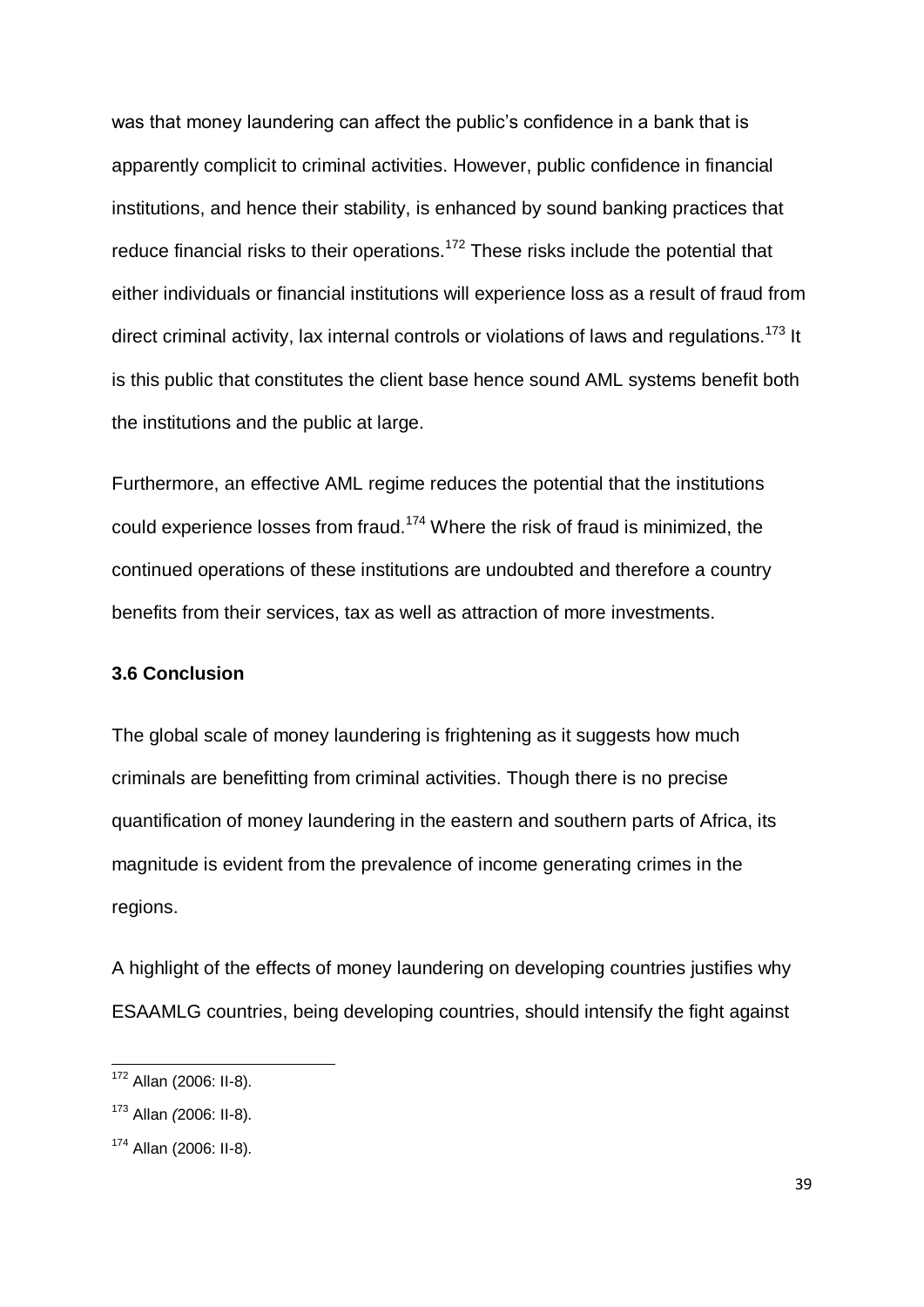money laundering. The effects are that money laundering undermines financial systems, facilitates increase of crime and corruption, loss of revenue, capital flight, reputational risks and that is undermines the rule of law. All these effects are detrimental to developing countries such as ESAAMLG members hence the need for a strong AML system.

The benefits of having in place strong and effective AML systems make the implementation of the Recommendations undeniably relevant. The benefits include deterrence of corruption and other crimes, the attraction productive investment and taxable revenue and the enhancement of the stability of financial institutions.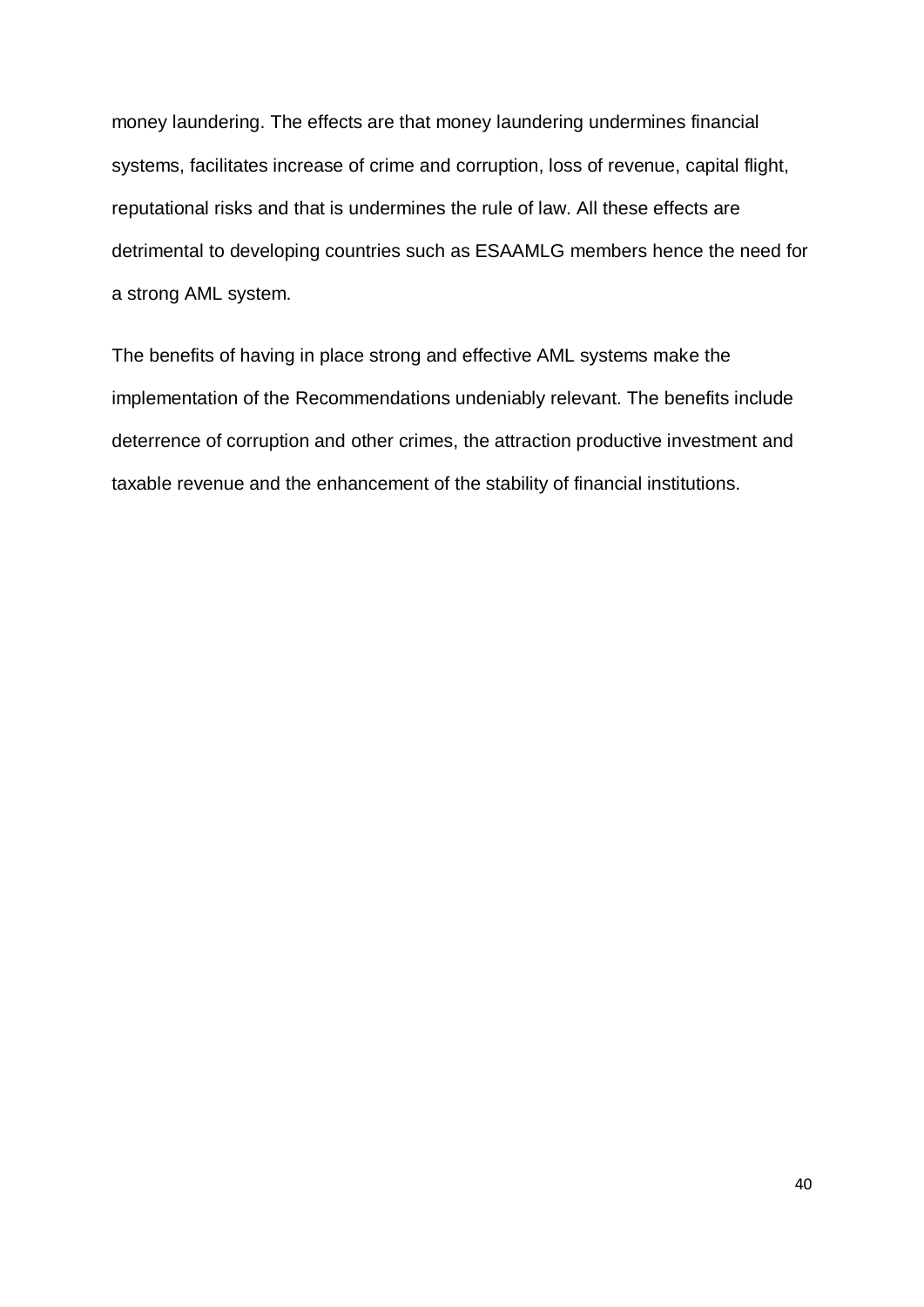# **CHAPTER 4**

# **OBSTACLES FACED BY ESAAMLG MEMBERS IN THE IMPLEMENTATION OF THE FATF FORTY RECOMMENDATIONS AND THEIR POSSIBLE CAUSES**

# **4.1 Introduction**

Despite the relevance of having a strong AML system as discussed in the previous chapter, ESAAMLG member countries are struggling with the implementation of the FATF Forty Recommendations on money laundering. Even the FATF has admitted that the implementation of its Recommendations challenges all countries, regardless of their economic development levels.<sup>175</sup>

This chapter will explore the obstacles faced by ESAAMLG member countries in the implementation of the Recommendations. These include competing priorities for scarce government resources; acute shortage of material, technical and skilled human resources; poor record keeping frameworks; dominant informal sectors; cash-based economies; porous borders; lack of or insufficient political will and political interference.

All the obstacles discussed in this chapter lead to weak legal and institutional frameworks within the ESAAMLG member countries, thereby exposing the eastern and southern African region to money laundering risks.

 $\overline{\phantom{a}}$ <sup>175</sup> Guidance on Capacity Building for Mutual Evaluations and Implementation of the FATF Standards within Low Capacity Countries (Hereafter referred to as Guidance for LCCs) (2008: 4).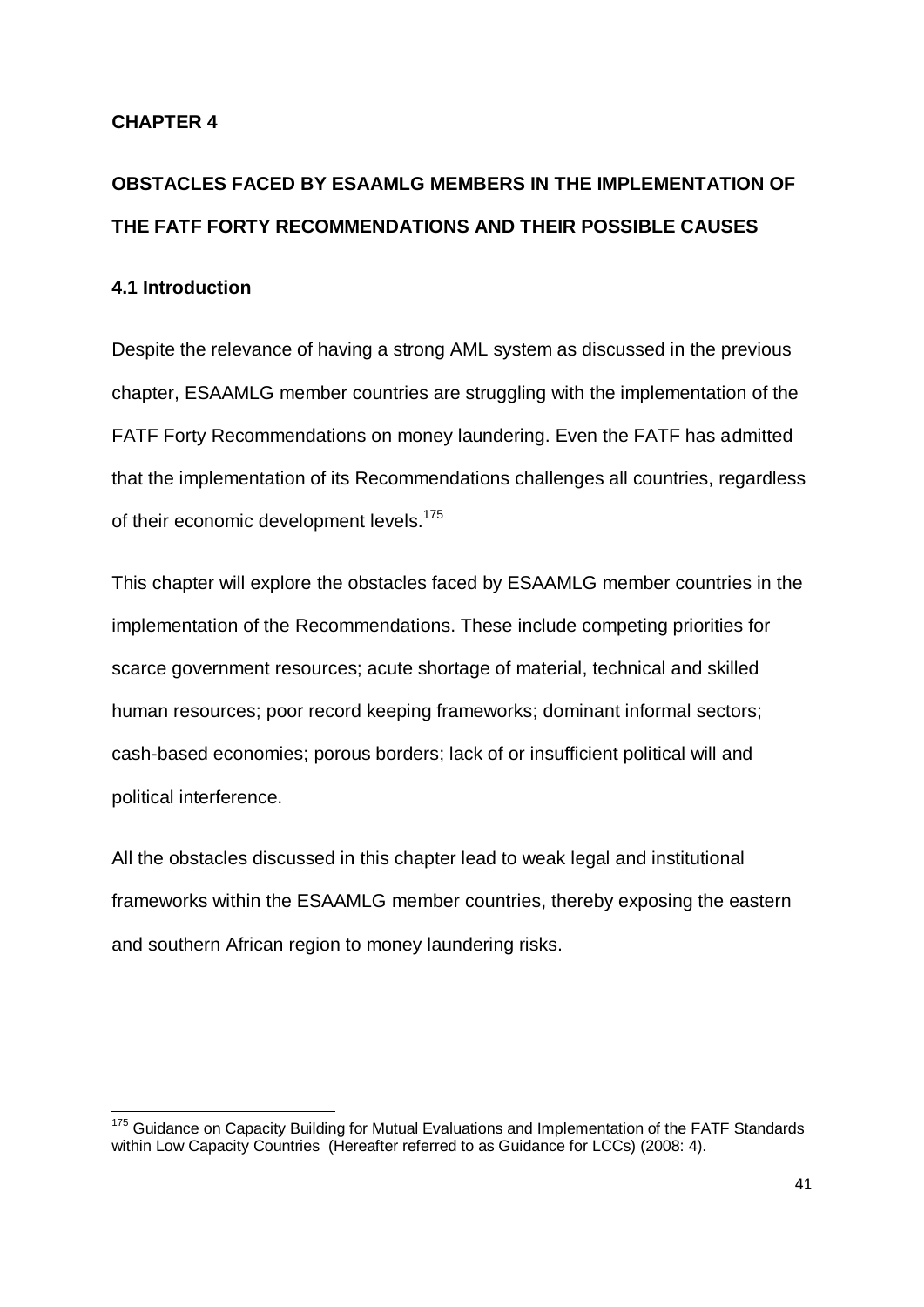#### **4.2 Competing Priorities for Scarce Government Resources**

The implementation of the Recommendations demands a lot of resources, and the situation is very bad for developing countries with limited resources, where the AML efforts compete for limited resources with high priority issues that affect basic living conditions in such countries.<sup>176</sup> Even the 2009 FATF President acknowledged the prevalence of this problem within ESAAMLG member countries in his address at the ESAAMLG 9<sup>th</sup> Council of Ministers meeting.<sup>177</sup>

Case in point is Botswana where, during the mutual evaluation that was conducted there, assessors noted that, despite being a middle income country, Botswana still faces significant development challenges, particularly given the HIV/AIDS situation.<sup>178</sup> They further commented that the overall resources and budget constraints make it even more important for Botswana to mobilize efficiently and effectively the resources it can dedicate to AML.<sup>179</sup> This shows the competition between national crucial priorities like Botswana's HIV crisis on one hand and AML efforts on the other hand, in terms of resource allocation.

 $\overline{\phantom{a}}$  $176$  Guidance for LCCs (2008: 4).

<sup>&</sup>lt;sup>177</sup> Speech by the 2009 FATF President Paul Vlaanderen at the ESAAMLG 9th Council of Ministers Meeting, Maseru, Lesotho, 21 August 2009. In his speech on the point of competing priorities, Vlaanderen said ‗…I have to call for your continued attention and support that is needed for the fight against money laundering and terrorist financing… I do this in the full understanding that ESAAMLG member countries have many pressing priorities and often very limited resources.'

 $178$  MER for Botswana (2007:10).

<sup>&</sup>lt;sup>179</sup> MER for Botswana (2007: 10). Page 12 of the report indicates that HIV/AIDS infection rate in Botswana is one of the highest in the world. The enormous direct costs of care and treatment are accompanied by the indirect loss to the economy, as well as the devastating human and social effects.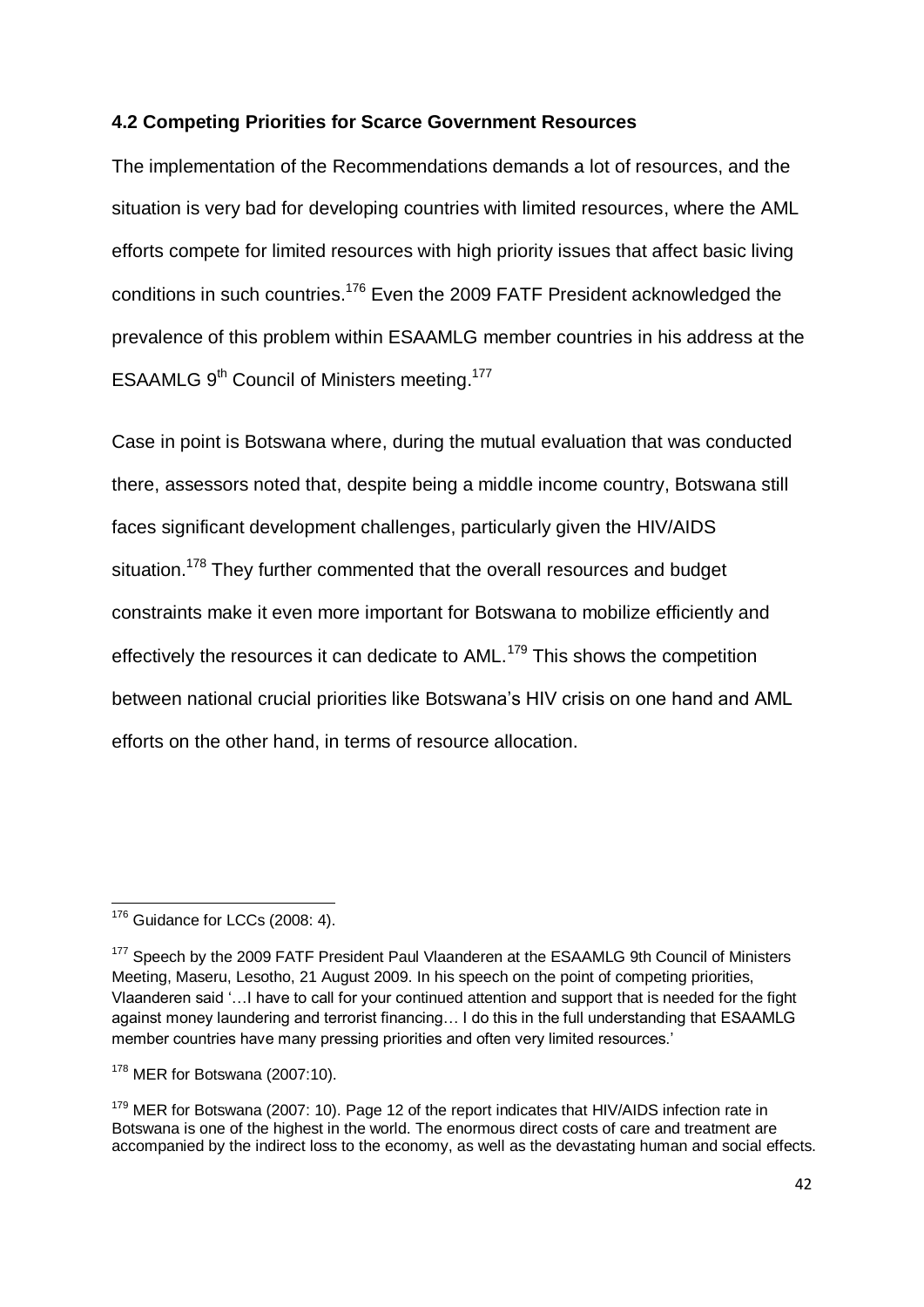As for Malawi, its broad goals under the Millennium Development Goals (MDGs)<sup>180</sup> set to be achieved by 2015 include the fight against corruption, reforms in public and private sectors, safeguarding human rights and the rule of law, increasing social protection for vulnerable groups and developing infrastructure for development.<sup>181</sup> However, bearing in mind the limited financial and human resources, Malawi identified six "priorities within priorities" which include agricultural development and food security, irrigation and water development, transport and communication infrastructure development, energy and power, integrated rural development as well as the management and prevention of HIV and AIDS.<sup>182</sup>

The above-mentioned priority areas were outlined in 2007, which is almost a year after Malawi enacted its AML legislation and eight years since it committed itself to the implementation of the Recommendations by joining ESAAMLG in 1999. Be that as it may, AML efforts, which fall under the sub-theme of security,<sup>183</sup> did not feature as a priority at all by 2007, yet the evaluating team made some recommendations whose implementation would demand both financial and human resources.<sup>184</sup>

1

<sup>&</sup>lt;sup>180</sup> MDGs are intended to engender national initiatives and strategies geared towards alleviating poverty and improving the standard of living of the poorest of the poor across the globe. Although the global challenge to alleviate poverty is overwhelming, leaders of such poor countries decided to concentrate on eight crucial goals that touch upon available income and food, education, gender equality, child mortality, maternal health, HIV/AIDS and other major diseases, environmental sustainability, and global partnerships.

<sup>&</sup>lt;sup>181</sup> Malawi and the MDGs statement by the incumbent President of the Republic of Malawi to the sixty second session of the UN General Assembly, New York, (2007: 3).

<sup>&</sup>lt;sup>182</sup> Malawi and the MDGs statement by the incumbent President of the Republic of Malawi to the sixty second session of the UN General Assembly, New York, (2007: 4).

 $183$  Security is the fifth sub-theme of the improved governance theme. See Malawi Growth and Development Strategy: From poverty to prosperity 2006-2011 (2006: 66).

<sup>&</sup>lt;sup>184</sup> MER for Malawi (2008:89-92) assessors recommended awareness raising campaigns for the private sector (Recommendation 31 and 32), enhancement of the capacity of Registrar General's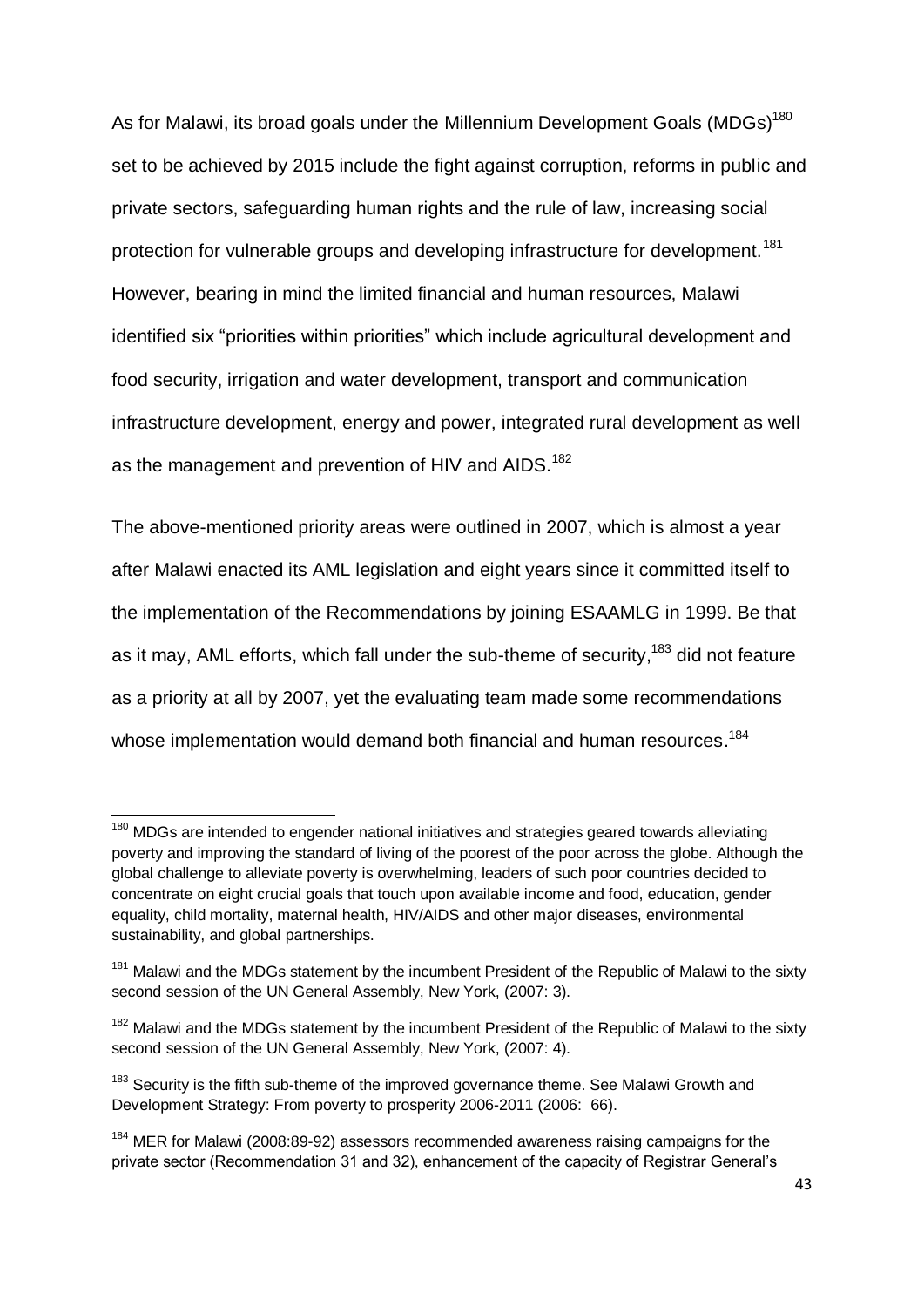Even in Malawi's national budget for 2011-2012, priority has been given to issues like Public Service Reforms, Agriculture and Food Security, Green Belt Irrigation and Water Development, Education, Science and Technology, Transport Infrastructure, Integrated Rural Development, Public Health, Sanitation and HIV/AIDS Management.<sup>185</sup> These are the pressing needs in Malawi, demanding priority in terms of attention and resource allocation. However, Malawi has to make an allocation for financial, technical and material resources and train more personnel on AML as soon as possible<sup>186</sup> so as to fully comply with Recommendation 30.<sup>187</sup> This just shows how the Recommendations may come to compete with national immediate needs.

Finally, this problem was also expressed by most ESAAMLG countries during a typology study on corruption, when they attributed the low rate of successful corruption prosecutions to insufficient budget allocations in the face of other competing national needs.<sup>188</sup> The reality of this situation is therefore crucial to the implementation of AML standards.

officers (Recommendation 33); training for the FIU and other supervisors responsible for AML/CTF compliance supervision and enforcement (Recommendations 33,30,29,17, 32 and 25).

<sup>185</sup> 2011/12 Budget Statement delivered in the National Assembly of the Republic of Malawi by the former Minister of Finance (2011: 3).

<sup>186</sup> ESAAMLG 10 Year Report (2009: 56).

**.** 

 $187$  MER for Malawi (2008: 89). Recommendation 30 requires countries to provide their competent authorities involved in AML/CFT efforts with adequate financial, technical and material resources.

<sup>&</sup>lt;sup>188</sup> Goredema and Madzima (2009: 51).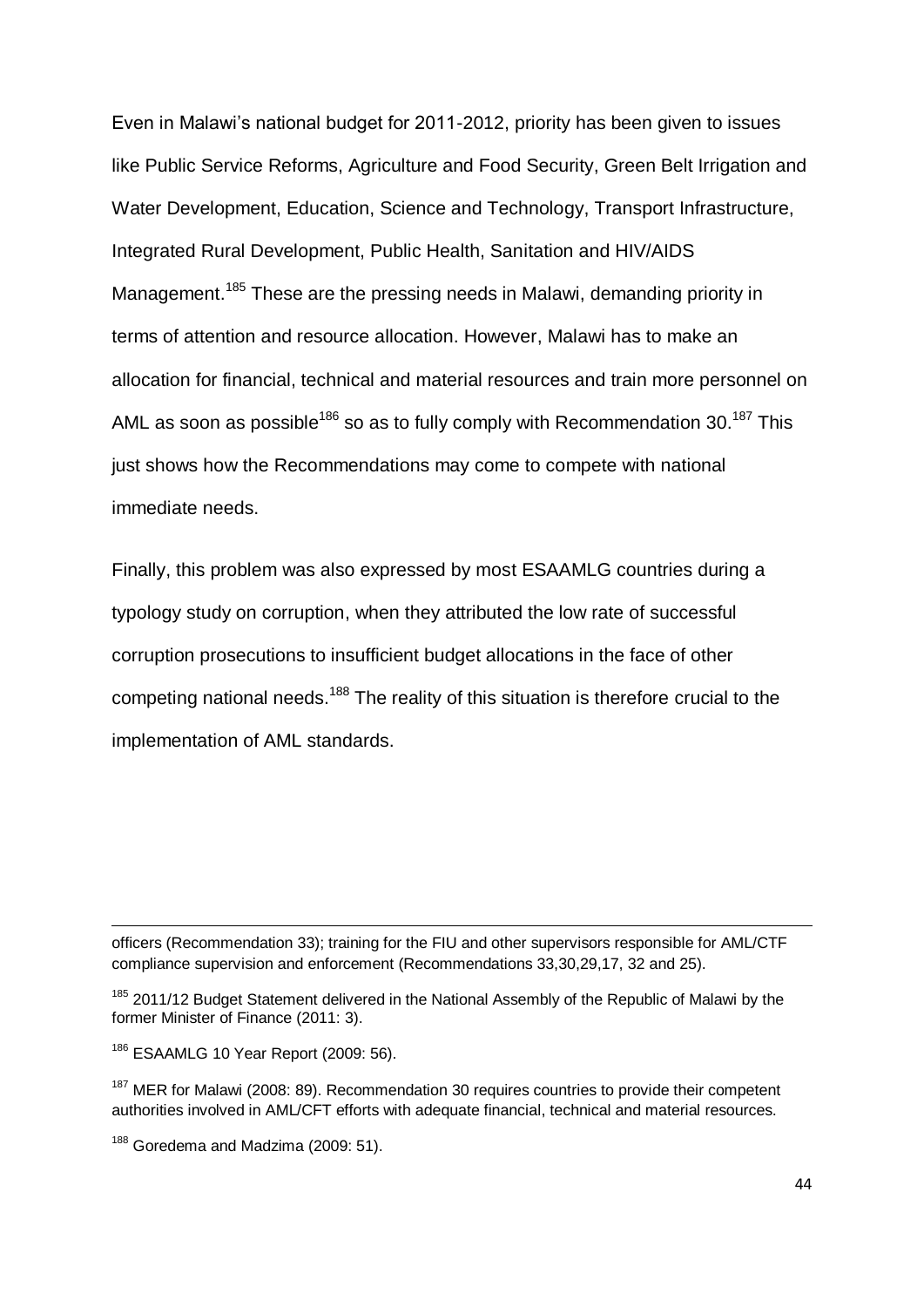#### **4.3Acute Shortage of Material, Technical and Skilled Human Resources**

An effective AML system demands finances, technical resources such as computers and skilled people to carry out AML responsibilities such as prosecutors, investigators and judges. Unfortunately, there is shortage of skilled personnel within ESAAMLG, except for South Africa and Mauritius where shortage of the skills base in AML is not so acute.<sup>189</sup> Furthermore, there is also severe lack of material and technical resources for countries to implement AML standards effectively.<sup>190</sup>

In Tanzania, for example, all relevant government agencies lack qualified and skilled human resources as well as funding and other technical resources to meet their AML requirements.<sup>191</sup> Malawi also suffers the same shortcoming.<sup>192</sup> As for Botswana, its courts face significant challenges and there are long delays in conducting prosecutions, not least due to the insufficient number of judges available.<sup>193</sup> Uganda too, is faced with limited resources in all law enforcement agencies, which include computer hardware and analytical software. 194

These deficiencies lead to weaknesses in the institutions or competent authorities that are responsible for the implementation of the Recommendations. The institutions range from FIUs, law enforcement agencies, and supervisory bodies under Recommendations 26, 27, 30 and 31. For instance, Recommendation 26

<sup>&</sup>lt;sup>189</sup> ESAAMLG 10 Year Report (2009: 35).

<sup>&</sup>lt;sup>190</sup> ESAAMLG Ten Year Report (2009: 17).

 $191$  MER for Tanzania (2009: 20).

<sup>&</sup>lt;sup>192</sup> MER for Malawi (2008: 11).

 $193$  MER for Botswana (2007: 129).

<sup>194</sup> MER for Uganda (2007: 26).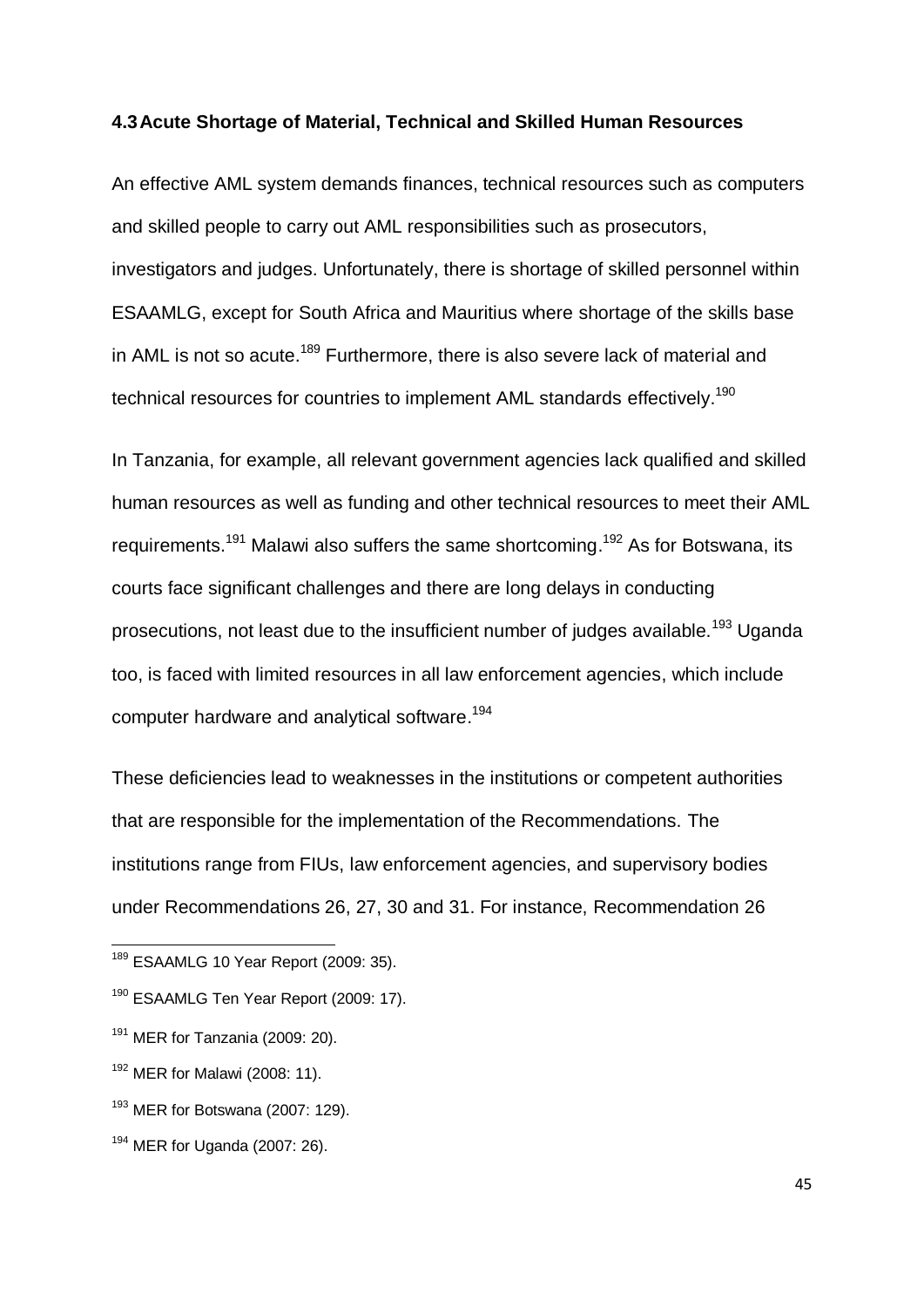requires countries to establish an FIU to receive, analyse and disseminate intelligence on suspicious transaction reports (STRs) from financial institutions, on suspected money laundering activities.<sup>195</sup> In order to carry out these functions, an important factor in the FIU's functioning is an efficient information technology (IT) system, which can receive, analyse and distribute STRs and other intelligence as quickly and effectively as possible.<sup>196</sup>

However, given the limited resources in most ESAAMLG members, the establishment of FIUs is a big challenge; hence very few members have functional FIUs<sup>197</sup> i.e. only Malawi, Mauritius, South Africa, Zimbabwe, Namibia and Seychelles. Notably, they all received technical assistance in one way or another to set up the FIU's given the complexities involved in the process. For instance, South Africa used an advisory group of key stakeholders to help build an IT structure for its FIU and indicated in 2002 that it would need technical assistance in training its FIU's staff and analysts.<sup>198</sup>

Kenya, which is yet to establish an FIU after the coming into force of its AML legislation, indicated in 2002 that it would need technical assistance to set up databases and develop appropriate infrastructure and networks for an effective

<sup>&</sup>lt;sup>195</sup> FATF Recommendations (2004).

 $196$  FATF Annual Report (2001: 13).

 $197$  ESAAMLG 10 Year Report (2009: 17).

<sup>198</sup> AML and CFT *Regional* Videoconference: Eastern and Southern Africa Region (2002: 27-28).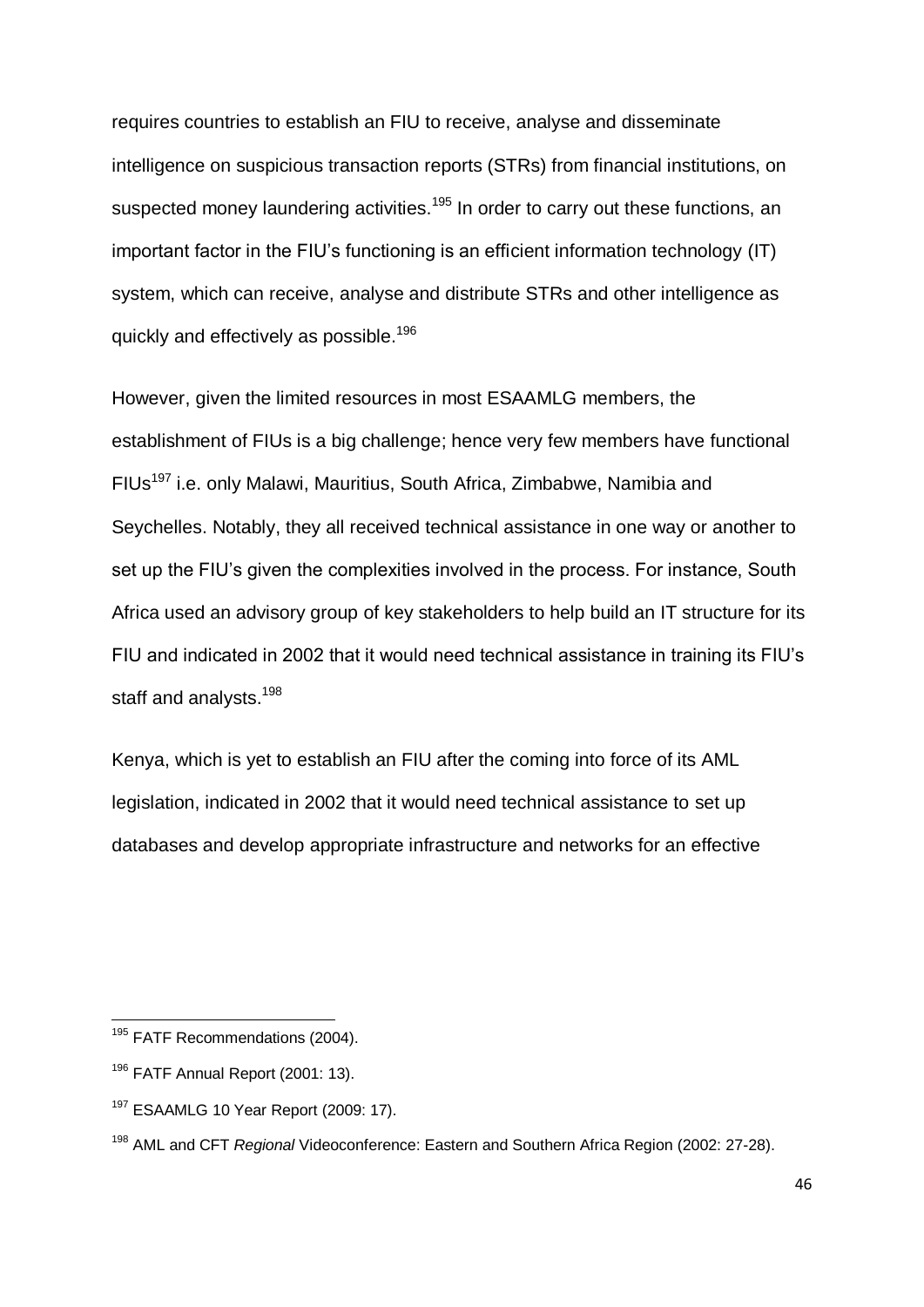FIU.<sup>199</sup> Lesotho too is yet to set up its FIU with the assistance of the US Treasury, which has offered to setup the FIU.<sup>200</sup>

The reliance on technical assistance is an indication of the countries' capacity limitations, but this paper questions how technical assistance may solve problems such as shortage of personnel as is the case in Botswana.

#### **4.4 Dominant Informal Sectors, Cash-Based Economies and Porous Borders**

The FATF standards presume a level of formality in the economies of countries implementing them.<sup>201</sup> However contrary to this presumption, all ESAAMLG countries have dominant informal sectors since very few people access formal financial services offered by financial institutions like banks. For instance, Tanzania has a limited banking access, with only 10% of the population accessing formal financial services. $202$  In Malawi only 10% of the population has access to the financial sector as 90% is unbanked.<sup>203</sup> Uganda is also a largely cash-based economy, where only a small proportion of the population has bank accounts and the percentage having insurance policies or owning securities is even lower.<sup>204</sup> Zambia is also

 $\overline{\phantom{a}}$ <sup>199</sup> AML and CFT *Regional* Videoconference: Eastern and Southern Africa Region (2002: 20).

<sup>200</sup> ESAAMLG 10 Year Report (2009: 38).

 $201$  Guidance for LCCs (2008: 5).

 $202$  MER for Tanzania (2009: 26). The 10% is based on the 2007 population estimate of 39,384,223. There are 34 banking institutions comprising 24 banks and 10 financial institutions.

 $203$  MER for Malawi (2008: 13).

 $204$  MER for Uganda (2007: 7).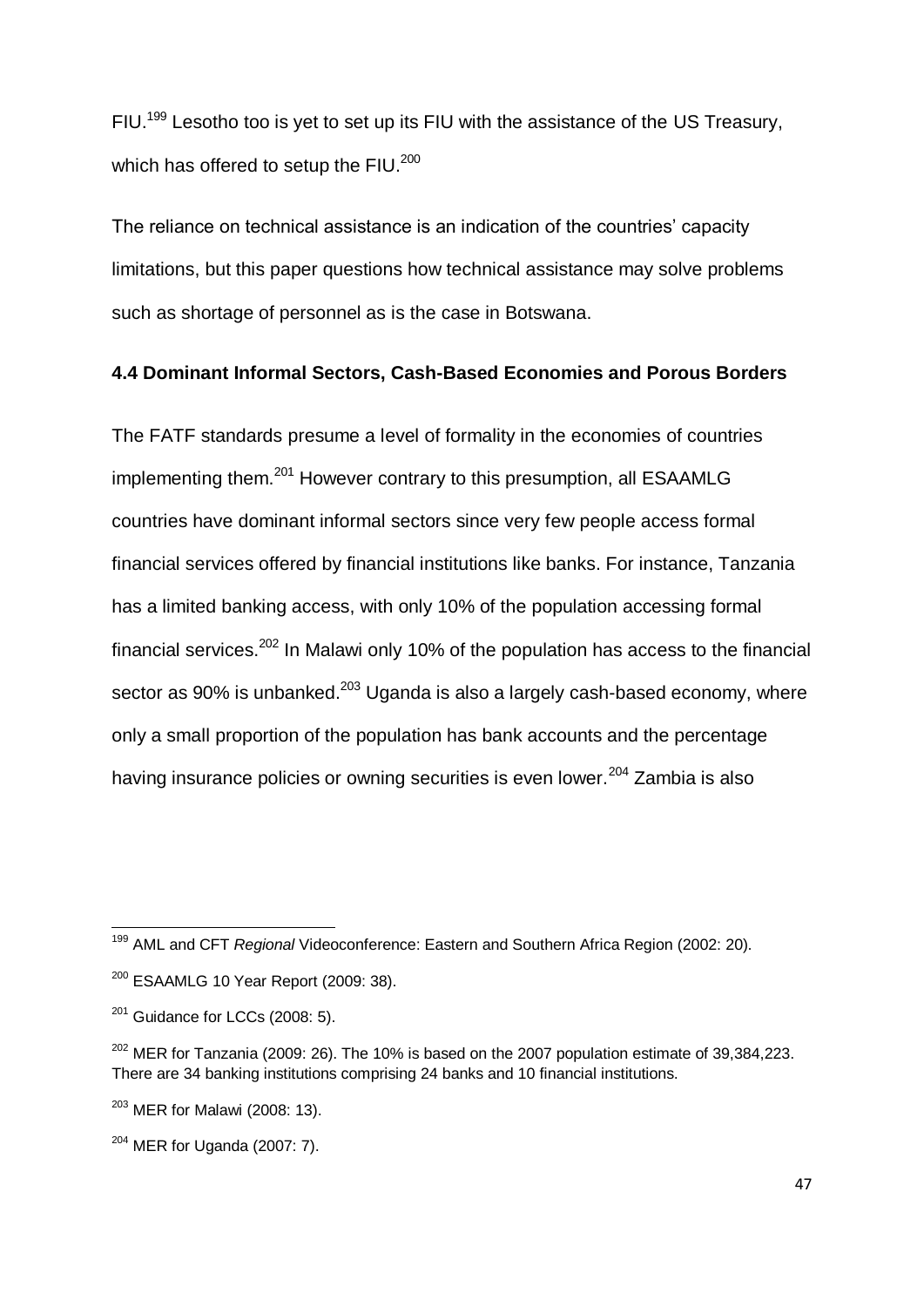categorised as a predominantly cash-based economy, $205$  and the same applies to Swaziland as well.<sup>206</sup>

In relation to the above overview, a study conducted by ESAAMLG in 2008 revealed that cash courier money laundering takes place in all ESAAMLG member countries due to their predominantly cash based economies and porous borders.<sup>207</sup> Vast and porous borders within the ESAAMLG region make the task of detecting and combating cash couriers even more difficult.<sup>208</sup> Furthermore, such borders render border control check points ineffective as cash couriers use various alternative routes such as land border crossing by foot.<sup>209</sup>

Furthermore, cash-based economies pose a big money laundering risk in the sense that they facilitate the physical movement of money, making it easy for criminals to physically move their illicit proceeds in what is termed courier-based money laundering.<sup>210</sup>

The movement of money may be across borders, as criminals try to hide their money abroad and couriers<sup>211</sup> will, inter alia, travel by road, through airports, by lake or sea with loads of cash, often stuffed into boxes, suitcases and concealed compartments

 $^{205}$  AML and CFT Country Strategy Paper (2010- 2012) for Zambia (2010: 6).

<sup>&</sup>lt;sup>206</sup> MER for Swaziland (2011: 13).

 $207$  ESAAMLG Report on Cash Courier–Based Money Laundering (2008: 3).

<sup>&</sup>lt;sup>208</sup> ESAAMLG Report on Cash Courier–Based Money Laundering (2008: 7).

<sup>&</sup>lt;sup>209</sup> ESAAMLG Report on Cash Courier–Based Money Laundering (2008: 13).

<sup>&</sup>lt;sup>210</sup> ESAAMLG Report on Cash Courier–Based Money Laundering (2008: 3).

 $211$  ESAAMLG Report on Cash Courier–Based Money Laundering (2008: 7). The report defines a cash courier as an individual who physically transports, mails, ships, or causes to be physically transported, mailed, shipped currency or monetary instruments. This term is not intended to include persons engaged in money remittances as licensed business.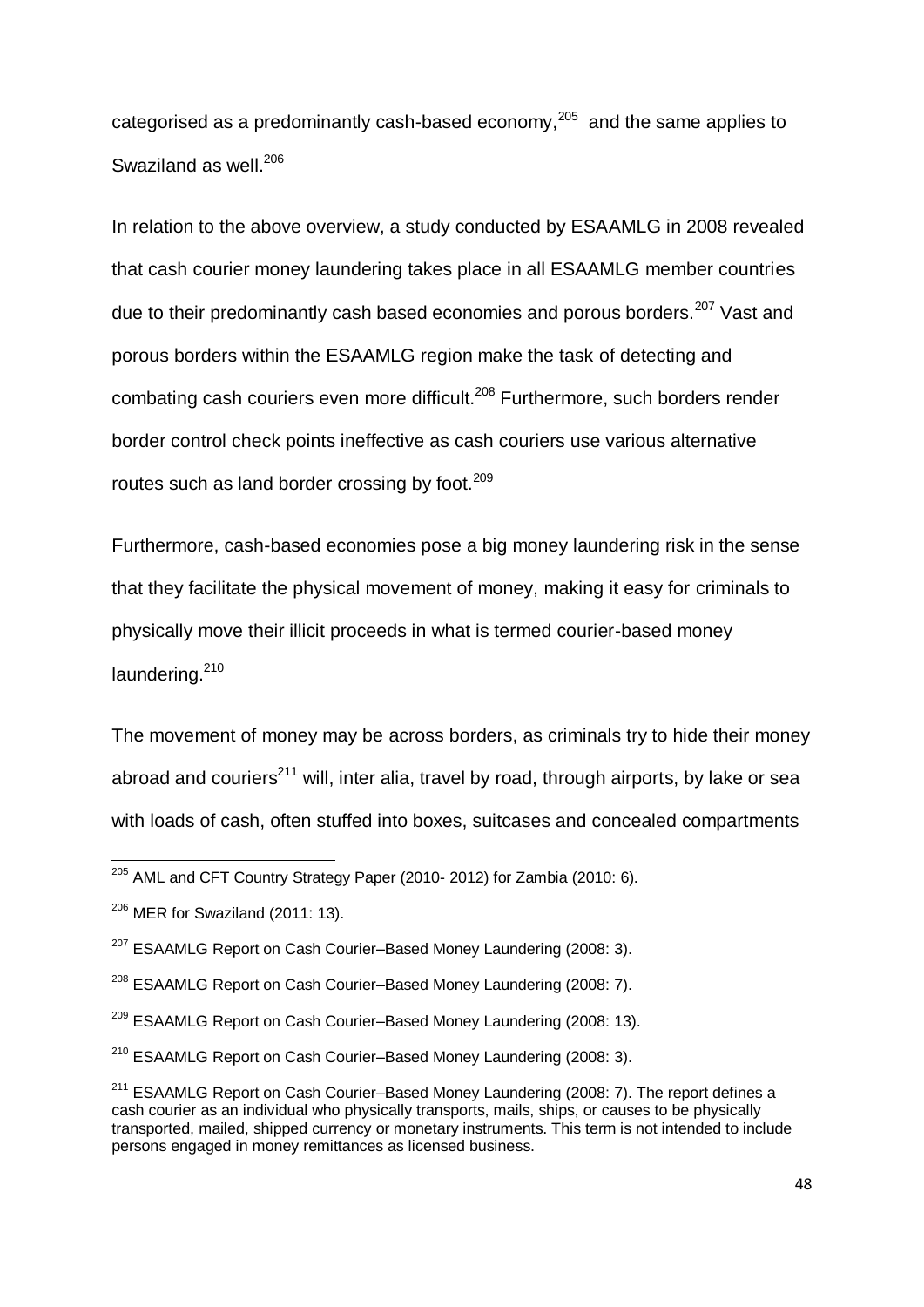in vehicles and on persons.<sup>212</sup> In this regard, the FATF's Special Recommendation IX (SR IX) on cash couriers requires countries to have in place legal and institutional frameworks that facilitate the detection of physical cross-border transportation of currency and bearer negotiable instruments.<sup>213</sup>

The cash courier money laundering risk is further underscored through results of the mutual evaluations of each of the mentioned countries. Tanzania was found noncompliant on SR IX as it had not implemented its requirements at all.<sup>214</sup> Malawi was found partially compliant because even though it had the law in place, the implementation of the declaration or disclosure system was limited to foreign exchange violations in Malawi when travellers leave the country.<sup>215</sup>

Uganda was found to be non-compliant because it does not have a law regulating cash couriers.<sup>216</sup> The assessors reiterated that Uganda's position as regards this Special Recommendation poses a big money laundering risk considering that it is largely a cash-based economy and the movement of cash across the border was a frequent event.<sup>217</sup> Zambia's was rated non-compliant for reasons such as the absence of provisions in Zambian laws directly regulating the cross border transfer of

 $\overline{\phantom{a}}$ <sup>212</sup> ESAAMLG Report on Cash Courier–Based Money Laundering (2008: 7).

<sup>&</sup>lt;sup>213</sup> ESAAMLG Report on Cash Courier–Based Money Laundering (2008: 3). The recommended measures include a declaration system or other disclosure obligations requiring all people crossing borders with cash or negotiable instruments, to declare how much they are taking out of a jurisdiction.

 $214$  MER for Tanzania (2009: 98).

 $215$  MER for Malawi (2008: 44).

 $216$  MER for Uganda (2007: 34).

 $217$  MER for Uganda (2007: 34).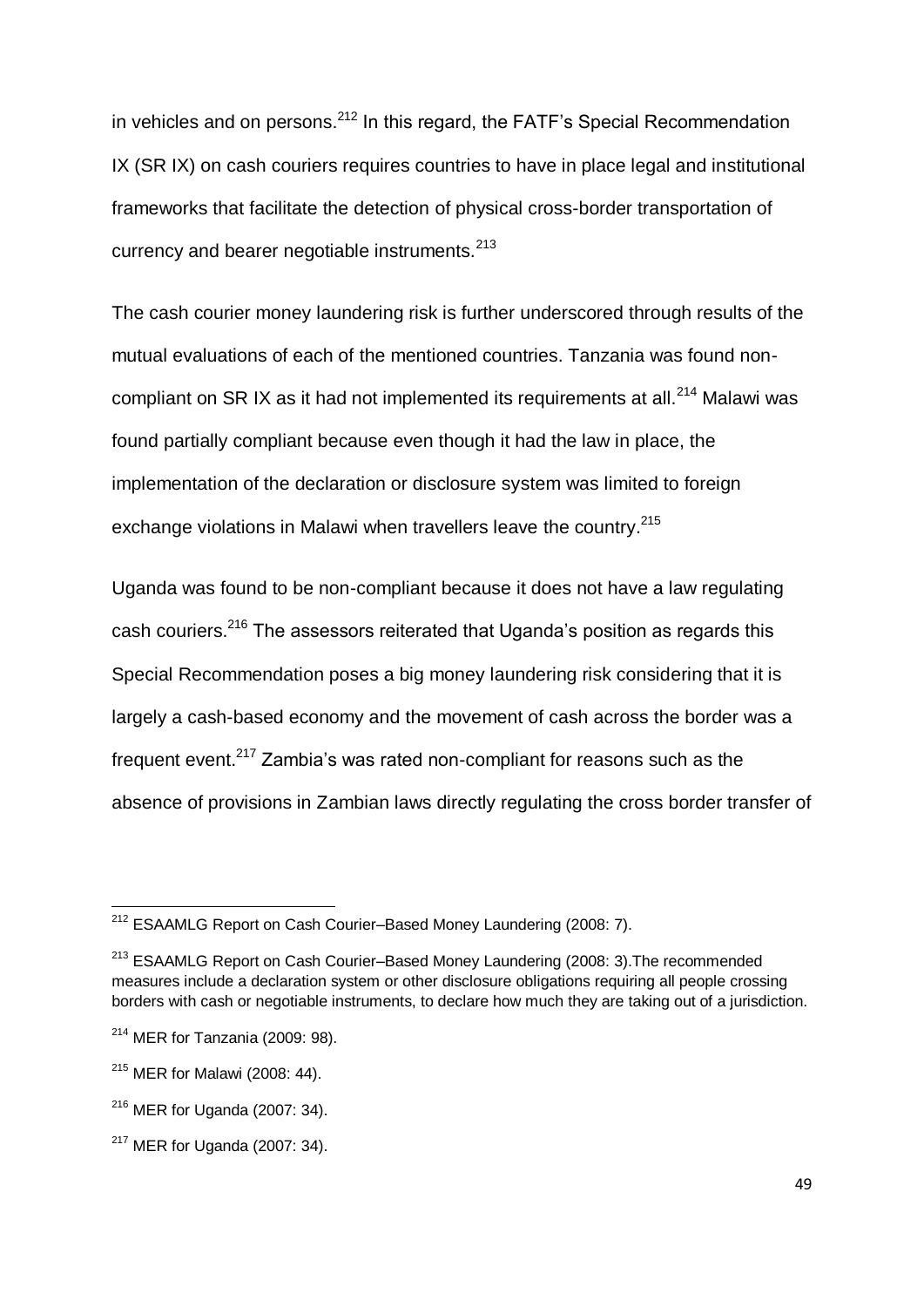currency related to money laundering and terrorist financing.<sup>218</sup> Swaziland is noncompliant too for not having any declaration measures to comply with this Special Recommendation.<sup>219</sup>

The author thus agrees with the findings of the ESAAMLG study, which showed that most member countries have limited or no legislation to deal with the cash movement and cash-courier money laundering.<sup>220</sup> The study also revealed that countries are challenged by the shortage of technical expertise and resources required to deal with the problem of cash couriers.<sup>221</sup>

# **4.5 Poor Record Keeping Systems**

There are poor record-keeping systems in ESAAMLG member countries as will be shown below. Record-keeping is captured under Recommendation 10. It requires financial institutions to maintain for at least five years, all necessary transaction records to enable them to comply swiftly with information requests from competent authorities.<sup>222</sup> Failure to keep such records affects the implementation of key Recommendations such as Recommendation 3 on confiscation, freezing and seizing of the proceeds of crime.<sup>223</sup> Confiscation of illicit proceeds relies heavily on identification records of criminals, records of transactions that they conduct with

<sup>&</sup>lt;sup>218</sup> MER for Zambia (2008: 71). The assessors also said that Zambia's laws had no provisions specifically addressing declarations by passengers in transit.

 $219$  MER for Swaziland (2010: 96).

 $220$  ESAAMLG Report on Cash Courier–Based Money Laundering (2008: 4).

 $221$  ESAAMLG Report on Cash Courier–Based Money Laundering (2008: 4).

<sup>&</sup>lt;sup>222</sup> FATF Recommendations (2004).

<sup>223</sup> FATF Recommendations (2004)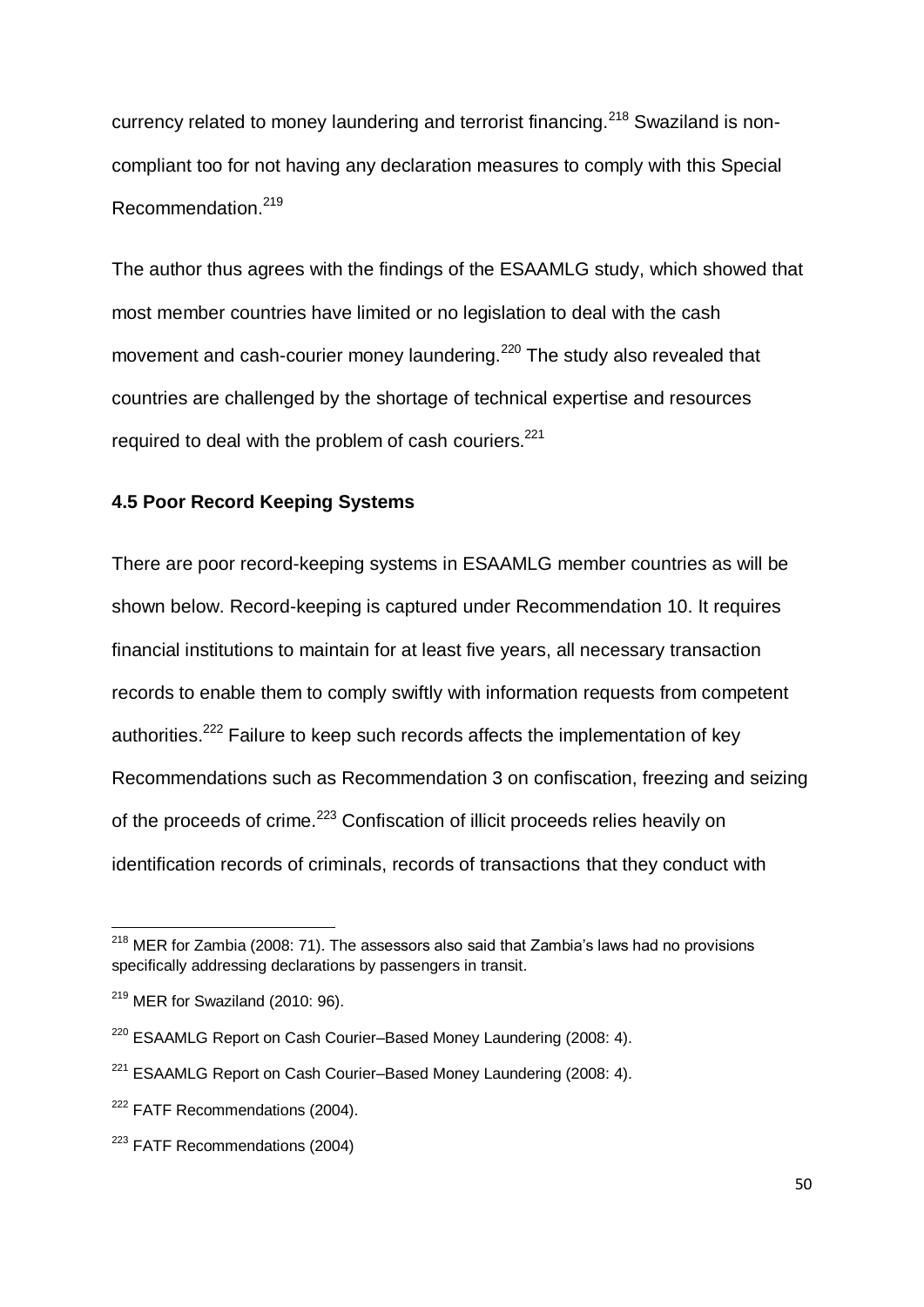financial institutions, registration of businesses and transfer of assets. This is so because the core element of Recommendation 3 is that there should be measures in place to identify, trace and evaluate property which is subject to confiscation.<sup>224</sup> As such, a successful confiscation is not possible where there are no records use for the identification, tracing and evaluation of illicit property which, in most cases, passes through financial institutions.

Within ESAAMLG, Tanzania has no effective provisions pertaining to the retention of transaction records and neither does it impose sanctions for failure to comply with record keeping requirements under its AML Act. $225$  Tanzania also has no specific retention period for which the required records must be kept.<sup>226</sup> In Botswana, too, there is no effective implementation of the record keeping requirements by designated bodies other than banks and *bureaux de change*. <sup>227</sup> There are also inconsistencies in Botswana, with regard to the timeframe requirement under the Banking (AML) Regulation on record keeping after the completion of the transaction $228$ 

 $224$  FATF Guidance document: Best Practices Confiscation (Recommendations 3 and 38) 19 (2010: 3).

 $225$  MER for Tanzania (2009: 234).

 $226$  MER for Tanzania (2009: 235).

 $227$  MER for Botswana (2007: 133).

<sup>228</sup> MER for Botswana (2007: 133).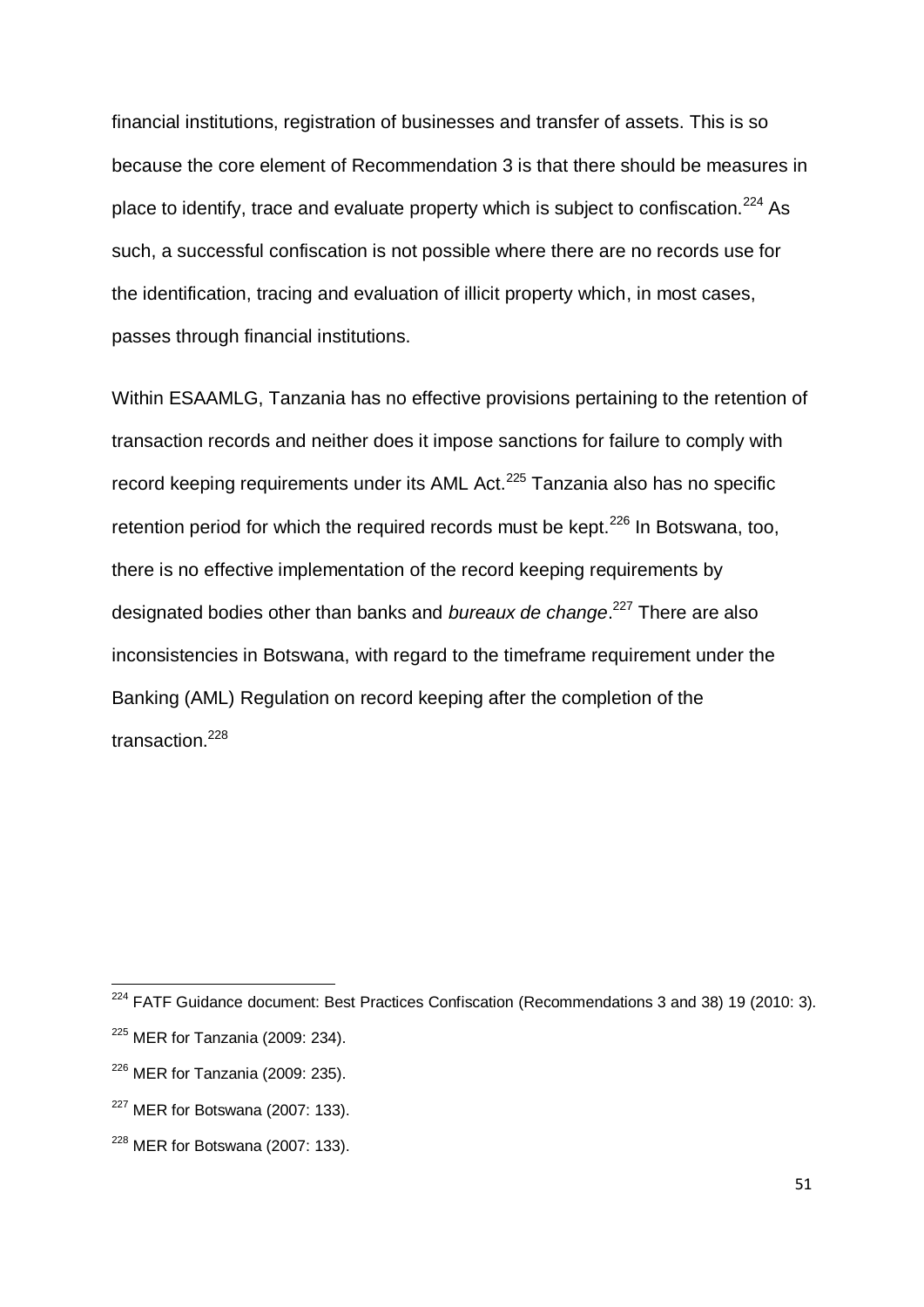#### **4.6 Political Will and its Effects**

Implementation of the FATF Recommendations requires strong political will or commitment to begin and sustain the process and pace of reforms without which it is very difficult to identify and commit the resources required for effective AML/CFT implementation.<sup>229</sup> As stated earlier on, all ESAAMLG members showed their commitment to implementing the FATF Recommendations by joining ESAAMLG and signing the ESAAMLG MOU. However, the ESAAMLG Secretariat has stated that obtaining and sustaining political will among ESAAMLG members is the major underlying factor that impedes the implementation of the AML/CFT legal and institutional framework. $^{230}$  This paper has also shown that the members are affected by lack of resources and the capacity to effectively implement the Recommendations effectively.

However, the delays in implementing some of the Recommendations that do not demand the deployment of significant financial and human resources suggest the lack or insufficiency of political will on the part of member countries to have in place an effective AML/CFT system. Such lack or insufficiency of political will results into crucial consequences in the AML regime, such as delays in enacting or amending AML and AML related legislation, as discussed below.

 $\overline{\phantom{a}}$  $229$  Guidance for LCCs (2008: 6).

 $230$  ESAAMLG 10 Year Report (2009: 17).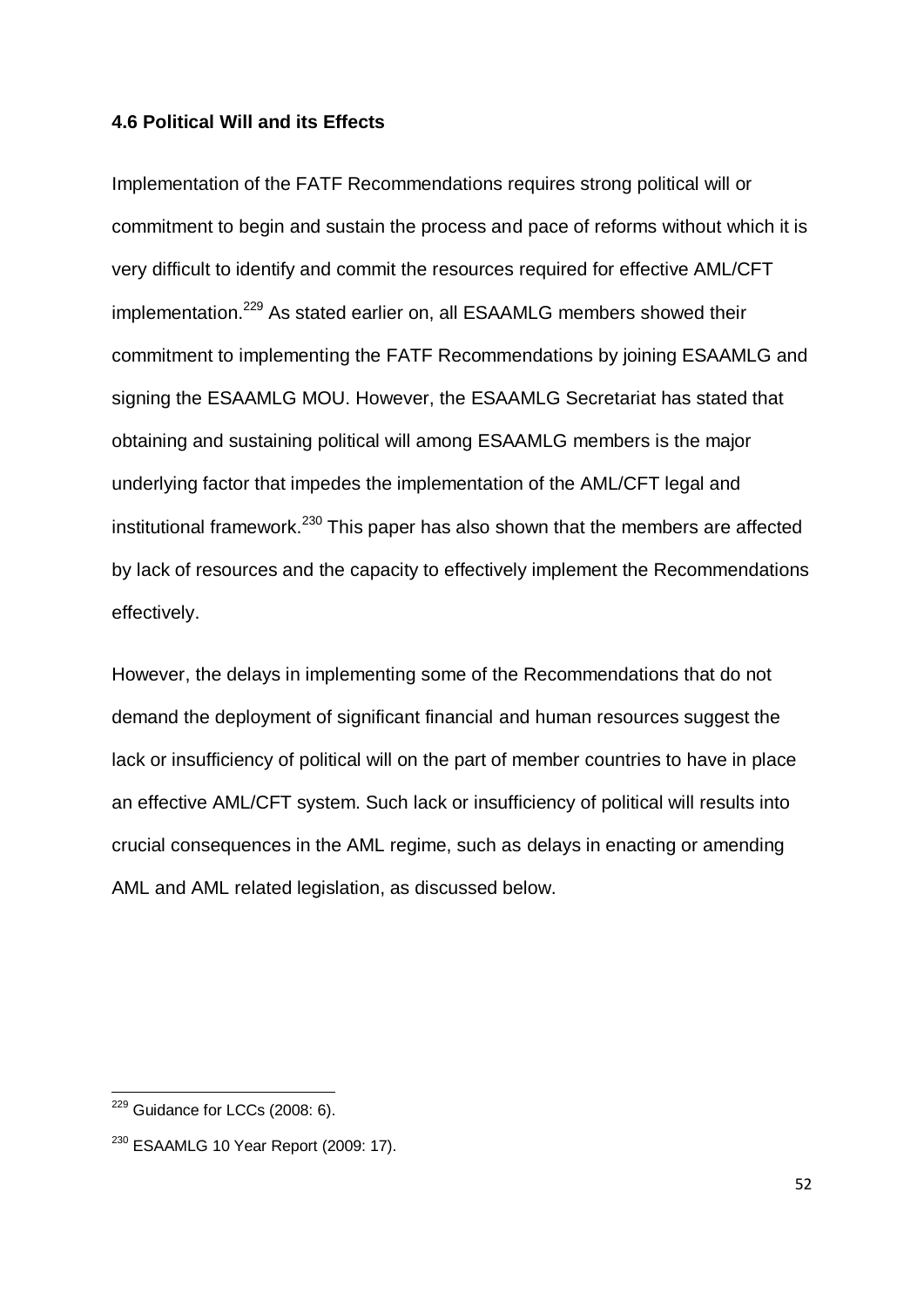#### **4.6.1 Unreasonable Delays to Enact AML/CFT Legislation**

The effectiveness of an AML regime is premised on the existence of a legal and institutional framework that provides for the criminalisation of money laundering.<sup>231</sup> This means that having in place legislation that adequately criminalises money laundering an offence is vital. However, the ESAAMLG Secretariat has expressed that the lack of political will impedes the implementation of the AML/CFT legal and institutional framework as some of the members still have to enact AML/CFT legislation.<sup>232</sup> This means that for such countries, money laundering has not yet been criminalised; hence they have weak AML legal frameworks.

The first example on this is Uganda which despite being an ESAAMLG founding member in 1999,<sup>233</sup> has not yet passed AML legislation. The Ugandan authorities clearly stated during a mutual evaluation that they had the necessary political will and support from the Cabinet of Ministers to pass legislation that will meet the 40+9 FATF Recommendations, yet by that time the bill had not even been tabled in Parliament.<sup>234</sup> This was said in 2007, and Uganda had agreed to enact AML legislation in 1996 at the Cape Town conference mentioned earlier on in this paper. Uganda's political will is therefore debatable in this respect.

<sup>&</sup>lt;sup>231</sup> Shehu (2010: 142).

 $232$  ESAAMLG 10 Year Report (2009: 17).

 $233$  ESAAMLG 10 Year Report (2009: 7).

 $234$  MER for Uganda (2007: 9).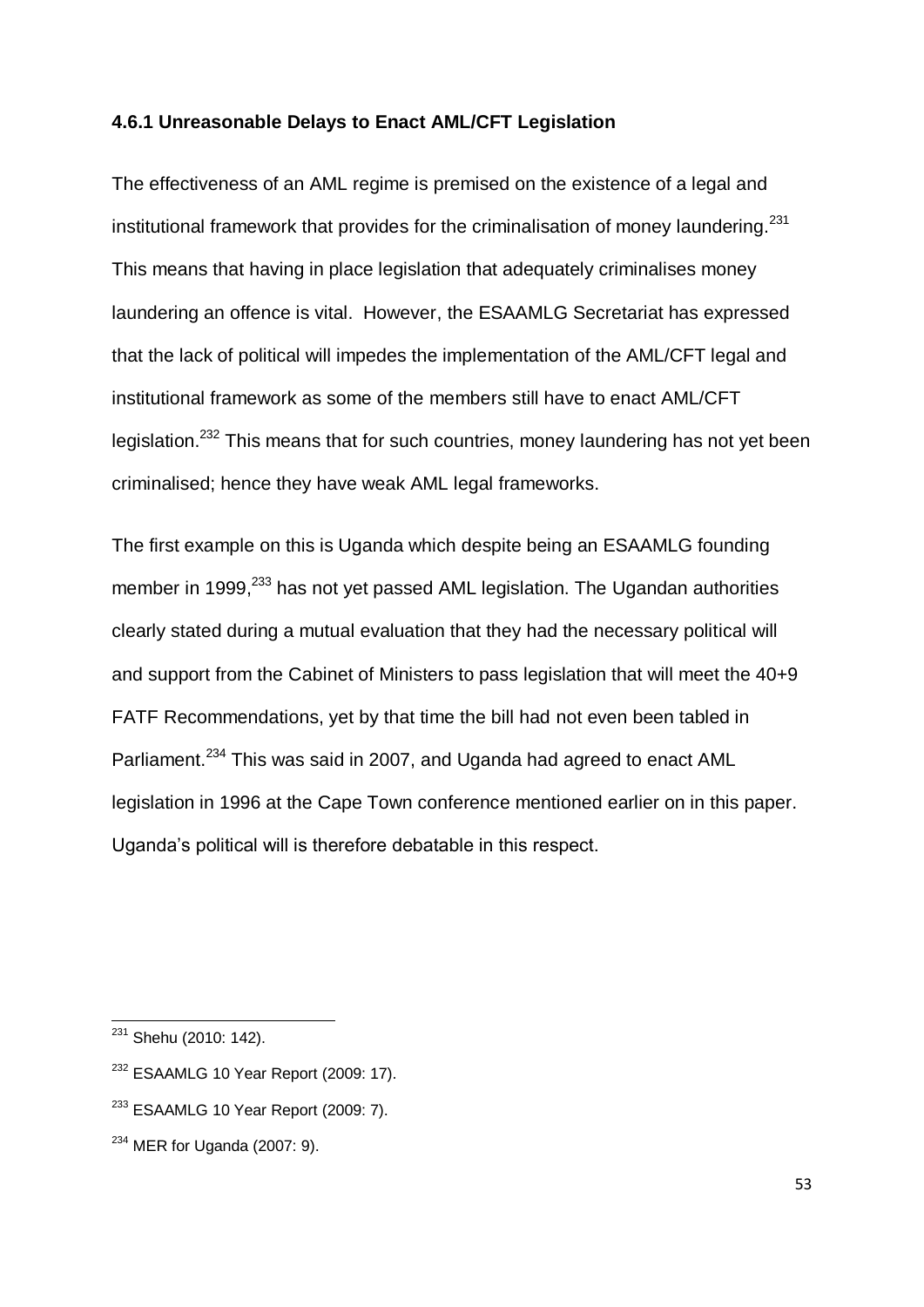Similarly, despite being an ESAAMLG founding member, Kenya too passed its AML legislation only in 2010 following a series of condemnations by the FATF.<sup>235</sup> One wonders why it had to take such public condemnation to make Kenya pass a law, whose enactment was one of the issues it committed to do by pledging to implement the FATF Recommendations in 1999. Kenya also agreed to enact its AML legislation in 1996 at the Cape Town conference. The reasons for the delay will be dealt with later in the discussion, but the main one was that parliament itself was not keen to pass this law.<sup>236</sup> There was thus no sufficient political will on the part of this important arm of the Kenyan Government, the legislature.

#### **4.6.2 Unreasonable Delays to Amend AML/CFT and Related Legislation**

Apart for the actual enactment of legislation, lack of political will is evidenced by unreasonable delays displayed by countries in amending existing AML/CFT and related laws, so as to bring their respective legal systems in harmony with the FATF Recommendations. The first case in point is Malawi, whose AML legislation has not yet been tabled in Parliament for amendments proposed by the assessment team in 2008.<sup>237</sup>

<sup>&</sup>lt;sup>235</sup> FATF 'Improving Global AML/CFT Compliance: On-Going Process' (2010: 1). Kenya made a commitment to implement FATF Recommendations in February 2010. Since then, Kenya has demonstrated progress in improving its AML/CFT regime by finally enacting its AML Act on 28 June 2010.

<sup>&</sup>lt;sup>236</sup> [International Narcotics Control Strategy Report \(](http://www.state.gov/p/inl/rls/nrcrpt/2009/index.htm)2009).

<sup>&</sup>lt;sup>237</sup> Malawi National AML/CFT Strategy (2009: 17).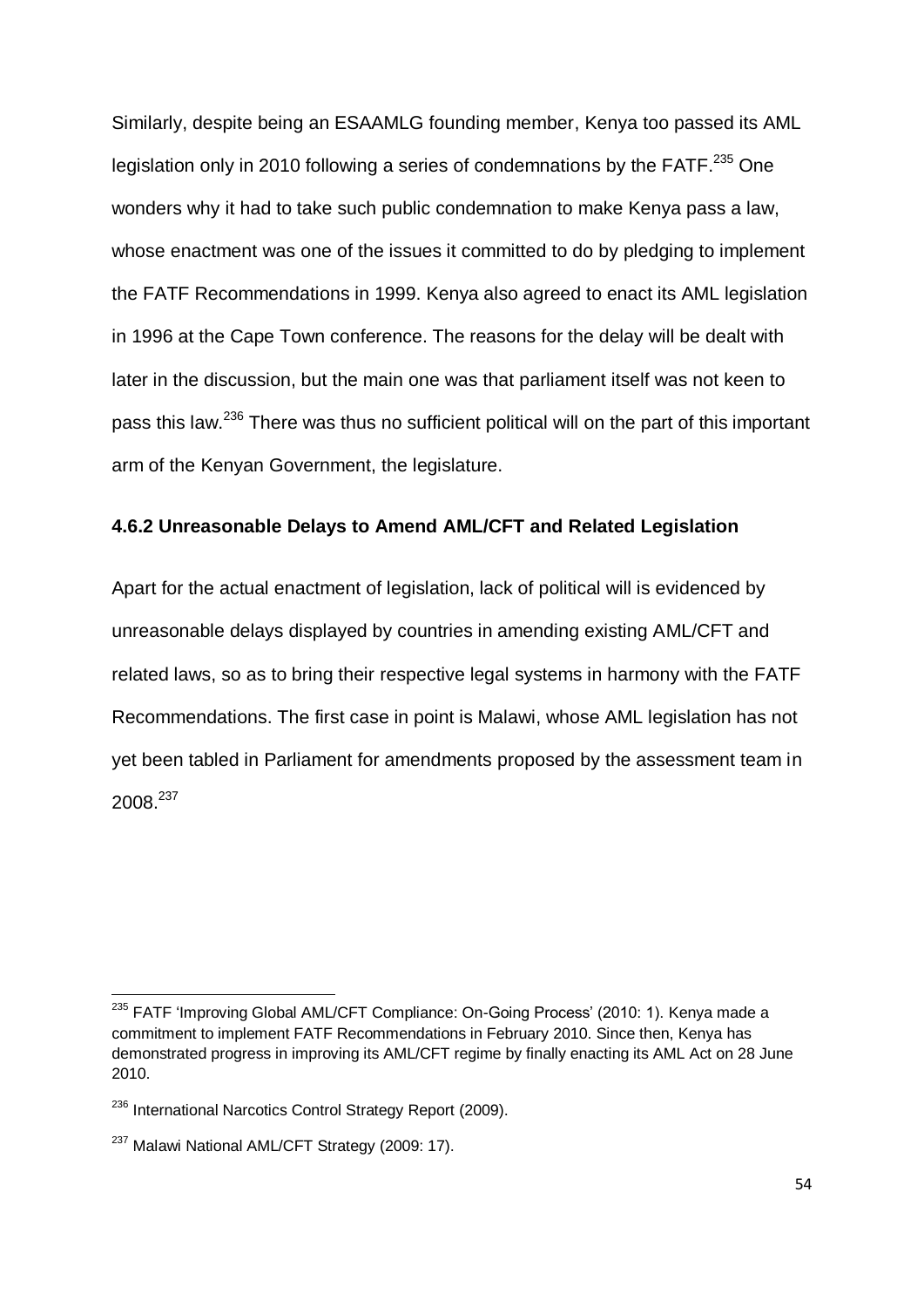As of March 2010, Zimbabwe was also yet to amend its AML legislation<sup>238</sup> as recommended by assessors during its 2006 mutual evaluation.<sup>239</sup> Despite being evaluated in 2005, Namibia is also yet to review the provisions of its International Co-operation in Criminal Matters Act of 2000 to ensure that it continues to meet the mutual legal assistance (MLA) requirements of Namibia and the international community.<sup>240</sup> It should be noted from the years given above it has taken all these three countries more than three years to amend their existing laws. The question here would be where is the political will to have an effective AML legal system through amendments as recommended by assessors?

# **4.7 Political and Personal Concerns by Parliamentarians**

Politics plays a big role in the implementation of various government policies and programs. The most notable forum for such is the parliament, where members vote in order to pass legislation. Political divisions between the ruling and opposition parties have played a crucial role especially in the passing of important laws, including AML/CFT laws.

This is true for Malawi, whose AML  $Act^{241}$  took about four years to be passed since its introduction in parliament because of concerns raised by the opposition members of parliament. Among the objections raised, the opposition on several occasions refused to pass the law for fear that it was meant to target and persecute them.<sup>242</sup>

<sup>&</sup>lt;sup>238</sup> The Serious Offences (Confiscation of Profits) (amendment) Act of 2001.

<sup>&</sup>lt;sup>239</sup> The National AML and CFT Strategic Plan: 2010 - 2012 for Zimbabwe (2010: 11).

 $240$  Namibia's National Strategy on Money Laundering and Terrorist Financing (2010: 10).

<sup>&</sup>lt;sup>241</sup> Money Laundering Proceeds of Serious Crime and Terrorist Financing Act of 2006.

<sup>242</sup> Banda (2007: 2-3).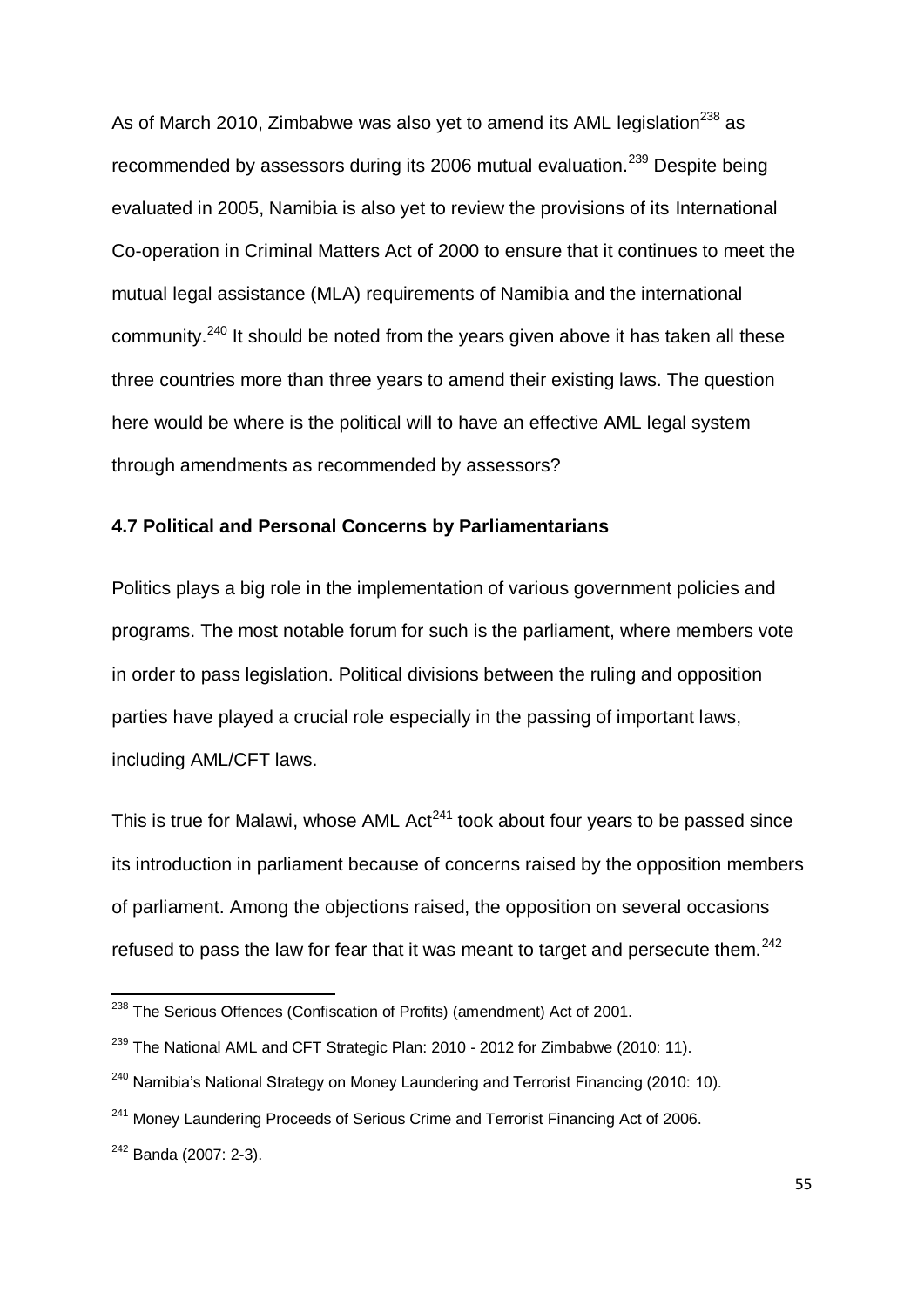Ironically, the chairman of the Parliamentarian Legal Affairs Committee Mr Atupele Muluzi, son Malawi's former president Dr Bakili Muluzi, strongly opposed the passing of the Bill fearing that it was targeting his father who was facing embezzlement charges.<sup>243</sup> As a compromise, the opposition members of parliament demanded that they could only pass this law on condition that provisions on civil forfeiture should be struck off the Bill for fears that they could be used arbitrarily against them by the incumbent government.<sup>244</sup>

In Uganda, too, parliamentarians expressed fear that the proposed AML Act could be used against political opponents. $245$  The parliamentarians also questioned how the law would be enforced against the "strong" and "untouchables" both in politics and business, how to handle retired politicians who have ceased to be politically exposed, and proposed a provision for compensation of victims of unsuccessful prosecution of the law.<sup>246</sup> When the Bill finally made it to Parliament in 2009, the Governor of the Bank of Uganda lamented that it had taken ten years to have the Bill endorsed and ready for parliamentary discussion.<sup>247</sup> All this was happening despite Uganda's 1996 agreement to pass the law, as well as an indication to the World Bank, ESAAMLG and other AML international bodies in 2002 that it had already drafted the bill and that it was under discussion.<sup>248</sup>

<sup>&</sup>lt;sup>243</sup> Banda (2007: 3).

 $244$  MER for Malawi (2008: 24). The fears were based on the arbitrary use of civil forfeiture by the Malawi government against any opposing forces during Malawi's first State President, Kamuzu Banda's era.

 $245$  Olanyo and Mpumwire (2010).

 $246$  Olanyo and Mpumwire (2010).

 $247$  Olanyo and Mpumwire (2010).

<sup>248</sup> AML and CFT *Regional* Video conference: Eastern and Southern Africa Region (2002: 20).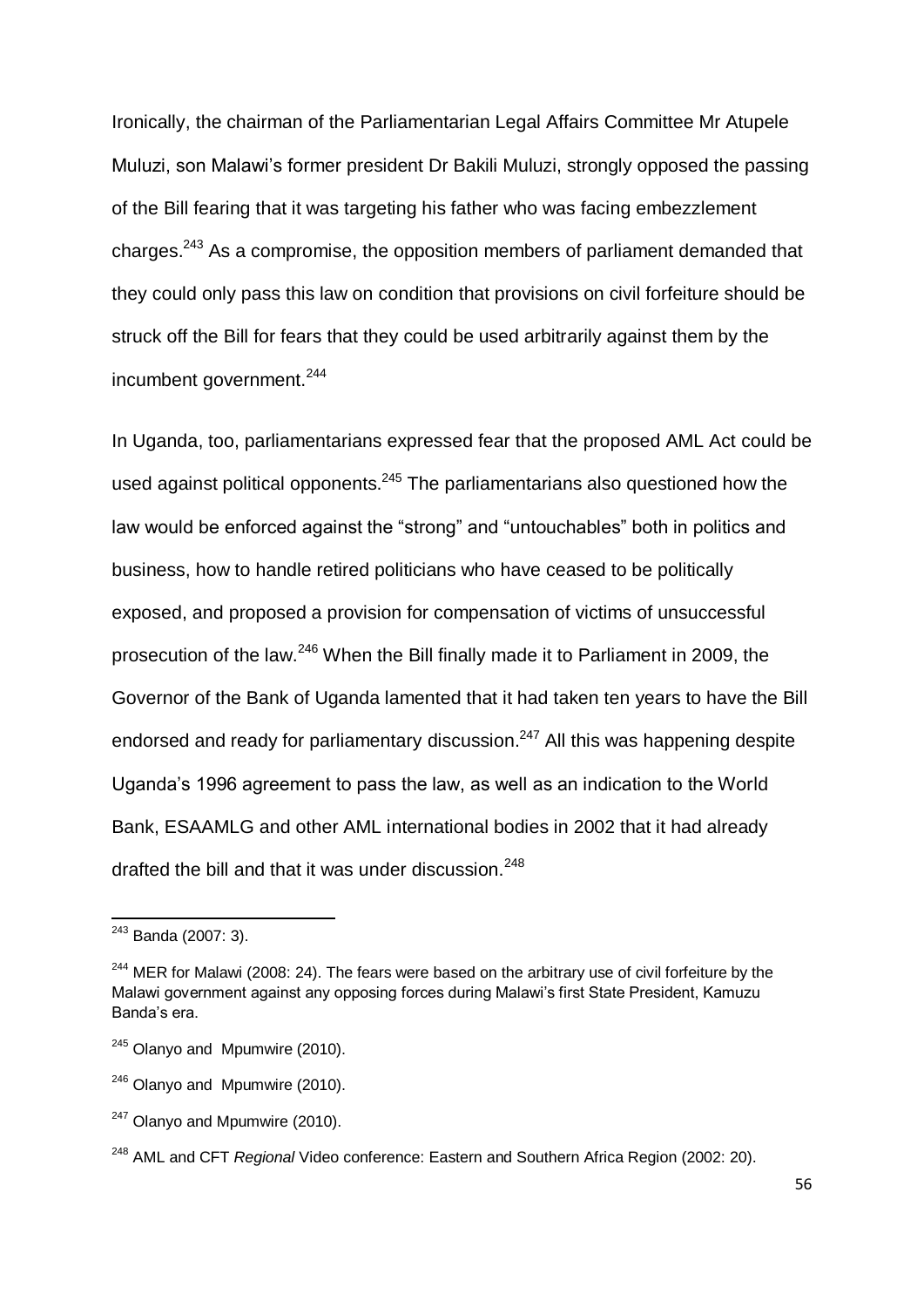A similar problem arose in Kenya where some parliamentarians delayed in passing the AML law since 2004, out of fears that it was trying to target the Muslim community.<sup>249</sup> Presenting this argument in November 2009 was an Assistant Minister for Public Service who further argued that implementing the Bill would be bowing to the interests of external pressure and said that Kenya by then had adequate laws in place to deter money laundering.<sup>250</sup> While supporting the Bill, the Defence Minister also echoed the same concern but the Bill was passed, after the Prime Minister Raila Odinga assured those concerned that the law did not intend to victimise the Muslim community.<sup>251</sup> The Bill was finally passed by parliament in 2010 after provisions against terrorist financing were removed as a compromise reached to pass it since that was the main concern of the Muslim community both within and outside parliament.<sup>252</sup> All this was happening despite an indication made on 11 September 2002 that by then Kenya had already drafted a bill based on the United Nations model.<sup>253</sup>

Zambia also experienced an episode of selfish concerns by politicians. It is believed that the government delayed the enactment of the AML law out of the self-interest of influential high-ranking government officials in the administration of Dr Frederick Chiluba who, at the time, were involved in alleged laundering of funds corruptly obtained from the state.<sup>254</sup>

<sup>&</sup>lt;sup>249</sup> Anyangu-Amu (2009).

<sup>250</sup> Anyangu-Amu (2009).

 $251$  Anyangu-Amu (2009).

 $252$  Juma and Sunday (2010).

<sup>253</sup> AML and CFT *Regional* Videoconference: Eastern and Southern Africa Region (2002: 20).

 $254$  Munyoro (2007: 43).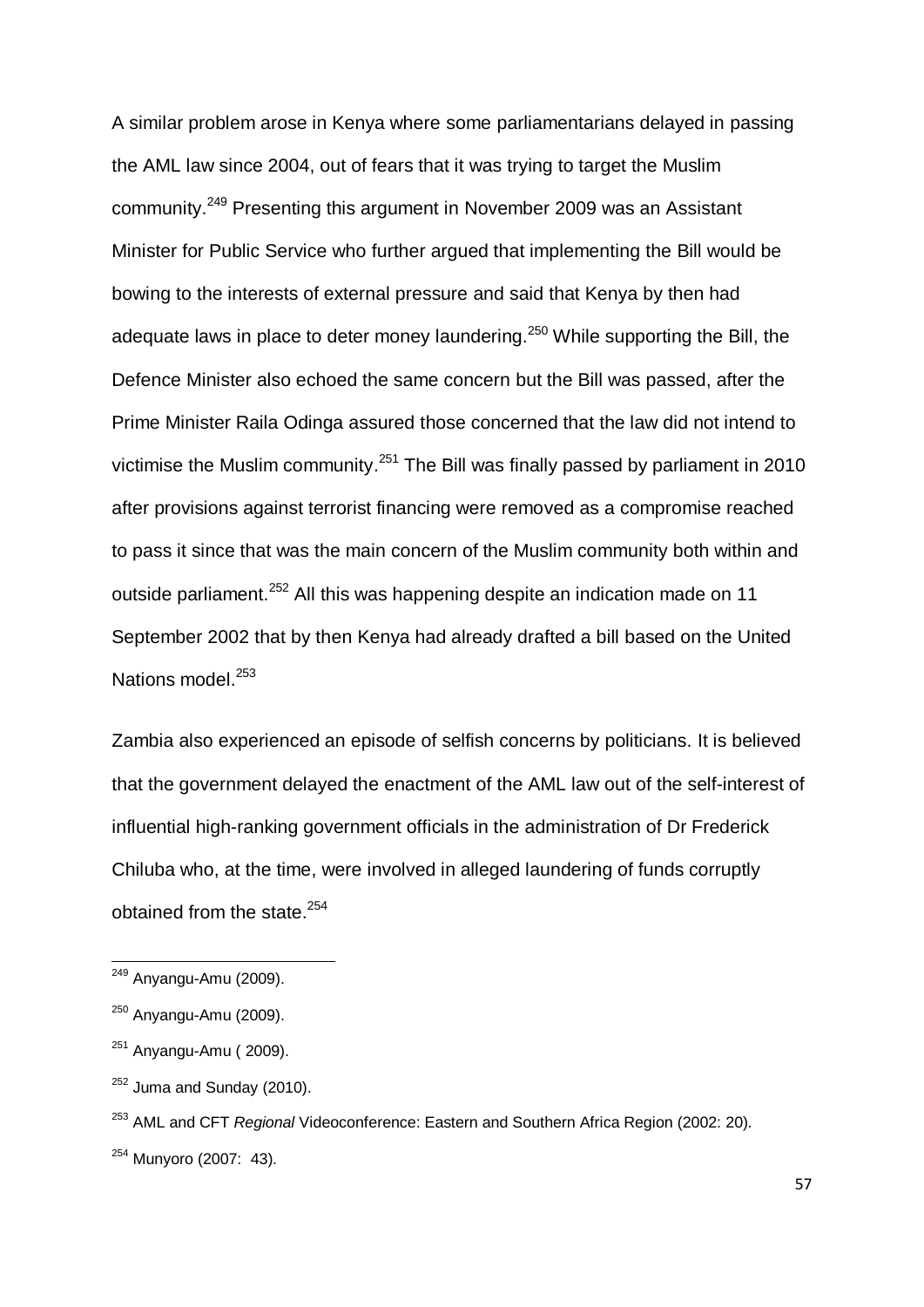All these concerns show how politicians prioritise their political or personal concerns instead of prioritising the benefits of such laws for the people and society they serve. Going by the concerns raised in Malawi, Kenya and Uganda, it is doubtful that these parliamentarians had embraced or cared about the benefits of having AML legislation in the first place.

# **4.8 Political Interference and its Impact on the Independence of AML Authorities and Institutions**

As stated earlier on, politics plays a huge role in the implementation of government policies. Politics has a way of undermining the independence of crucial law enforcement agencies, whose independence is vital for the creation of an effective AML regime. For instance, the independence of an FIU would guarantee that FIUs can effectively analyse and disseminate to law enforcement suspicious information concerning any person, including influential government officials, without any undue influence. However, where such independence is compromised by political interference from government leadership, an FIU's work will be limited to those that have no links to the government. This is why Recommendation 26 emphasises the independence of FIUs.

The same argument applies to prosecution and investigative authorities, whose decisions on who to investigate and prosecute is not supposed to depend on the suspect's links to the political leadership. The independence of the judiciary, too, is of paramount importance as it guarantees that courts can make decisions against anyone in a society, including those in power. In this regard, merely having the AML laws in place and excellent compliance with the reporting obligations by the financial

58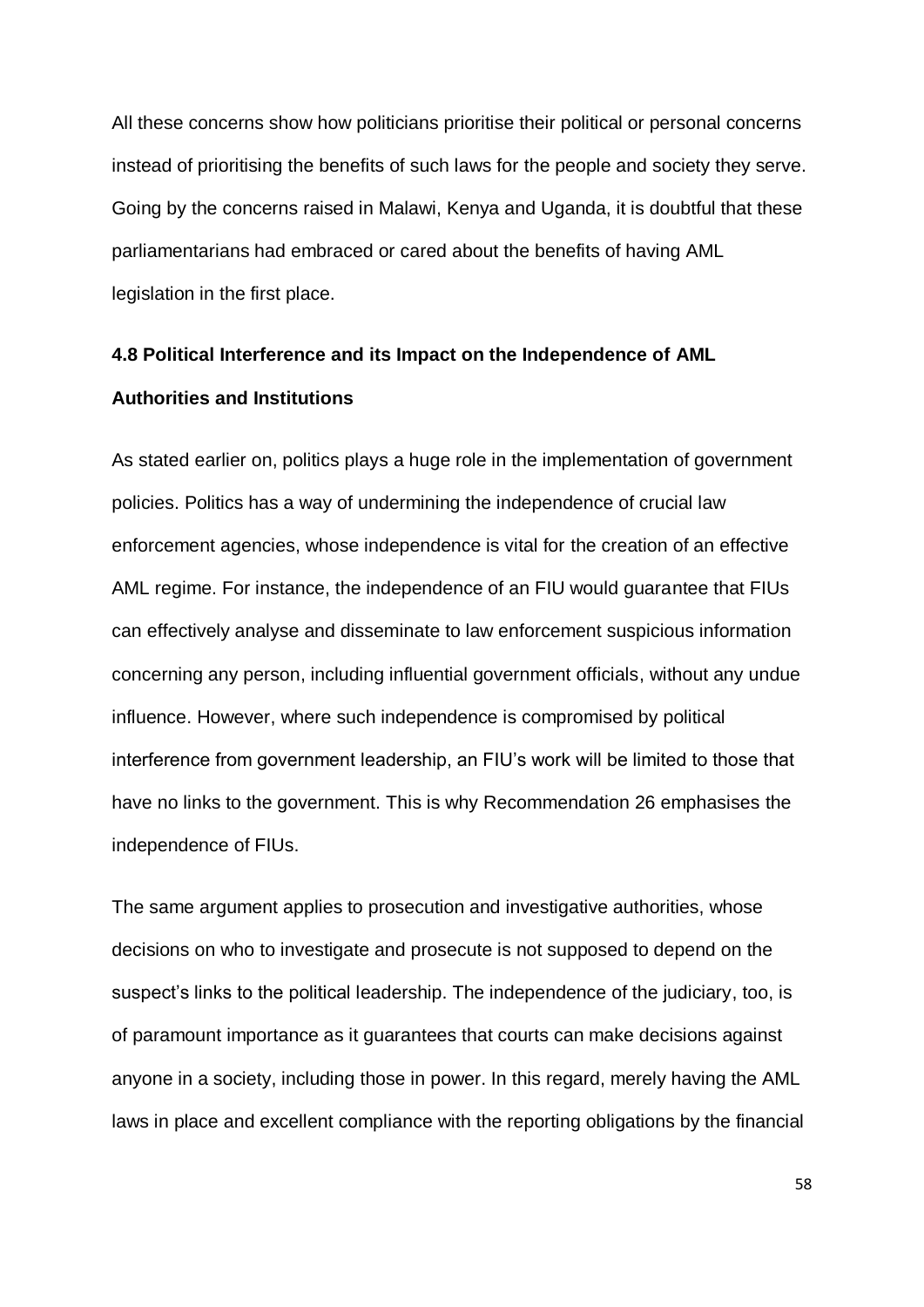institutions would mean nothing to an AML regime without independent and efficient law enforcement or judicial authorities.

Political interference appears to be a major problem within most ESAAMLG countries, where cases of politically linked persons suspected of mere predicate offence charges are hardly pursued. The first example is Zambia, where in 2006 the prosecution of a former permanent secretary in the Ministry of health, Dr Kashiwa Bulaya on three corruption charges, was withdrawn by the Director of Public Prosecutions who issued a *nolle prosequi*. <sup>255</sup> There was no good explanation for the withdrawal, only for the public to realise later that the suspect had actually testified favourably for the then Zambian President Mwanawasa in his election petition.<sup>256</sup> The sudden withdrawal sharply contradicted Mwanawasa's zero tolerance campaign against corruption, hence the public did not approve of the move but successfully pushed for the reopening of the case against Dr Bulaya.<sup>257</sup>

Furthermore, the Zambian Anti-Corruption Commission was under strong political influence of the Fredrick Chiluba regime (immediately preceding Mwanawasa's) because most government officials, including President Chiluba himself, were allegedly involved in widespread corruption.<sup>258</sup> This was happening even though the Commission was said to be independent.

<sup>255</sup> Munyoro (2007: 32). *Nolle prosequi* means unwillingness to proceed with a prosecution.

<sup>256</sup> Munyoro (2007: 32).

<sup>257</sup> Munyoro (2007: 32).

<sup>258</sup> Munyoro (2007: 35).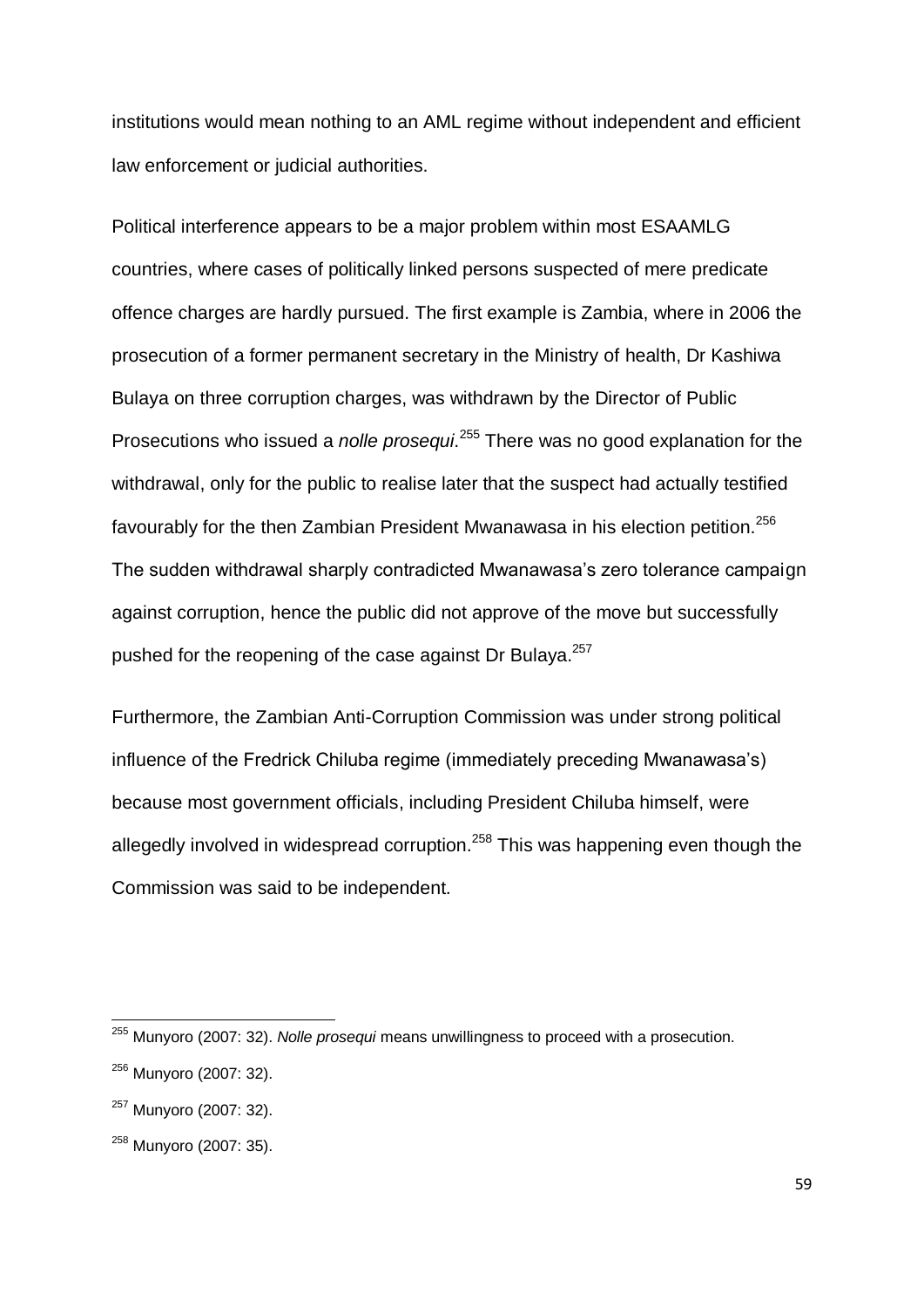The second example is Swaziland where, under the Constitution<sup>259</sup> King Nswati III virtually controls the executive, the judiciary and the legislature through his powers to appoint and fire members of these three arms of government.<sup>260</sup> In essence, before dismissing or disciplining judicial officers, the King is supposed to consult the Judicial Services Commission.<sup>261</sup> However, the King is not bound by the recommendations of the Commission, and the independence of the Commission itself is not guaranteed when all the six members are appointed by him.<sup>262</sup>

The first example of political interference is the forced resignation of the Swaziland Director of Public Prosecutions, Lincoln Ng'arua in 2002, who faced considerable pressure from the government after he instituted criminal charges against the then Attorney General, on sedition and defeating ends of justice.<sup>263</sup> He was eventually called to a meeting one night by government officials who forced him to withdraw the charges against the Attorney General.<sup>264</sup> His resistance to the suggestion resulted into more acts of intimidation perpetrated among others, by the Attorney General

 $259$  Act 1 of 2005. Came into force in February 2006.

 $^{260}$  The King has power to appoint the Prime Minister under S.94(3), Ministers under S.95(1)(b), Judicial officers under S.153(1) and all other Senior government officials such as the Director of Public Prosecutions under S.162(2).

<sup>&</sup>lt;sup>261</sup> S.159 (1) & (2) of the Swaziland Constitution of 2005. The members are the Chief Justice, two practitioners, chairman of the Commission and two more persons, all appointed by the King.

<sup>&</sup>lt;sup>262</sup> Fombad (2007: 108).

<sup>263</sup> Amnesty International (2004: 30)*.* See also Maroleng C (2003: 5). The charges followed the Attorney General, Chiefs of staff the Army, Police and Prison instructing the Chief Justice and High Court judges to stop hearing a case by a young woman who was secretly abducted by the King's agents.

<sup>264</sup> Amnesty International (2004: 30)*.*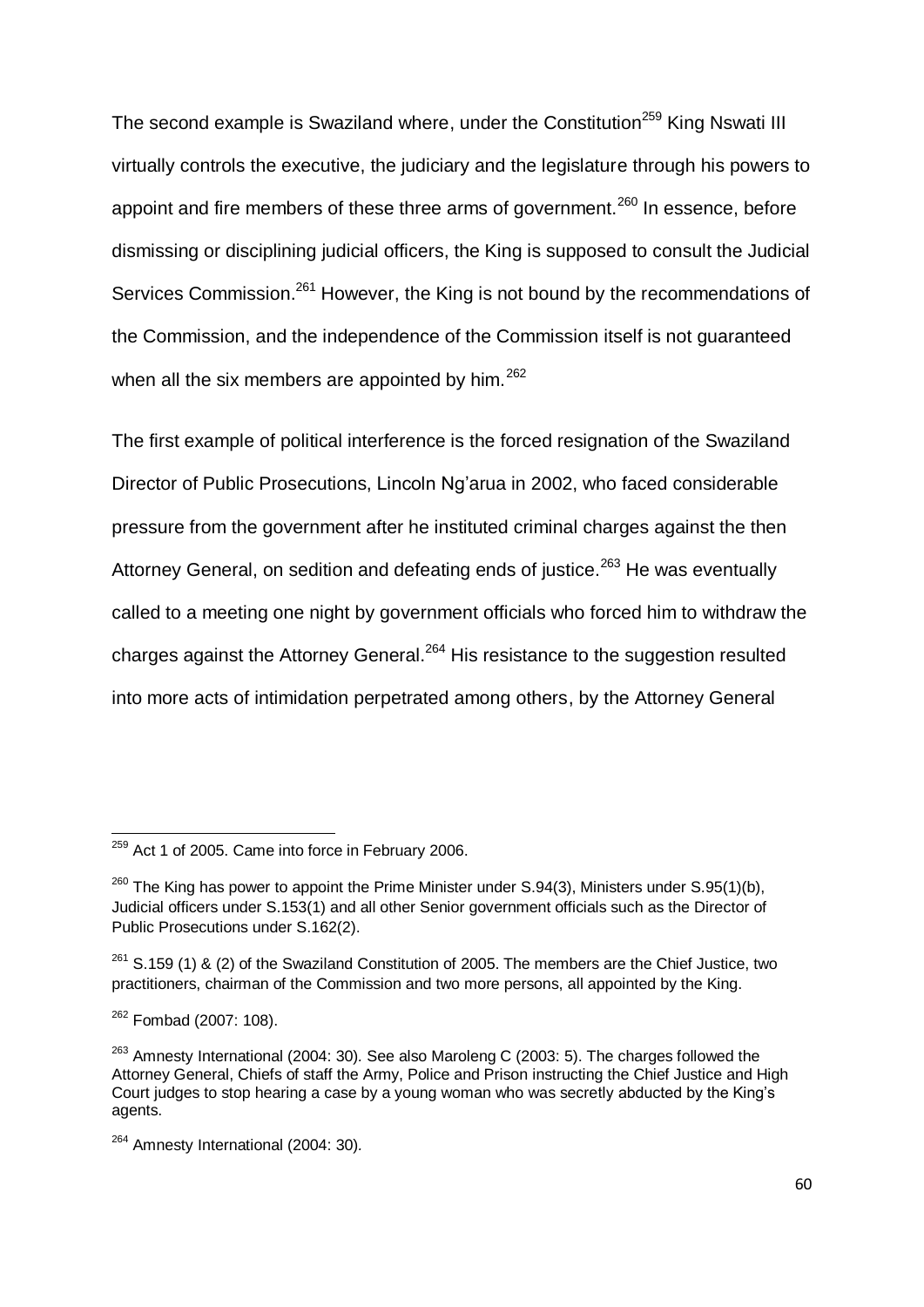himself and members of the Swazi National Council, thus forcing him to resign and leave Swaziland.<sup>265</sup>

Political interference was also felt in the judiciary in the same year, 2002, when a High Court Judge, Justice Thomas Masuku, was harassed for his stance to uphold human rights in his rulings and also for his resistance to the government's pressure and influence on the judiciary.<sup>266</sup> He was transferred from the High Court to the Industrial Court and the then Prime Minister justified this by saying that it was evident from his rulings that Masuku was anti-government hence was transferred to the Industrial Court where he would be less political.<sup>267</sup>

Masuku was fired on  $29<sup>th</sup>$  September 2001 following a claim by the Swazi Chief Justice that Masuku had insulted the King in one of his rulings, among other allegations. <sup>268</sup> Amnesty International condemned the way the Chief Justice conducted and controlled the dismissal proceedings against Masuku.<sup>269</sup>

In a related issue, a Minister of Justice was also suspended for refusing to authorise Masuku's dismissal.<sup>270</sup> All this shows the tense political atmosphere in Swaziland where all the interests of the King are protected by his "hand-picked" officials such as

 $\overline{\phantom{a}}$ 

 $270$  Masikare (2011).

<sup>265</sup> Amnesty International (2004: 30)*.*

<sup>&</sup>lt;sup>266</sup> Masikare (2011).

<sup>&</sup>lt;sup>267</sup> Amnesty International (2004: 33).

 $268$  Masikare (2011).

<sup>&</sup>lt;sup>269</sup> Amnesty International Public Statement (2011: 1) The proceedings were being chaired by the Chief Justice, who appeared in the case in two capacities, being the complainant against Masuku and also heading the proceedings as chair of the Judicial Services Commission. He refused to recuse himself as pleaded by the defence in fear of lack of impartiality and independence in both the proceedings and the outcome. The Chief Justice also refused to allow a public hearing of the proceedings and denied the defence a chance to cross examine a key prosecution's witness.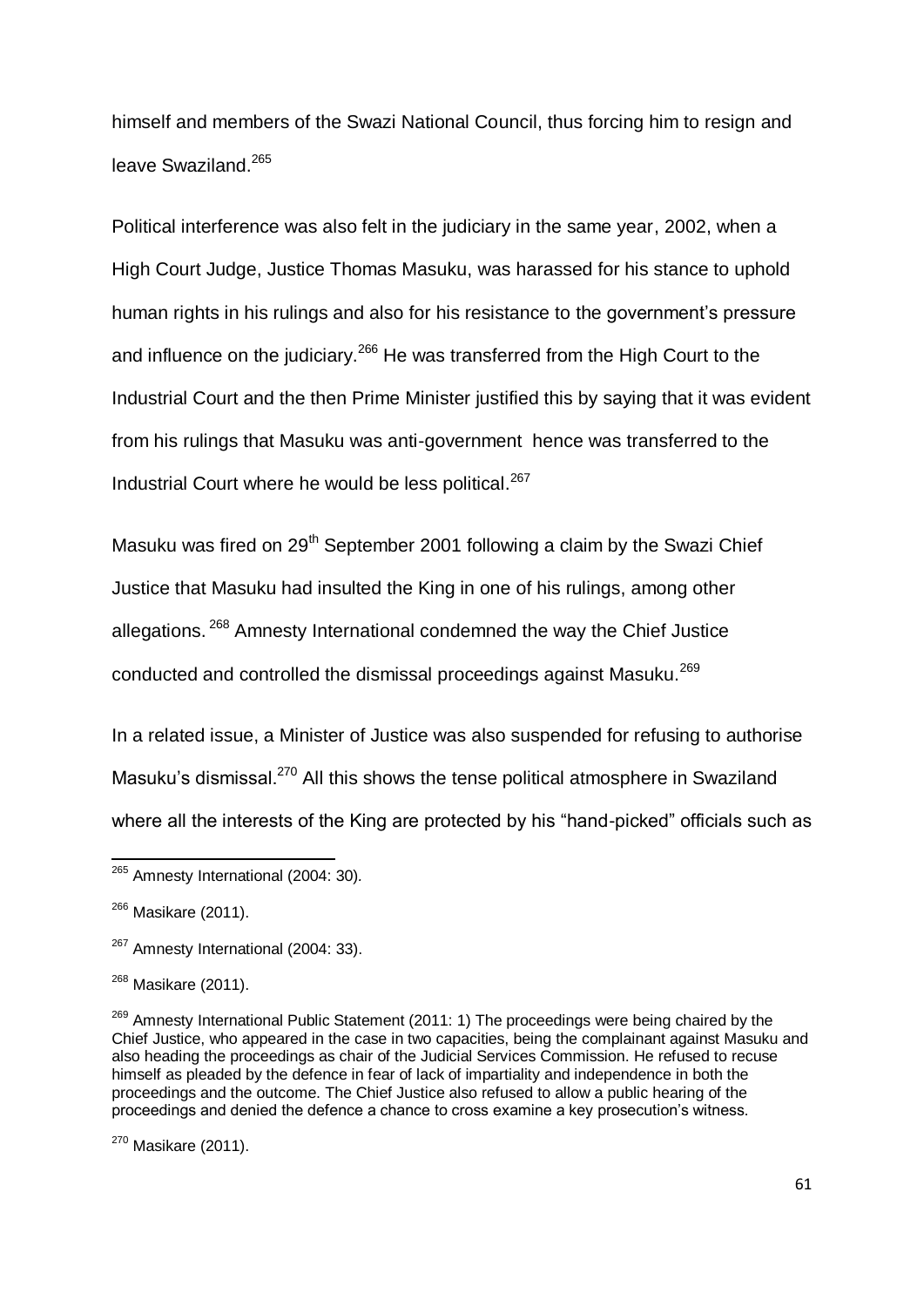the Chief Justice in this case, and all who try to resist political interference face suspension as did the Minister of Justice or dismissal through the 'Kangaroo" dismissal proceedings Masuku went through.

Furthermore, the King holds the power to appoint a Commissioner of police, who is responsible for the administration and discipline of the Swazi Police Service.<sup>271</sup> The significance of the Police service is that it is responsible for the preservation of peace, prevention and detection of crime, as well as the apprehension of offenders.<sup>272</sup> It is also primarily responsible for the investigation of money laundering offences through its Fraud and Commercial Unit.<sup>273</sup> Given the level of political interference by the executive, the independence of the police service to effectively investigate a money laundering case against people connected to the government is almost an illusion.

#### **4.9 Conclusion**

This chapter has shown that ESAAMLG member countries face many obstacles. Some of the challenges are peculiar to their economic situations, such as predominant cash-based economies and dominant informal sectors, which raises the risk of cash-courier money laundering. This can be cured by encouraging financial inclusion of the unbanked population. Obstacles such as shortage of material, technological and skilled personnel can be addressed by provision of more resources and training programs by governments and organisations that give technical assistance. Poor record keeping can be addressed through legislation.

 $271$  Section 189 (3) and (4) of the Swaziland Constitution of 2005.

 $272$  Section 189 (1) of the Swaziland Constitution of 2005.

 $273$  MER for Swaziland (2010: 79).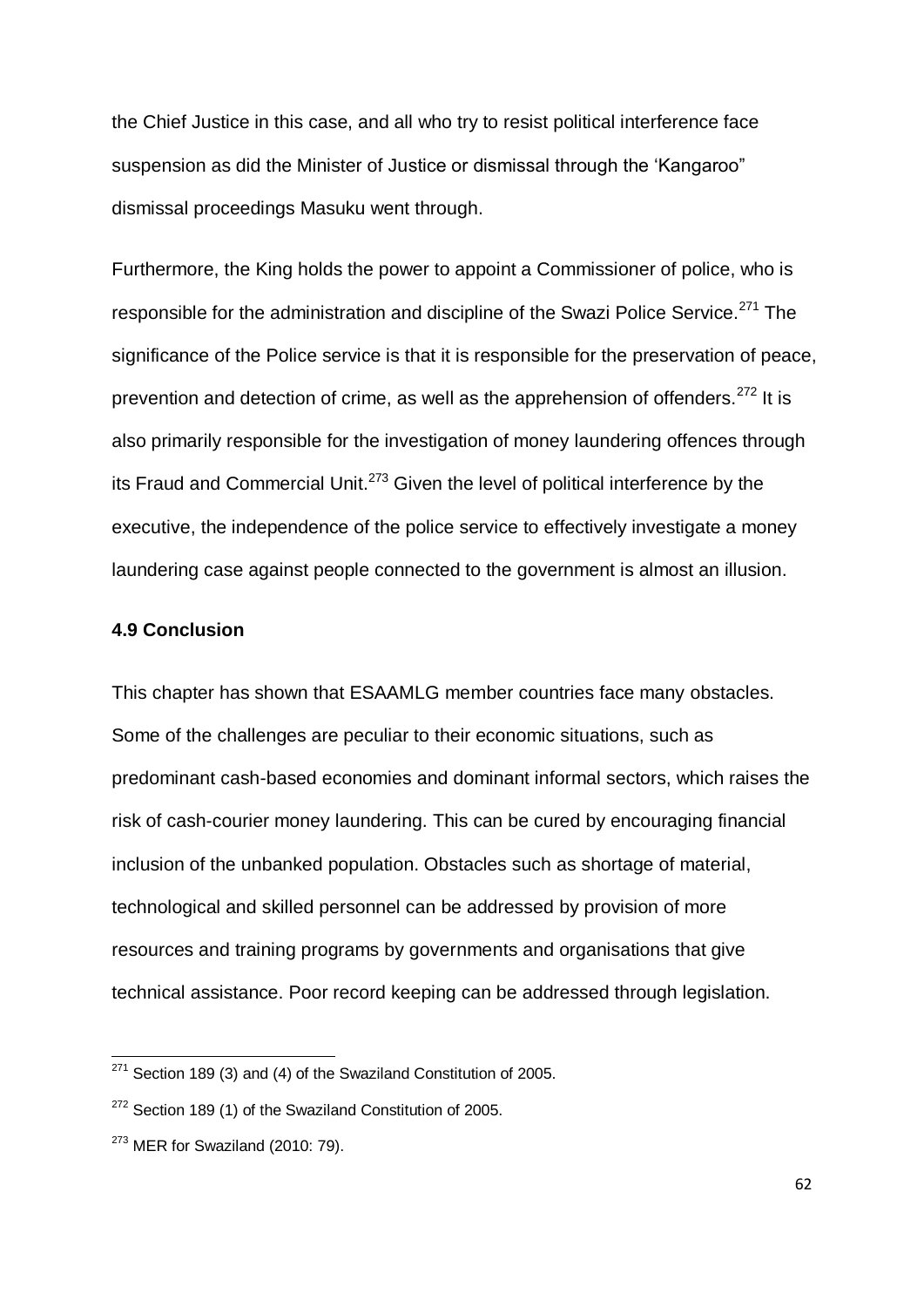However, governments have limited capacities to achieve this due to other national priorities that demand priority in terms of resource allocation.

There are also obstacles such as lack of political will which leads to inordinate delays in enacting or amending AML legislation; political and personal concerns by parliamentarians when making AML related decisions and political interference which undermines the independence of crucial AML institutions. Tackling these obstacles however requires other strategies other than technical assistance or allocation of more resources by governments because they are more of an attitude problem by political leaders, other than the availability of resources or the economic situations.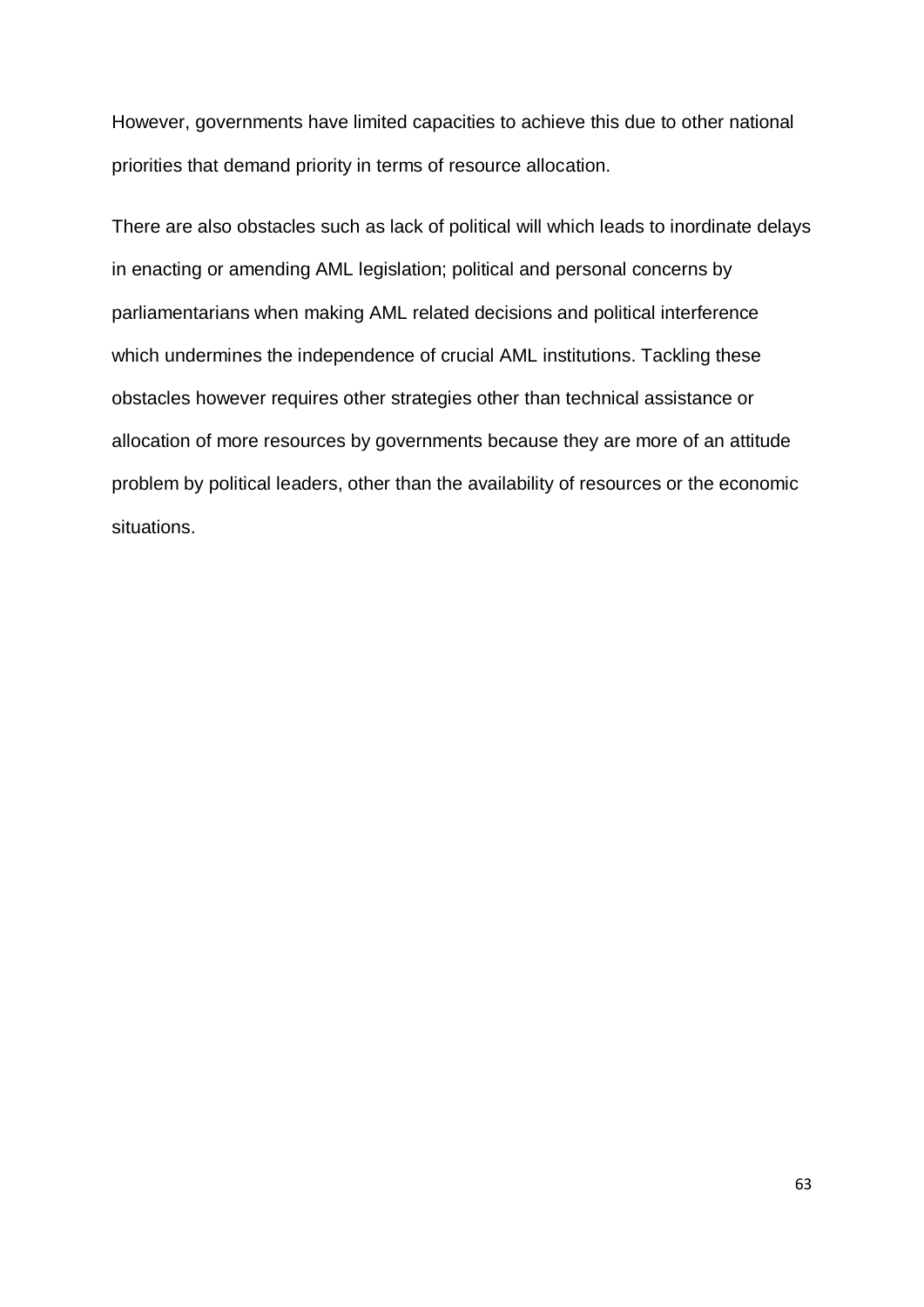#### **CHAPTER 5**

# **THE FATF's SOLUTIONS TO THE OBSTACLES, CONCLUSION AND RECOMMENDATIONS**

#### **5.1 Introduction**

This chapter assesses the adequacy of the measures that have been taken by the FATF to address the obstacles responsible for the slow implementation of its Recommendations. After the assessment, the paper concludes with a set of recommendations to address any deficiencies in the FATF's measures vis-à-vis the peculiar situations of respective ESAAMLG member countries.

## **5.2What is Being Done to Address the Obstacles in Low Capacity Countries (LCCs)?**

The ultimate goal of the FATF is to see its Recommendations being implemented fully and effectively by all countries in the world.<sup>274</sup> However, as already stated in the precious chapter, the FATF has recognised the challenges being faced by ESAAMLG member countries in the implementation of its Recommendations. In relation to this, the FATF has since identified countries with low capacity (LCCs), as countries that face the most challenges in implementing the Recommendations.<sup>275</sup> They are generally characterised as low income countries with the following characteristics: competing priorities for scarce government resources; severe lack of resources and skilled workforce to implement Government programmes; overall

 $\overline{\phantom{a}}$ 

 $274$ Guidance for LCCs (2008: 3).

 $275$ Guidance for LCCs (2008: 4).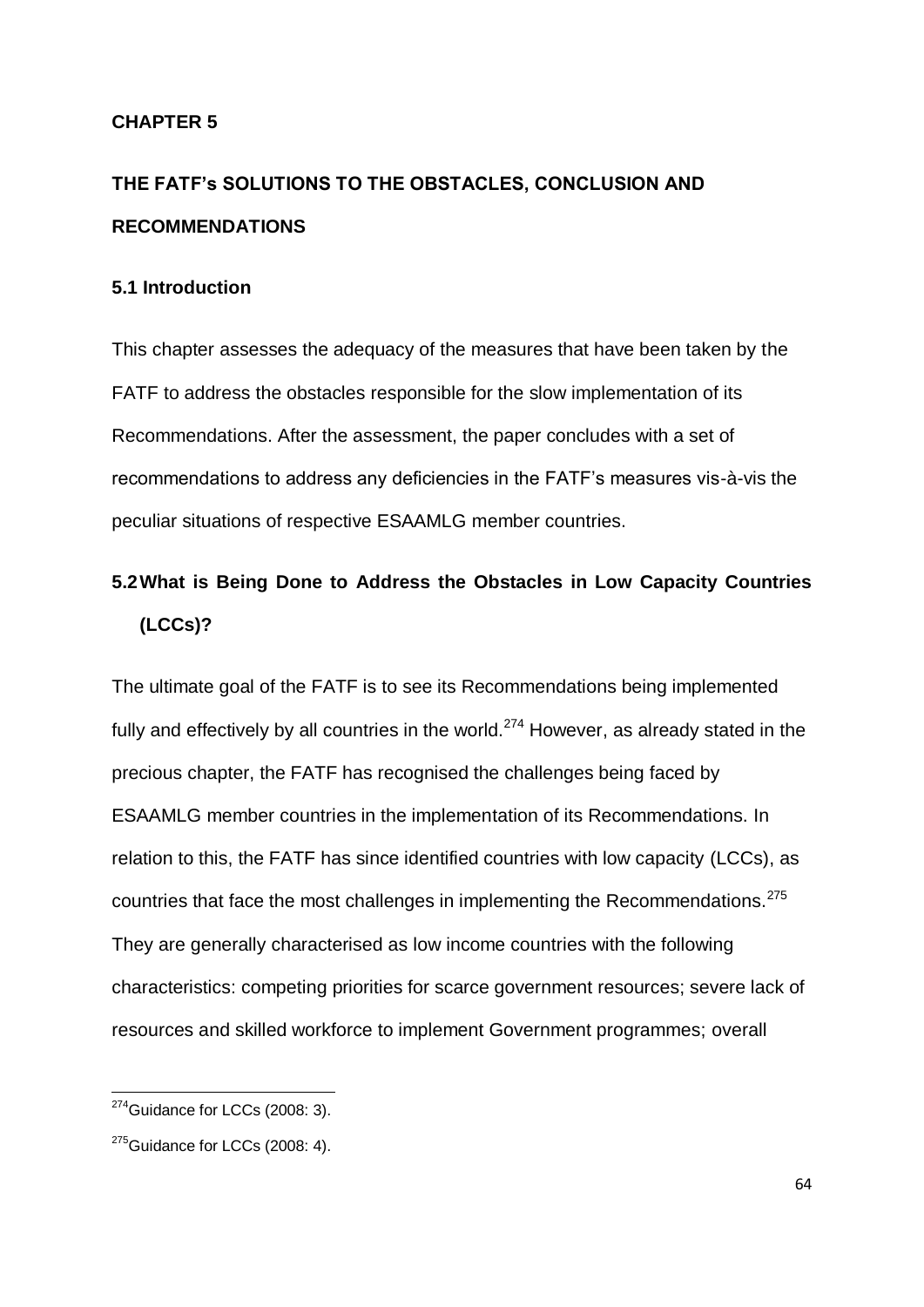weakness in legal institutions; dominant informal sector and cash-based economies; poor documentation and data retention systems; and very small financial sectors.<sup>276</sup> All these characteristics of an LCC befit the obstacles within ESAAMLG as discussed in the previous chapter, making ESAAMLG countries are essentially LCCs.

The purpose of this guidance is to help LCCs to implement the FATF Recommendations fully and effectively, bearing in mind their challenges and limitations.<sup>277</sup> The guidance also seeks to help LCCs mitigate their money laundering and terrorist financing risks in a manner that is consistent with a country's peculiar situation and peculiarities. $278$  It also aims at improving the relevance and benefits of mutual evaluations in LCCs.<sup>279</sup>

In essence, this guidance provides principles, mechanisms and procedures necessary for the effective prioritisation and implementation of the FATF Recommendations.<sup>280</sup> As such the FATF has identified 'core' and 'key' Recommendations to be prioritised by LCCs in phases, since an attempt to implement all the Recommendations has proved difficult due to resource limitations.<sup>281</sup> These 'core' Recommendations include the criminalisation of money

**.** 

 $276$  Guidance for LCCs (2008: 3).

<sup>&</sup>lt;sup>277</sup> Guidance for LCCs (2008: 3).

<sup>&</sup>lt;sup>278</sup> Guidance for LCCs (2008: 3).

 $279$  Guidance for LCCs (2008: 3).

 $280$  ESAAMLG 10 Year Report (2009: 17.

 $281$  ESAAMLG 10 Year Report (2009: 17).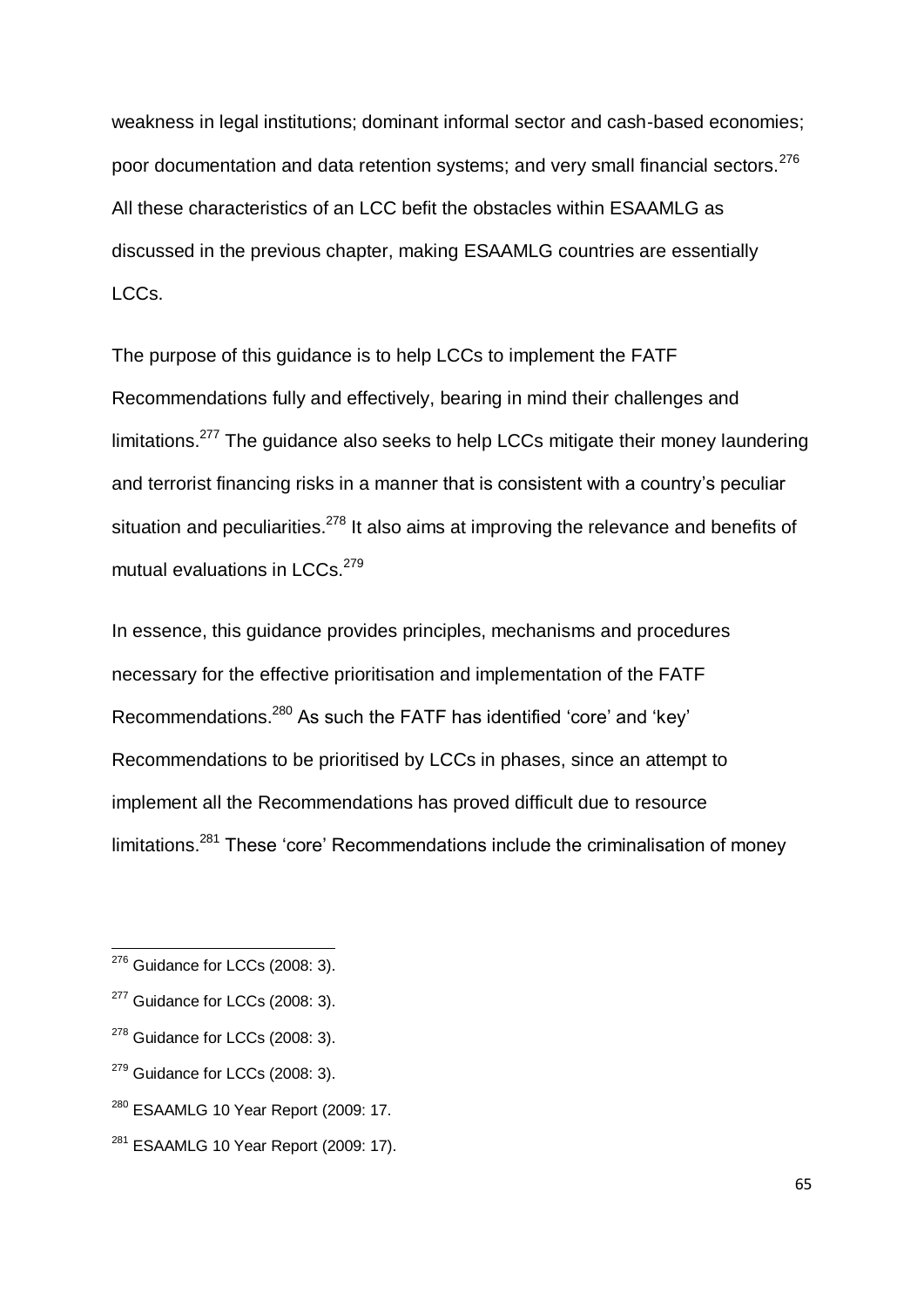laundering (R1), CDD and record keeping (R5 and R10), and STR reporting  $(R13).^{282}$ 

The 'key' Recommendations are on provisional measures and confiscation(R.3), financial institution secrecy laws (R.4), the FIU (R. 26), supervision and regulation of financial institutions (R.23), international cooperation (R.35, SRV), mutual legal assistance (R36), other forms of cooperation (R.40), and ratification and implementation of UN Instruments (SRI).<sup>283</sup>

## **5.2.1 Implications of Prioritisation**

Prioritisation implies that, for instance, in countries with predominant cash economies, paying more attention to the informal sector than the formal sector may be preferable considering the risks it poses, such as easy movement of illicit proceeds and the non-existence of an audit trail.<sup>284</sup>

## **5.2.2 Procedures and Mechanisms of Prioritisation**

The guidance proposes three themes that are relevant throughout the process of implementation of the Recommendations.

First it suggests that an LCC should develop AML Strategic plans, showing which Recommendations it has prioritised to implement and within which period. Secondly, it encourages LCCs to prepare for mutual evaluations beforehand. Thirdly, it

**<sup>.</sup>**  $282$  Guidance for LCCs (2008: 5). There are also Core Recommendations on financing of terrorism (SRII on criminalisation of terrorist financing and SR IV on STR reporting) but this paper will not tackle those since the discussion is focused on money laundering alone.

 $283$  ESAAMLG 10 Year Report (2009: 17).

<sup>&</sup>lt;sup>284</sup> Guidance for LCCs (2008: 5).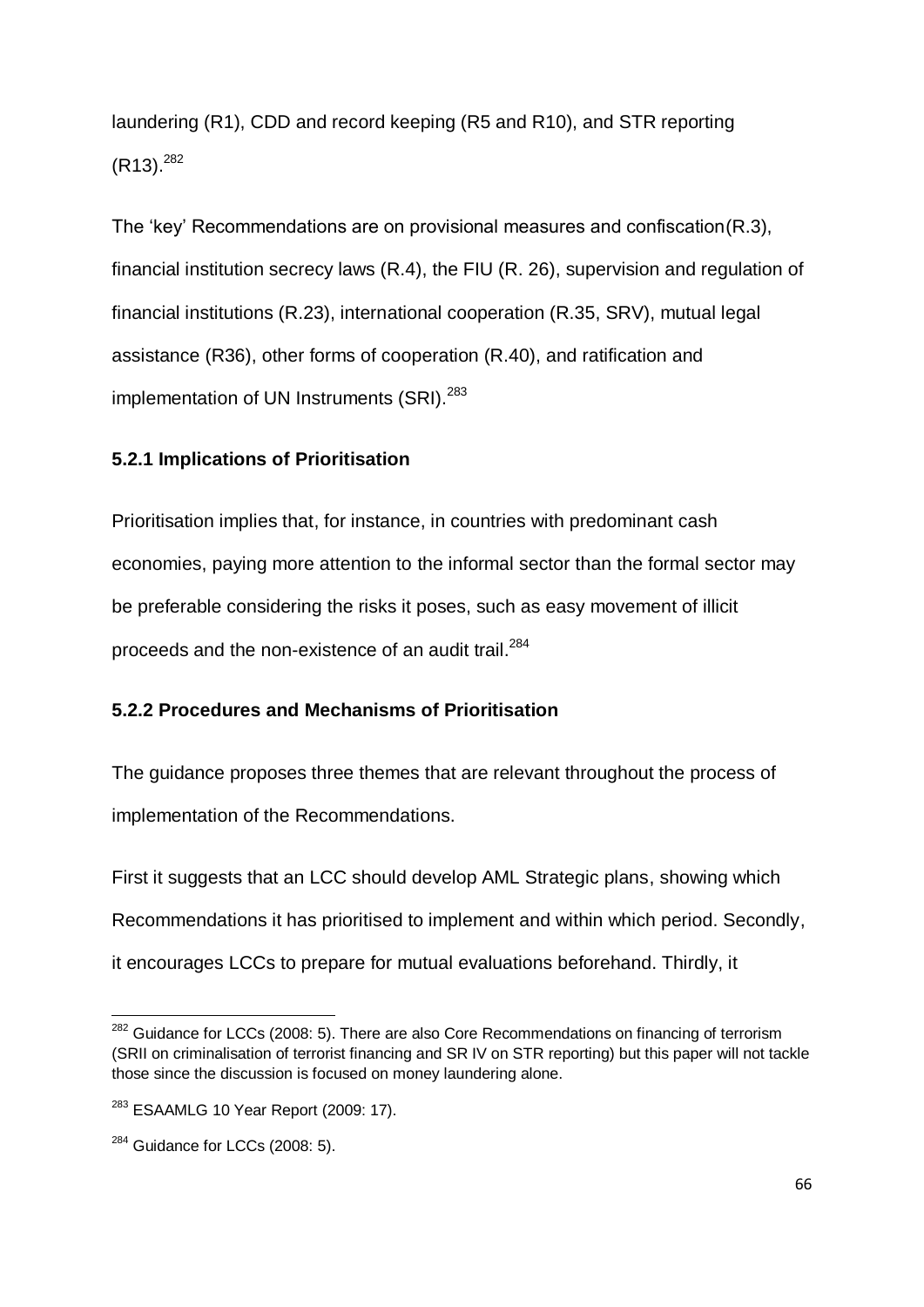encourages LCCs to develop strategies implementation plans that focus on addressing issues picked up as deficiencies during a mutual evaluation.

The guidance also suggests how to obtain political commitment through cooperation and engagement, leadership and interagency cooperation and coordination, involvement of the private sector through private sector outreach and consultation, and technical assistance/engagement with FSRBs.<sup>285</sup>

## **5.3 Merits and Demerits of the LCC Guidance**

The proposals made by the guidance have merits and demerits, as discussed below.

## **5.3.1 Prioritisation**

ESAAMLG member countries are already implementing the proposal on developing AML national strategies and strategic implementation plans. This paper thus will only assess the proposed prioritisation because of its links to some of the obstacles observed in the previous chapter.

The argument is that indeed attempting to implement all the Recommendations wholesale is too ambitious given to resource restraints within ESAAMLG. However, even if countries prioritise criminalisation of money laundering, for instance, in their strategic plans, it is questionable as to how long such a phase would take given the inordinate delays occasioned by politicians.

**<sup>.</sup>**  $285$  Guidance for LCCs (2008: 5).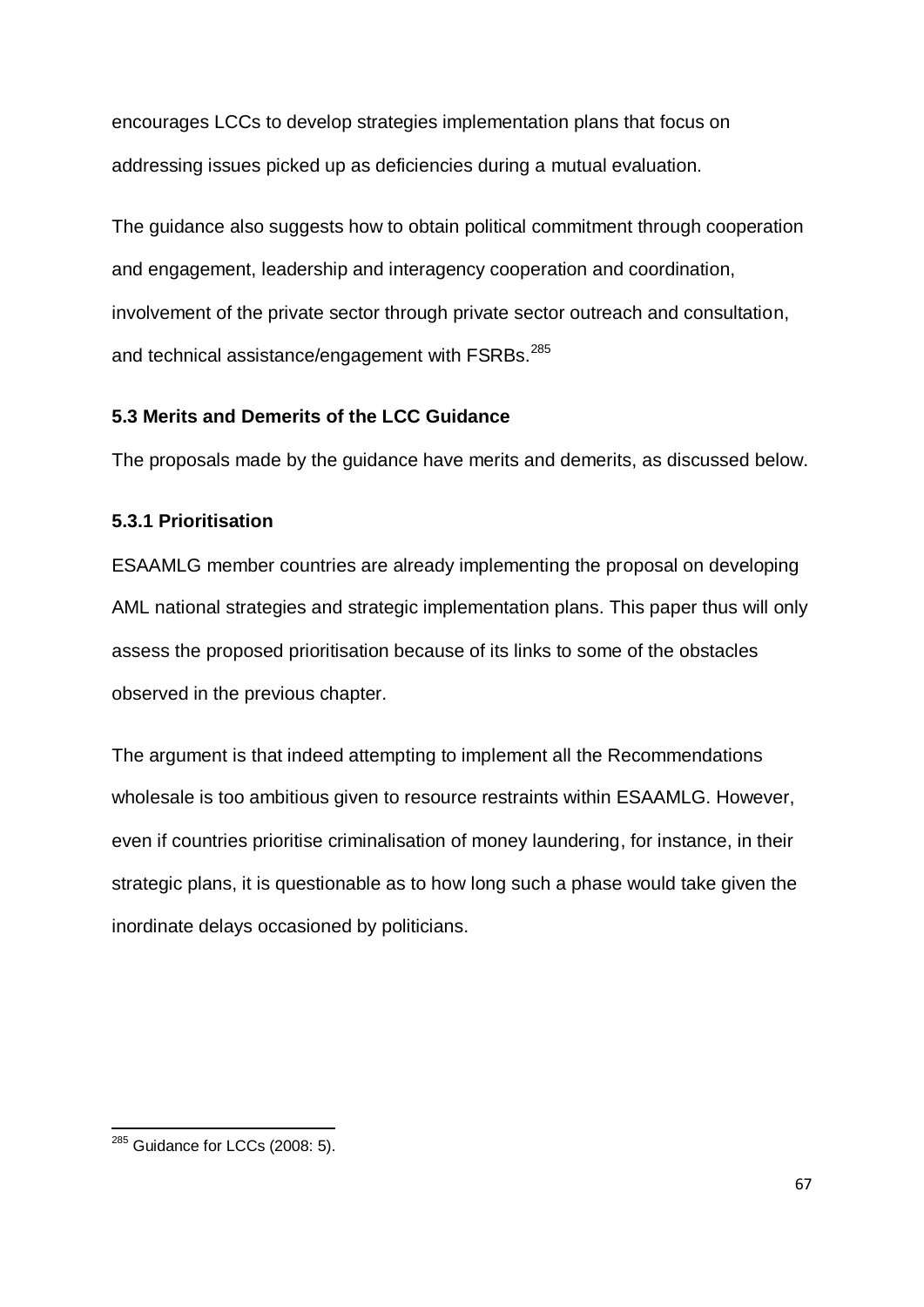#### **5.3.2 Political Commitments through Cooperation and Engagement**

On cooperation and engagement, the FATF acknowledges the importance of political commitment; as such it suggests engagement and awareness for political decision makers through workshops so as to help them understand the benefits of AML policies and the resources they demand for implementation.<sup>286</sup> It further suggests that ministers should be briefed particularly on the 'core' FATF Recommendations, what the commitment to implement the Recommendations demands, its implications, implementation planning and progress made. $287$ 

This appears to be a good approach since decision makers can only make allocations for AML policies when they are convinced of their benefits to society and the economy as discussed in chapter 3 of this paper. Nevertheless, based on the discussions in the previous chapter that parliamentarians and even cabinet ministers are driven by their political affiliations and concerns i.e. that they are targets of the AML regime; the impact of such workshops on the change of this attitude is debatable.

This suggestion presumes a situation where political decision makers are primarily concerned with the welfare of their countries and that political divisions do not play a crucial role in their decisions. The suggestion also presumes that these decision makers' lack of commitment is based on ignorance on the ignorance of the costs and benefits of having an effective AML regime.

 $\overline{\phantom{a}}$ 

 $^{286}$  Guidance for LCCs (2008: 5).

<sup>&</sup>lt;sup>287</sup> Guidance for LCCs (2008: 5).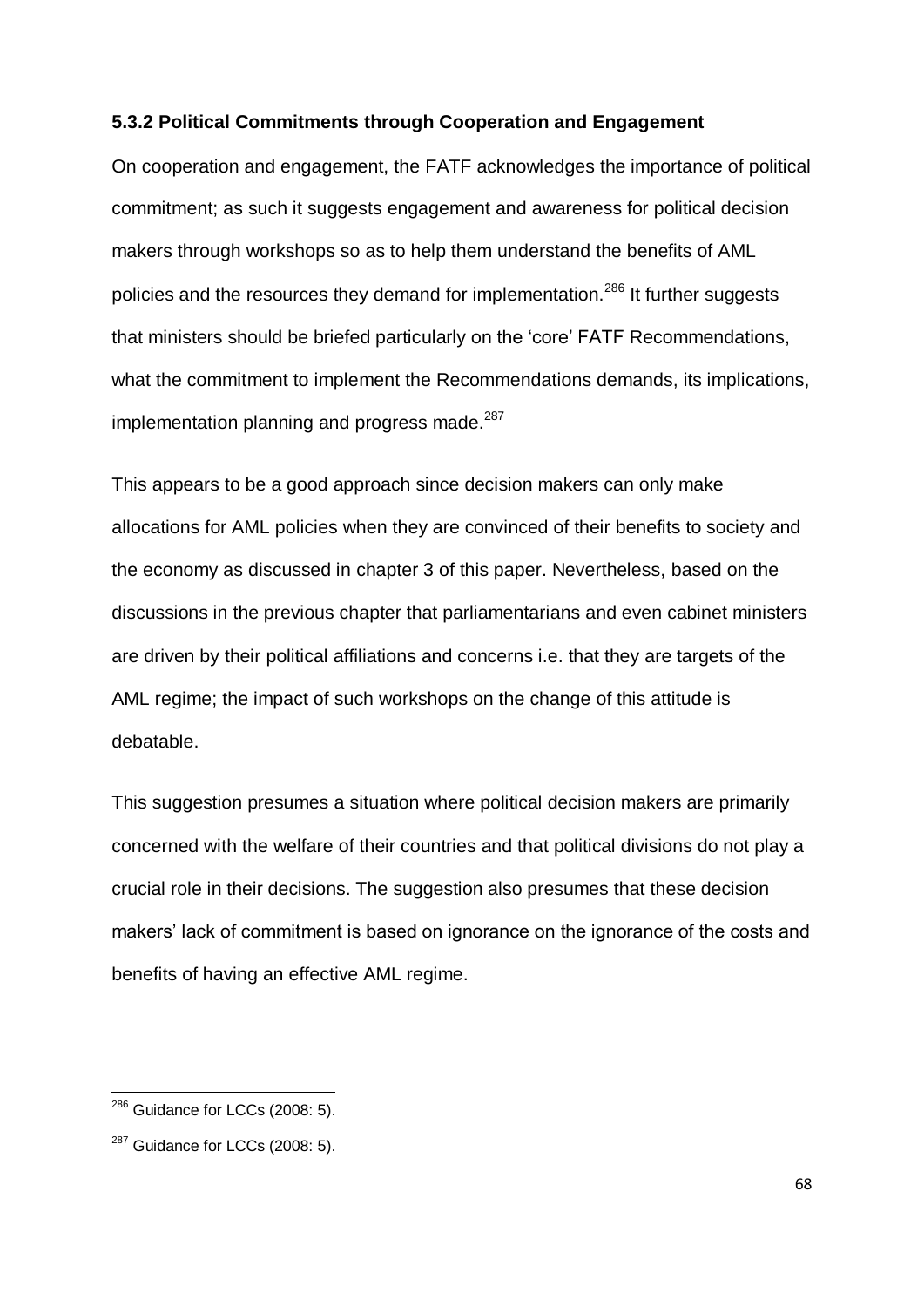However, the experience of Parliamentarians and cabinet minister objecting and delaying the passing of AML legislation in Kenya, Malawi and Uganda, purely on personal and political grounds, shows that the problem is beyond what the FATF has suggested in this guidance.

Furthermore, given the obstacle of political interference discussed in the previous chapter and the way it undermines the independence of competent AML authorities in Swaziland for example, it is questionable whether holding AML awareness workshops for the King and his political associates alone can change their political interference tendencies. They have been criticised many times by international organisations such as Amnesty International, for victimising and politically interfering with the duties of a Swazi DPP and judge Masuku in 2004; judge Masuku again and a Minister of Justice in 2011. However, the criticism did not yield any change in the system, yet criticism carries more weight in terms of publicity of the bad thing being criticised than an awareness-raising workshop, which is just informative and places no pressure to the participants.

In addition, regular briefing of ministers on the 'core' Recommendations is a good proposal because they are the backbone of the executive arm of government. However, given the cabinet reshuffles that take place in countries, this suggestion would be inefficient when those that have been briefed are moved and new people come in.

An example would be the 2009-2011 Malawi Finance Minister, Mr Kandodo who was the head of the ESAAMLG Council of Ministers when Malawi assumed the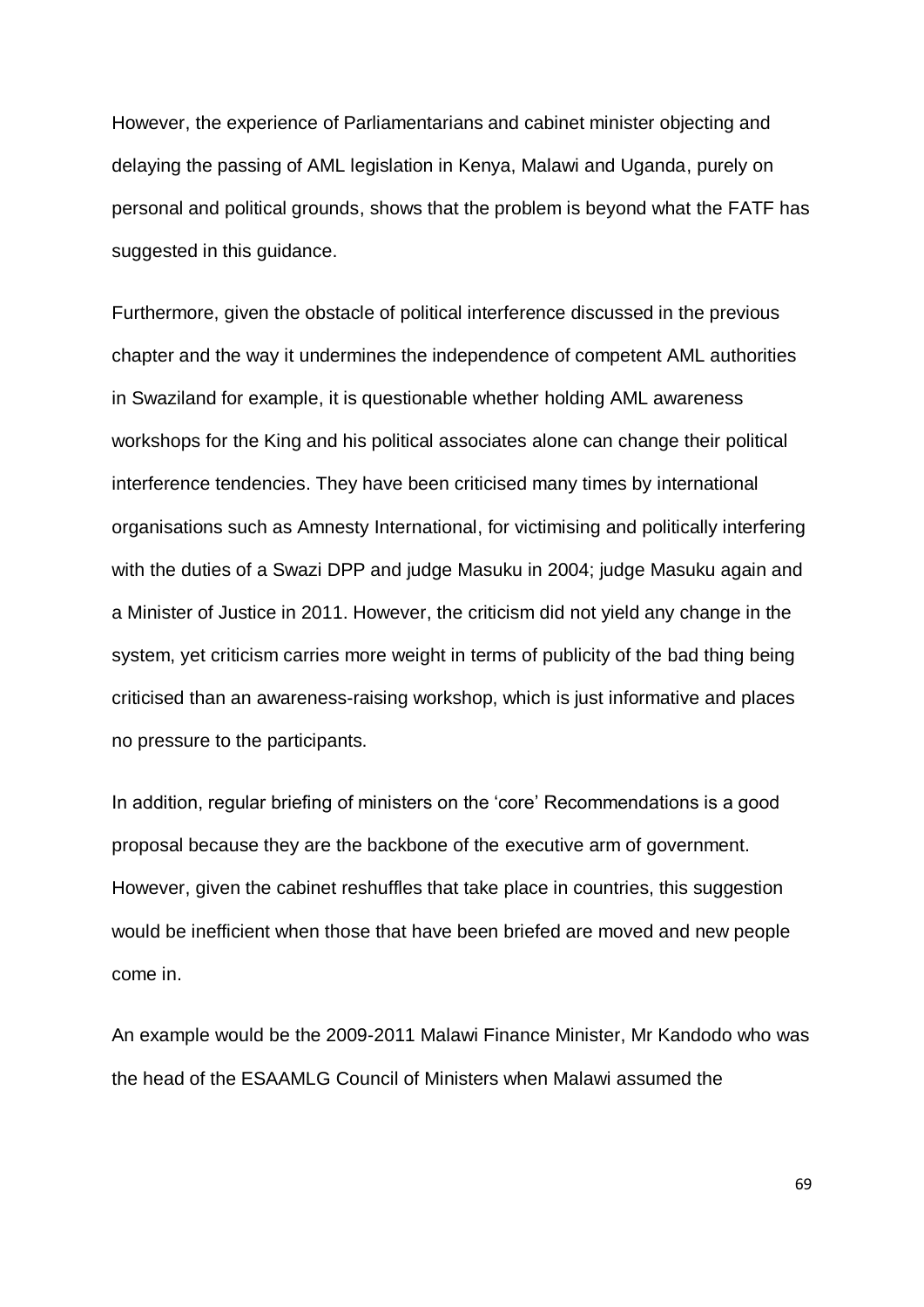ESAAMLG presidency from August 2010 to September 2011.<sup>288</sup> However, by the time of the 11<sup>th</sup> ESAAMLG Council of Ministers' meeting on 8 September 2011, when Malawi was supposed to hand over the presidency to Mauritius,<sup>289</sup> there was no finance minister in Malawi following a dissolution of cabinet by the President on 19 August 2011.<sup>290</sup> Kandodo is no longer a cabinet member, and a new finance minister, was appointed on 6 September 2011, just two days before the ESAAMLG meeting.<sup>291</sup> Now given the loss of a finance minister who was actively involved in AML issues and following the FATF's suggestion, it means Malawi would have to brief the new finance minister, whose tenure of office is unpredictable.

#### **5.3.3 Leadership and Interagency Co-operation and Co-ordination**

The FATF has suggested that LCCs should identify a lead governmental agency with sufficient political influence and credibility to spearhead the national AML/CFT efforts in coordination with other key stakeholders who would own certain key aspects of the AML/CFT policy.<sup>292</sup>

This is a good suggestion as it attempts to ensure that AML/CFT policies are brought to the attention of decision makers for support and resources, and this is possible if the pressure comes from a politically influential government agency.

**.** 

<sup>&</sup>lt;sup>288</sup> ESAAMLG 'The Presidency' (2 October 2010).

<sup>&</sup>lt;sup>289</sup> See ESAAMLG Current information on the 11<sup>th</sup> ESAAMLG Council of Ministers' meeting and the 22<sup>nd</sup> Task Force of Senior Officials meeting (18 June 2011).

 $290$  Malawi Voice 'Bingu Dissolves Cabinet, Expect a surprise' (19 Aug. 2011).

 $291$  See Malawi Government Official Website 'Cabinet appointment as of 6 September 2011'.

<sup>&</sup>lt;sup>292</sup> Guidance for LCCs (2008: 6).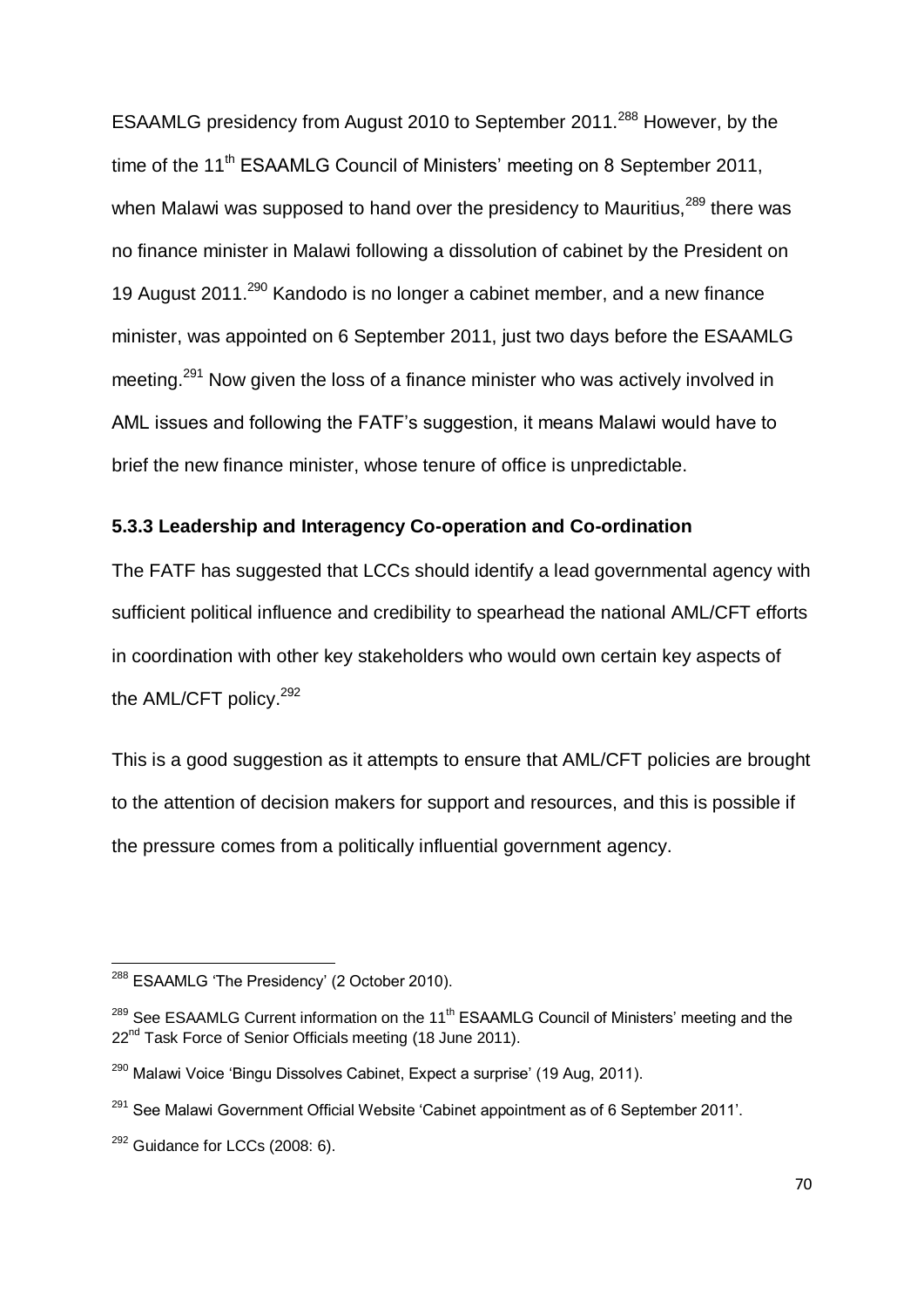#### **5.3.4 Private Sector Outreach and Consultation**

The FATF further suggests that the private sector players such as financial institutions should be involved in the development of AML/CFT policies by having their representation in AML/CFT awareness programs, among others. $^{293}$  This suggestion is made against the background that the financial sector is crucial in an AML regime as it can be a conduit of illicit proceeds. Furthermore, the sector should be involved because it deals with customers and thus has knowledge on practical aspects of the implementation of government policies such as the AML policy.<sup>294</sup>

This indeed is a good way of understanding the challenges financial institutions meet in complying with Recommendations such as R5 and R10 on CDD and record keeping, which are a problem within ESAAMLG as stated earlier. However, there is a question of costs arising on this issue again as to who will be funding these outreach programs?

#### **5.3.5 Technical Assistance**

The FATF also recommends LCCs to use technical assistance so as to meet their AML requirements in situations where they need such assistance.<sup>295</sup> As stated earlier, most ESAAMLG countries rely on technical assistance on pertinent issues such as drafting of AML legislation or setting up FIUs. The use of technical assistance is not only good but also convenient for LCCs such as ESAAMLG member countries that lack the expertise to draft effective AML laws, train personnel or buy technical resources.

 $\overline{\phantom{a}}$ 

 $293$  Guidance for LCCs (2008: 8).

<sup>&</sup>lt;sup>294</sup> Guidance for LCCs (2008: 8).

<sup>&</sup>lt;sup>295</sup> Guidance for LCCs (2008: 8).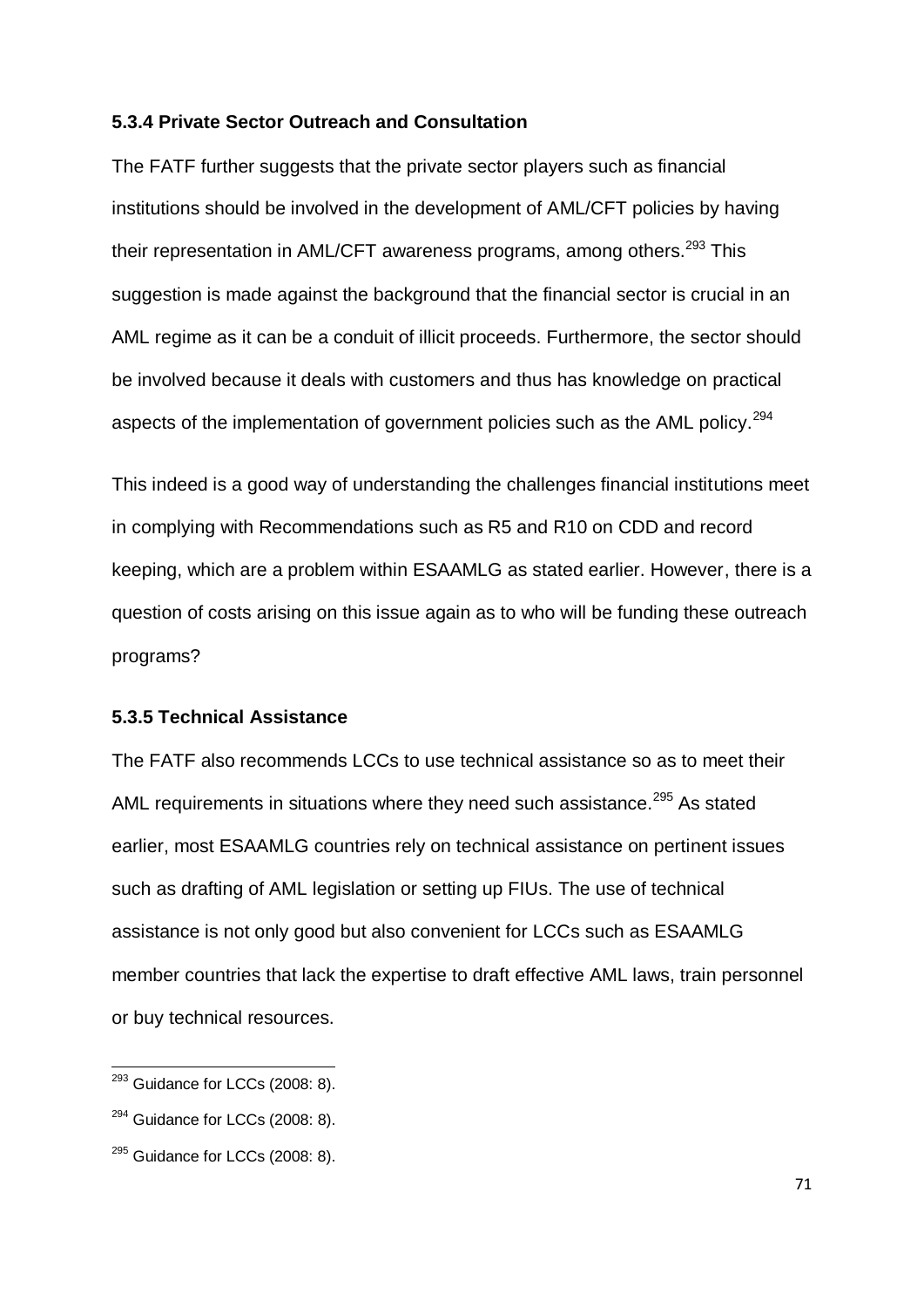However, technical assistance is limited in terms of how far it can go in making an LCC's AML system effective. For instance, there is little that technical assistance can do to the criminalisation of money laundering or amendment of AML related legislation, when the power and mandate of doing this rests with parliamentarians who may in some cases not be keen enact or amend such laws. Essentially, therefore, technical assistance may only be relevant in addressing obstacles such as lack of material, human and technical resources. However, technical assistance may not address political interference or lack of political will.

#### **5.4 Conclusion**

Money laundering is a global and complex problem that calls for concerted global efforts and this is why the FATF issued its Recommendations as global AML standards to be applied by all countries. The Recommendations were exclusively drafted and developed by developed countries to the exclusion of the developing countries, who were merely invited to endorse and implement them. Some countries such as Malawi, adopted the Recommendations out of pressure and fear of risking foreign aid and foreign investment.

Since the Recommendations were exclusively developed by developed countries, they are expensive to implement for the developing countries and they largely reflect the economic and structural situations of the developed world,  $296$  i.e. most developed countries have the capacity to meet the costs of implementation and they have digitalised identification systems that make CDD requirements easier to comply with.

**.** 

<sup>&</sup>lt;sup>296</sup> Sharman (2006: 1).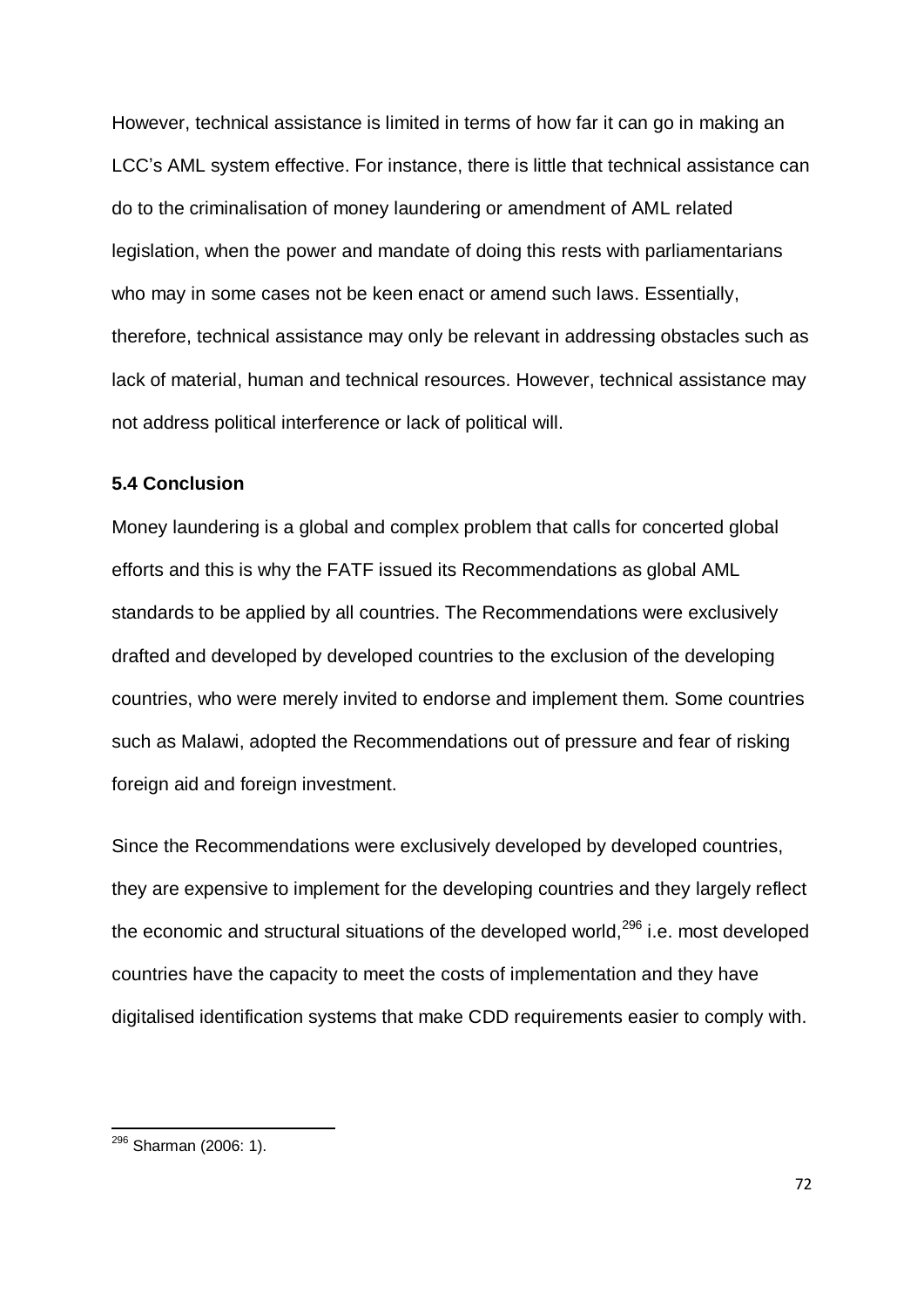Even though money laundering's effects are felt by both the developed and developing world and the implementation of the Recommendations challenges both, developing countries struggle the most. This is because most developing countries are small cash economies, have poor identification systems, limited AML capacity and under-developed democracies, among other limitations.

Developing countries such as ESAAMLG member countries are affected by very limited capacity, lack or insufficient political will and political interference, which are the main obstacles to the effective implementation of the Recommendations. As far as capacity is concerned, it would be a fallacy to conclude that ESAAMLG member countries have adopted the "adopt but do not enforce" strategy mentioned in chapter one, because their implementation is challenged by lack of resources. However, the argument would hold water when one considers the political obstacles, which have nothing to do with capacity, but more to do with the attitude of political decision makers for these countries. Their lack of political will displays unwillingness to have a vibrant AML system.

Even though ESAAMLG member countries did not take part in the development of the Recommendations, they are nevertheless under pressure to implement them. This pressure comes by way of mutual evaluation reports or publicity through the FATF's ICRG process. Be that as it may, immediate solutions to the obstacles they face during implementation are necessary, given the magnitude of income generating economic activities that are prevalent within the ESAAMLG member countries. The prevalence of such criminal activities makes the implementation of the FATF Recommendations relevant, regardless of what led a particular ESAAMLG member country to their endorsement and adoption.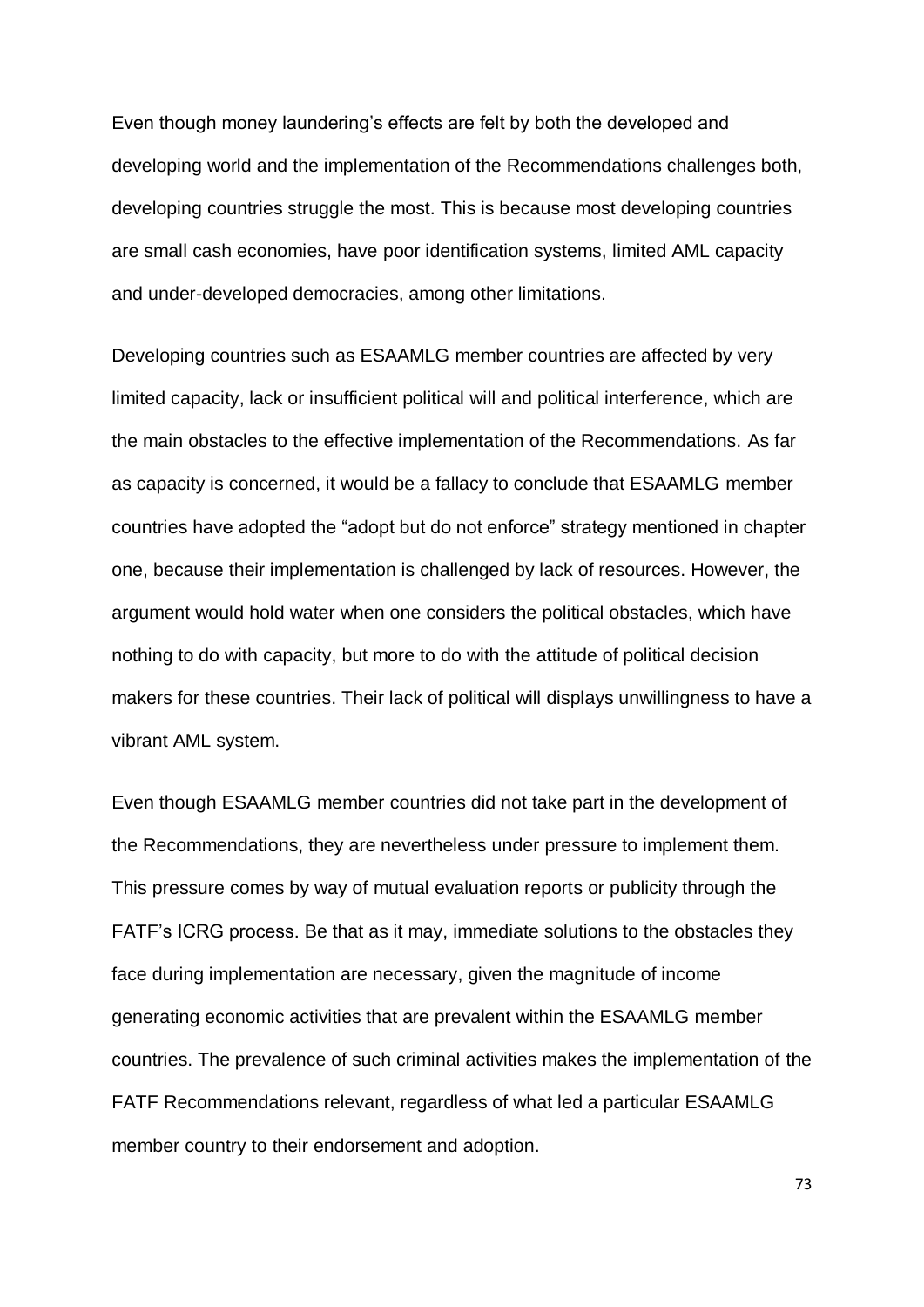In view of the challenges faced by LCCs such as ESAAMLG member countries, the FATF has issued guidance which encourages a prioritised implementation approach of the Recommendations that require immediate attention in each jurisdiction. This is to avoid wholesale attempts to implement the Recommendations at once, which has so far been proven difficult for LCCs. However, the issues suggested in this guidance are only effective in addressing capacity issues affecting most ESAAMLG member countries. The guidance falls short of addressing the politically coated obstacles that have more to do with attitudes of political decision makers, political contexts and political insecurities.

This paper argues that unless a concrete solution is found for these political obstacles, even the issue of capacity will hardly be addressed. Solutions such as awareness raising or seeking technical assistance will mean nothing if those with the power to allocate national resources, to pass or amend AML laws and to politically ensure the independence of AML institutions, are not willing to fight money laundering. They should nevertheless be taught that there are costs for adopting and implementing the AML standards, as well as costs for failure to comply with them.<sup>297</sup>

### **5.5Recommendations**

Having outlined the obstacles being faced by ESAAMLG member countries and the proposed guidance by the FATF, this paper argues that political obstacles are a bigger problem whose solution lies beyond what the guidance is suggesting.

The other obstacles that merely reflect lack of financial and human capacity can be dealt with by provision of resources by governments or technical assistance

**.** 

<sup>&</sup>lt;sup>297</sup> Sharman (2008: 1).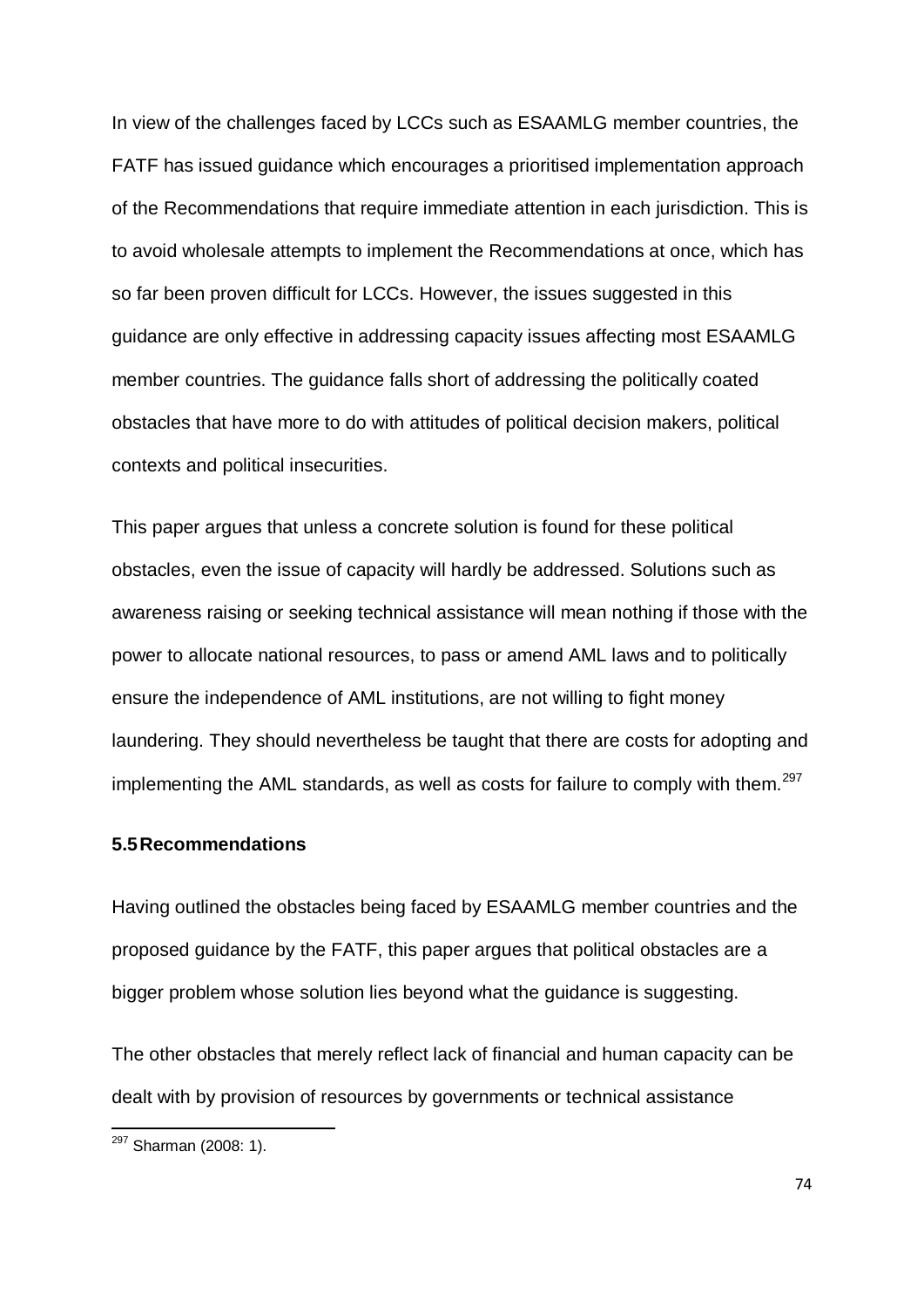providers. However, getting the attention and genuine support of politicians, who choose not to embrace the AML efforts for personal or political reasons, calls for an integrated approach as stated below.

#### **5.5.1 Enhancement of the ICRG Process**

First, this paper advocates for the continued use of the ICRG process mentioned in chapter two of this paper, as a tool to push political decision makers in prioritising and owning the establishment of a vibrant AML system. The political commitment and cooperation of these authorities cannot only be ultimately obtained through the awareness suggested by the FATF in its guidance for LCCs and also by applying pressure from outside rather than inside their jurisdictions. This is possible because of the FATF's call on all countries to apply counter-measures when dealing with countries identified as non-compliant or making very little progress in addressing their AML risks and deficiencies. The call also affects dealings with the identified countries' companies and financial institutions.

Such counter- measures have been proven to be effective before within ESAAMLG. For example in the case of the Seychelles which had passed a law perceived to encourage criminal activities and money laundering by investors in 1995. The FATF called upon the whole world to apply strict measures when dealing with Seychelles and its financial institutions. As explained in chapter three, the effects were detrimental and they lingered on even after Seychelles had repealed the controversial law.

This example should be taken seriously by developing countries like ESAAMLG members whose economies rely on transactions with foreign financial institutions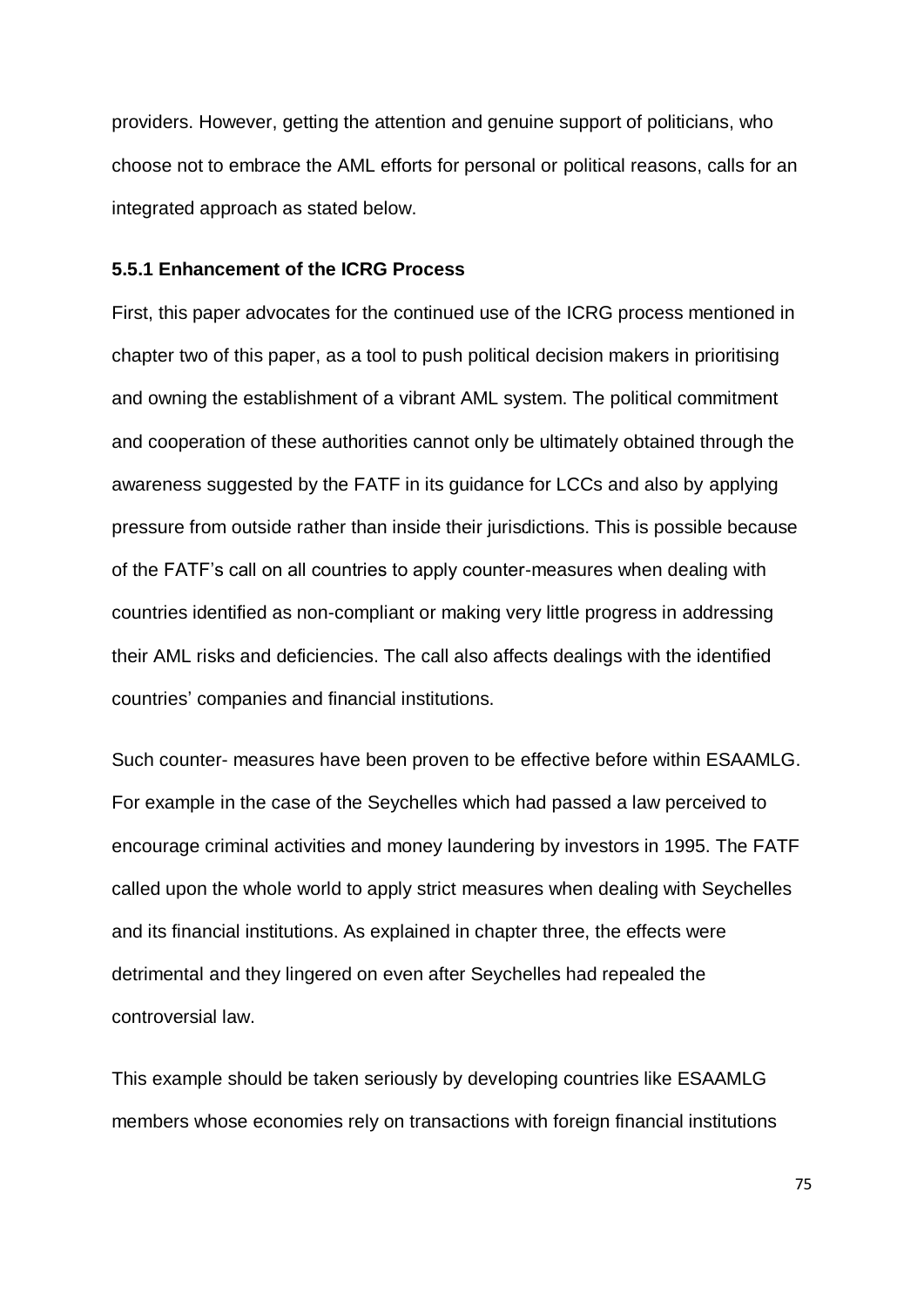during imports and exports, among other things. The Seychellois example should be regularly emphasised to the political decision makers of all ESAAMLG countries, while stressing on the detrimental consequences their countries may suffer if they ever appear on the FATF Public Statement. This should be done during the workshops proposed by the FATF, among other fora.

In essence this paper recommends the use of the ICRG process on ESAAMLG members to complement the suggestions in the FATFs guidance for LCCs.

#### **5.5.2 Enhancement of Technical Assistance**

Secondly, given the cost of implementing some of the Recommendations that form the basis of the ICRG process, for example setting up functional FIUs, this paper recommends the enhancement of technical assistance. This is to avoid a situation where countries deploy resources to set up FIUs due to pressure, at the expense of priority national areas such as HIV/AIDS or food production. The technical assistance providers and the FATF need to understand this from the background that these developing countries did not take part in the development of these costly Recommendations in the first place, so the countries' limitations and immediate needs and priorities should be appreciated. The FATF and technical assistance providers should remember that developing states face significant costs in both adopting and implementing the Recommendations and also for failing to implement them. They pay the cost on non-implementation by suffering consequences of appearing on the FATF Public Statement. They should thus be helped to implement the Recommendations so as to avoid facing the costs of failure to implement, in situations where such implementation goes beyond their capacity.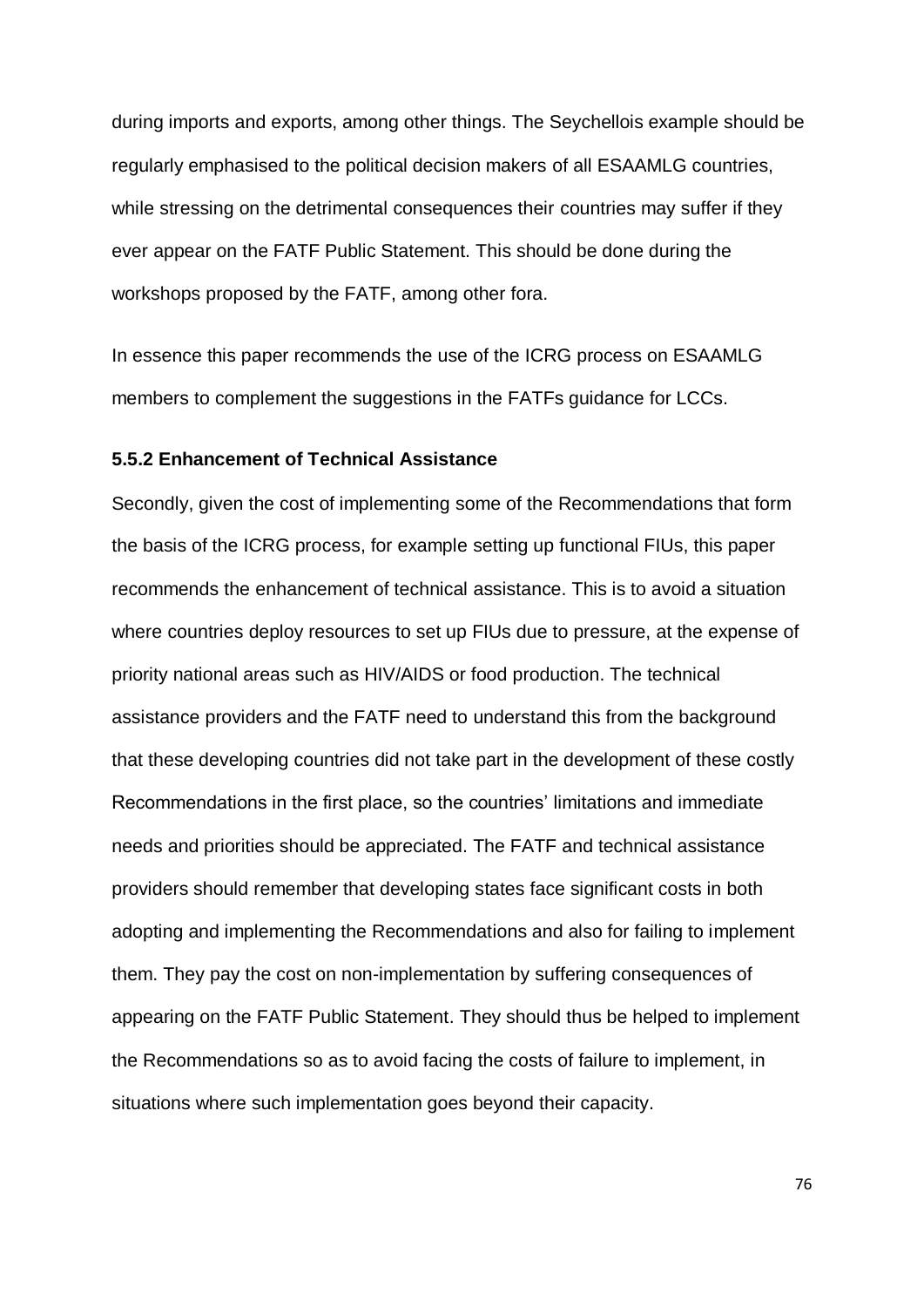#### **5.5.3 The ICRG Process to Apply to Lax Financial Institutions**

Thirdly, this paper recommends expanding the ambit of the ICRG Process. Currently it is targeting jurisdictions with strategic deficiencies on AML/CFT. However, studies have revealed that illicit proceeds valued between \$20 and \$40 billion a year from the developing and transitional countries are laundered and circulated in US and European Banks.<sup>298</sup> An example is Citibank which facilitated laundering of the funds of big African, Latin American and Asian politically exposed persons despite the US AML legislation having strict CDD measures.<sup>299</sup> In this regard therefore, it is only prudent if the FATF were to publicly condemn such financial institutions and call upon all other countries to apply counter measures when dealing with them because of the risk they pose to the international financial market.

Doing so would mitigate the perception that the developed world is somehow aiding and abetting money laundering through inadequate CDD measures applied on well known politically exposed persons from the developing world. This would deter complacency on European and US banks which are the most convenient destination for illicit funds from the developing world. This will show that the FATF is also willing to publicly condemn even jurisdictions and financial institutions of its own founding members.

As such, once an investigation reveals a financial institution's complacency and facilitation of money laundering, it should appear on a FATF's public statement with

 $^{298}$  Tang and Lishan (2010: 221). A study in 2001 shows that over a decade, criminal proceeds worthy between \$2.5 and \$5 trillion criminal proceeds had been laundered through the US financial circuits.

<sup>&</sup>lt;sup>299</sup> Tang and Lishan (2010: 222). Citibank was involved in laundering funds of Raul Salinas- brother of Mexico's ex-President, Asif Ali Zaidari-husband of former Prime Minister of Pakistan, El Hagj Omar Bongo-Dictator of Gabon and sons of Ex-president of Nigeria, Sani Abacha.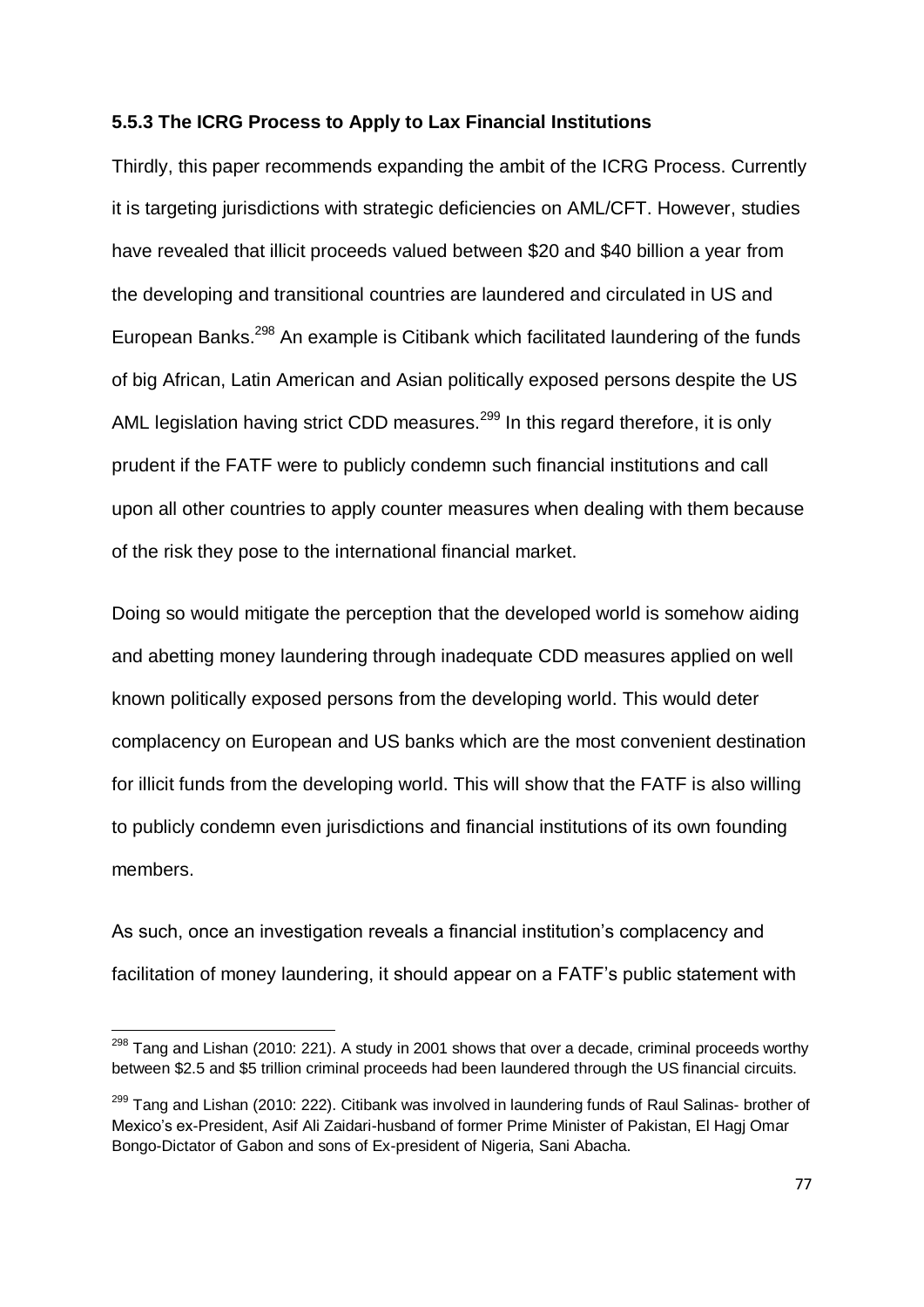condemnation and a call for counter-measures. These institutions would hence suffer the effects of bad reputation as discussed in chapter three of the paper.

#### **5.5.4 Embracing the theory of Re-socialisation**

Finally, this paper argues that political will of national decision makers is vital in the building of a strong and effective AML system. The lack of political will cannot be addressed merely by technical assistance or having AML legislation in place. This political will is also needed also in the actual implementation of the AML legislation and regulations where they exist so as to avoid the problem of enforcement deficit noted in most ESAAMLG member countries.

In this respect therefore, this paper supports the FATF's suggestion on awareness raising by borrowing Indira Carr's idea of re-socialisation.<sup>300</sup> She writes in corruption terms that people should be made aware of the long-term effects of corruption on the human condition, and educating them on their central role in its prevention.<sup>301</sup> This, she says, should be done through public education programs facilitated by NGOs, civil society organisations and activists. The awareness should be on the impact and consequences of one's behaviour, which not only in relation to oneself or those close to him, but on the whole society, humanity and generations, both current and future.<sup>302</sup>

This theory is relevant in the AML discourse, where the public should be taught of the long term effects of money laundering as well as the benefits of having a vibrant

 $\overline{\phantom{a}}$ 

<sup>&</sup>lt;sup>300</sup> Carr (2007: 243).

 $301$  Carr (2007: 244).

<sup>302</sup> Carr (2007: 245).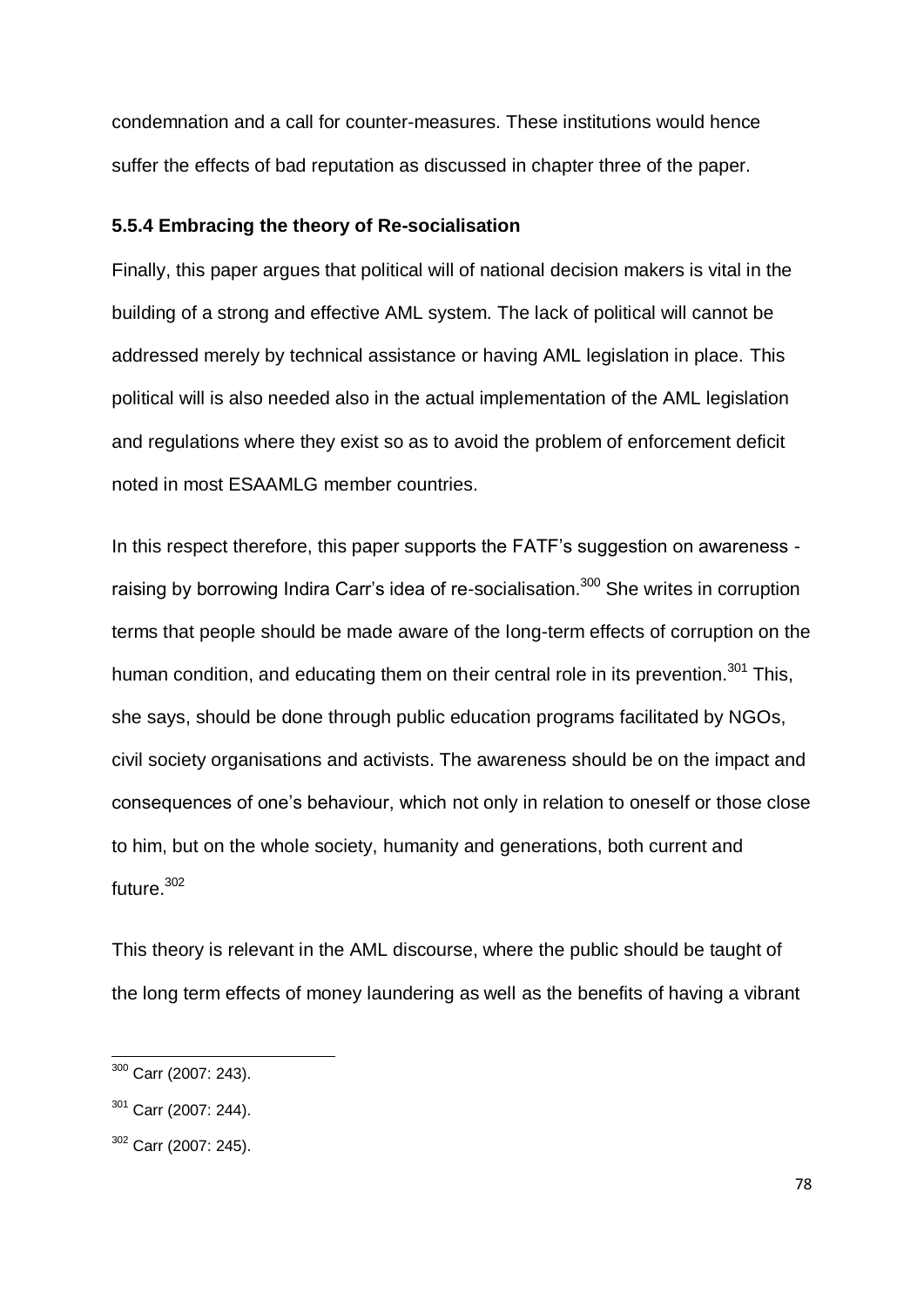AML system, as discussed in chapter two. This awareness should thus apply to government leaders (political decision makers), the private sector and the general public. The awareness should be facilitated by governments where they can, the FATF and all the technical assistance providers.

If people are taught and appreciate the consequences of money laundering, they will desist from laundering or tolerating it. Similarly, if parliamentarians appreciate such consequences and their duty not to tolerate money laundering, not only for their own sakes but for the goodness of both the current and future generations, both within their jurisdictions and beyond, they will not deliberately delay or obstruct the passing or amendment of important AML legislation, among other important AML decisions they have to make.

(18 777 words)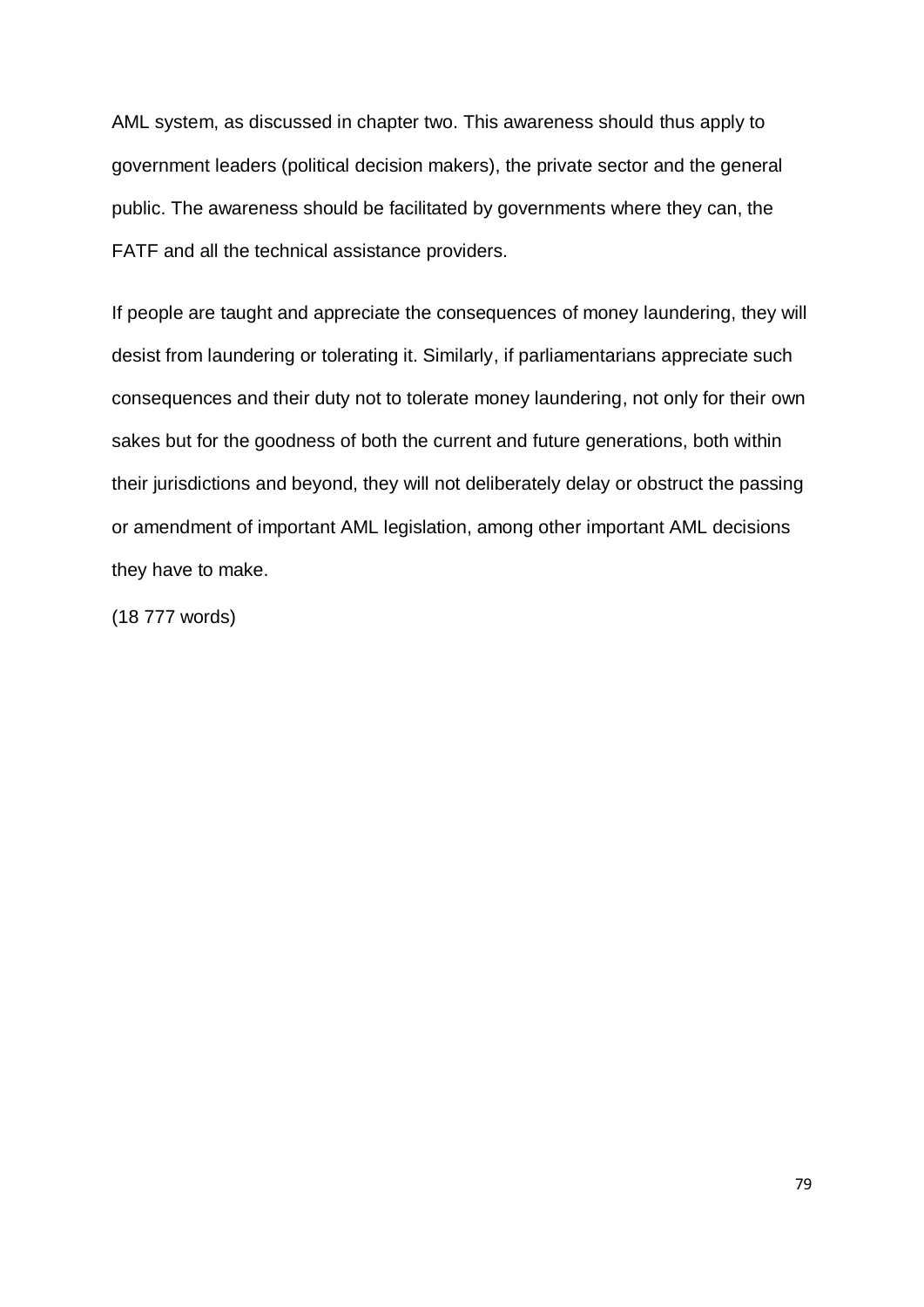## **BIBLIOGRAPHY**

## **A. Primary Sources**

## *i. Conventions*

- 1. United Nations Convention against Transnational organised Crime of 2003 (Palermo Convention). Adopted by resolution A/RES/55/25 of 15 November 2000 at the fifty-fifth session of the General Assembly of the United Nations and came into force on 29 September 2003.
- 2. United Nations Convention Against illicit Traffic in Narcotic Drugs and Psychotropic Substances of 1988 (Vienna Convention). Adopted on 19<sup>th</sup> December 1988, came into force on 11 November 1990.
- 3. United Nations Convention against Corruption of 2005. Adopted by the United Nations General Assembly resolution A/58/422 on 31 October 2003, came into force on 14 December 2005.
- 4. International Convention for the Suppression of the Financing of Terrorism (1999). Adopted in New York on 9 December 1999, came into force on 10 April, 2002.

## ii. *Official Reports, Recommendations, Speeches, Statements and National Strategy Papers*

- 1. 2011/12 Budget Statement delivered in the National Assembly of the Republic of Malawi by the Minister of Finance Honourable Ken E. Kandodo, Mp, at the New Parliament Building Lilongwe (June, 2011). Available at *[<http://www.malawi.gov.mw/images/Publications/budget2011-2012.pdf](http://www.malawi.gov.mw/images/Publications/budget2011-2012.pdf%3e%20%5baccessed%20on%2030-09-11)*> [\[accessed on 30-09-11\]](http://www.malawi.gov.mw/images/Publications/budget2011-2012.pdf%3e%20%5baccessed%20on%2030-09-11).
- 2. Amnesty International Public Statement 'Swaziland: Blatant unfairness of removal proceedings against leading High Court judge threatens judicial independence' Index: AFR 55/004/2011 (18 August 2011).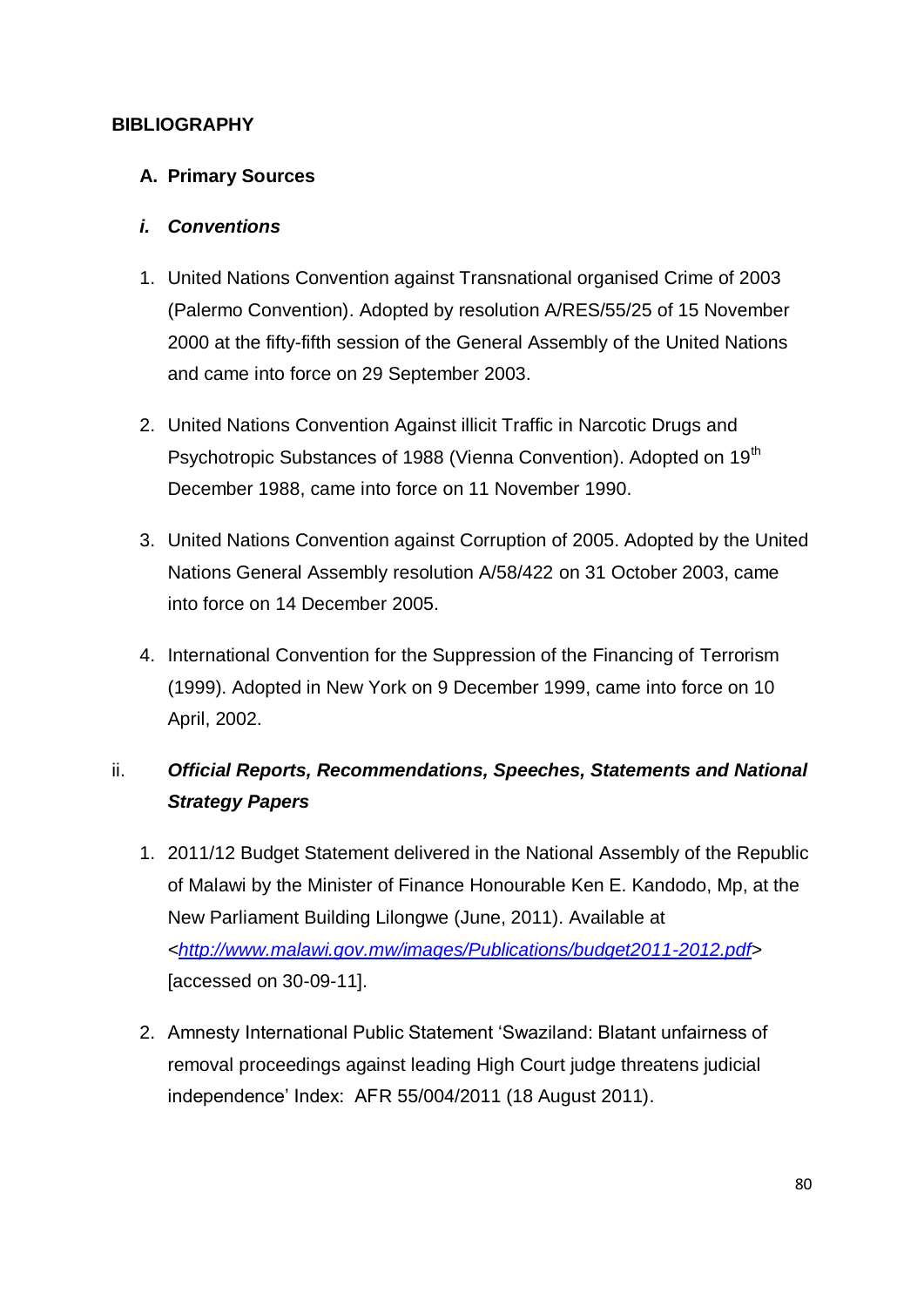- 3. Amnesty International Public Statement 18 August 2011 Index: AFR 55/004/2011.
- 4. Amnesty International World Report 2011. Available at [<http://www.amnesty.org/en/library/asset/POL10/001/2011/en/519da037-](http://www.amnesty.org/en/library/asset/POL10/001/2011/en/519da037-1492-4620-9ed5-cac8f1cfd591/pol100012011en.pdf.%3e%20%5baccessed%20on%2006-10-11) [1492-4620-9ed5-cac8f1cfd591/pol100012011en.pdf> \[accessed](http://www.amnesty.org/en/library/asset/POL10/001/2011/en/519da037-1492-4620-9ed5-cac8f1cfd591/pol100012011en.pdf.%3e%20%5baccessed%20on%2006-10-11) on 06-10- [11\]](http://www.amnesty.org/en/library/asset/POL10/001/2011/en/519da037-1492-4620-9ed5-cac8f1cfd591/pol100012011en.pdf.%3e%20%5baccessed%20on%2006-10-11).
- 5. Anti-Money Laundering and Combating of Financing of Terrorism Mutual Evaluation Report for the Kingdom of Swaziland (2011). Available at [http://www.esaamlg.org/reports/me.php.](http://www.esaamlg.org/reports/me.php)> [accessed on 10-10-11].
- 6. Anti-Money Laundering and Combating the Financing of Terrorism Mutual Evaluation Report for the Republic of Botswana (2007). Available at [<http://www.esaamlg.org/reports/me.php>](http://www.esaamlg.org/reports/me.php) [accessed on 17-06-11].
- 7. Anti-Money Laundering and Combating the Financing of Terrorism Mutual Evaluation Report for the Republic of Malawi (2008). Available at [<http://www.esaamlg.org/reports/me.php>](http://www.esaamlg.org/reports/me.php) [accessed on 17-06-11].
- 8. Anti-Money Laundering and Combating the Financing of Terrorism Mutual Evaluation Report for the Republic of Namibia (2007). Available at [<http://www.esaamlg.org/reports/me.php>](http://www.esaamlg.org/reports/me.php) [accessed on 17-06-11].
- 9. Anti-Money Laundering and Combating the Financing of Terrorism Mutual Evaluation Report for the Republic of Zambia (2008). Available at [<http://www.esaamlg.org/reports/me.php>](http://www.esaamlg.org/reports/me.php) [accessed on 17-06-11].
- 10.Anti-Money Laundering and Combating the Financing of Terrorism Mutual Evaluation Report for the Republic of Zimbabwe (2007). Available at [<http://www.esaamlg.org/reports/me.php>](http://www.esaamlg.org/reports/me.php) [accessed on 17-06-11].
- 11.Anti-Money Laundering and Combating the Financing of Terrorism Mutual Evaluation Report for the United Republic of Tanzania (2009). Available at [<http://www.esaamlg.org/reports/me.php>](http://www.esaamlg.org/reports/me.php) [accessed on 17-06-11].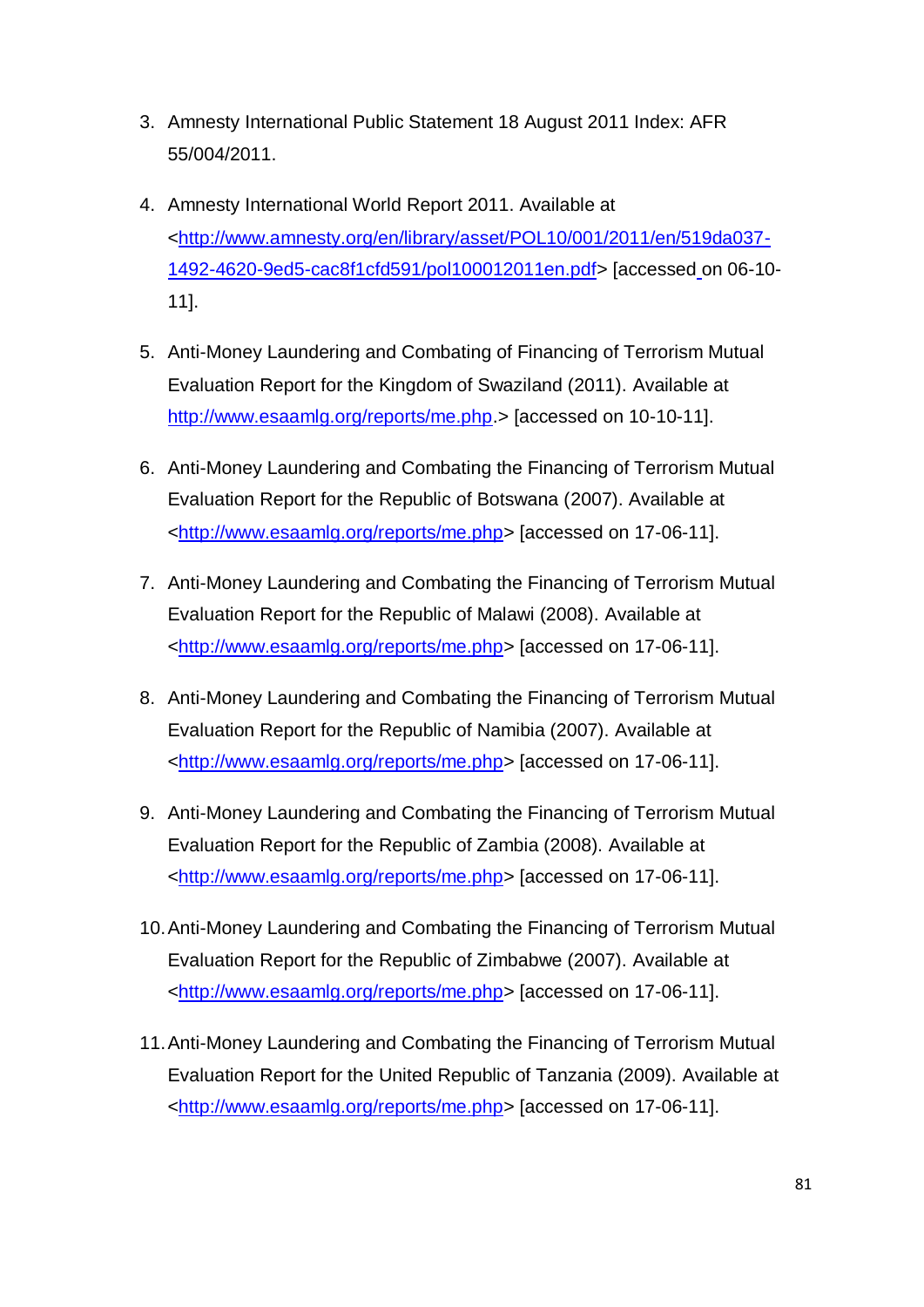- 12.Anti-Money Laundering and Combating the Financing of Terrorism Mutual Evaluation Report for the Republic of Seychelles (2007). Available at [<http://www.esaamlg.org/reports/me.php>](http://www.esaamlg.org/reports/me.php) [accessed on 17-06-11].
- 13.Anti-Money Laundering and Combating the Financing of Terrorism Mutual Evaluation Report for the Republic of Uganda (2007). Available at [<http://www.esaamlg.org/reports/me.php>](http://www.esaamlg.org/reports/me.php) [accessed on 17-06-11].
- 14.Eastern and Southern Africa Anti-Money Laundering Group from Arusha to Maseru: ESAAMLG at 10, 1999-2009 (2009) Available at <*[http://www.esaamlg.org/userfiles/ESAAMLG\\_10\\_Year\\_Report.pdf](http://www.esaamlg.org/userfiles/ESAAMLG_10_Year_Report.pdf)*> [accessed on-03-2011].
- 15.ESAAMLG Report on Cash Courier–Based Money Laundering (2008). Available at <*[http://www.esaamlg.org/userfiles/Cash\\_Courier\\_Report.pdf](http://www.esaamlg.org/userfiles/Cash_Courier_Report.pdf%3e%20%5baccessed%20on%2030-09-11)*> [accessed [on 30-09-11\]](http://www.esaamlg.org/userfiles/Cash_Courier_Report.pdf%3e%20%5baccessed%20on%2030-09-11).
- 16.FATF Public Statement 24 June 2011. Available at *[http://www.fatf](http://www.fatf-gafi.org/document/54/0,3746,en_32250379_32236992_48263734_1_1_1_1,00.html)[gafi.org/document/54/0,3746,en\\_32250379\\_32236992\\_48263734\\_1\\_1\\_1\\_1,0](http://www.fatf-gafi.org/document/54/0,3746,en_32250379_32236992_48263734_1_1_1_1,00.html) [0.html](http://www.fatf-gafi.org/document/54/0,3746,en_32250379_32236992_48263734_1_1_1_1,00.html)* [accessed on 11-10-11].
- 17.FATF Public Statement of 25 February 2011. Available at <*[http://www.fatf](http://www.fatf-gafi.org/document/11/0,3746,en_32250379_32236992_47221771_1_1_1_1,00.html)[gafi.org/document/11/0,3746,en\\_32250379\\_32236992\\_47221771\\_1\\_1\\_1\\_1,0](http://www.fatf-gafi.org/document/11/0,3746,en_32250379_32236992_47221771_1_1_1_1,00.html) [0.html](http://www.fatf-gafi.org/document/11/0,3746,en_32250379_32236992_47221771_1_1_1_1,00.html)*> [accessed on 11-10-11].
- 18.FATF Public Statement of October 2010. Available at <*[http://www.fatf](http://www.fatf-gafi.org/document/36/0,3746,en_32250379_32236992_46236900_1_1_1_1,00.html)[gafi.org/document/36/0,3746,en\\_32250379\\_32236992\\_46236900\\_1\\_1\\_1\\_1,0](http://www.fatf-gafi.org/document/36/0,3746,en_32250379_32236992_46236900_1_1_1_1,00.html) 0.html*> [accessed on 11-10-11].
- 19.FATF Public Statement, 25 June 2010. Available at <*[www.fatf-gafi.org](http://www.fatf-gafi.org/)*> [accessed on 03-03-2011].
- 20.Financial Action Task Force 40 +9 Recommendations (2004) Available at <*[www.fatf-gati.org](http://www.fatf-gati.org/)*> [accessed on 03-03-2011].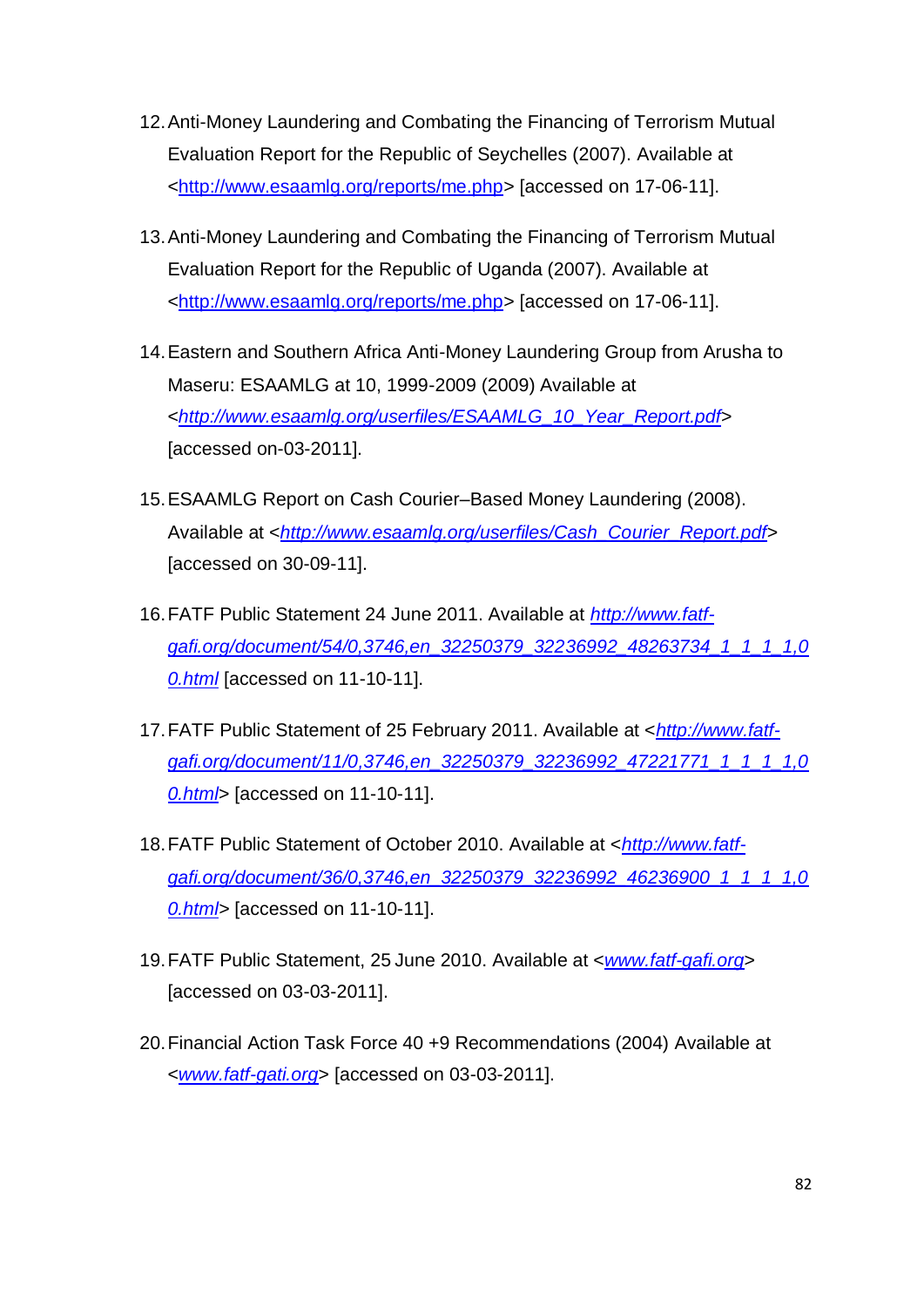- 21.Financial Action Task Force Annual Report 2009-2010 (2010). Available at <*[http://www.fatf-gafi.org/dataoecd/50/53/45712700.pdf](http://www.fatf-gafi.org/dataoecd/50/53/45712700.pdf%3e%20%5baccessed%20on%2007-10-11)*> [accessed on 07-10- [11\]](http://www.fatf-gafi.org/dataoecd/50/53/45712700.pdf%3e%20%5baccessed%20on%2007-10-11).
- 22.Financial Action Task Force Mission Statement. Available at <*[www.fatf](http://www.fatf-gafi.org/)[gafi.org](http://www.fatf-gafi.org/)*> [accessed on 03-03-2011].
- 23.Financial Action Task Force on Money Laundering Annual Report 2000-2001 (22 June 2001). Available at < *[http://www.fatf](http://www.fatf-gafi.org/dataoecd/13/2/34328033.pdf)[gafi.org/dataoecd/13/2/34328033.pdf>](http://www.fatf-gafi.org/dataoecd/13/2/34328033.pdf)* [accessed on 05-10-11].
- 24.Financial Action Task Force on Money Laundering Report 1990-1991 (1991). Available at <*[http://www.fatf-gafi.org/dataoecd/20/18/33643115.pdf](http://www.fatf-gafi.org/dataoecd/20/18/33643115.pdf%3e%20%5baccessed%20on%2012-09-11)*> [\[accessed on 12-09-11\]](http://www.fatf-gafi.org/dataoecd/20/18/33643115.pdf%3e%20%5baccessed%20on%2012-09-11).
- 25.Financial Action Task Force on Money Laundering Report 1996-1997 (1997). Available at *[<http://www.fatf-gafi.org/dataoecd/13/28/34326529.pdf](http://www.fatf-gafi.org/dataoecd/13/28/34326529.pdf%3e%20%5baccessed%20on%2007-10-11)*> [\[accessed on 07-10-11\]](http://www.fatf-gafi.org/dataoecd/13/28/34326529.pdf%3e%20%5baccessed%20on%2007-10-11).
- 26.G7Houston Economic Declaration of July 11, 1990. Available at [<Http://Www.G8.Utoronto.Ca/Summit/1990houston/Declaration.Html>](http://www.g8.utoronto.ca/Summit/1990houston/Declaration.Html%3e%20%5bAccessed%20On%2012-09-11)  [\[Accessed On 12-09-11\]](http://www.g8.utoronto.ca/Summit/1990houston/Declaration.Html%3e%20%5bAccessed%20On%2012-09-11).
- 27. International Monetary Fund 'Seychelles: Assessment of the Supervision and Regulation of the Financial Sector—Review of Financial Sector Regulation and Supervision (2004). IMF Country Report No. 04/381.
- 28[.International Narcotics Control Strategy Report \(](http://www.state.gov/p/inl/rls/nrcrpt/2009/index.htm)February 27, 2009). Available at <*[http://www.state.gov/p/inl/rls/nrcrpt/2009/vol2/116555.htm](http://www.state.gov/p/inl/rls/nrcrpt/2009/vol2/116555.htm%3e%20%5baccessed%20on%2005-10-11)*> [accessed on [05-10-11\]](http://www.state.gov/p/inl/rls/nrcrpt/2009/vol2/116555.htm%3e%20%5baccessed%20on%2005-10-11).
- 29.Malawi and the Millennium Development Goals (MGDs) statement by His Excellency Bingu wa Mutharika the President of the Republic of Malawi to the sixty second session of the United Nations General Assembly, New York, (2007). Available at <*[http://www.un.org/webcast/ga/62/2007/pdfs/malawi](http://www.un.org/webcast/ga/62/2007/pdfs/malawi-en.pdf)[en.pdf](http://www.un.org/webcast/ga/62/2007/pdfs/malawi-en.pdf)*> [accessed on 28-09-11].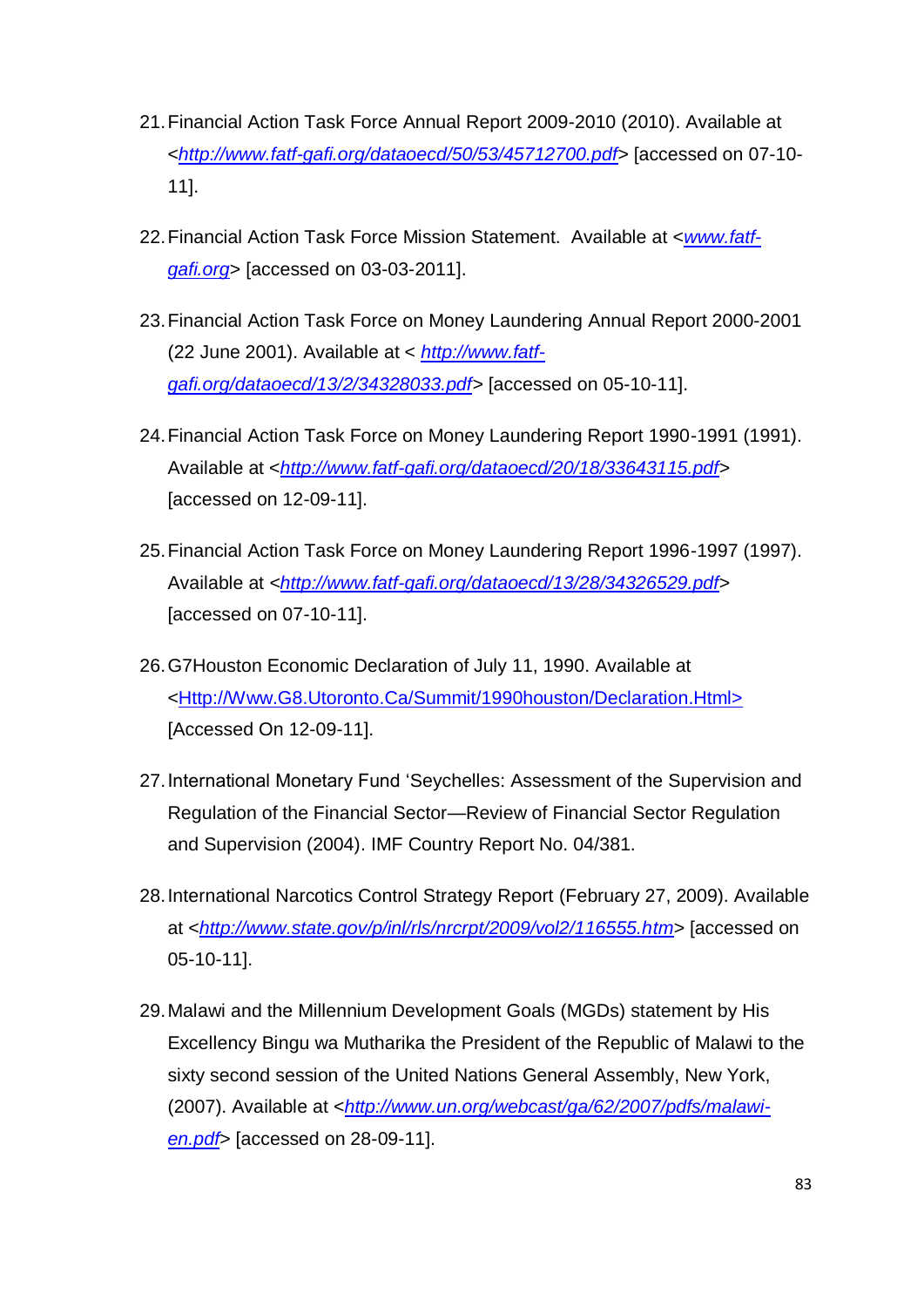- 30.Malawi Growth and Development Strategy: From poverty to prosperity 2006- 2011 (2006). Available at <*[http://www.malawi.gov.mw/Publications/MGDS%20November%202006%20-](http://www.malawi.gov.mw/Publications/MGDS%20November%202006%20-%20MEPD.pdf) [%20MEPD.pdf](http://www.malawi.gov.mw/Publications/MGDS%20November%202006%20-%20MEPD.pdf)*> [accessed on 28-09-11].
- 31.Malawi National Anti-Money Laundering and Combating of Financing of Terrorism Strategy (2009).
- 32.Memorandum of Understanding among member governments of the Eastern and Southern African Anti-money laundering Group, entered into on 27 August 1999, in Arusha, Republic of Tanzania. Available at <*[http://www.esaamlg.org/documents\\_storage/ESAAMLG\\_MEMORANDUM\\_O](http://www.esaamlg.org/documents_storage/ESAAMLG_MEMORANDUM_OF_UNDERSTANDING.pdf) [F\\_UNDERSTANDING.pdf](http://www.esaamlg.org/documents_storage/ESAAMLG_MEMORANDUM_OF_UNDERSTANDING.pdf)* > [accessed on 03-03-2011].
- 33.Opening Address by Vasil Kirov, MONEYVAL Chairman, at Joint FATF/MONEYVAL Experts Meeting on Typologies. Available at < *[http://www.fatf](http://www.fatf-gafi.org/document/4/0,3746,en_32250379_32235720_41788676_1_1_1_1,00.html)[gafi.org/document/4/0,3746,en\\_32250379\\_32235720\\_41788676\\_1\\_1\\_1\\_1,00](http://www.fatf-gafi.org/document/4/0,3746,en_32250379_32235720_41788676_1_1_1_1,00.html) [.html](http://www.fatf-gafi.org/document/4/0,3746,en_32250379_32235720_41788676_1_1_1_1,00.html)*> [accessed on 05-09-11].
- 34.Republic of Namibia National Strategy on Anti-Money Laundering and Combating the Financing of Terrorism. Available at < *[www.esaamlg.org/reports/index.php](http://www.esaamlg.org/reports/index.php)* > [accessed on 03-03-2011].
- 35.Republic of Zambia Anti-Money Laundering and the Combating of Financing of Terrorism Country Strategy Paper 2010 to 2012. Available at *[www.esaamlg.org/repors/index.php](http://www.esaamlg.org/repors/index.php)* > [accessed on 03-03-2011].
- 36.Republic of Zimbabwe National Anti-Money Laundering and Combating Financing of Terrorism Strategic Plan: 2010 - 2012 (2010). Available at < *[www.esaamlg.org/repors/index.php](http://www.esaamlg.org/repors/index.php)* > [accessed on 03-03-2011].
- 37.Speech by the 2009 FATF President Paul Vlaanderen at the ESAAMLG 9th Council of Ministers Meeting, Maseru, Lesotho, 21 August 2009. Available at <*[http://www.fatf-](http://www.fatf-gafi.org/document/16/0,3746,en_32250379_32236879_43576016_1_1_1_1,00.html)*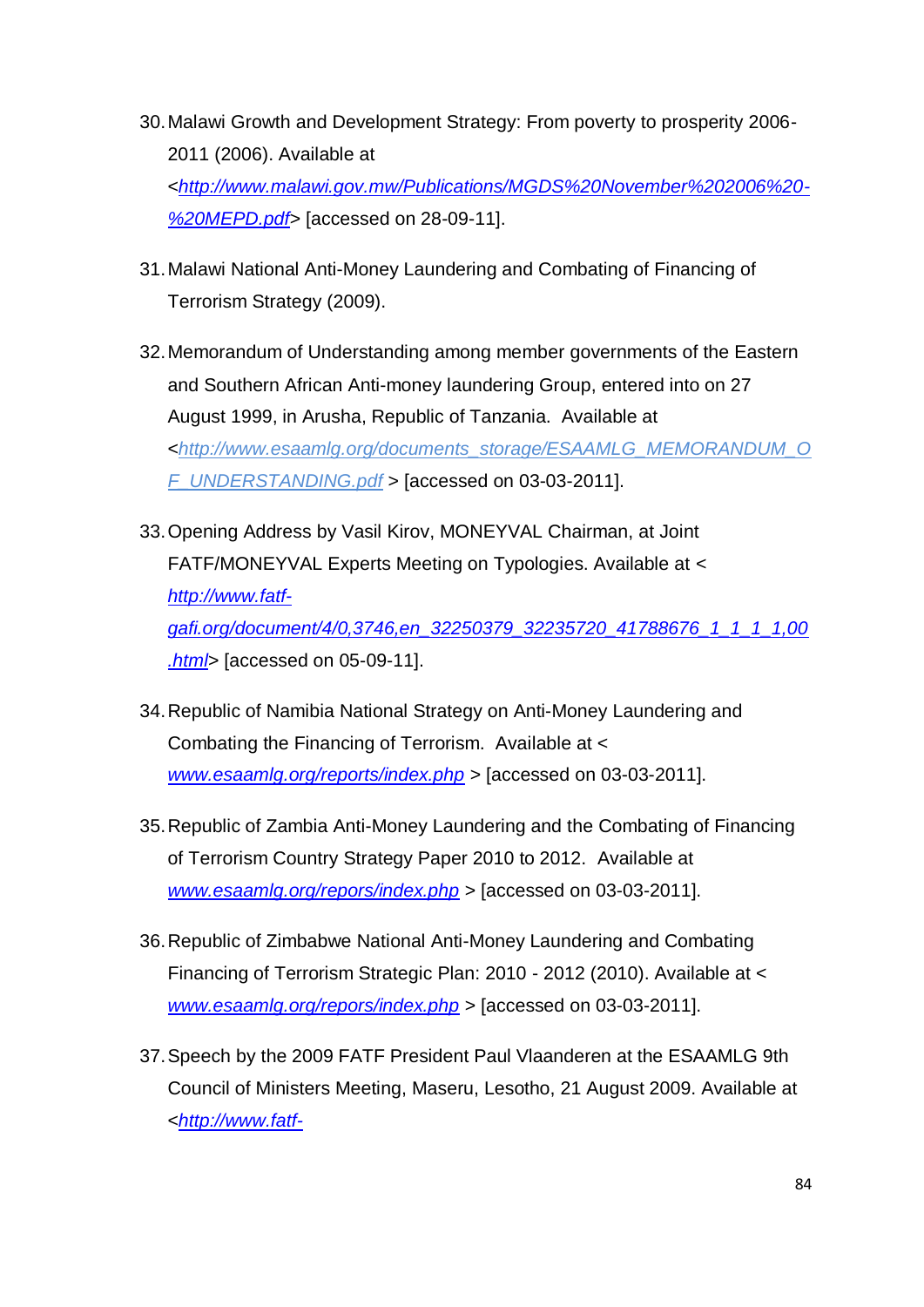*gafi.org/document/16/0,3746,en\_32250379\_32236879\_43576016\_1\_1\_1\_1,0 0.html*> [accessed on 01-10-10].

- 38.United Nations Office on Drug and Crime ‗World drug Report' (2011) Available at < [http://www.unodc.org/documents/data-and](http://www.unodc.org/documents/data-and-analysis/WDR2011/World_Drug_Report_2011_ebook.pdf)[analysis/WDR2011/World\\_Drug\\_Report\\_2011\\_ebook.pdf>](http://www.unodc.org/documents/data-and-analysis/WDR2011/World_Drug_Report_2011_ebook.pdf) [accessed on 03-09-11].
- 39.United Nations Office on Drug and Crime Global Report on Trafficking in Persons (2009).

## **iii.** *Legislation*

- 1. Kenya Proceeds of Crime and Anti-Money Laundering Act No. 9 of 2009.
- 2. Malawi's Money Laundering Proceeds of Serious Crime and Terrorist Financing Act of 2006.
- 3. Namibia's International Co-operation in Criminal Matters Act of 2000.
- 4. Swaziland's Constitution of 2005, Act 1 of 2005. Came into force in February 2006.
- 5. The Seychelles' Economic Development Act of 1995 (No. 20 of 1995).
- 6. Zimbabwe's Serious Offences (Confiscation of Profits) (amendment) Act of 2001.

## **B. Secondary Sources**

### **i.** *Books and Chapters in Books*

- 1. Allan PS *Reference Guide to Anti-Money Laundering and Combating the Financing or Terrorism* 2ed (2006) World Bank, Washington DC.
- 2. Banda J ‗Money laundering developments in Malawi, 2004 to 2006' in C. Goredema (Ed) *Confronting the proceeds of crime in Southern Africa,* Institute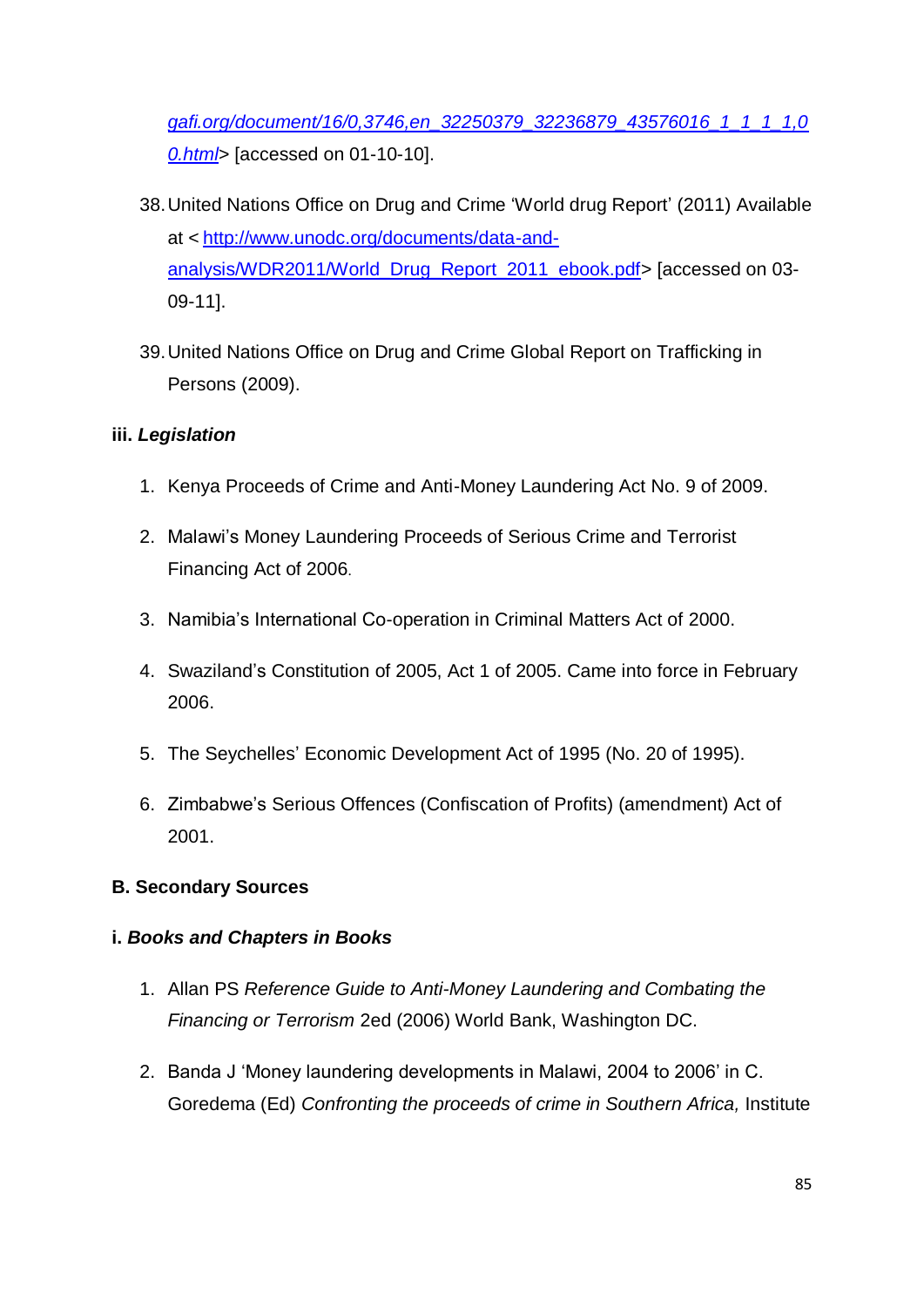for Security Studies Monograph Series no.132 (2007), Institute for Security Studies, Pretoria.

- 3. Brun JP *et al Asset Recovery Handbook: A Guide for Practitioners* (2011) The International Bank for Reconstruction and Development / The World Bank, Washington DC.
- 4. Goredema C (ed) *Profiling money laundering in Eastern and Southern Africa*, (2003) ISS monograph series no 90, Institute for Security Studies, Pretoria.
- 5. Goredema C (ed) *Tackling Money Laundering in East and Southern Africa: an overview of capacity* (2004) Institute of Security Studies monograph series no. 107, Institute for Security Studies, Pretoria.
- 6. Goredema C ‗Money Laundering Control in Southern Africa' in Goredema C (Ed) *Profiling Money Laundering in Eastern and Southern Africa* Institute for Security Studies Monograph Series No.90 (2003), Institute for Security Studies, Pretoria.
- 7. Goredema C ‗Money laundering in East and Southern Africa: An overview of the threat' (2003) Institute for Security Studies Paper 69, Institute for Security Studies, Pretoria.
- 8. Goredema C *Money Laundering in Southern Africa; incidence, magnitude and prospects for its control* (2004) Institute for Security Studies monograph series no 92, Institute for Security Studies, Pretoria.
- 9. Hopton D *Money Laundering: A Concise Guide for All business* 2ed (2009) Gower Pub. Co, Surrey.
- 10.Madinger J *Money Laundering; A Guide for criminal Investigators* 2ed (2006) CRC Press, Boca Raton.
- 11.Madzima J *Money laundering and terrorism financing Risks in Botswana*  (2009) Institute for Security Studies, Pretoria.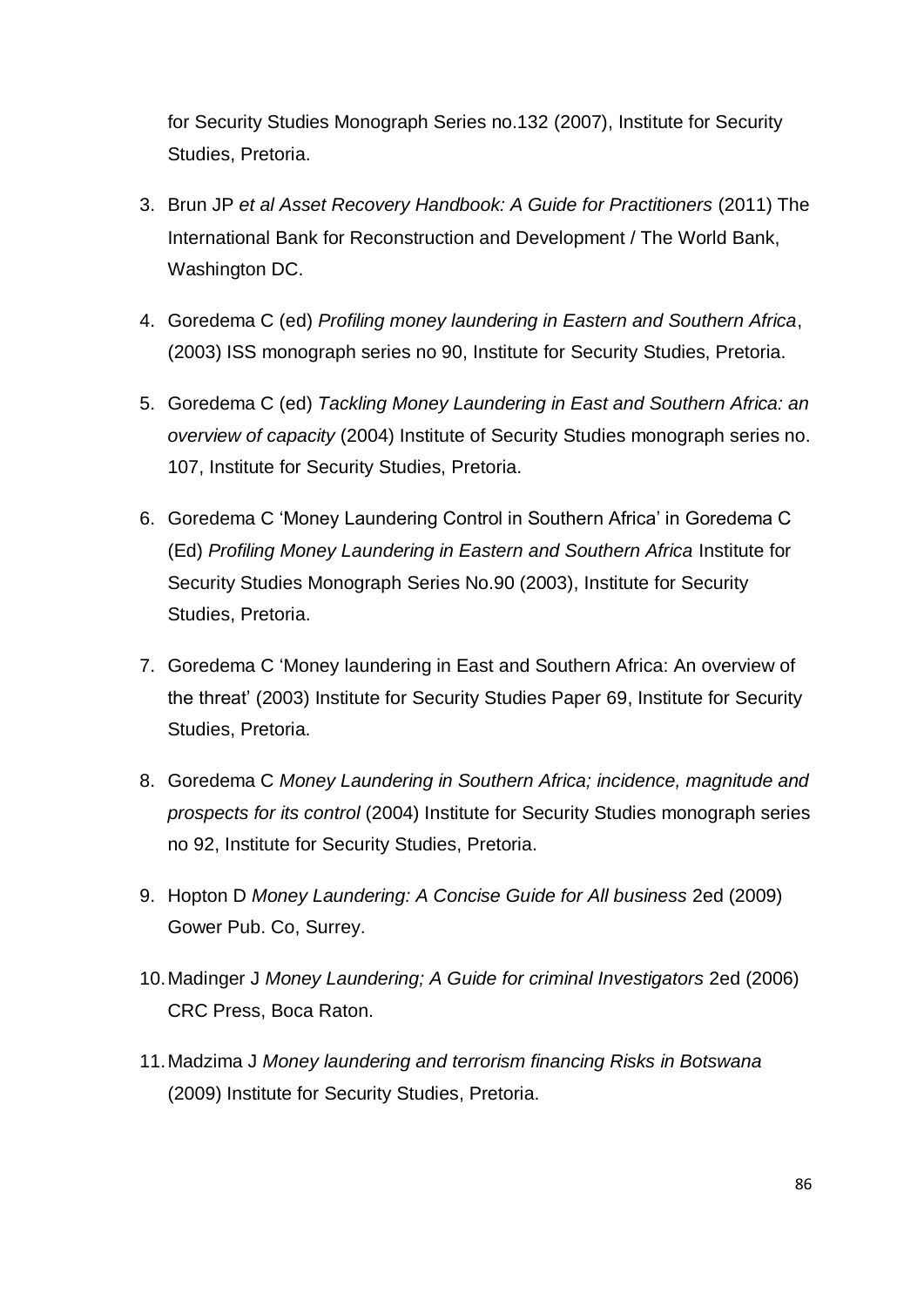- 12. Munyoro J 'Political will and the implementation of anti-money laundering measures' in C. Goredema (Ed) *Confronting the proceeds of crime in Southern Africa,* Security Studies Monograph Series no.132 (2007), Institute for Security Studies, Pretoria.
- *13.*Reuter P & Truman EM *Chasing Dirty Money: The Fight against Money Laundering* (2004) Institute for International Economics, Massachusetts.
- 14.Unger B *The scale and impacts of money laundering* (2007) Edward and Elgar, Cheltenham.
- 15.World Bank *Combating Money Laundering and the Financing of Terrorism: A comprehensive training guide* (2009).

## *ii. Journal articles and Theses*

- 1. Araujo RA ‗Assessing the efficiency of the anti-money laundering regulation: an incentive-based approach' *Journal of Money Laundering Control* Vol. 11. Issue 1 (2008) 67-75.
- 2. Blazejewski KS 'The FATF and its institutional partners" Improving the effectiveness and accountability of trans-governmental Networks' *Temple International & Comparative Law Journal* (2008) 1-61.
- 3. Fombad CM ‗The Swaziland Constitution of 2005: Can absolutism be reconciled with modern constitutionalism?' 23 *South African Journal of Human Rights* (2007) 93-115.
- 4. Gilmore WC ‗International Efforts to Combat Money Laundering' *18 Commonwealth Law Bulletin* (1992) 1129-1142.
- 5. Johnson J ‗Third round FATF mutual evaluation indicate declining compliance' *Journal of Money Laundering Control* Vol. 11 issue 1 (2008) 47-66.
- *6.* Loubser R *Human Trafficking In Southern Africa* (Unpublished Masters thesis, Universitat Wein and Universitat Leipzig, 2009).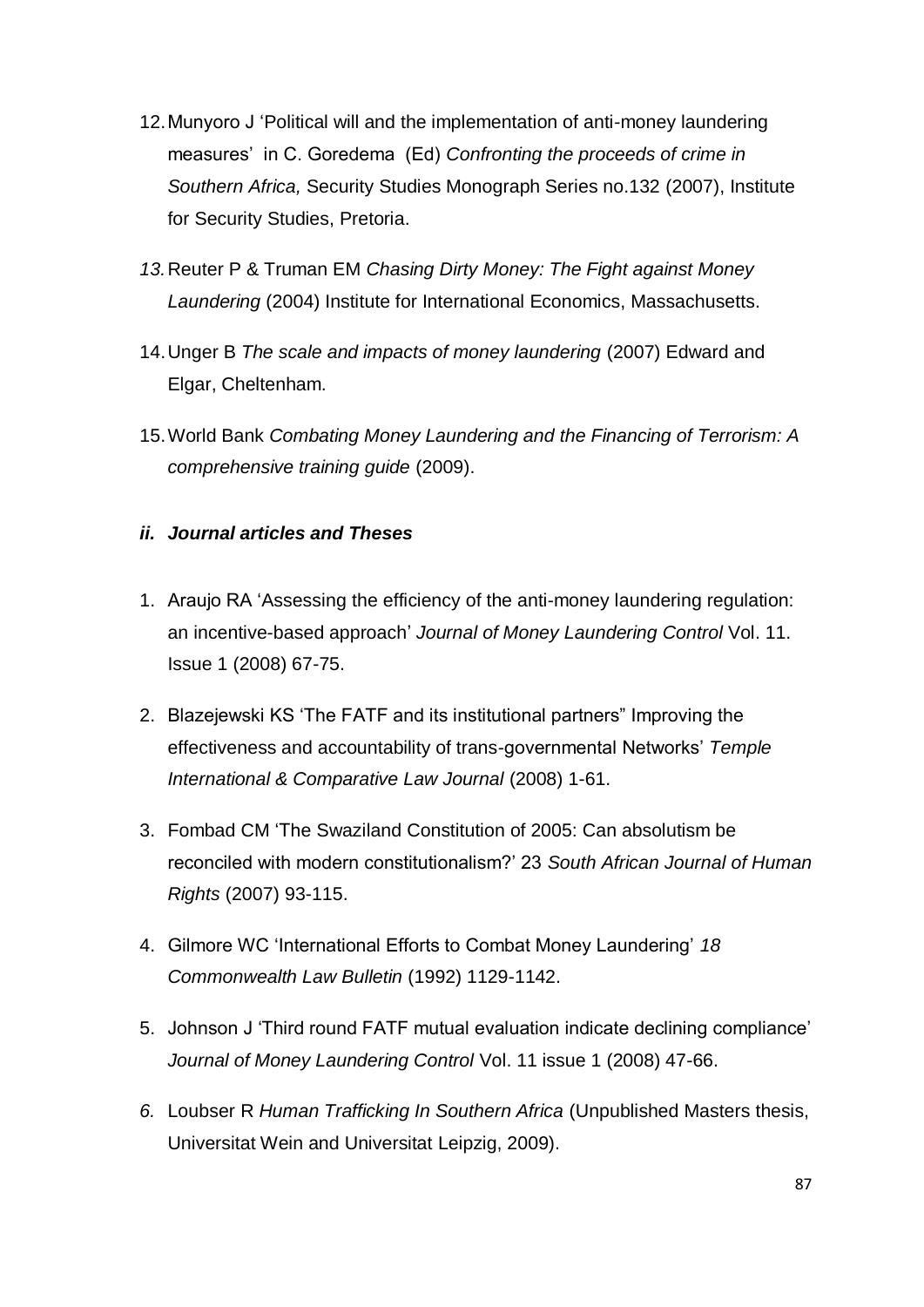- 7. Mathias D ‗International coalitions of the willing' *Proceedings of the Annual Meeting American Society of International Law* Vol. 99 (March 30-April 2, 2005) 243-255.
- 8. Moodley M.S *Money Laundering and counter measures: A comparative security analysis of selected case studies with specific reference to South Africa.* (Unpublished Masters of Security Studies Thesis, University of Pretoria, 2008).
- 9. Mugarura N 'The effect of corruption in harnessing global anti-money laundering regimes' *Journal of Money Laundering Control* Vol*.* 13issue 3, (2010) 272-281.
- 10. Okgbule NS 'Regulation of money laundering in Africa: the Nigerian and Zambian approaches' *Journal of Money Laundering Control* Vol.10 No. 4 (2007) 449-463.
- 11. Sharman JC 'Power and Discourse in Policy Diffusion: Anti-Money Laundering in Developing States' 52 *International Studies Quarterly* (2008) 635-656.
- 12. Shehu AY 'Promoting financial sector stability through an effective AML/CFT regime' *Journal of Money Laundering Control* Vol. 13 No. 2, (2010) 139-154.
- 13. Simser J 'The significance of money laundering: The example of the Philippines' *Journal of Money Laundering Control* 9, issue 3, (1997) 293-302.
- 14. Stephens D *et al* 'International coalitions of the willing' Proceedings of the annual meeting *American Society of International Law* Vol.99 (2005).
- 15. Tang J and Lishan Ai 'Combating money laundering in transition countries: the inherent limitations and practical issues' *Journal of Money Laundering Control* Vol. 13 No.3 (2010) 215-225.
- 16. Vaithilingham S and Nair M 'Factors affecting money laundering: lesson for developing countries' *Journal of Money Laundering Control* Vol.10 Issue 3, (2007) 352-366.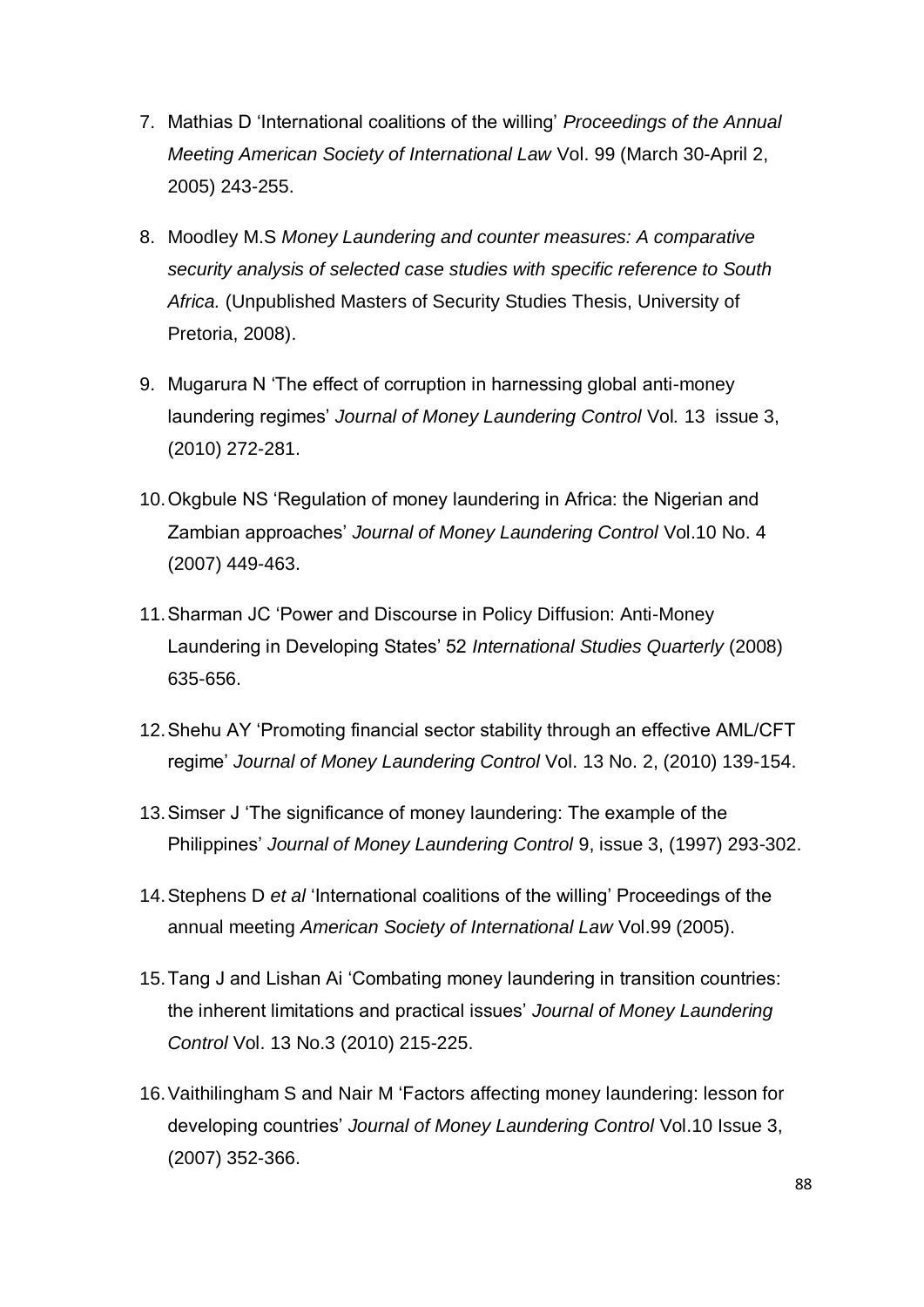## **iii.** *Internet Sources*

- 1. A citizen's guide to the federal budget of the United States government fiscal year (1999). Available at [<http://www.gpoaccess.gov/usbudget/fy99/pdf/citizen.pdf>](http://www.gpoaccess.gov/usbudget/fy99/pdf/citizen.pdf) [accessed 04-09- 11].
- 2. Allais C ‗An overview of Human trafficking in Sub Saharan Africa' Feb (2006). Available at <*[http://www.childtrafficking.com/Docs/allais\\_06hu\\_tra\\_africa\\_0408.pdf](http://www.childtrafficking.com/Docs/allais_06hu_tra_africa_0408.pdf)* > [accessed on 23-07-2011].
- 3. Amnesty International 'SWAZILAND Human rights at risk in a climate of political and legal uncertainty' *AI Index: AFR 55/004/2004* (July 2004). Available at <*[http://www.amnesty.org/en/library/asset/AFR55/004/2004/en/b4c58dda](http://www.amnesty.org/en/library/asset/AFR55/004/2004/en/b4c58dda-d5b7-11dd-bb24-1fb85fe8fa05/afr550042004en.pdf%3e%20%5bAccessed%20on%2007-10-11)[d5b7-11dd-bb24-1fb85fe8fa05/afr550042004en.pdf](http://www.amnesty.org/en/library/asset/AFR55/004/2004/en/b4c58dda-d5b7-11dd-bb24-1fb85fe8fa05/afr550042004en.pdf%3e%20%5bAccessed%20on%2007-10-11)*> [Accessed on 07-10-11].
- 4. Amnesty International 'Swaziland: Blatant unfairness of removal proceedings against leading High Court judge threatens judicial independence'. Available at [<http://www.amnesty.org/en/library/asset/AFR55/004/2011/en/d1f79e11](http://www.amnesty.org/en/library/asset/AFR55/004/2011/en/d1f79e11-f4f9-4990-bd40-3ae0c946551d/afr550042011en.pdf%3e%20%5bAccessed%20on%2006-10-11) [f4f9-4990-bd40-3ae0c946551d/afr550042011en.pdf> \[Accessed on 06-10-](http://www.amnesty.org/en/library/asset/AFR55/004/2011/en/d1f79e11-f4f9-4990-bd40-3ae0c946551d/afr550042011en.pdf%3e%20%5bAccessed%20on%2006-10-11) [11\]](http://www.amnesty.org/en/library/asset/AFR55/004/2011/en/d1f79e11-f4f9-4990-bd40-3ae0c946551d/afr550042011en.pdf%3e%20%5bAccessed%20on%2006-10-11).
- 5. Anti-Money Laundering and Combating the Financing of Terrorism *Regional* Videoconference: Eastern and Southern Africa Region—Kenya, Mauritius, Mozambique, Namibia, South Africa, Swaziland, Tanzania, and Uganda (2002). Available at <*[http://www](http://www-wds.worldbank.org/external/default/WDSContentServer/WDSP/IB/2003/11/12/000160016_20031112161313/Rendered/PDF/271840Anti1mon1rn010Southern0Africa.pdf.%20Accessed%20on%2004-10-11)[wds.worldbank.org/external/default/WDSContentServer/WDSP/IB/2003/11/12/](http://www-wds.worldbank.org/external/default/WDSContentServer/WDSP/IB/2003/11/12/000160016_20031112161313/Rendered/PDF/271840Anti1mon1rn010Southern0Africa.pdf.%20Accessed%20on%2004-10-11) [000160016\\_20031112161313/Rendered/PDF/271840Anti1mon1rn010Southe](http://www-wds.worldbank.org/external/default/WDSContentServer/WDSP/IB/2003/11/12/000160016_20031112161313/Rendered/PDF/271840Anti1mon1rn010Southern0Africa.pdf.%20Accessed%20on%2004-10-11) rn0Africa.pdf.* [Accessed on 04-10-11>](http://www-wds.worldbank.org/external/default/WDSContentServer/WDSP/IB/2003/11/12/000160016_20031112161313/Rendered/PDF/271840Anti1mon1rn010Southern0Africa.pdf.%20Accessed%20on%2004-10-11) [accessed on 02-10-11].
- **6.** Bartlett BL 'The Negative Effects of Money Laundering on Economic Development' (2002). Available at <*[http://www.adb.org/Documents/Others/OGC-Toolkits/Anti-Money-](http://www.adb.org/Documents/Others/OGC-Toolkits/Anti-Money-Laundering/documents/money_laundering_neg_effects.pdf)*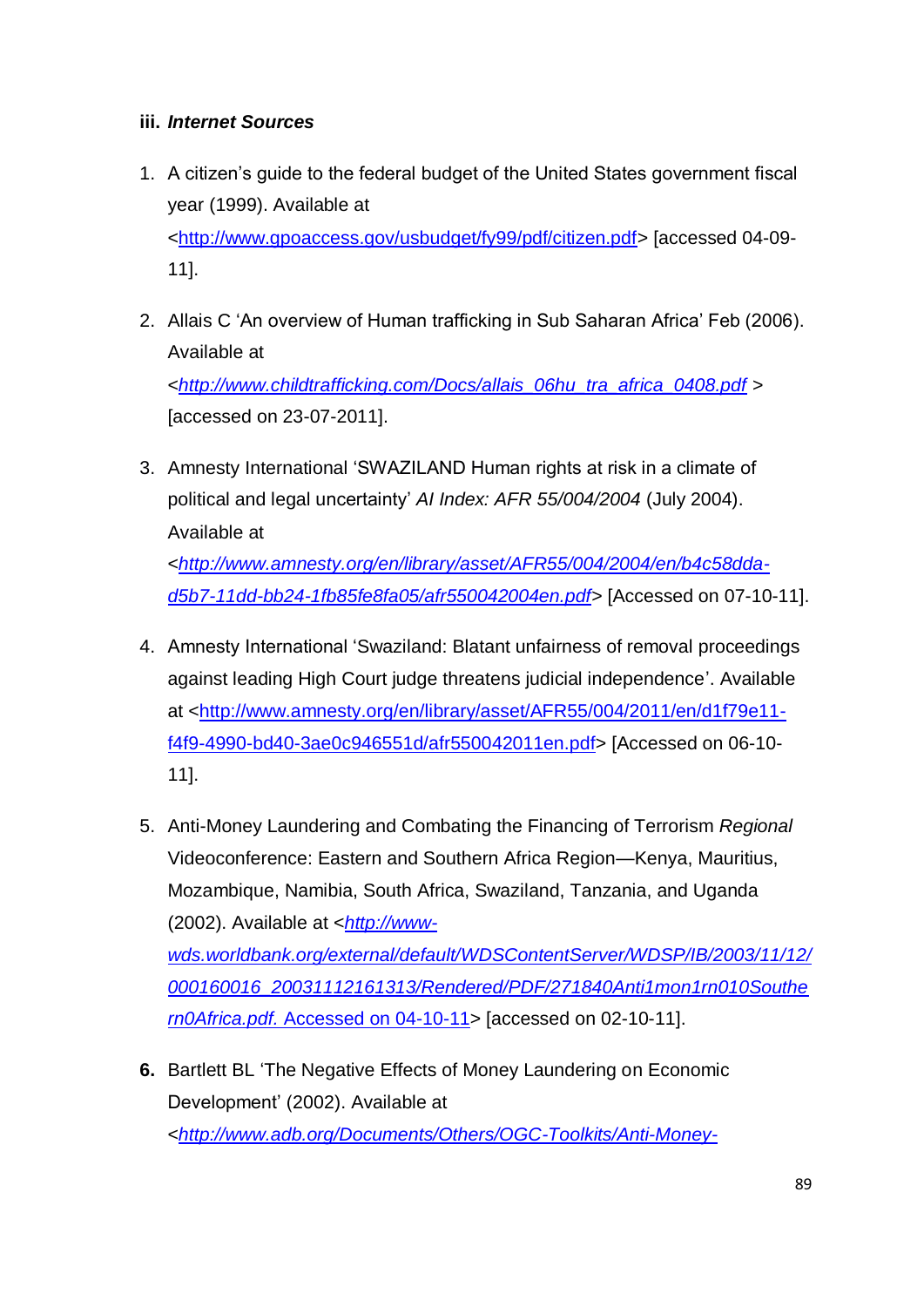*Laundering/documents/money\_laundering\_neg\_effects.pdf* > [accessed on 12-07-2011].

- 7. ESAAMLG 'The Presidency' (2 October 2010) Available at <*[http://www.esaamlg.org/news\\_events/view\\_news\\_item.php?id=210&intTypeI](http://www.esaamlg.org/news_events/view_news_item.php?id=210&intTypeID=1) [D=1](http://www.esaamlg.org/news_events/view_news_item.php?id=210&intTypeID=1)*> [accessed on 10-10-11].
- 8. ESAAMLG Current information on the 11<sup>th</sup> ESAAMLG Council of Ministers' meeting and the 22<sup>nd</sup> Task Force of Senior Officials meeting (18 June 2011) Available at <*[http://www.esaamlg.org/current\\_information/view\\_event.php?id=221&intVari](http://www.esaamlg.org/current_information/view_event.php?id=221&intVariationID=1&szTitle=Current) [ationID=1&szTitle=Current>](http://www.esaamlg.org/current_information/view_event.php?id=221&intVariationID=1&szTitle=Current)* [accessed on 10-10-11].
- 9. FAFT Money Laundering FAQ, Available at <*[http://www.fatf](http://www.fatf-gafi.org/document/29/0,3746,en_32250379_32235720_33659613_1_1_1_1,00.html#Howdoesmoneylaunderingaffect)[gafi.org/document/29/0,3746,en\\_32250379\\_32235720\\_33659613\\_1\\_1\\_1\\_1,0](http://www.fatf-gafi.org/document/29/0,3746,en_32250379_32235720_33659613_1_1_1_1,00.html#Howdoesmoneylaunderingaffect) [0.html#Howdoesmoneylaunderingaffect>](http://www.fatf-gafi.org/document/29/0,3746,en_32250379_32235720_33659613_1_1_1_1,00.html#Howdoesmoneylaunderingaffect)* [accessed on 03-09-11].
- 10. FATF 'Improving Global AML/CFT Compliance: On-Going Process' 25 June 2010. Available at <h*[ttp://www.fatf](http://www.fatf-gafi.org/findDocument/0,3770,en_32250379_32236992_1_33632055_1_1_1,00.html)[gafi.org/findDocument/0,3770,en\\_32250379\\_32236992\\_1\\_33632055\\_1\\_1\\_1,](http://www.fatf-gafi.org/findDocument/0,3770,en_32250379_32236992_1_33632055_1_1_1,00.html) [00.html](http://www.fatf-gafi.org/findDocument/0,3770,en_32250379_32236992_1_33632055_1_1_1,00.html)*> [accessed 12-09-11].
- 11.FATF Guidance document: Best Practices Confiscation (Recommendations 3 and 38) (2010). Available at [<http://www.fatf](http://www.fatf-fafi.org/dataoecd/39/57/44655136.pdf)[fafi.org/dataoecd/39/57/44655136.pdf>](http://www.fatf-fafi.org/dataoecd/39/57/44655136.pdf) [accessed on 03-09-11].
- 12.FATF Improving Global AML/CFT Compliance: on-going process 24 June 2011. <*[http://www.fatf](http://www.fatf-gafi.org/document/29/0,3746,en_32250379_32236992_48263965_1_1_1_1,00.html)[gafi.org/document/29/0,3746,en\\_32250379\\_32236992\\_48263965\\_1\\_1\\_1\\_1,0](http://www.fatf-gafi.org/document/29/0,3746,en_32250379_32236992_48263965_1_1_1_1,00.html) [0.html>](http://www.fatf-gafi.org/document/29/0,3746,en_32250379_32236992_48263965_1_1_1_1,00.html)* [accessed on 11-10-11].
- 13.FATF members and observers. Available at < *[http://www.fatf](http://www.fatf-gafi.org/document/52/0,3746,en_32250379_32236869_34027188_1_1_1_1,00.html)[gafi.org/document/52/0,3746,en\\_32250379\\_32236869\\_34027188\\_1\\_1\\_1\\_1,0](http://www.fatf-gafi.org/document/52/0,3746,en_32250379_32236869_34027188_1_1_1_1,00.html) [0.html](http://www.fatf-gafi.org/document/52/0,3746,en_32250379_32236869_34027188_1_1_1_1,00.html)*> [accessed on 29-08-11].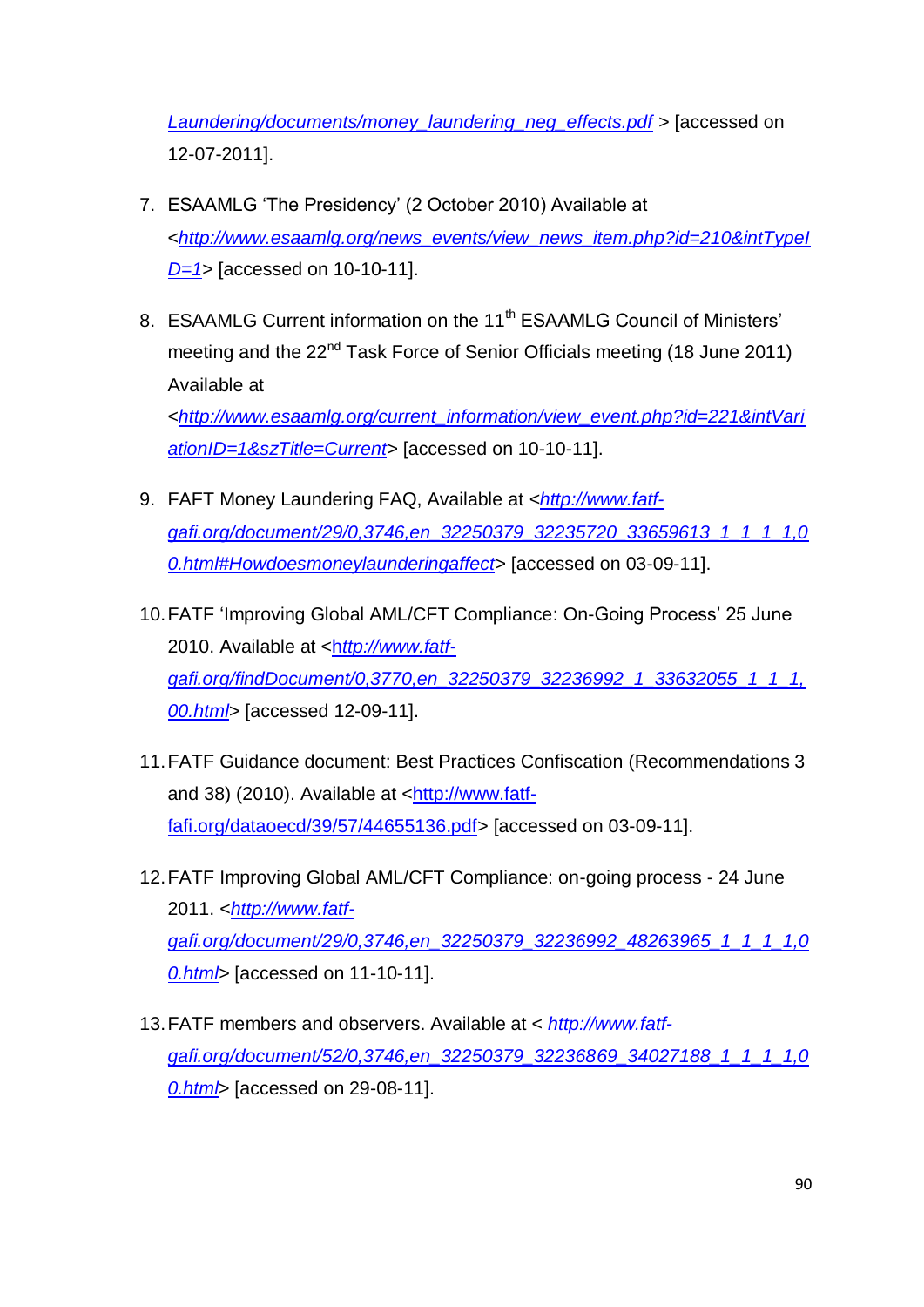- 14.FATF Methods and Trends. Available at <*[http://www.fatf](http://www.fatf-gafi.org/pages/0,3417,en_32250379_32237202_1_1_1_1_1,00.html)[gafi.org/pages/0,3417,en\\_32250379\\_32237202\\_1\\_1\\_1\\_1\\_1,00.html](http://www.fatf-gafi.org/pages/0,3417,en_32250379_32237202_1_1_1_1_1,00.html)*> [accessed on 17-09-11].
- 15.FATF More about the International Co-operation Review Group. Available at < *[http://www.fatf-gafi.org/document/52/](http://www.fatf-gafi.org/document/52/%200,3746,en_32250379_32236992_48468340_1_1_1_1,00.html)  [0,3746,en\\_32250379\\_32236992\\_48468340\\_1\\_1\\_1\\_1,00.html>](http://www.fatf-gafi.org/document/52/%200,3746,en_32250379_32236992_48468340_1_1_1_1,00.html)* [accessed on 11-10-11].
- 16. Fundanga CM 'The role of the banking sector in combating money laundering' A paper presented at a seminar organised by the C and N Centre for Advanced International Studies Lusaka, Zambia (2003). Available at <*[http://www.boz.zm/publishing/PressReleases/COMBATING%20MONEY%20](http://www.boz.zm/publishing/PressReleases/COMBATING%20MONEY%20LAUNDERING%20COVER.pdf) [LAUNDERING%20COVER.pdf](http://www.boz.zm/publishing/PressReleases/COMBATING%20MONEY%20LAUNDERING%20COVER.pdf)* > [accessed on 04-09-11].
- 17. Goredema C and Madzima J 'An assessment of the links between corruption and the implementation of anti-money laundering strategies and measures in the ESAAMLG region available at< [http://www.esaamlg.org/reports/view\\_typologies.php?id=185>](http://www.esaamlg.org/reports/view_typologies.php?id=185) [accessed on 01-04-2011].
- 18.FATF Guidance on Capacity Building for Mutual Evaluations and Implementation of the FATF Standards within Low Capacity Countries (2008). Available at [<http://www.fatf-gafi.org/dataoecd/61/28/40248726.pdf>](http://www.fatf-gafi.org/dataoecd/61/28/40248726.pdf) [accessed on 10-09-11].
- 19.International Monetary Fund Financial System Abuse, Financial Crime and Money Laundering—Background Paper (2001). Available at [<http://www.imf.org/external/np/ml/2001/eng/021201.pdf>](http://www.imf.org/external/np/ml/2001/eng/021201.pdf) [accessed on 15- 09-11].
- 20. International Monetary Fund Factsheet 'The IMF and the fight against Money Laundering and the financing of terrorism' (2011). Available at < [http://www.imf.org/external/np/exr/facts/aml.htm>](http://www.imf.org/external/np/exr/facts/aml.htm) [accessed on 03-09-11].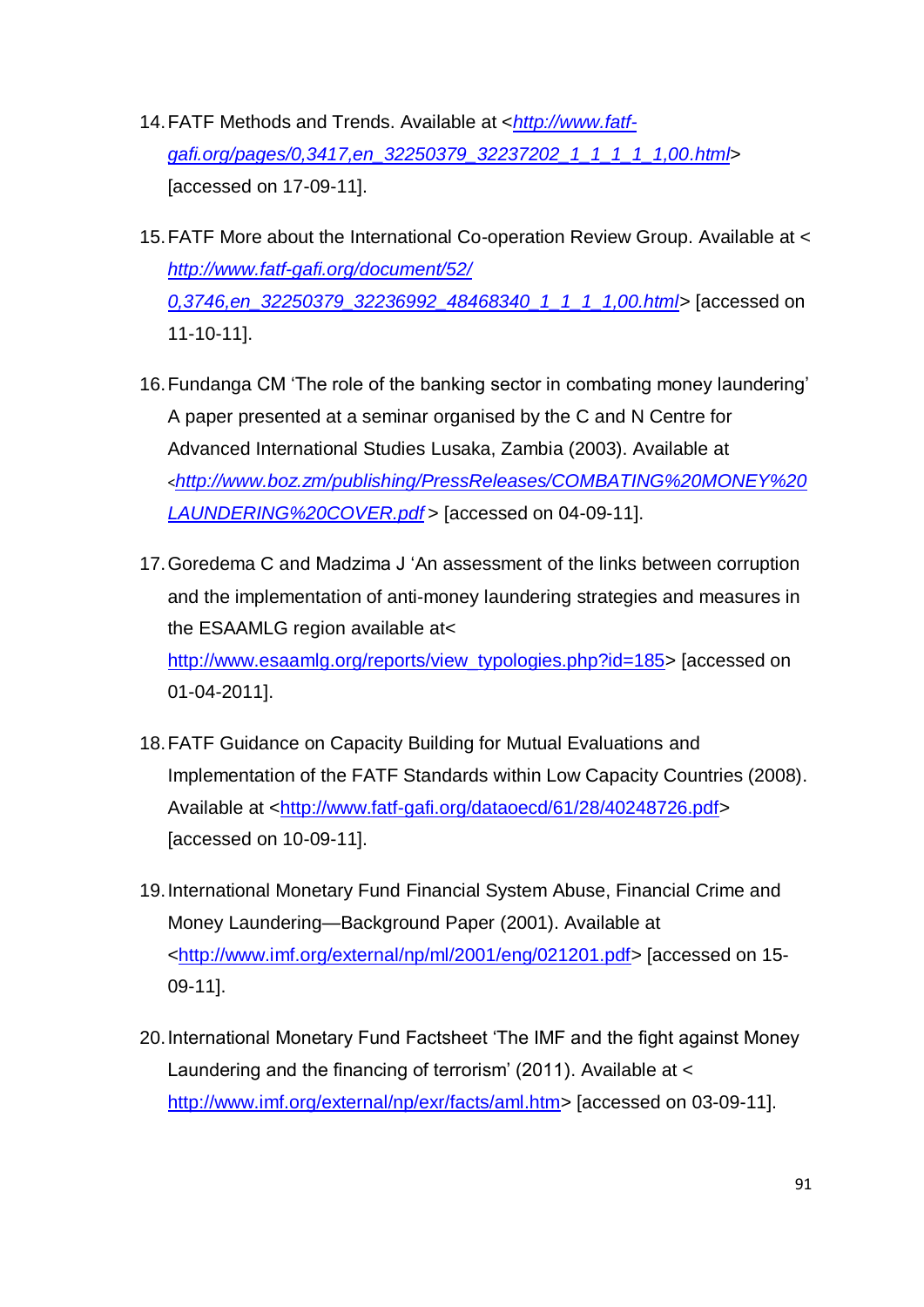- 21. Malawi Government Official Website 'Cabinet appointment as of 6 September 2011'. Available at <*[http://www.malawi.gov.mw/index.php?option=com\\_content&view=article&id=](http://www.malawi.gov.mw/index.php?option=com_content&view=article&id=68&Itemid=117) [68&Itemid=117>](http://www.malawi.gov.mw/index.php?option=com_content&view=article&id=68&Itemid=117)* [accessed on 10-10-11].
- 22.Maroleng C ‗Swaziland: The King's Constitution' *African Security Analysis Programme Situation Report*, 26 June, 2003. Available at <*[http://www.iss.co.za/uploads/SWAZIJUN03.PDF>](http://www.iss.co.za/uploads/SWAZIJUN03.PDF%3e%20%5bAccessed%20on%2007-10-11)* [Accessed on 07-10-11].
- 23.Millennium Development Goals Information available at <*[http://www.undp.org.mw/index.php?option=com\\_content&view=article&id=68](http://www.undp.org.mw/index.php?option=com_content&view=article&id=68&Itemid=187&58930effcf1f629ed28c9ca6846cfdcd=cc7d30f366536d7b2bd05572fb89db0d) [&Itemid=187&58930effcf1f629ed28c9ca6846cfdcd=cc7d30f366536d7b2bd05](http://www.undp.org.mw/index.php?option=com_content&view=article&id=68&Itemid=187&58930effcf1f629ed28c9ca6846cfdcd=cc7d30f366536d7b2bd05572fb89db0d) [572fb89db0d](http://www.undp.org.mw/index.php?option=com_content&view=article&id=68&Itemid=187&58930effcf1f629ed28c9ca6846cfdcd=cc7d30f366536d7b2bd05572fb89db0d)*> [accessed on 28-09-11].
- 24. Pieth M 'Anti-Money laundering: Levelling the Playing field.' Available at [<http://www.baselgovernance.org/old/fileadmin/docs/pdfs/Publications/Money](http://www.baselgovernance.org/old/fileadmin/docs/pdfs/Publications/Money_Laundering_Levelling.pdf%3e%20%5bAccessed%20on%2011-09-11) Laundering Levelling.pdf> [Accessed on 11-09-11].
- 25.Sharman JC ‗The Global Anti-Money Laundering Regime and Developing Countries:Damned if they Do, Damned if they Don't?' (2006) Available at <*[http://www.u4.no/pdf/?file=/document/literature/nd%20Sharman%20Damned](http://www.u4.no/pdf/?file=/document/literature/nd%20Sharman%20Damned%20if%20they%20do%20and%20dont.pdf) [%20if%20they%20do%20and%20dont.pdf>](http://www.u4.no/pdf/?file=/document/literature/nd%20Sharman%20Damned%20if%20they%20do%20and%20dont.pdf)* [accessed on 22-07-11].
- 26.Transparency International Corruption Perceptions Index 2010. Available at < [http://www.transparency.org/policy\\_research/surveys\\_indices/cpi/2010/results](http://www.transparency.org/policy_research/surveys_indices/cpi/2010/results) *>* [accessed on 03-09-11].
- 27. Unger B et al 'The Amount and Effects of Money Laundering' Report of the Minister of Finance (Feb 16 2006). Available at <*[http://citeseerx.ist.psu.edu/viewdoc/download?doi=10.1.1.111.7988&rep=rep](http://citeseerx.ist.psu.edu/viewdoc/download?doi=10.1.1.111.7988&rep=rep1&type=pdf) [1&type=pdf](http://citeseerx.ist.psu.edu/viewdoc/download?doi=10.1.1.111.7988&rep=rep1&type=pdf) >* [accessed on 28-08-11].